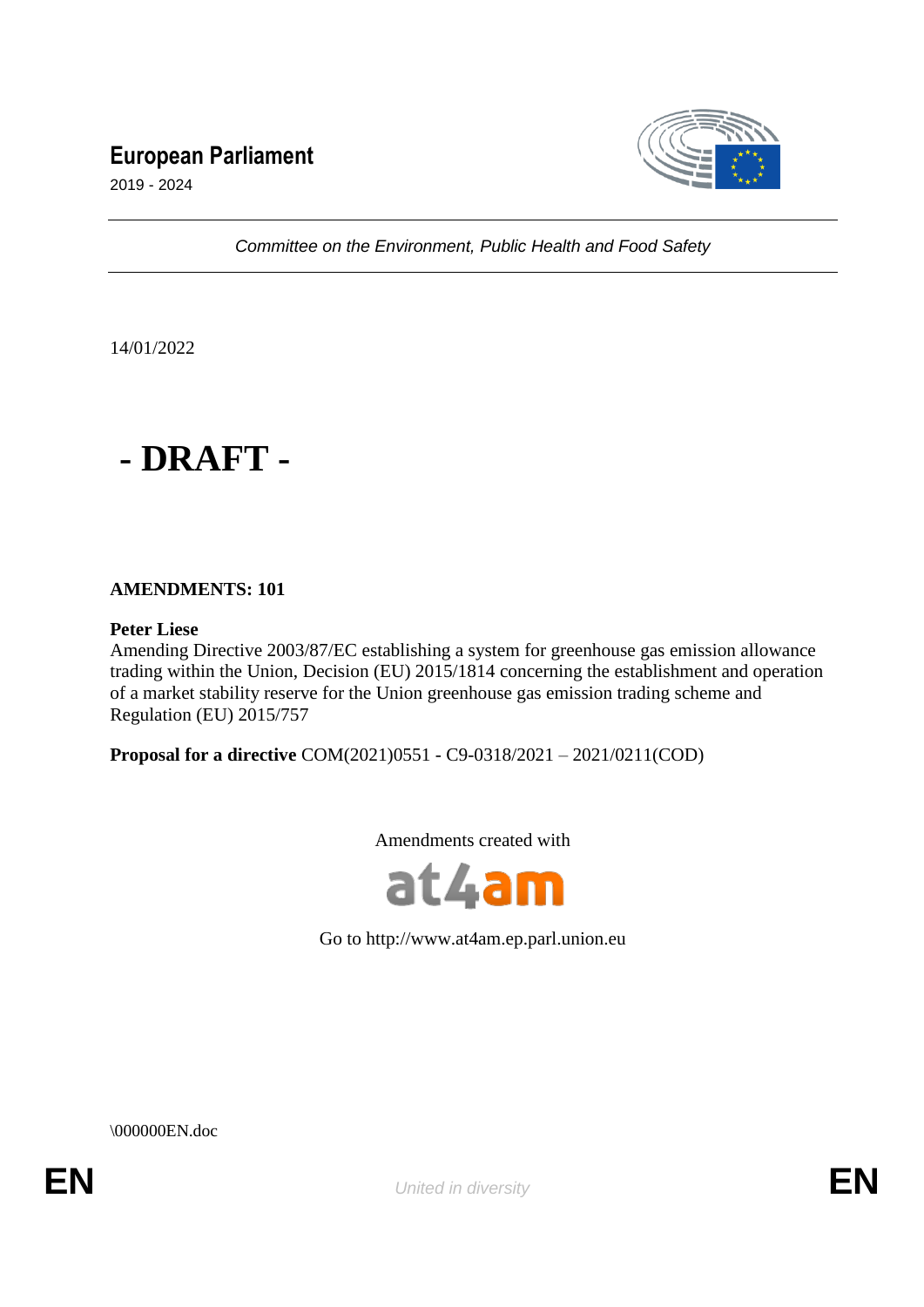# **Drafting assistance and verification by lawyer linguists of DG PRES, DLA:**

*AM 1 - Peter Liese AM 2 - Peter Liese AM 3 - Peter Liese AM 4 - Peter Liese AM 5 - Peter Liese AM 7 - Peter Liese AM 8 - Peter Liese AM 9 - Peter Liese AM 11 - Peter Liese AM 12 - Peter Liese AM 13 - Peter Liese AM 14 - Peter Liese AM 15 - Peter Liese AM 16 - Peter Liese AM 19 - Peter Liese AM 20 - Peter Liese AM 21 - Peter Liese AM 22 - Peter Liese AM 23 - Peter Liese AM 24 - Peter Liese AM 26 - Peter Liese AM 28 - Peter Liese AM 29 - Peter Liese AM 30 - Peter Liese AM 31 - Peter Liese AM 32 - Peter Liese AM 33 - Peter Liese AM 34 - Peter Liese AM 35 - Peter Liese AM 36 - Peter Liese AM 37 - Peter Liese AM 39 - Peter Liese AM 40 - Peter Liese AM 42 - Peter Liese AM 43 - Peter Liese AM 44 - Peter Liese AM 45 - Peter Liese AM 52 - Peter Liese AM 55 - Peter Liese AM 56 - Peter Liese AM 57 - Peter Liese AM 58 - Peter Liese*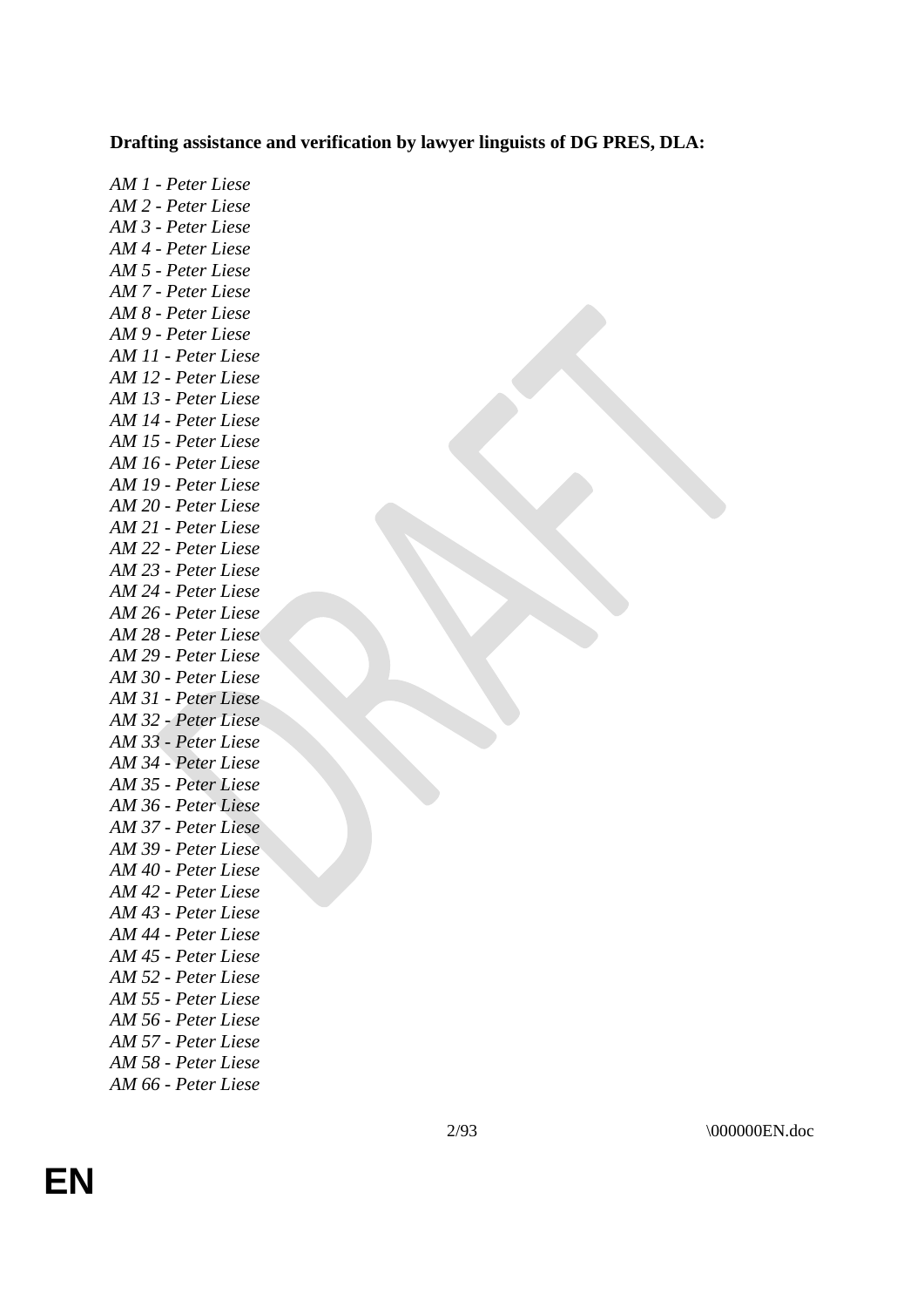| AM 68 - Peter Liese  |
|----------------------|
| AM 71 - Peter Liese  |
| AM 75 - Peter Liese  |
| AM 76 - Peter Liese  |
| AM 80 - Peter Liese  |
| AM 81 - Peter Liese  |
| AM 82 - Peter Liese  |
| AM 83 - Peter Liese  |
| AM 84 - Peter Liese  |
| AM 85 - Peter Liese  |
| AM 86 - Peter Liese  |
| AM 87 - Peter Liese  |
| AM 88 - Peter Liese  |
| AM 90 - Peter Liese  |
| AM 95 - Peter Liese  |
| AM 96 - Peter Liese  |
| AM 97 - Peter Liese  |
| AM 98 - Peter Liese  |
| AM 99 - Peter Liese  |
| AM 101 - Peter Liese |

# **Amendments on Basic Acts:**

*AM 47 - Peter Liese - Directive 2003/87/EU / Article 10 – paragraph 3 – subparagraph AM 69 - Peter Liese - Directive 2003/87/EU / Article 10d – paragraph 12*

# **Amendments per language:**

*EN: 101*

# **Amendments justification with more than 500 chars : 2**

# **Amendments justification number with more than 500 chars :**

*Amendments justification number with more than 500 characters: AM 65, 92* 

\\ 000000EN.doc 3/93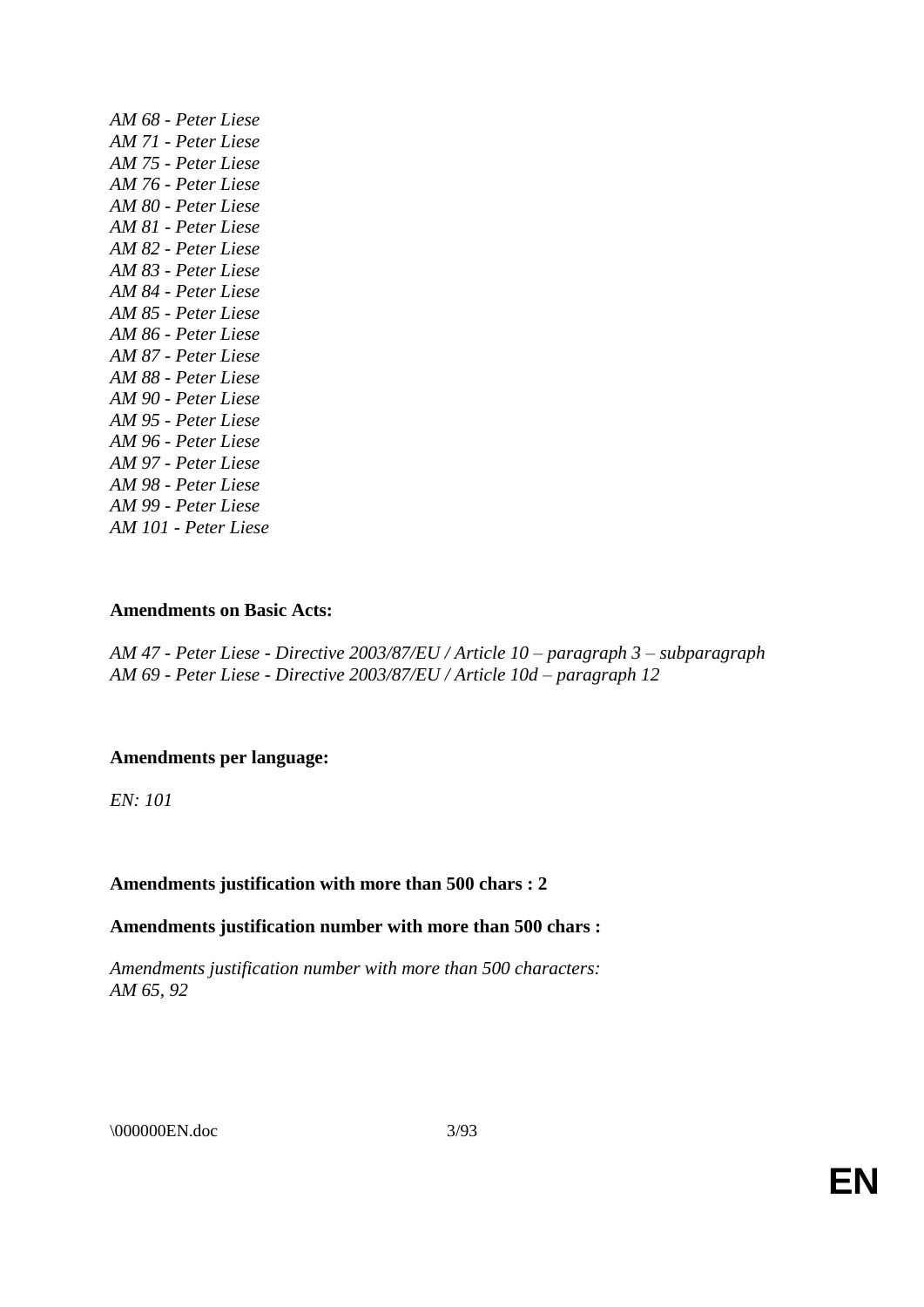# **Amendment 1**

# **Proposal for a directive Recital 13**

# *Text proposed by the Commission Amendment*

(13) Greenhouse gases that are not directly released into the atmosphere should be considered emissions under the EU ETS and allowances should be surrendered for those emissions unless they are stored in a storage site in accordance with Directive 2009/31/EC of the European Parliament and of the Council<sup>46</sup>, or they are permanently chemically bound in a product so that they do not enter the atmosphere under normal use. The Commission should be empowered to adopt *implementing* acts specifying the conditions where greenhouse gases are to be considered as permanently chemically bound in a product so that they do not enter the atmosphere under normal use, including obtaining a carbon removal certificate, where appropriate, in view of regulatory developments with regard to the certification of carbon removals.

(13) Greenhouse gases that are not directly released into the atmosphere should be considered emissions under the EU ETS and allowances should be surrendered for those emissions unless they are stored in a storage site in accordance with Directive 2009/31/EC of the European Parliament and of the Council<sup>46</sup>, or they are permanently chemically bound in a product so that they do not enter the atmosphere under normal use. The Commission should be empowered to adopt *delegated* acts specifying the conditions where greenhouse gases are to be considered as permanently chemically bound in a product so that they do not enter the atmosphere under normal use, including obtaining a carbon removal certificate, where appropriate, in view of regulatory developments with regard to the certification of carbon removals.

Or. en

# *Justification*

*It is an important priority for the Parliament to work with delegated acts whenever possible* 

 $\_\_\_\_\_\_\_\_\_\_\_\_$ 

<sup>46</sup> Directive 2009/31/EC of the European Parliament and of the Council of 23 April 2009 on the geological storage of carbon dioxide and amending Council Directive 85/337/EEC, European Parliament and Council Directives 2000/60/EC, 2001/80/EC, 2004/35/EC, 2006/12/EC, 2008/1/EC and Regulation (EC) No 1013/2006 (OJ L 140, 5.6.2009, p. 114).

<sup>&</sup>lt;sup>46</sup> Directive 2009/31/EC of the European Parliament and of the Council of 23 April 2009 on the geological storage of carbon dioxide and amending Council Directive 85/337/EEC, European Parliament and Council Directives 2000/60/EC, 2001/80/EC, 2004/35/EC, 2006/12/EC, 2008/1/EC and Regulation (EC) No 1013/2006 (OJ L 140, 5.6.2009, p. 114).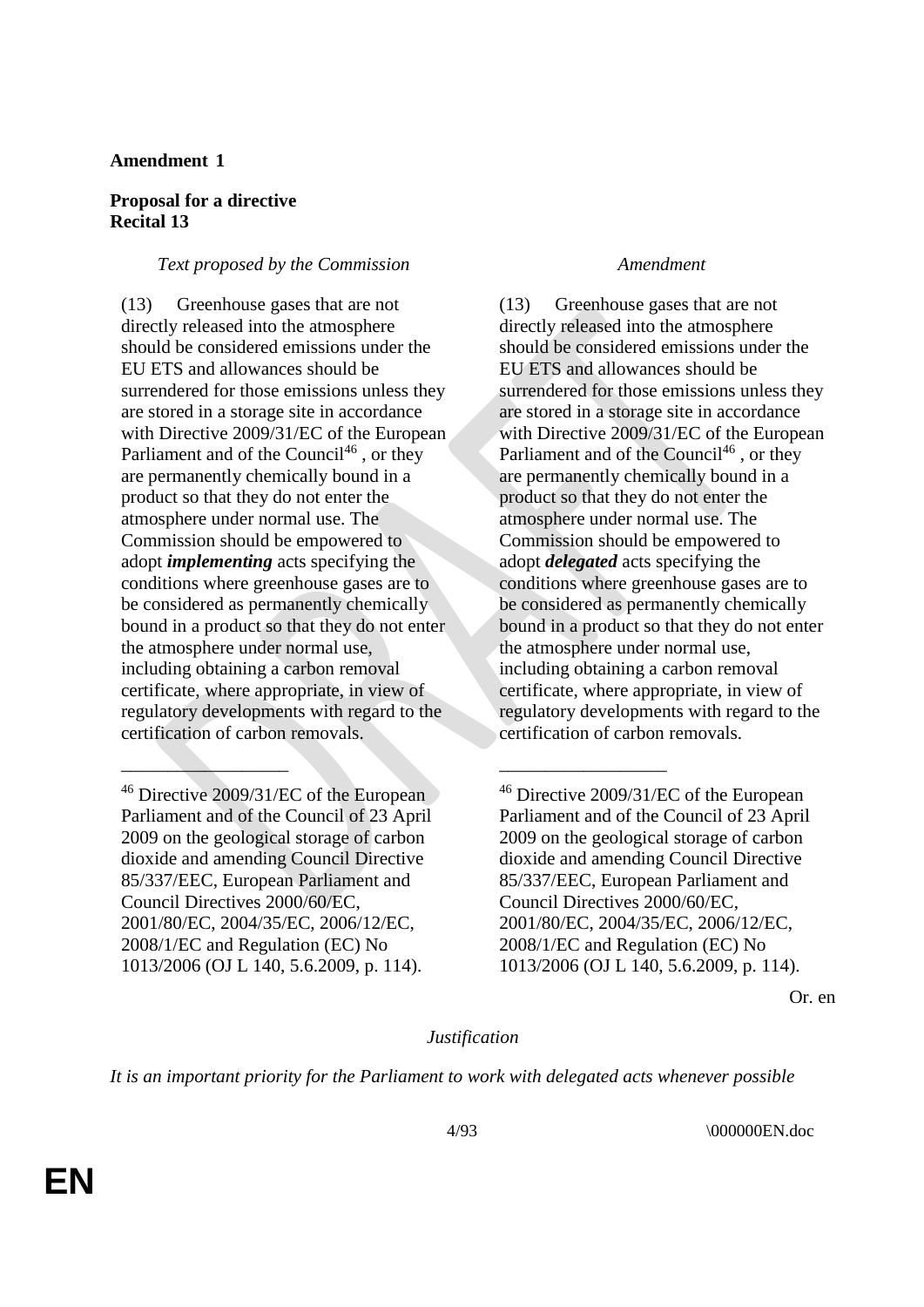*because it is easier to intervene for the democratically elected body of Europeans.*

**Amendment 2**

**Proposal for a directive Recital 13 a (new)**

*Text proposed by the Commission Amendment*

*(13 a) All greenhouse gas emissions captured and transferred for utilisation through CCU processes should ideally be accounted for at the point of release into the atmosphere. However, in the short term, in the absence of all economy-wide greenhouse gas emissions, in particular emissions from waste incineration installations, being covered by carbon pricing mechanisms, reliance on calculations at the point of release into the atmosphere would result in emissions being undercounted. Therefore, for a temporary period, the extent of the obligation to surrender allowances in respect of emissions of greenhouse gases which are considered to have been captured and utilised to become chemically bound in a product should be proportionally reduced taking into account a life-cycle assessment of the product. By 31 December 2030, the Commission should present a report to the European Parliament and to the Council in which it examines the progress made towards the coverage of economy-wide greenhouse gas emissions by carbon pricing mechanisms. If sufficient progress has been made, in particular on the inclusion of greenhouse gas emissions from waste incineration installations, the Commission should, where appropriate, present a legislative proposal to amend this Directive so that the obligation to surrender allowances in respect of*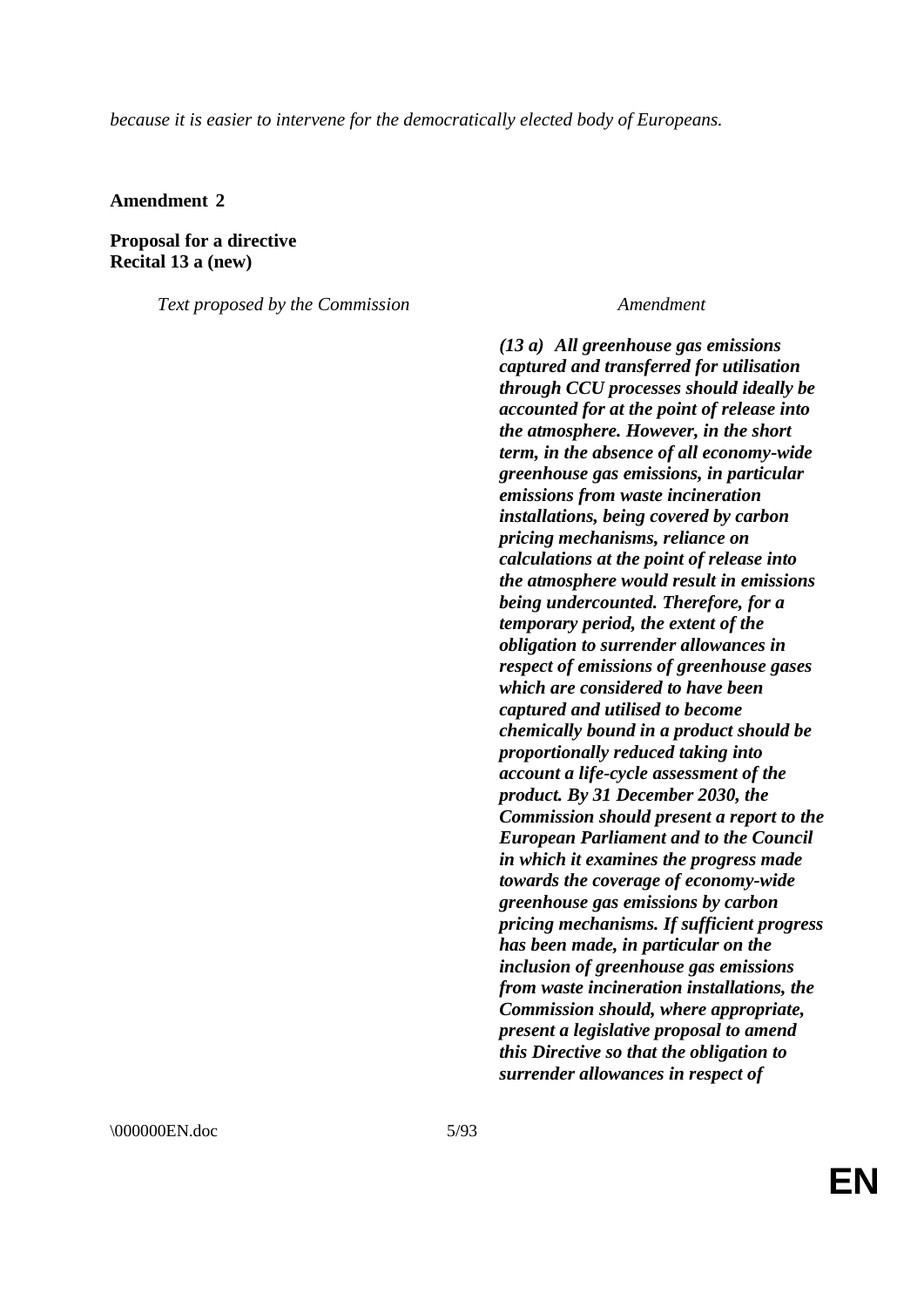*emissions of greenhouse gases which are considered to have been captured and utilised arises only at the point of release into the atmosphere.*

Or. en

### *Justification*

*In addition to the existing exemption for CCS and the proposed exemption for CCU which is permanently chemically bound in a product, the Rapporteur proposes an intermediate category for partial reductions for CCU based on an overall life-cycle assessment of the process and product. In a next step, by 2030, the CCU emission accounting system should be reviewed with the objective to move the counting of emissions to the point of release into the atmosphere, on condition that all relevant economy-wide emissions are adequately covered by carbon pricing to avoid gaps and loopholes.*

#### **Amendment 3**

# **Proposal for a directive Recital 13 b (new)**

*Text proposed by the Commission Amendment*

*(13 b) Installations should receive allowances in respect of greenhouse gases that are permanently removed from the atmosphere as a result of bio-energy with carbon capture and storage (BECCS) or of greenhouse gases that are captured from the atmosphere through direct air capture and geologically stored or utilised to become permanently chemically bound in a product so that they do not enter the atmosphere under normal use. Installations should be able to sell those allowances or use those allowances to reduce the extent of their remaining surrender obligations.*

Or. en

# *Justification*

*In addition to the existing exemption for CCS and the proposed exemption for CCU which is permanently chemically bound in a product, the Rapporteur proposes the introduction of a new*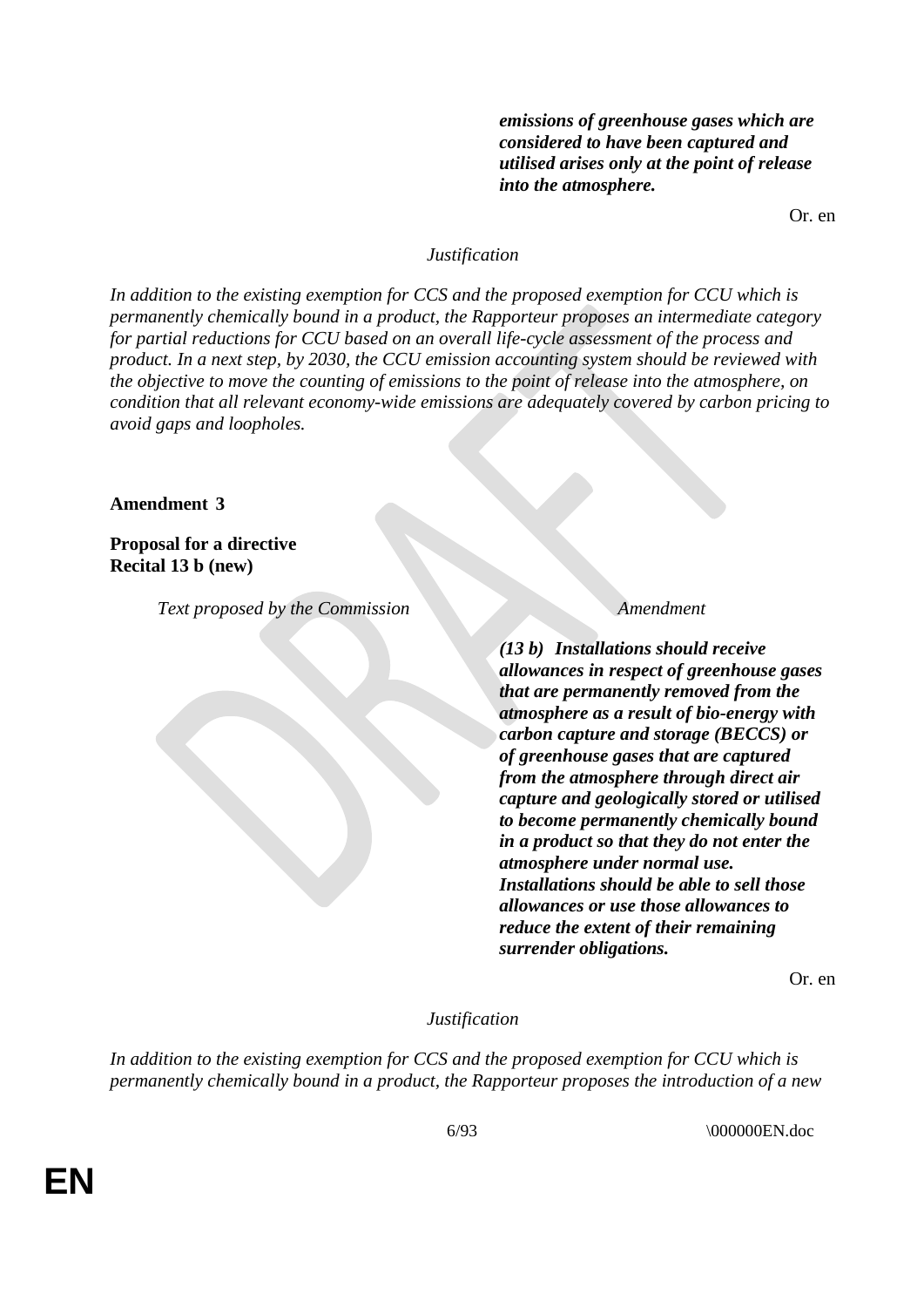*possibility for negative accounting for BECCS and direct air capture.*

**Amendment 4**

**Proposal for a directive Recital 13 c (new)**

*Text proposed by the Commission Amendment*

*(13 c) In the long-term, all CO<sup>2</sup> emissions should be covered by the EU-ETS. The inclusion of municipal waste incineration installations would encourage recycling, reuse and repair of products, while also contributing to economy-wide decarbonisation. However, careful preparation is required to avoid largescale deviation of waste from municipal waste incineration installations towards landfills in the Union, which create methane emissions, and exports to third countries, with a potentially hazardous impact on the environment. Accordingly, the inclusion of municipal waste incineration installations within the scope of Directive2003/87/EC from 1 January 2028 should be preceded by an impact assessment to be conducted by 31 December 2025, which, where appropriate, should be accompanied by a legislative proposal to prevent any largescale deviation of waste from municipal waste incineration installations towards landfills in the Union and exports to third countries.*

Or. en

## *Justification*

*Parliament has repetitively called for all sectors of the economy to contribute to the GHG emission reduction targets. To reach climate neutrality, municipal waste incineration installations should be covered by the EU-ETS in the long-term. 2024 would be too soon due to the risk of diverted waste streams towards landfills and waste exports to third countries. Therefore, the Commission should put in place the necessary legislation to avoid and address* 

\000000EN.doc 7/93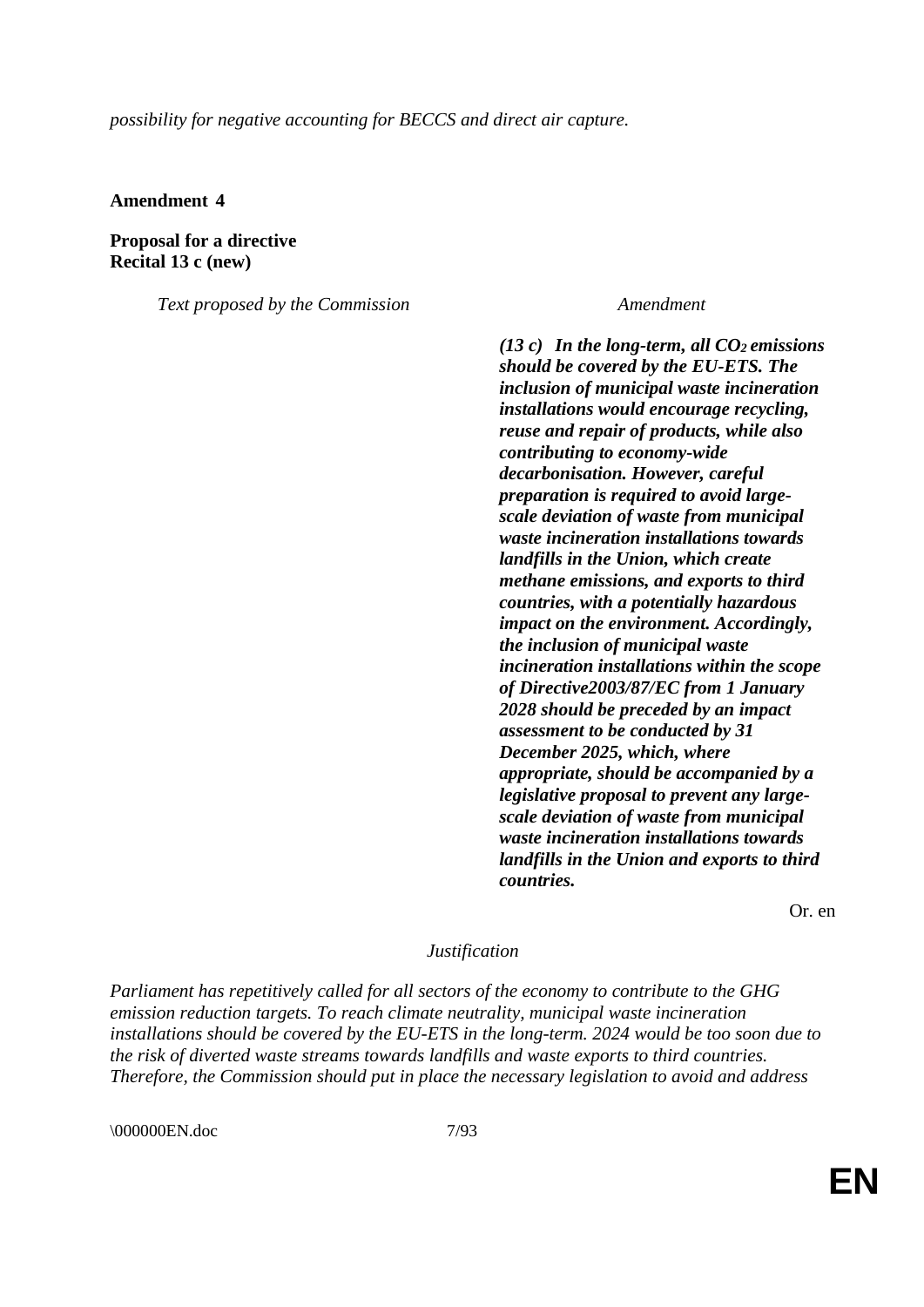*any such negative effects, before including municipal waste incineration installations under the EU-ETS by 1 January 2028.*

**Amendment 5**

**Proposal for a directive Recital 14 a (new)**

*Text proposed by the Commission Amendment*

*(14 a) International maritime transport is the only means of transportation that has not been included in the Union's commitment to reduce greenhouse gas emissions, despite the fact that the European Parliament has repeatedly called for all sectors of the economy to contribute to the joint effort to complete the transition to net-zero greenhouse gas emissions as soon as possible and by 2050 at the latest, in line with the Union's commitments under the Paris Agreement. CO<sup>2</sup> remains the dominant cause of maritime transport's climate impact when calculated on a global warming-potential 100-year basis, accounting for 98 %, or, if black carbon is included, 91 %, of total international greenhouse gas emissions in CO<sup>2</sup> equivalents. However, according to a report entitled 'Fourth IMO Greenhouse Gas Study' of the International Maritime Organization (IMO), published in 2020, there was an 87 % increase of methane (CH4) over the period from 2012 to 2018. Therefore, and in line with the amendments adopted by the European Parliament on 16 September 2020 on the proposal for a regulation of the European Parliament and of the Council amending Regulation (EU) 2015/757 in order to take appropriate account of the global data collection system for ship fuel oil consumption data, both CO<sup>2</sup> and CH<sup>4</sup> emissions should be included in the* 

8/93 \000000EN.doc

**EN**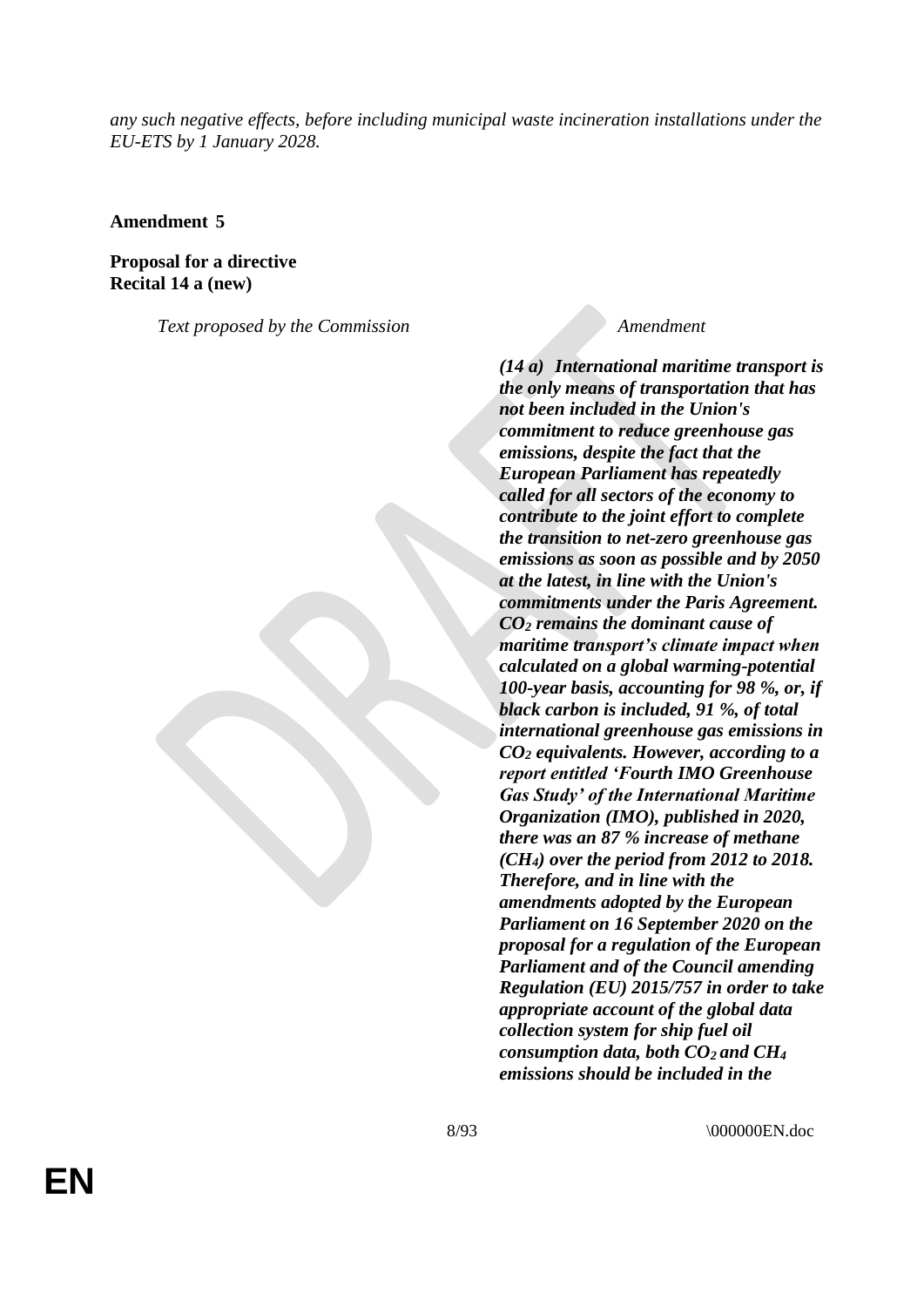Or. en

#### *Justification*

*Alignment with EP Position on revision of MRV Regulation.*

# **Amendment 6**

### **Proposal for a directive Recital 17**

#### *Text proposed by the Commission Amendment*

(17) In the European Green Deal, the Commission stated its intention to take additional measures to address greenhouse gas emissions from the maritime transport sector through a basket of measures to enable the Union to reach its emissions reduction targets. In this context, Directive 2003/87/EC should be amended to include the maritime transport sector in the EU ETS in order to ensure this sector contributes to the increased climate objectives of the Union as well as to the objectives of the Paris Agreement, which requires developed countries to take the lead by undertaking economy-wide emission reduction targets, while developing countries are encouraged to move over time towards economy-wide emission reduction or limitation targets.<sup>49</sup> Considering that emissions from international aviation outside Europe should be capped from January 2021 by global market-based action while there is no action in place that caps or prices maritime transport emissions, it is appropriate that the EU ETS covers a share of the emissions from voyages between a port under the jurisdiction of a Member State and port under the jurisdiction of a

(17) In the European Green Deal, the Commission stated its intention to take additional measures to address greenhouse gas emissions from the maritime transport sector through a basket of measures to enable the Union to reach its emissions reduction targets. In this context, Directive 2003/87/EC should be amended to include the maritime transport sector in the EU ETS in order to ensure this sector contributes to the increased climate objectives of the Union as well as to the objectives of the Paris Agreement, which requires developed countries to take the lead by undertaking economy-wide emission reduction targets, while developing countries are encouraged to move over time towards economy-wide emission reduction or limitation targets.<sup>49</sup> Considering that emissions from international aviation outside Europe should be capped from January 2021 by global market-based action while there is no action in place that caps or prices maritime transport emissions, it is appropriate that the EU ETS covers a share of the emissions from voyages between a port under the jurisdiction of a Member State and port under the jurisdiction of a

\000000EN.doc 9/93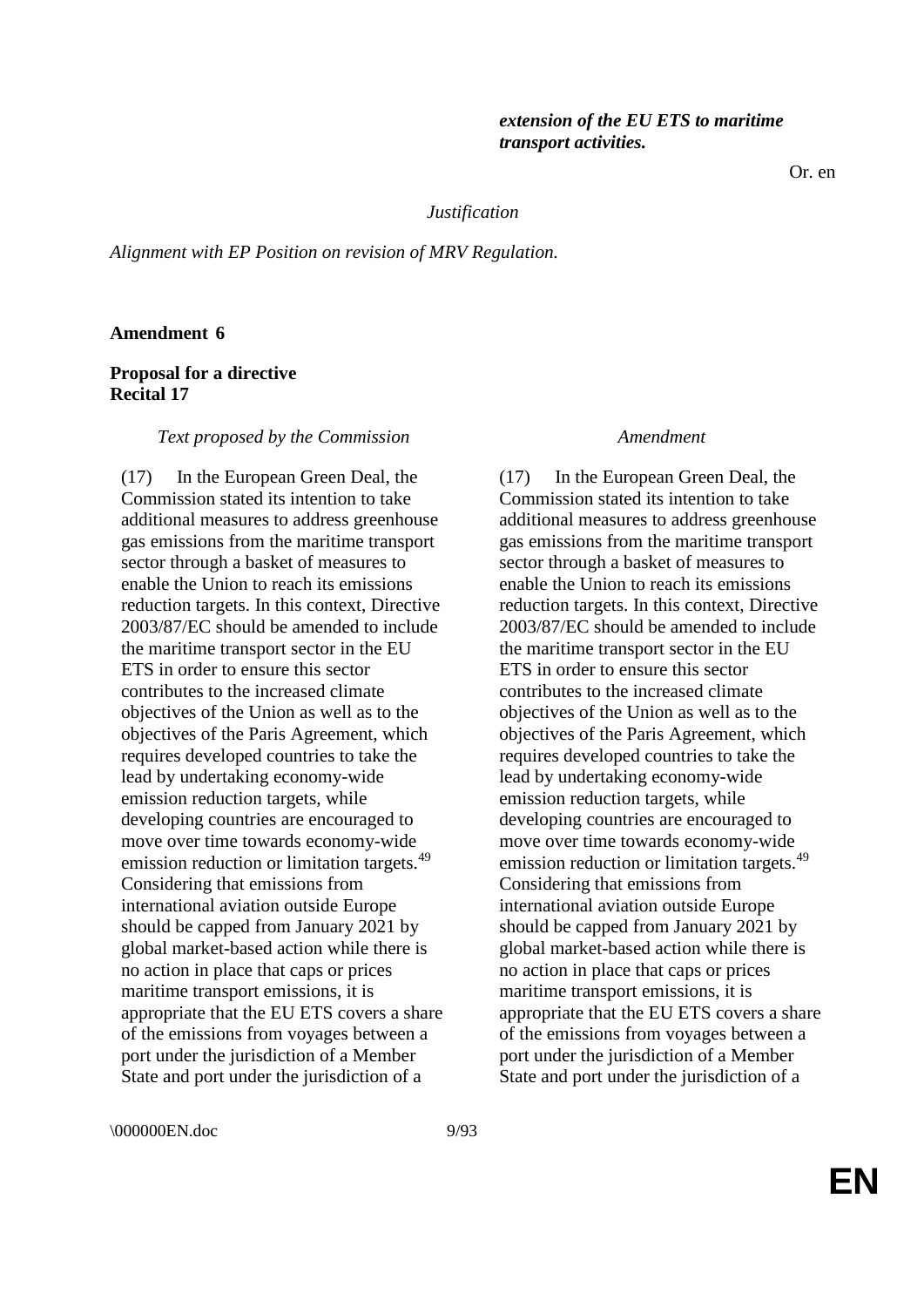third country, with the third country being able to decide on appropriate action in respect of the other share of emissions. The extension of the EU ETS to the maritime transport sector should thus include half of the emissions from ships performing voyages arriving at a port under the jurisdiction of a Member State from a port outside the jurisdiction of a Member State, half of the emissions from ships performing voyages departing from a port under the jurisdiction of a Member State and arriving at a port outside the jurisdiction of a Member State, emissions from ships performing voyages arriving at a port under the jurisdiction of a Member State from a port under the jurisdiction of a Member State, and emissions at berth in a port under the jurisdiction of a Member State. This approach has been noted as a practical way to solve the issue of Common but Differentiated Responsibilities and Capabilities, which has been a longstanding challenge in the UNFCCC context. The coverage of a share of the emissions from both incoming and outgoing voyages between the Union and third countries ensures the effectiveness of the EU ETS, notably by increasing the environmental impact of the measure compared to a geographical scope limited to voyages within the EU, while limiting the risk of evasive port calls and the risk of delocalisation of transhipment activities outside the Union. To ensure a smooth inclusion of the sector in the EU ETS, the surrendering of allowances by shipping companies should be gradually increased with respect to verified emissions reported for the period 2023 to *2025*. To protect the environmental integrity of the system, to the extent that fewer allowances are surrendered in respect of verified emissions for maritime transport during those years, once the difference between verified emissions and allowances surrendered has

third country, with the third country being able to decide on appropriate action in respect of the other share of emissions. The extension of the EU ETS to the maritime transport sector should thus include half of the emissions from ships performing voyages arriving at a port under the jurisdiction of a Member State from a port outside the jurisdiction of a Member State, half of the emissions from ships performing voyages departing from a port under the jurisdiction of a Member State and arriving at a port outside the jurisdiction of a Member State, emissions from ships performing voyages arriving at a port under the jurisdiction of a Member State from a port under the jurisdiction of a Member State, and emissions at berth in a port under the jurisdiction of a Member State. This approach has been noted as a practical way to solve the issue of Common but Differentiated Responsibilities and Capabilities, which has been a longstanding challenge in the UNFCCC context. The coverage of a share of the emissions from both incoming and outgoing voyages between the Union and third countries ensures the effectiveness of the EU ETS, notably by increasing the environmental impact of the measure compared to a geographical scope limited to voyages within the EU, while limiting the risk of evasive port calls and the risk of delocalisation of transhipment activities outside the Union. To ensure a smooth inclusion of the sector in the EU ETS, the surrendering of allowances by shipping companies should be gradually increased with respect to verified emissions reported for the period 2023 to *2024*. To protect the environmental integrity of the system, to the extent that fewer allowances are surrendered in respect of verified emissions for maritime transport during those years, once the difference between verified emissions and allowances surrendered has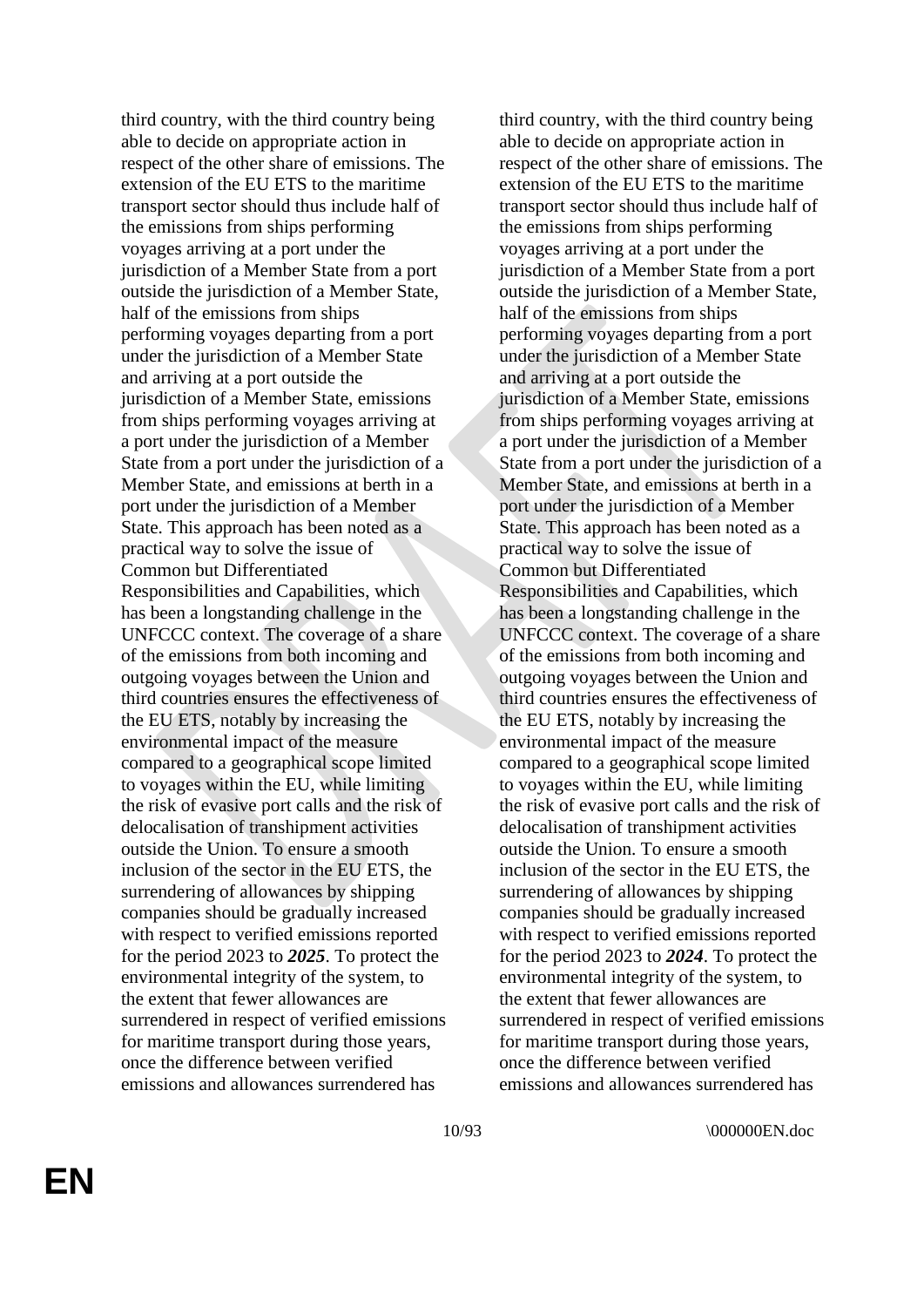been established each year, a corresponding a number of allowances should be cancelled. As from *2026*, shipping companies should surrender the number of allowances corresponding to all of their verified emissions reported in the preceding year.

been established each year, a corresponding a number of allowances should be cancelled. As from *2025*, shipping companies should surrender the number of allowances corresponding to all of their verified emissions reported in the preceding year. *Certain northern shipping routes are dependent on ice-class ships for winter navigation, which may generate additional emissions due to higher fuel consumption. To address this situation, there should be a more gradual phase-in requirement for ice-class ships in combination with specific support for the innovation and decarbonisation of iceclass ships through the Ocean Fund.* 

<sup>49</sup> Paris Agreement, Article 4(4).  $^{49}$  Paris Agreement, Article 4(4).

Or. en

# *Justification*

\_\_\_\_\_\_\_\_\_\_\_\_\_\_\_\_\_\_ \_\_\_\_\_\_\_\_\_\_\_\_\_\_\_\_\_\_

*By moving forward the envisaged date of full application of emissions trading for the maritime sector by one year, from 2026 to 2025, around 57 million allowances are made available which would otherwise have been cancelled under the Commission proposal. The Rapporteur proposes to make those additional allowances available towards the avoidance of the Cross-Sectoral Correction Factor. For this purpose, around 120 million allowances would be required in total until 2030.*

**Amendment 7**

**Proposal for a directive Recital 17 a (new)**

*Text proposed by the Commission Amendment*

*(17 a) The Commission, the Council and the European Parliament should work with third countries in order to facilitate acceptance of the provisions of Directive 2003/87/EC as regards maritime transport activities and to strengthen international cooperation in this area. International* 

\000000EN.doc 11/93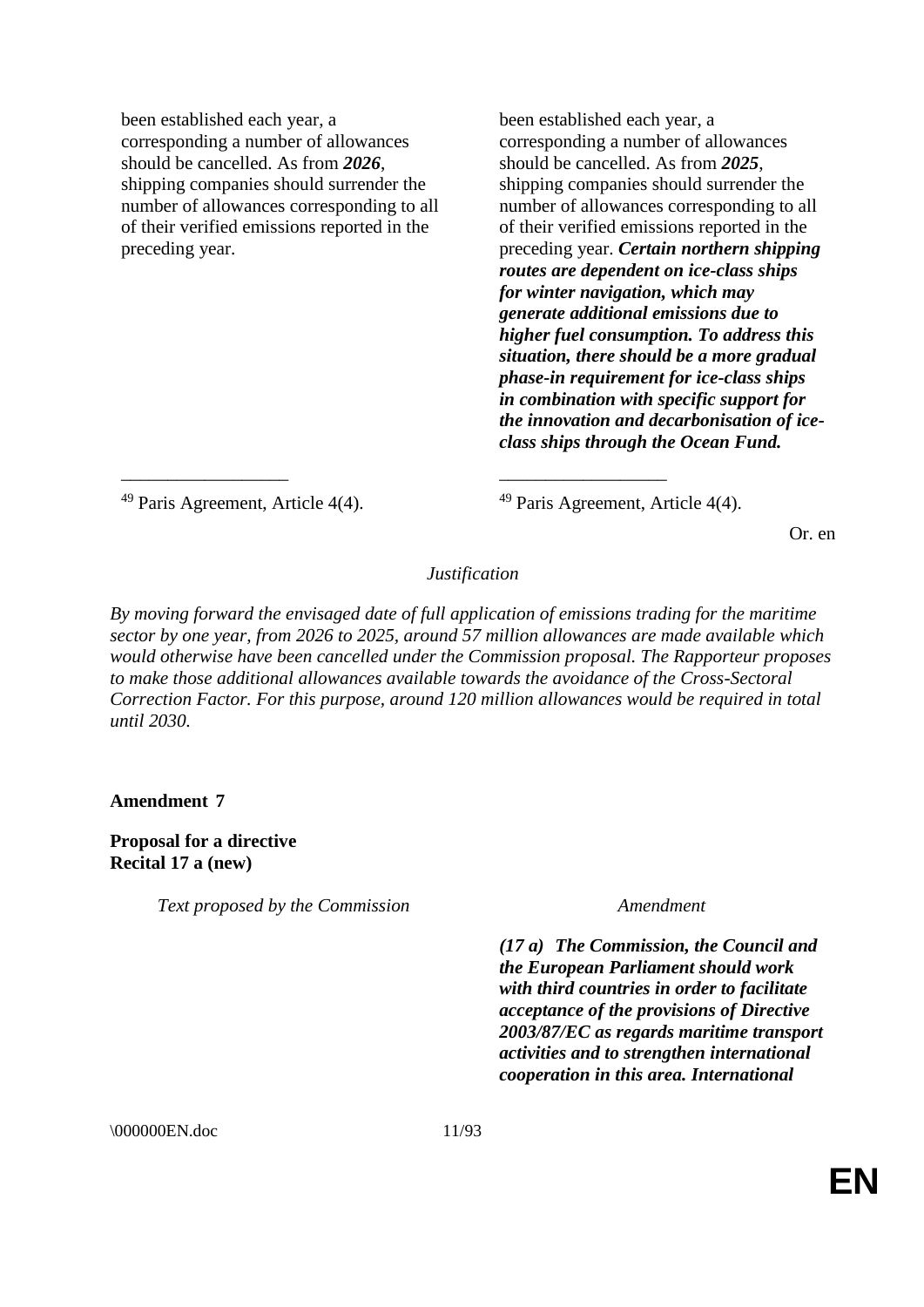*cooperation should be strengthened through bilateral agreements on marketbased measures to reduce greenhouse gas emissions from maritime transport to cover the share of emissions that are not included in the EU ETS, so that one hundred percent (100 %) of the emissions from ships performing voyages between Union and third country ports are covered by such measures. At the same time, the Commission, the Council and the European Parliament should work to strengthen global measures through the IMO.*

Or. en

#### **Amendment 8**

# **Proposal for a directive Recital 18**

#### *Text proposed by the Commission Amendment*

(18) The provisions of Directive 2003/87/EC as regards maritime transport activities should be kept under review in light of future international developments and efforts undertaken to achieve the objectives of the Paris Agreement, including the second global stocktake in 2028, and subsequent global stocktakes every five years thereafter, intended to inform successive nationally determined contributions. In particular, the Commission should report any time before the second global stocktake in 2028 - and therefore no later than by 30 September 2028 - to the European Parliament and to the Council on progress in the IMO negotiations concerning a global marketbased measure. In its report, the Commission should analyse the International Maritime Organization instruments and, assess, as relevant, how to implement those instruments in Union law

(18) The provisions of Directive 2003/87/EC as regards maritime transport activities should be kept under review in light of future international developments and efforts undertaken to achieve the objectives of the Paris Agreement, including the second global stocktake in 2028, and subsequent global stocktakes every five years thereafter, intended to inform successive nationally determined contributions. In particular, the Commission should report any time before the second global stocktake in 2028 - and therefore no later than by 30 September 2028 - to the European Parliament and to the Council on progress in the IMO negotiations concerning a global marketbased measure. In its report, the Commission should analyse the International Maritime Organization instruments and, assess, as relevant, how to implement those instruments in Union law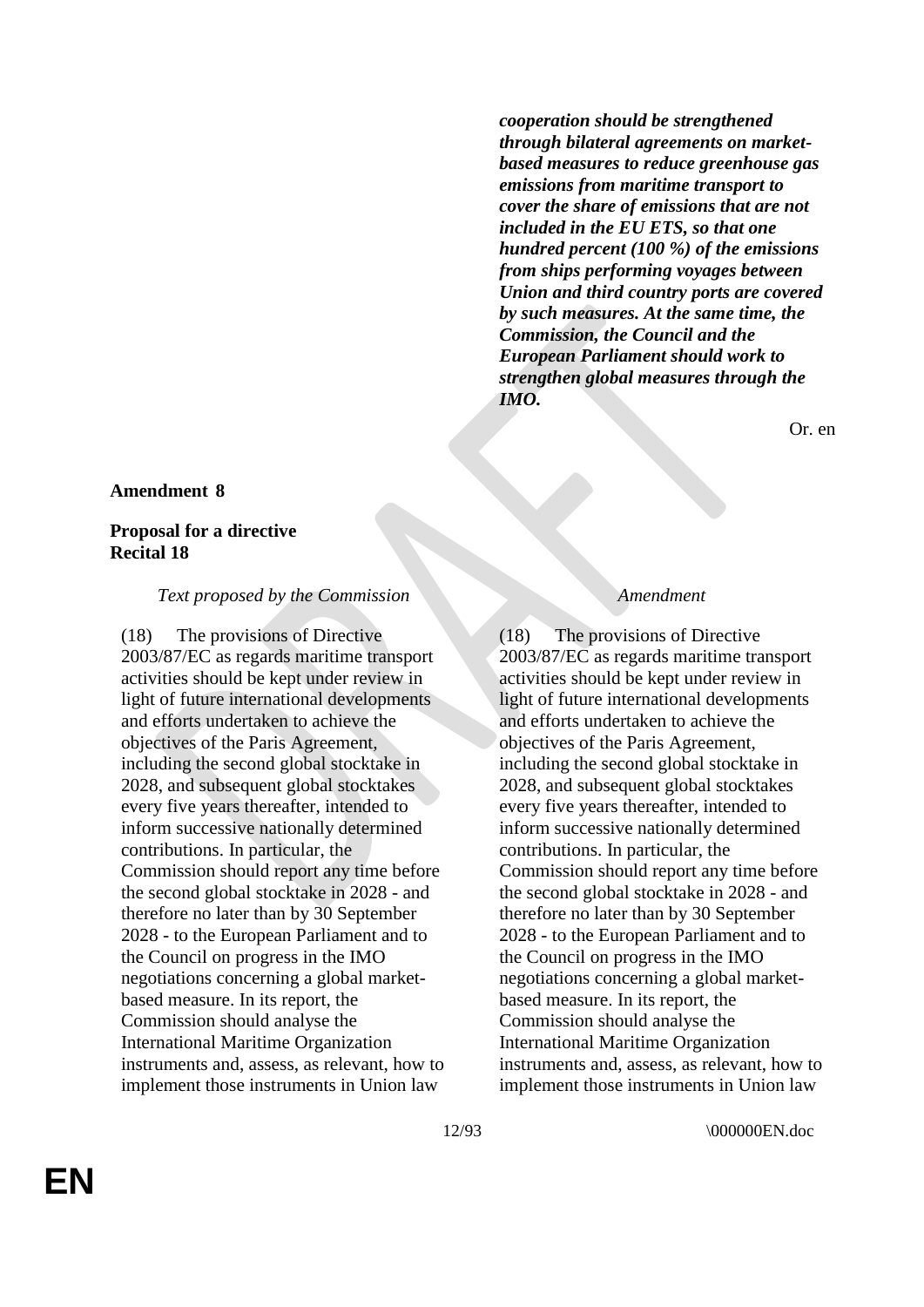through a revision of Directive 2003/87/EC. In *its report*, the Commission should *include proposals as appropriate*.

> *emission reductions which are in line with the Paris Agreement and at least comparable to those resulting from the Union measures*, the Commission should *consider a proportionate reduction of the scope of application of the Union measures to avoid the creation of a double burden*. *However, in the event that there has been insufficient progress at IMO level or that global measures have been adopted at IMO level which are not in line with the Paris Agreement and at least comparable to those resulting from the*

through a revision of Directive

2003/87/EC. In *the event that a global market-based measure has been adopted at IMO level leading to greenhouse gas* 

*Union measures, the Commission should have the option of being able to extend the Union measures to cover one hundred percent (100%) of the emissions from ships performing voyages departing from a port under the jurisdiction of a Member State and arriving at a port outside the jurisdiction of a Member State and one hundred percent (100%) of the emissions from ships performing voyages departing from a port outside the jurisdiction of a Member State and arriving at a port under the jurisdiction of a Member State, through an amendment of Directive 2003/87/EC.*

Or. en

### **Amendment 9**

# **Proposal for a directive Recital 20**

### *Text proposed by the Commission Amendment*

(20) The person or organisation responsible for the compliance with the EU ETS should be the shipping company, defined as the shipowner or any other

\000000EN.doc 13/93

(20) The person or organisation responsible for the compliance with the EU ETS should be the shipping company, defined as the shipowner or any other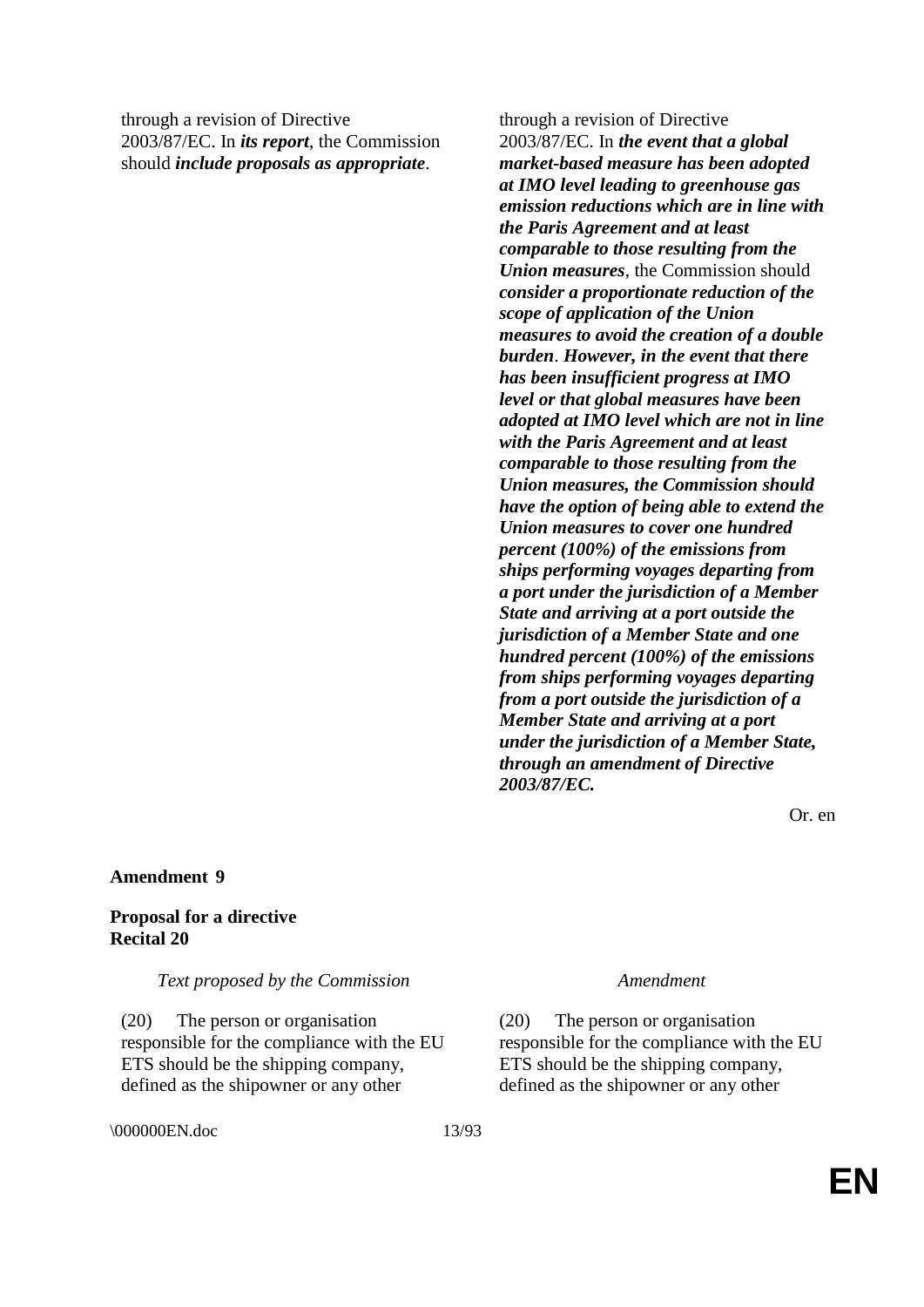organisation or person, such as the manager or the bareboat charterer, that has assumed the responsibility for the operation of the ship from the shipowner and that, on assuming such responsibility, has agreed to take over all the duties and responsibilities imposed by the International Management Code for the Safe Operation of Ships and for Pollution Prevention. This definition is based on the definition of 'company' in Article 3, point (d) of Regulation (EU) 2015/757, and in line with the global data collection system established in 2016 by the IMO. *In line with* the polluter pays principle*, the shipping company could, by means of a contractual arrangement, hold* the entity that is *directly* responsible for the decisions affecting the  $CO<sub>2</sub>$  emissions of the ship accountable for the compliance costs under this Directive. This entity would normally be the entity that is responsible for the choice *of fuel*, route and speed of the ship.

organisation or person, such as the manager or the bareboat charterer, that has assumed the responsibility for the operation of the ship from the shipowner and that, on assuming such responsibility, has agreed to take over all the duties and responsibilities imposed by the International Management Code for the Safe Operation of Ships and for Pollution Prevention. This definition is based on the definition of 'company' in Article 3, point (d) of Regulation (EU) 2015/757, and in line with the global data collection system established in 2016 by the IMO. *However, the shipping company is not always responsible for purchasing the fuel or taking operational decisions that affect the CO2 emissions of the ship. Those responsibilities can be assumed by an entity other than the shipping company under a contractual arrangement. In that case, in order to ensure that* the polluter pays principle *is fully respected and to encourage the uptake of efficiency measures and cleaner fuels, a binding clause should be included in such arrangements for the purpose of passing on the costs so that* the entity that is *ultimately* responsible for the decisions affecting the  $CO<sub>2</sub>$  emissions of the ship *is held* accountable for *covering* the compliance costs *paid by the shipping company* under this Directive. This entity would normally be the entity that is responsible for the choice *and purchasing of the fuel used by the ship*, *or for the operation of the ship, as regards, for example, the choice of the cargo carried by, or the* route and speed of*,* the ship.

Or. en

### *Justification*

*In line with the EP Position on the revision of the MRV Regulation, the commercial operator should be the final responsible for the payment of the EU-ETS price. Because it could be challenging for competent authorities to trace down a commercial operator, especially for such*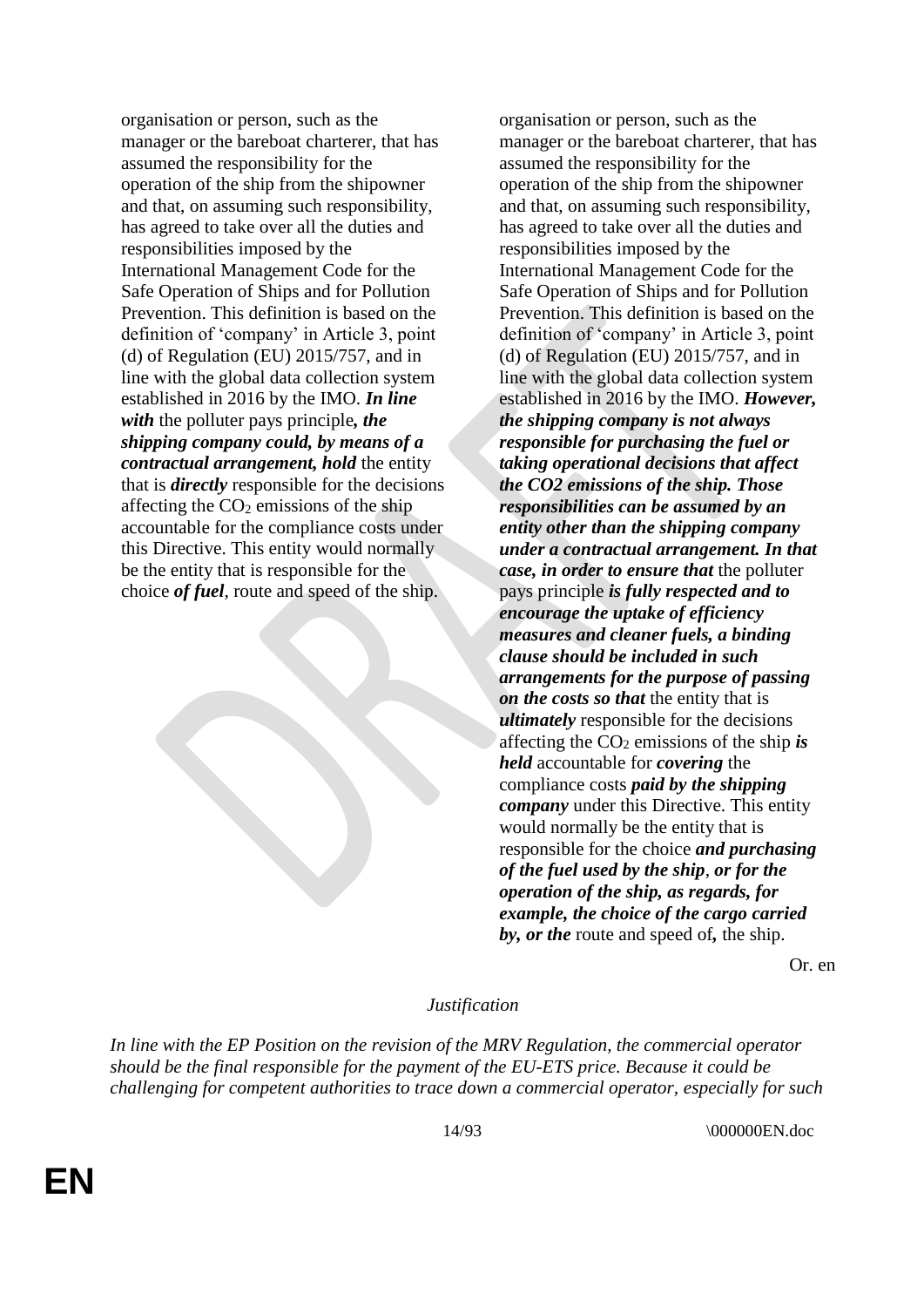*companies based outside the EU because there is no international registry of commercial operators in shipping, the proposed approach ensures that the final responsibility of the commercial operator, by establishing a contractual requirement between the shipowner and commercial operator to pass on the costs.*

**Amendment 10**

**Proposal for a directive Recital 20 a (new)**

*Text proposed by the Commission Amendment*

*(20 a) The successful transition to zero emission shipping requires an integrated approach and the appropriate enabling environment to stimulate innovation, both on ships and in ports. That enabling environment involves public and private investment in research and innovation, technological and operational measures to improve the energy efficiency of ships and ports, and the deployment of sustainable alternative fuels, such as hydrogen and ammonia, that are produced from renewable energy sources, including through carbon contracts for difference aimed at bridging the price difference between low- and zero-carbon fuels and conventional fuels, and of zero emission propulsion technologies, including the necessary refuelling and recharging infrastructure in ports. An Ocean Fund should be established from revenues generated from the auctioning of allowances in respect of maritime transport activities under the EU ETS to improve the energy efficiency of ships and support investment aimed at facilitating the decarbonisation of maritime transport, including as regards short sea shipping and ports. In addition, the revenues generated from penalties raised in Regulation xxxx/xxxx [FuelEU Maritime] of the European Parliament and of the* 

\000000EN.doc 15/93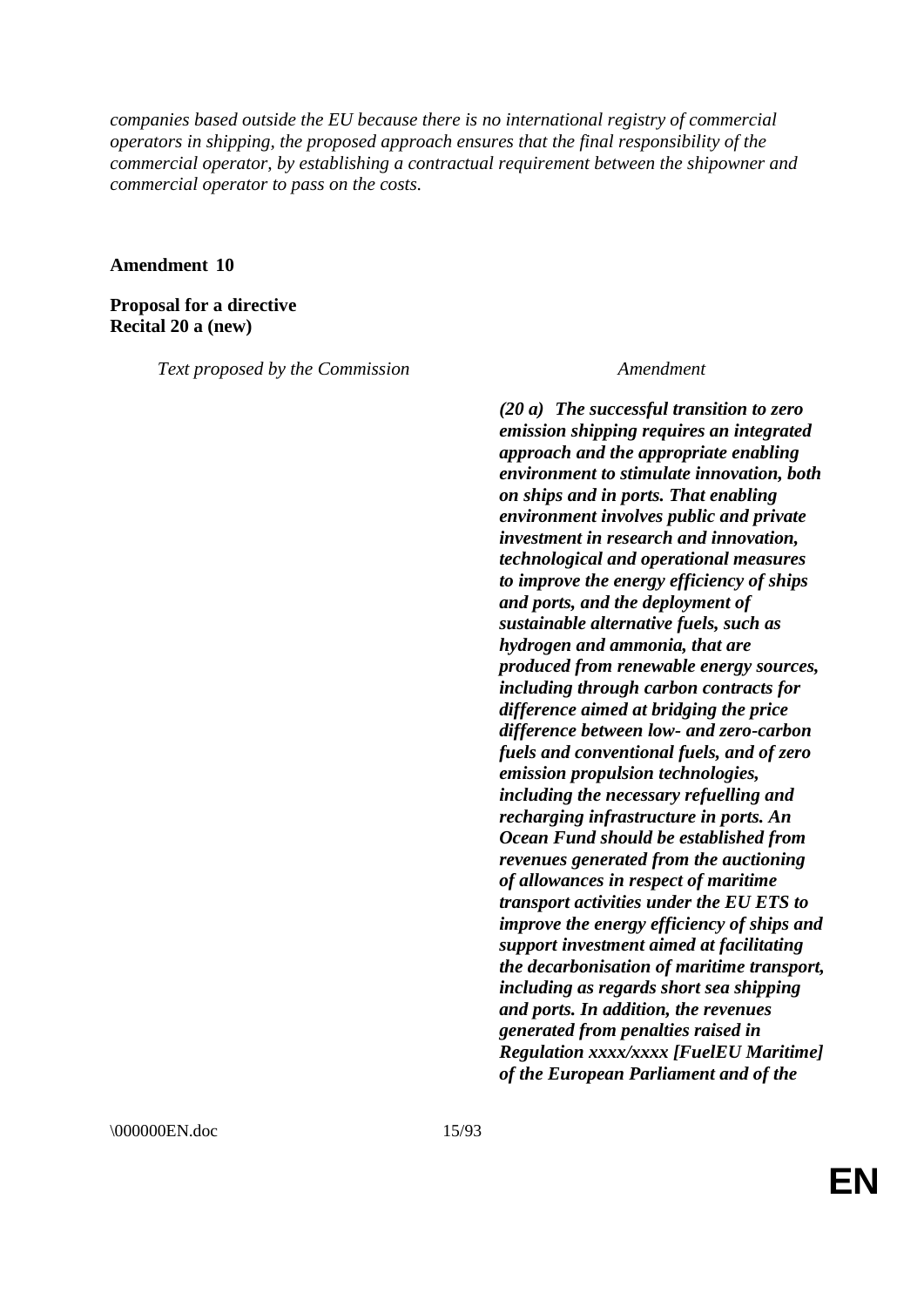*Council should be allocated to the Ocean Fund as external assigned revenue in accordance with Article 21(5) of the Financial Regulation. The Commission should ensure that due consideration is given to support for innovative projects aimed at accelerating the development and deployment of renewable and low carbon fuels in the maritime sector, as specified in Article 21(1) of that Regulation. Certain northern shipping routes are dependent on ice-class ships for winter navigation. Such ships can generate a greater quantity of emissions compared to similar ships for open-seas navigation due to higher fuel consumption when navigating through ice and the higher relative weight of their hull. In order to take into account the specific circumstances of ice-class ships and avoid undercounting actual emissions, support should be provided through the Ocean Fund for innovation and decarbonisation as regards ice-class ships.*

Or. en

# **Amendment 11**

# **Proposal for a directive Recital 28**

### *Text proposed by the Commission Amendment*

(28) Achieving the increased climate ambition will require substantial public resources in the EU as well as national budgets to be dedicated to the climate transition. To complement and reinforce the substantial climate-related spending in the EU budget, all auction revenues that are not attributed to the Union budget should be used for climate-related purposes. This includes the use for financial support to address social aspects

(28) Achieving the increased climate ambition will require substantial public resources in the EU as well as national budgets to be dedicated to the climate transition. To complement and reinforce the substantial climate-related spending in the EU budget, all auction revenues that are not attributed to the Union budget should be used for climate-related purposes. This includes the use for financial support to address social aspects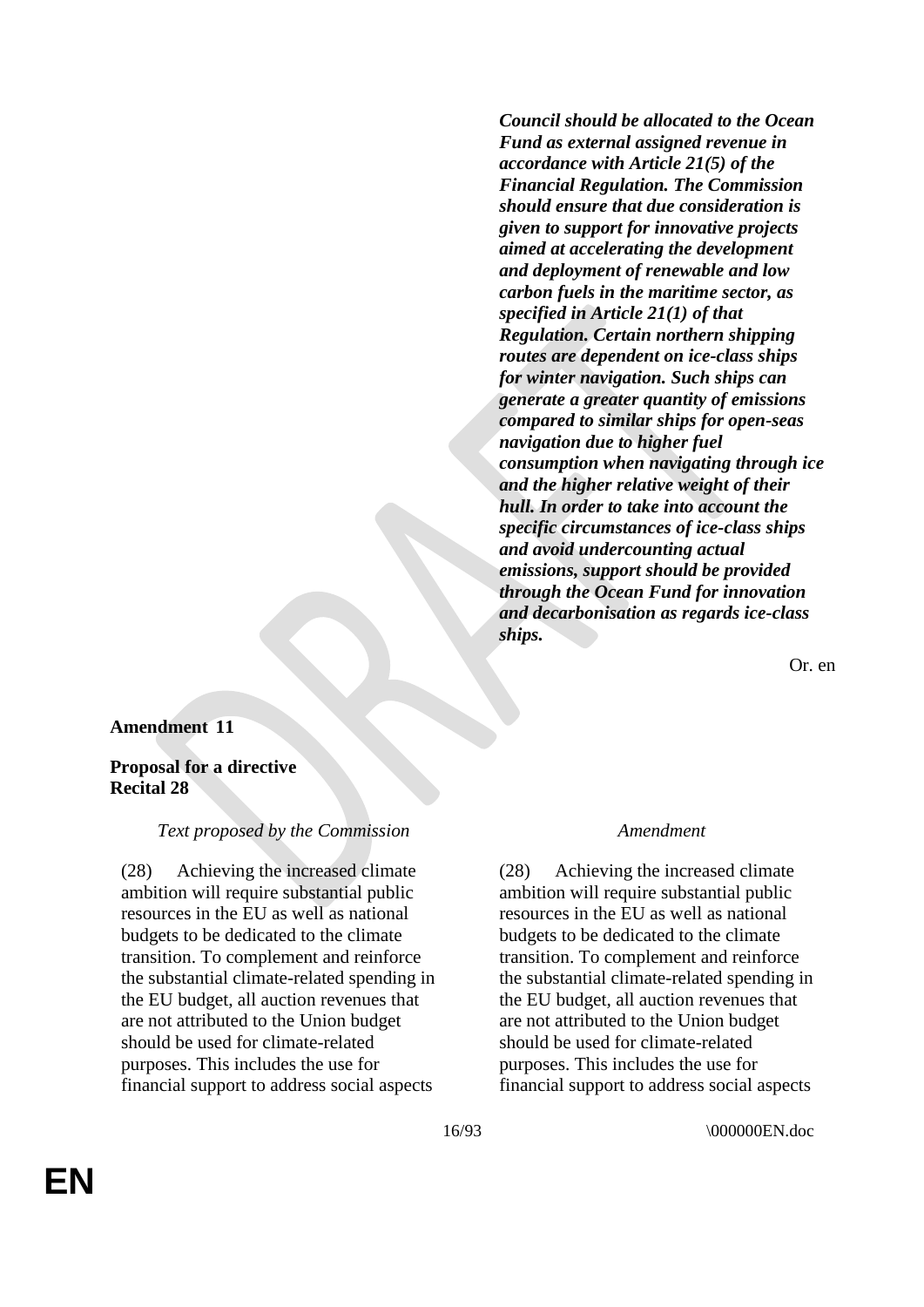in lower- and middle-income households by reducing distortive taxes. Further, to address distributional and social effects of the transition in *low-income Member States*, an additional amount of *2,5* % of the Union-wide quantity of allowances from [year of entry into force of the Directive] to 2030 should be used to fund the energy transition of the *Member States with a gross domestic product (GDP*) *per capita below 65 %* of the *Union average in 2016-2018,* through the Modernisation Fund referred to in Article 10d of Directive 2003/87/EC.

in lower- and middle-income households by reducing distortive taxes. Further, to address distributional and social effects of the transition in *the most affected territories*, an additional amount of *1,25* % of the Union-wide quantity of allowances from [year of entry into force of the Directive] to 2030 should be used to fund the energy transition of the *NUTS level 3 regions, or parts thereof, identified in the territorial just transition plans prepared in accordance with Regulation (EU*) *2021/1056* of the *European Parliament and of the Council1a* through the Modernisation Fund referred to in Article 10d of Directive 2003/87/EC.

*1a Regulation (EU) 2021/1056 of the European Parliament and of the Council of 24 June 2021 establishing the Just Transition Fund (OJ L 231 30.6.2021, p. 1).*

\_\_\_\_\_\_\_\_\_\_\_\_\_\_\_\_\_\_

Or. en

**Amendment 12**

**Proposal for a directive Recital 28 a (new)**

*Text proposed by the Commission Amendment*

*(28 a) Since 2013, electricity producers have been obliged to purchase all the allowances they need to generate electricity. However, some Member States have retained the option of being able to continue to provide transitional free allocation for the modernisation of the energy sector in the periods from 2013 to 2020 and from 2021 to 2030. For the period from 2021 to 2030, only three Member States would continue to have that option. However, in its Special Report 18/2020 entitled 'The EU's Emissions* 

\000000EN.doc 17/93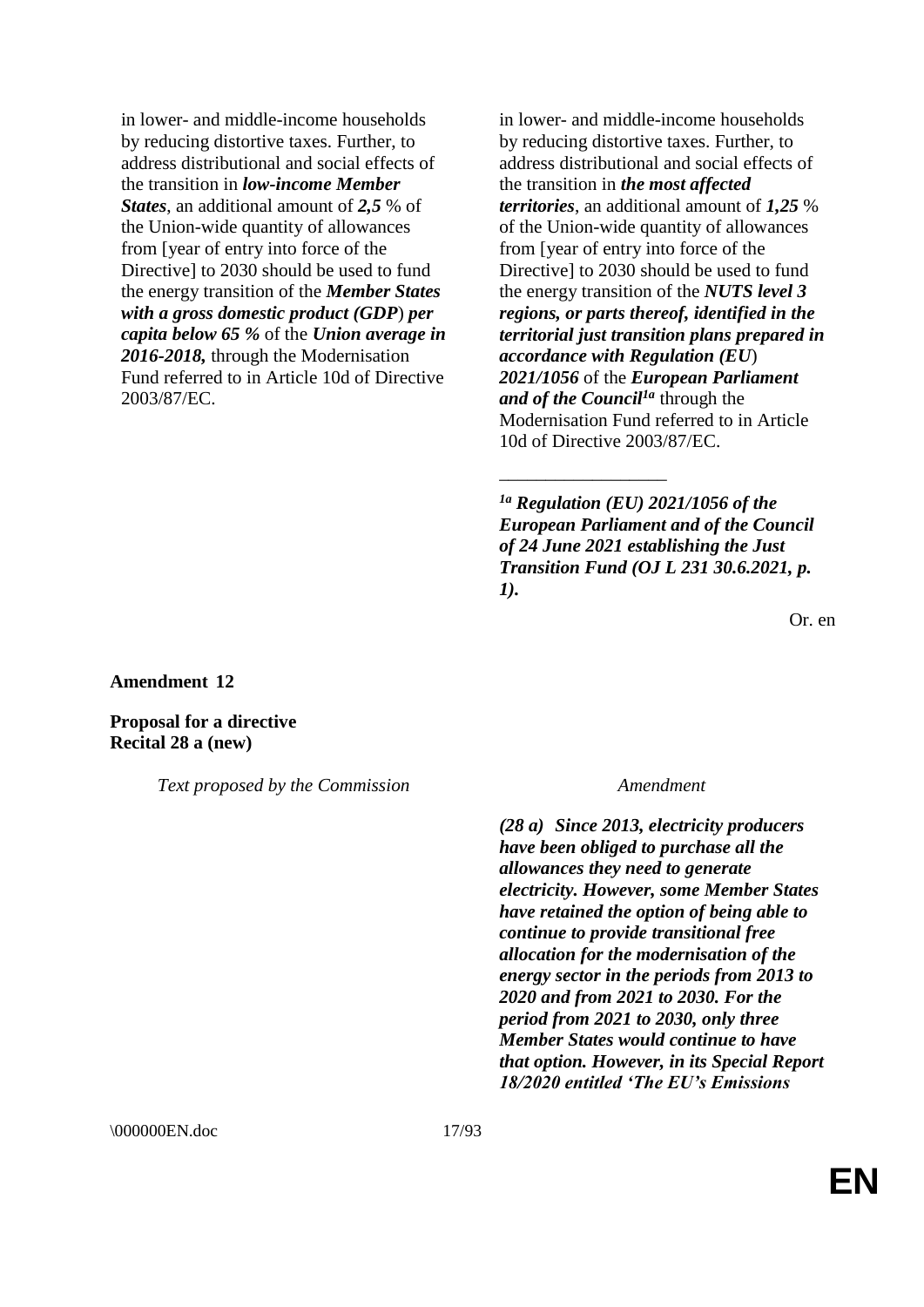*Trading System: free allocation of allowances needed better targeting', the European Court of Auditors found that that transitional free allocation did not contribute to the reduction of carbon intensity in the energy sector for countries eligible for such free allocation of allowances in the period from 2013 to 2020. Given the need for rapid decarbonisation, especially in the energy sector, and the limited effectiveness of that transitional free allocation, the option of transitional free allocation for the modernisation of the energy sector no longer seems fit for purpose. Therefore, that option should cease to be available and any allowances resulting from the exercise of that option which have not been allocated to operators in the Member States concerned by 31 December 2023 should be added to the total quantity of allowances that the Member State concerned receives for auctioning, or should be used to support investments within the framework of the Modernisation Fund.*

Or. en

# **Amendment 13**

# **Proposal for a directive Recital 29**

# *Text proposed by the Commission Amendment*

(29) Further incentives to reduce greenhouse gas emissions by using costefficient techniques should be provided. To that end, *the* free allocation of emission allowances *to stationary installations* from 2026 onwards should *be conditional on investments in techniques to increase energy efficiency and reduce* emissions*. Ensuring that this is focused on larger energy users would result in a substantial* 

(29) Further incentives to reduce greenhouse gas emissions by using costefficient techniques should be provided. To that end, *a bonus-malus system should be introduced for determining the share of free allocation. For installations whose greenhouse gas emissions are above the relevant benchmark values, the amount of* free allocation of emission allowances from 2026 onwards should *vary according*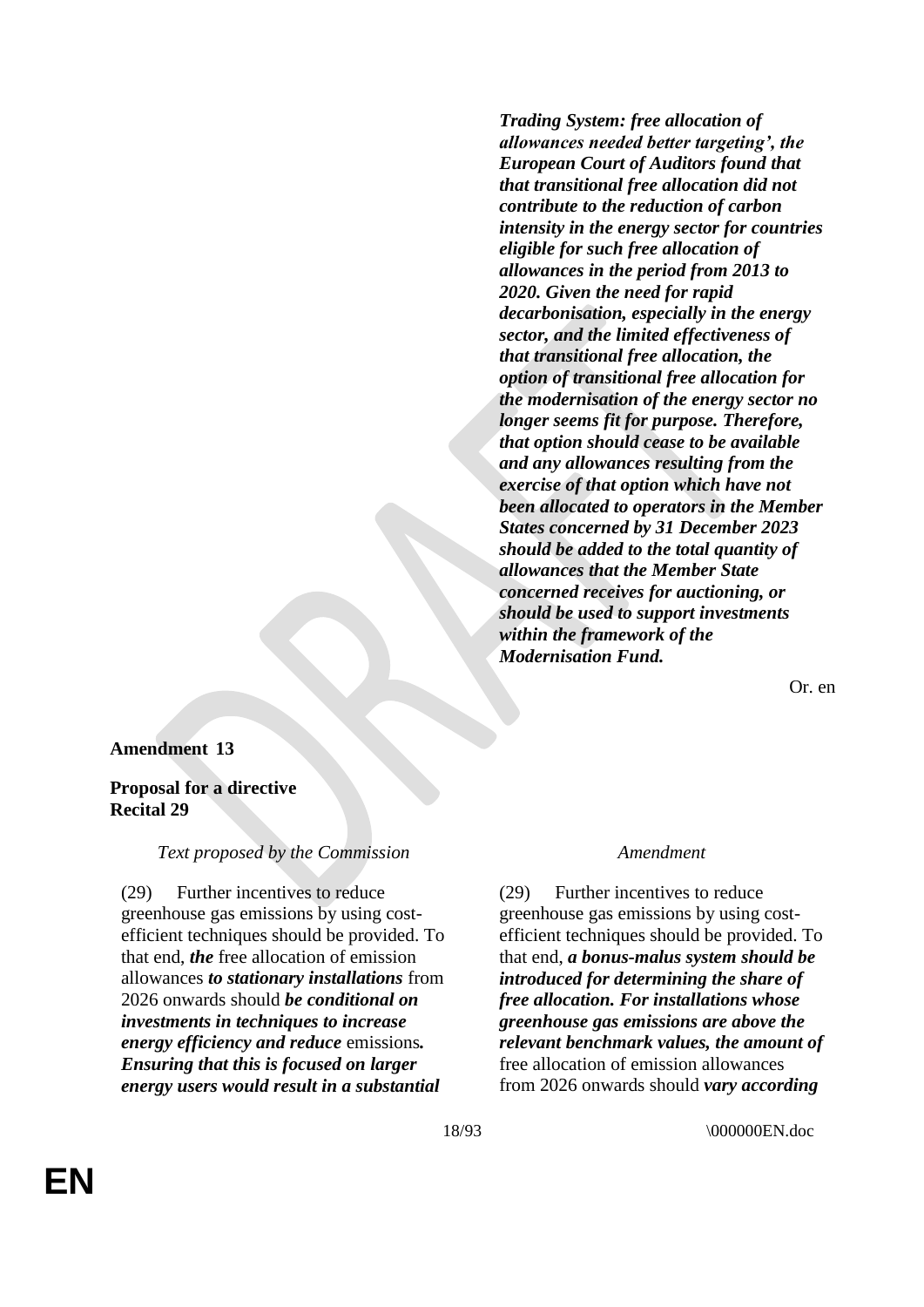*reduction in burden for businesses with lower energy use, which may be owned by small and medium sized enterprises or micro-enterprises. [Reference to be confirmed with the revised EED].* The relevant *delegated acts* should *be adjusted accordingly*.

*to the implementation of a duly established climate-neutrality plan. Conversely, installations whose greenhouse gas* emissions *are below* the relevant *benchmark values* should *receive an incentive in the form of an additional free allocation*.

Or. en

### **Amendment 14**

# **Proposal for a directive Recital 30**

#### *Text proposed by the Commission Amendment*

(30) The Carbon Border Adjustment Mechanism (CBAM), established under Regulation (EU) […./..] of the European Parliament and of the Council $51$ , is an alternative to free allocation to address the risk of carbon leakage. To the extent that sectors and subsectors are covered by that measure, they should not receive free allocation. However, a transitional phasing-out of free allowances is needed to allow producers, importers and traders to adjust to the new regime. The reduction of free allocation should be implemented by applying a factor to free allocation for CBAM sectors, while the CBAM is phased in. This percentage (CBAM factor) should be equal to 100 % during the transitional period between the entry into force of [CBAM Regulation] and 2025, 90 % in 2026 and should be reduced by 10 percentage points each year to reach 0 % and thereby eliminate free allocation by the tenth year. The relevant delegated acts on free allocation should be adjusted accordingly for the sectors and subsectors covered by the CBAM. *The* free allocation *no longer provided to the CBAM sectors based on this calculation (CBAM demand) must be auctioned and the* 

(30) The Carbon Border Adjustment Mechanism (CBAM), established under Regulation (EU) […./..] of the European Parliament and of the Council $5<sup>1</sup>$ , is an alternative to free allocation to address the risk of carbon leakage. To the extent that sectors and subsectors are covered by that measure, they should not receive free allocation. However, a transitional phasing-out of free allowances*, combined with a reserve and review mechanism,* is needed to allow producers, importers and traders to adjust to the new regime *and to assess the effective implementation of the CBAM*. The reduction of free allocation should be implemented by applying a factor to free allocation for CBAM sectors, while the CBAM is phased in. This percentage (CBAM factor) should be equal to 100 % during the transitional period between the entry into force of [CBAM Regulation] and 2025, 90 % in 2026 and should be reduced by 10 percentage points each year to reach 0 % and thereby eliminate free allocation by the tenth year. The relevant delegated acts on free allocation should be adjusted accordingly for the sectors and subsectors covered by the CBAM. *This phase-out of* free

\000000EN.doc 19/93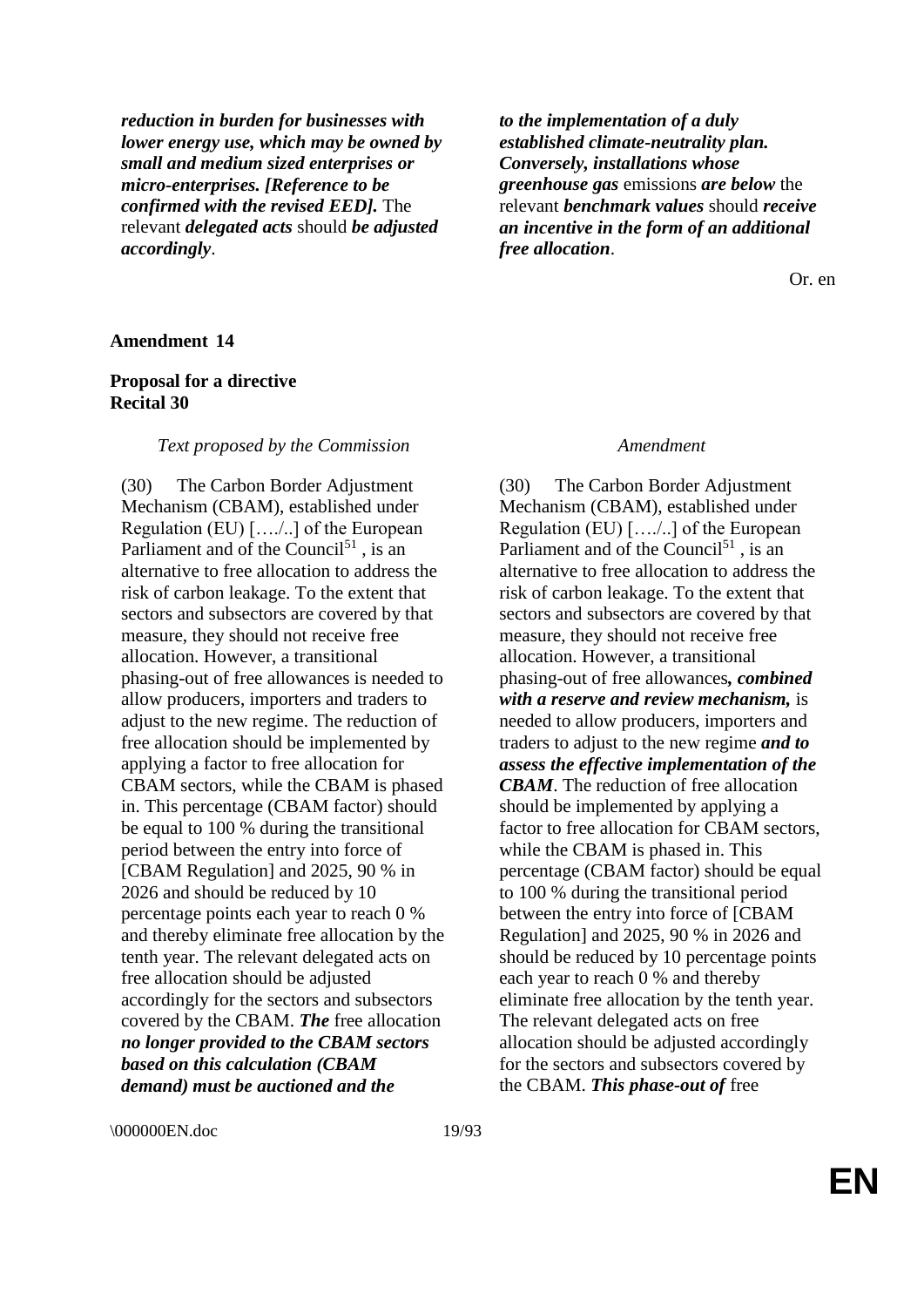*revenues will accrue to the Innovation Fund, so as to support innovation in low carbon technologies, carbon capture and utilisation ('CCU'), carbon capture and geological storage ('CCS'), renewable energy and energy storage, in a way that contributes to mitigating climate change. Special attention* should be *given to projects in CBAM sectors*. To respect the proportion of the free allocation available for the non-CBAM sectors, the final amount to deduct from the free allocation and to be auctioned should be calculated based on the proportion that the CBAM demand represents in respect of the free allocation needs of all sectors receiving free allocation.

allocation should be *kept under review in light of the entry into force and effective implementation of the Carbon Border Adjustment Mechanism*. To respect the proportion of the free allocation available for the non-CBAM sectors, the final amount to deduct from the free allocation and to be auctioned should be calculated based on the proportion that the CBAM demand represents in respect of the free allocation needs of all sectors receiving free allocation.

 $51$  [please insert full OJ reference]  $51$  [please insert full OJ reference]

 $\overline{\phantom{a}}$  , where  $\overline{\phantom{a}}$  , where  $\overline{\phantom{a}}$  , where  $\overline{\phantom{a}}$  , where  $\overline{\phantom{a}}$ 

Or. en

# **Amendment 15**

# **Proposal for a directive Recital 30 a (new)**

*Text proposed by the Commission Amendment*

*(30 a) A temporary Carbon Leakage Protection Reserve should be established, linked to an annual review mechanism to assess the entry into force and effective implementation of the Carbon Border Adjustment Mechanism. Each year, the free allocation no longer provided to the CBAM sectors, based on the free allocation phase-out calculation, should be moved into a temporary reserve. By 28 February of the following year, the Commission should assess and report on the entry into force of the CBAM and its effectiveness during the preceding year, namely whether it ensured an equivalent level of carbon leakage protection. Where*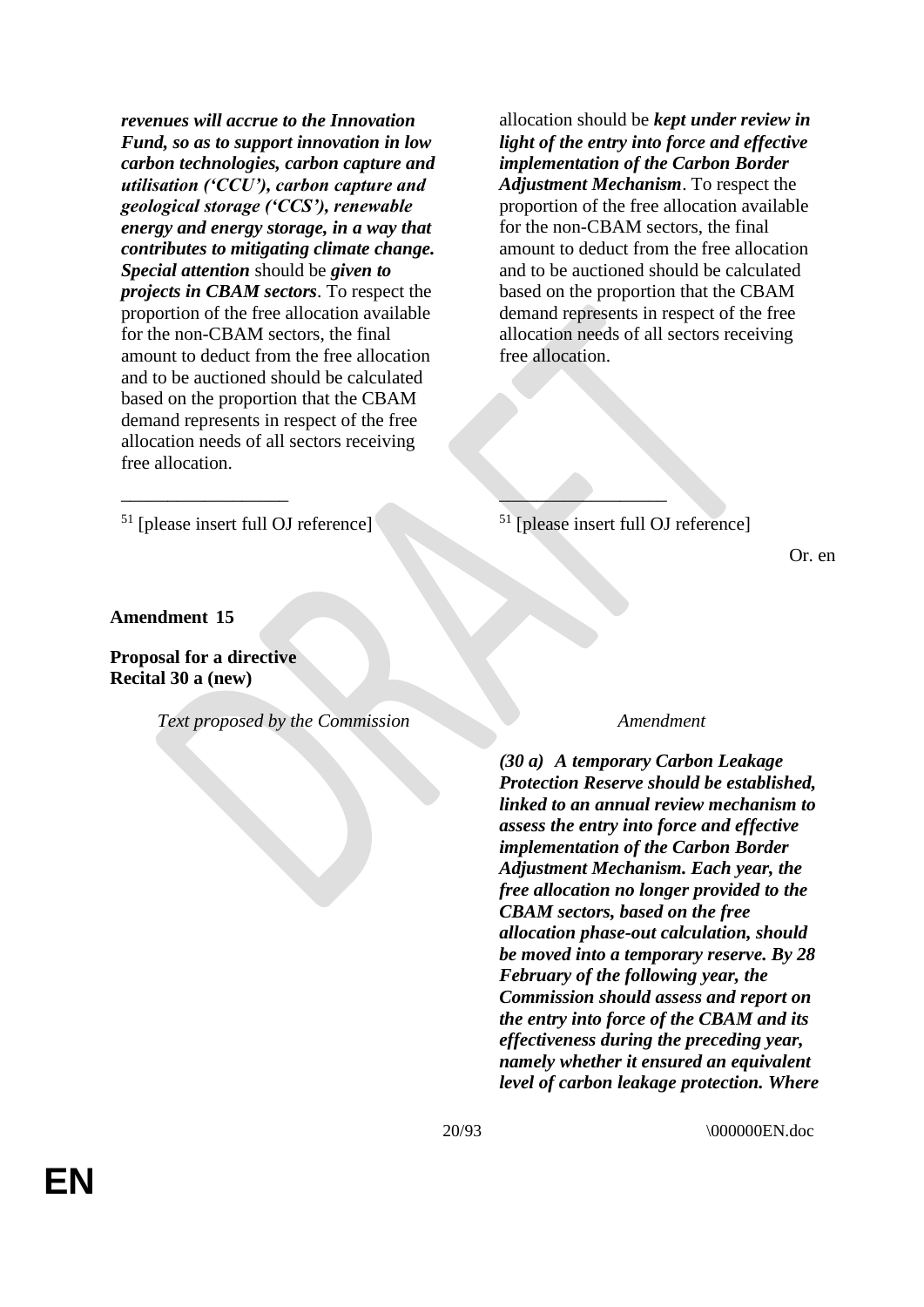*the assessment is positive, the allowances in the reserve from the preceding year should automatically be auctioned and the revenues should accrue to the Innovation Fund. Where the assessment is negative, the allowances in the reserve from the preceding year should automatically be released back to industry to fill the carbon leakage protection gap. This should limit any possible gaps in carbon leakage protection should they arise, while avoiding double protection.*

Or. en

### **Amendment 16**

# **Proposal for a directive Recital 31**

#### *Text proposed by the Commission Amendment*

(31) In order to better reflect technological progress and adjust the corresponding benchmark values to the relevant period of allocation while ensuring emission reduction incentives and properly rewarding innovation, the maximum adjustment of the benchmark values should be increased from 1,6 % to 2,5 % per year. For the period from 2026 to 2030, the benchmark values should thus be adjusted within a range of 4 % to 50 % compared to the value applicable in the period from 2013 to 2020.

(31) In order to better reflect technological progress and adjust the corresponding benchmark values to the relevant period of allocation while ensuring emission reduction incentives and properly rewarding innovation, the maximum adjustment of the benchmark values should be increased from 1,6 % to 2,5 % per year. For the period from 2026 to 2030, the benchmark values should thus be adjusted within a range of 4 % to 50 % compared to the value applicable in the period from 2013 to 2020. *The adjusted benchmark values should be published as soon as the necessary information becomes available, in order for those adjusted benchmark values to be applicable from 2026.*

Or. en

#### **Amendment 17**

**Proposal for a directive Recital 33**

\000000EN.doc 21/93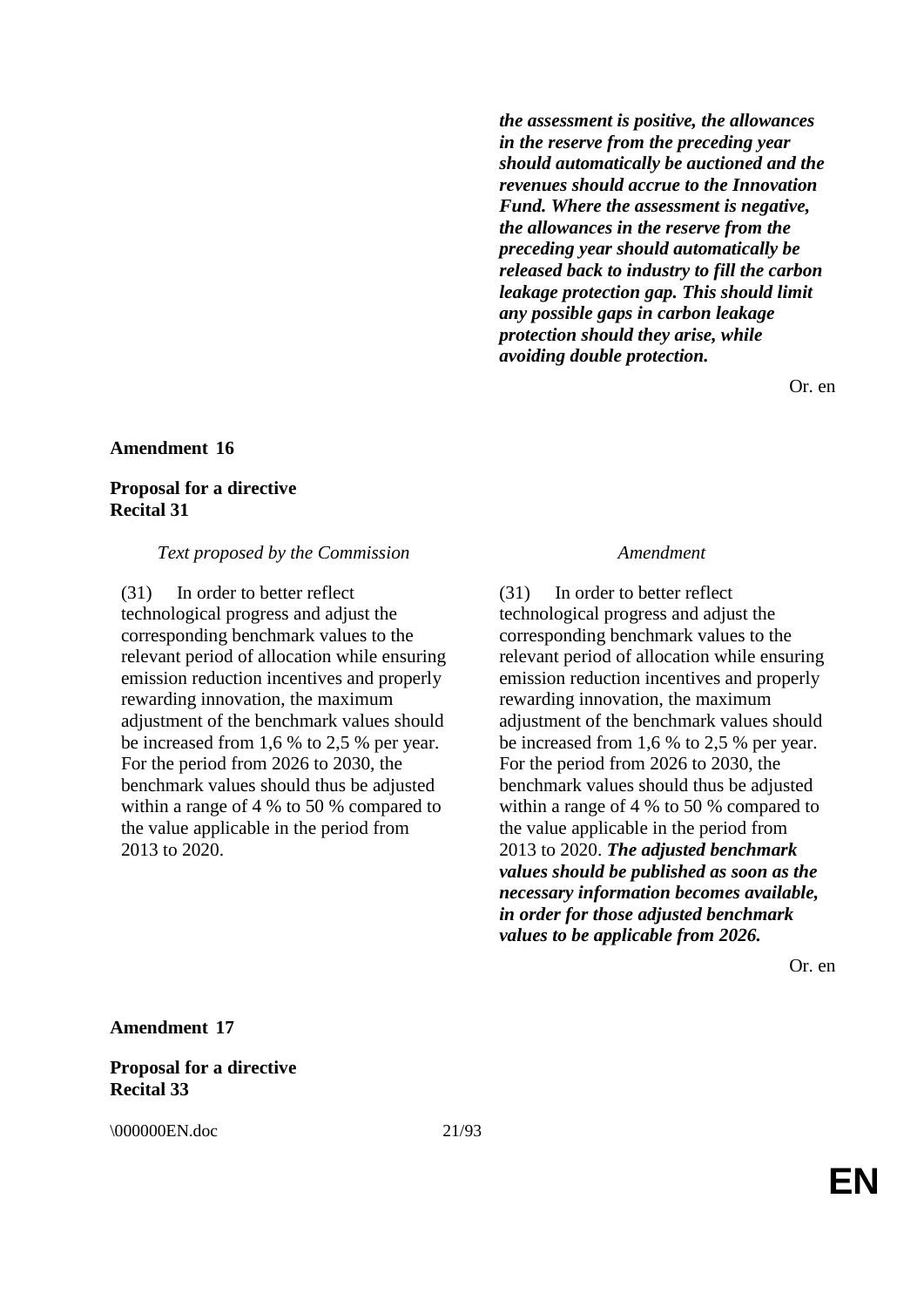# *Text proposed by the Commission Amendment*

(33) The scope of the Innovation Fund referred to in Article 10a(8) of Directive 2003/87/EC should be extended to support innovation in low-carbon technologies and processes that concern the consumption of fuels in the sectors of buildings and road transport. In addition, the Innovation Fund should serve to support investments to decarbonise the *maritime transport* sector, *including* investments in sustainable alternative fuels, such as hydrogen and ammonia that are produced from renewables, as well as zero-emission propulsion technologies like wind technologies. *Considering that revenues generated from penalties raised in Regulation xxxx/xxxx [FuelEU Maritime]<sup>52</sup> are allocated to* the Innovation Fund *as external assigned revenue in accordance with Article 21(5) of the Financial Regulation, the Commission should ensure that due consideration is given* to support *for* innovative *projects aimed at accelerating the development and deployment of renewable and low carbon fuels* in the *maritime* sector*, as specified in Article 21(1) of Regulation xxxx/xxxx [FuelEU Maritime]*. To ensure sufficient funding is available for innovation within this extended scope, the Innovation Fund should be supplemented with 50 million allowances, stemming partly from the allowances that could otherwise be auctioned, and partly from the allowances that could otherwise be allocated for free, in accordance with the current proportion of funding provided from each source to the Innovation Fund.

<sup>52</sup> [add ref to the FuelEU Maritime Regulation].

(33) The scope of the Innovation Fund referred to in Article 10a(8) of Directive 2003/87/EC should be extended to support innovation in low-carbon technologies and processes that concern the consumption of fuels in the sectors of buildings and road transport*, including collective forms of transport*. In addition, the Innovation Fund should serve to support investments to decarbonise the *aviation* sector, *and* investments in sustainable alternative fuels, such as hydrogen and ammonia that are produced from renewables, as well as zeroemission propulsion technologies like wind technologies. *The Innovation Fund should not support nuclear energy-related activities. It should also be possible to use* the Innovation Fund to support *breakthrough* innovative *technologies* in the *agriculture* sector. To ensure sufficient funding is available for innovation within this extended scope, the Innovation Fund should be supplemented with 50 million allowances, stemming partly from the allowances that could otherwise be auctioned, and partly from the allowances that could otherwise be allocated for free, in accordance with the current proportion of funding provided from each source to the Innovation Fund.

<sup>52</sup> [add ref to the FuelEU Maritime Regulation].

Or. en

\_\_\_\_\_\_\_\_\_\_\_\_\_\_\_\_\_\_ \_\_\_\_\_\_\_\_\_\_\_\_\_\_\_\_\_\_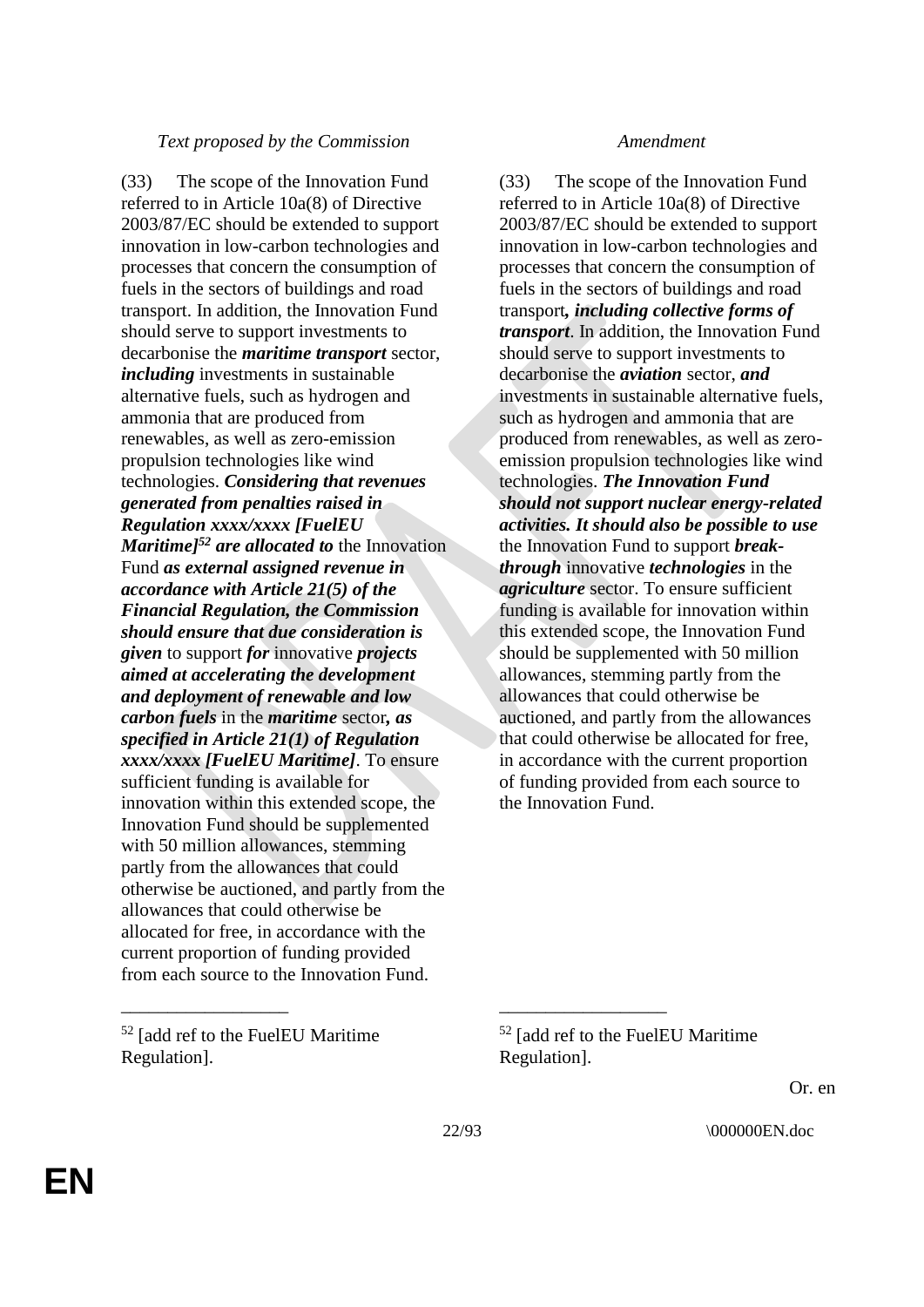# *Justification*

*Several extensions of the stationary ETS as well as the new ETS2 make it necessary to also give affected participants access to the Innovation Fund. No support should be given to nuclear energy as it is no renewable energy. As an Ocean Fund is established, allowances from FuelEU Maritime that are proposed to be added to the Innovation Fund, are instead redirected towards the Ocean Fund and deleted here.*

# **Amendment 18**

# **Proposal for a directive Recital 33 a (new)**

*Text proposed by the Commission Amendment*

*(33 a) A significant part of the Innovation Fund, should support innovation in the aviation sector, in particular projects related to the development and implementation of new technologies and designs aiming to reduce greenhouse gas emissions from the aviation sector, particularly in the areas of sustainable aviation fuel and operational, aeronautics, airframe and engine innovation, including projects that address the total climate impact of aviation.*

Or. en

### **Amendment 19**

**Proposal for a directive Recital 43 a (new)**

*Text proposed by the Commission Amendment*

*(43 a) In order to ensure that a level playing field exists and close any remaining gaps between the existing EU ETS and the new emissions trading system, the new emissions trading system should also cover other fuels released for consumption, such as those used for* 

\000000EN.doc 23/93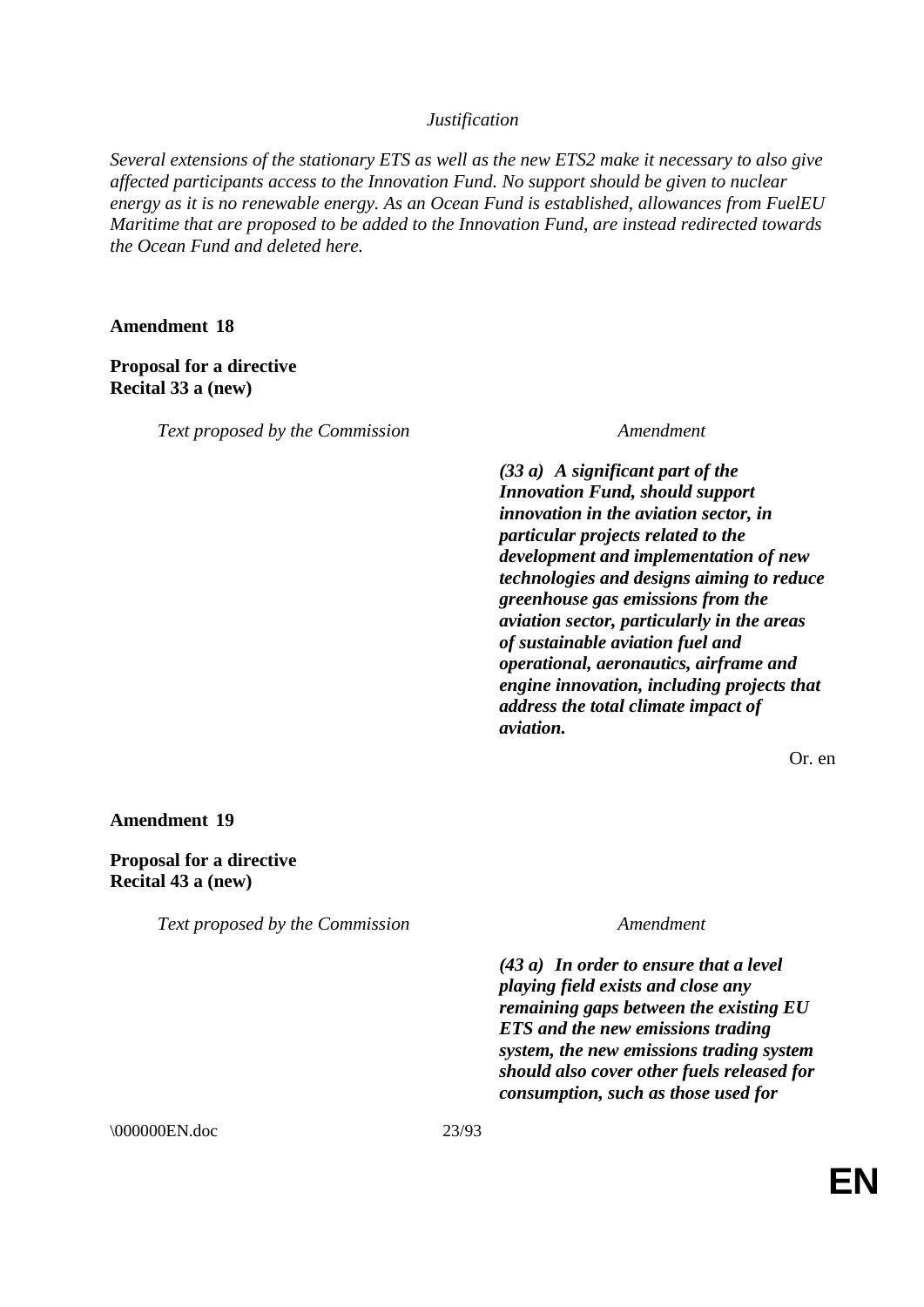*process heating in smaller installations, while avoiding and addressing any double counting. Moreover, such an approach would simplify the implementation, monitoring, reporting and verification of the new emissions trading system for regulated entities.*

Or. en

# *Justification*

*The scope of the new ETS is extended to all fuels to ensure a level playing field and close gaps between the existing and new ETS (notably process heating in smaller installations). In addition, it simplifies administration for fuel distributors. To avoid double counting, a corresponding correction mechanism is established. In addition, implementation is moved forward by 1 year, while introducing an opt-out clause until 2027 for fuels for private road transport and residential building heating.*

#### **Amendment 20**

# **Proposal for a directive Recital 44**

#### *Text proposed by the Commission Amendment*

(44) In order to establish the necessary implementation framework and to provide a reasonable timeframe for reaching the 2030 target, emissions trading in the *two* new sectors should start in 2025. During the first year, the regulated entities should be required to hold a greenhouse gas emissions permit and to report their emissions for the years *2024 and 2025*. The issuance of allowances and compliance obligations for these entities should be applicable as from *2026*. This sequencing will allow starting emissions trading in the sectors in an orderly and efficient manner. It would also allow the EU funding and Member State measures to be in place to ensure a socially fair introduction of the EU emissions trading into the *two* sectors so as to mitigate the

(44) In order to establish the necessary implementation framework and to provide a reasonable timeframe for reaching the 2030 target, emissions trading in the new sectors should start in 2025. During the first year, the regulated entities should be required to hold a greenhouse gas emissions permit and to report their emissions for the years *2023 and 2024*. The issuance of allowances and compliance obligations for these entities should be applicable as from *2025*. This sequencing will allow starting emissions trading in the sectors in an orderly and efficient manner. It would also allow the EU funding and Member State measures to be in place to ensure a socially fair introduction of the EU emissions trading into the *heating and road transport* sectors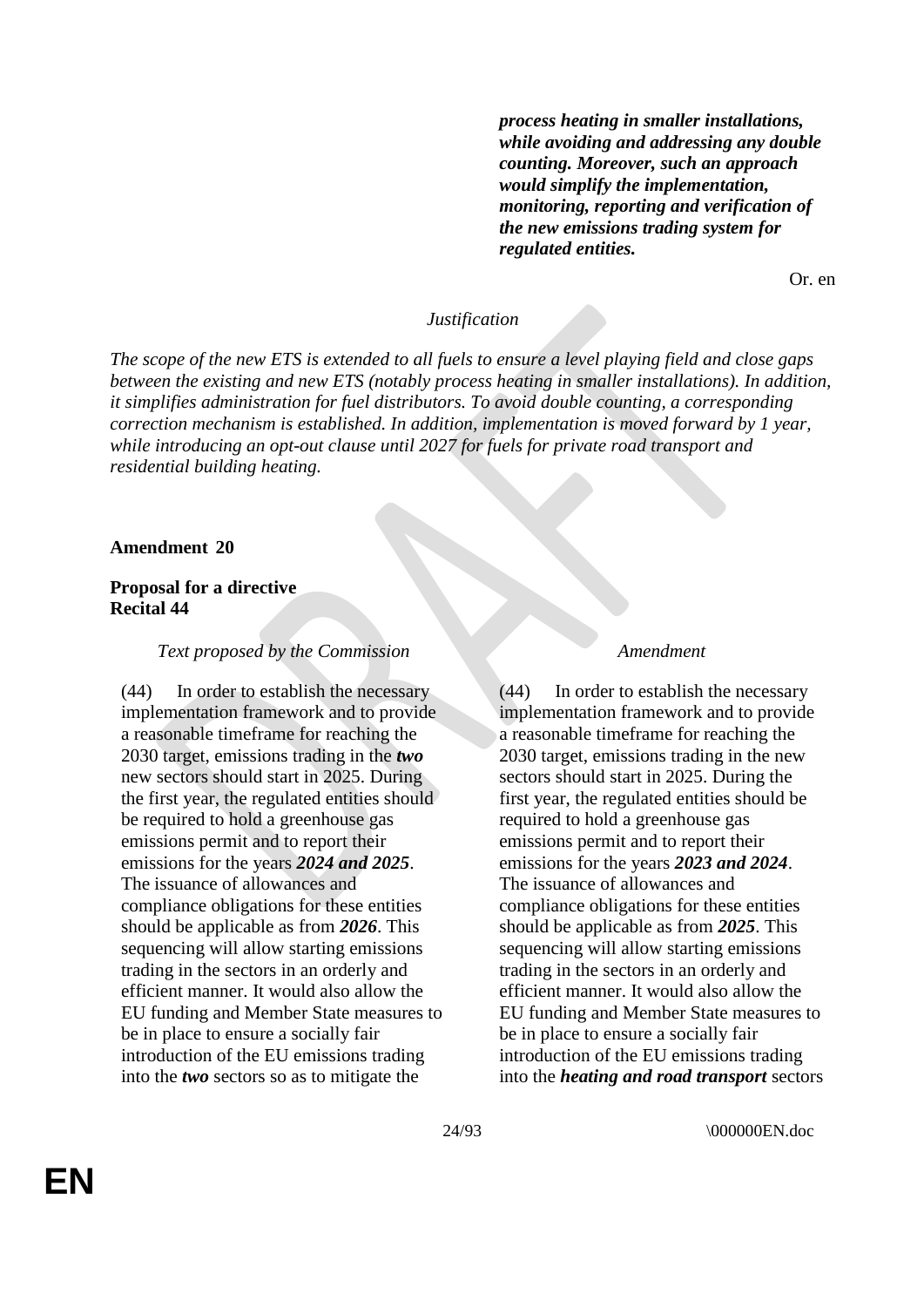impact of the carbon price on vulnerable households and transport users.

so as to mitigate the impact of the carbon price on vulnerable households and transport users.

Or. en

# *Justification*

*The scope of the new ETS is extended to all fuels to ensure a level playing field and close gaps between the existing and new ETS (notably process heating in smaller installations). In addition, it simplifies administration for fuel distributors. To avoid double counting, a corresponding correction mechanism is established. In addition, implementation is moved forward by 1 year, while introducing an opt-out clause until 2027 for fuels for private road transport and residential building heating.*

**Amendment 21**

**Proposal for a directive Recital 44 a (new)**

*Text proposed by the Commission Amendment*

*(44 a) A temporary opt-out clause should be introduced giving Member States the possibility to delay the application of emissions trading for fuels released for private road transport and private residential building heating until 2027, on condition that the Member States can demonstrate that they are able to differentiate the monitoring, reporting and verification of fuels released for private road transport and private residential building heating from other activities covered by this Chapter, and that they can reach their 2030 targets under Regulation (EU) 2018/842 without the immediate and full application of emissions trading in those subsectors.*

Or. en

# *Justification*

*The scope of the new ETS is extended to all fuels to ensure a level playing field and close gaps between the existing and new ETS (notably process heating in smaller installations). In addition,* 

\\ 000000EN.doc 25/93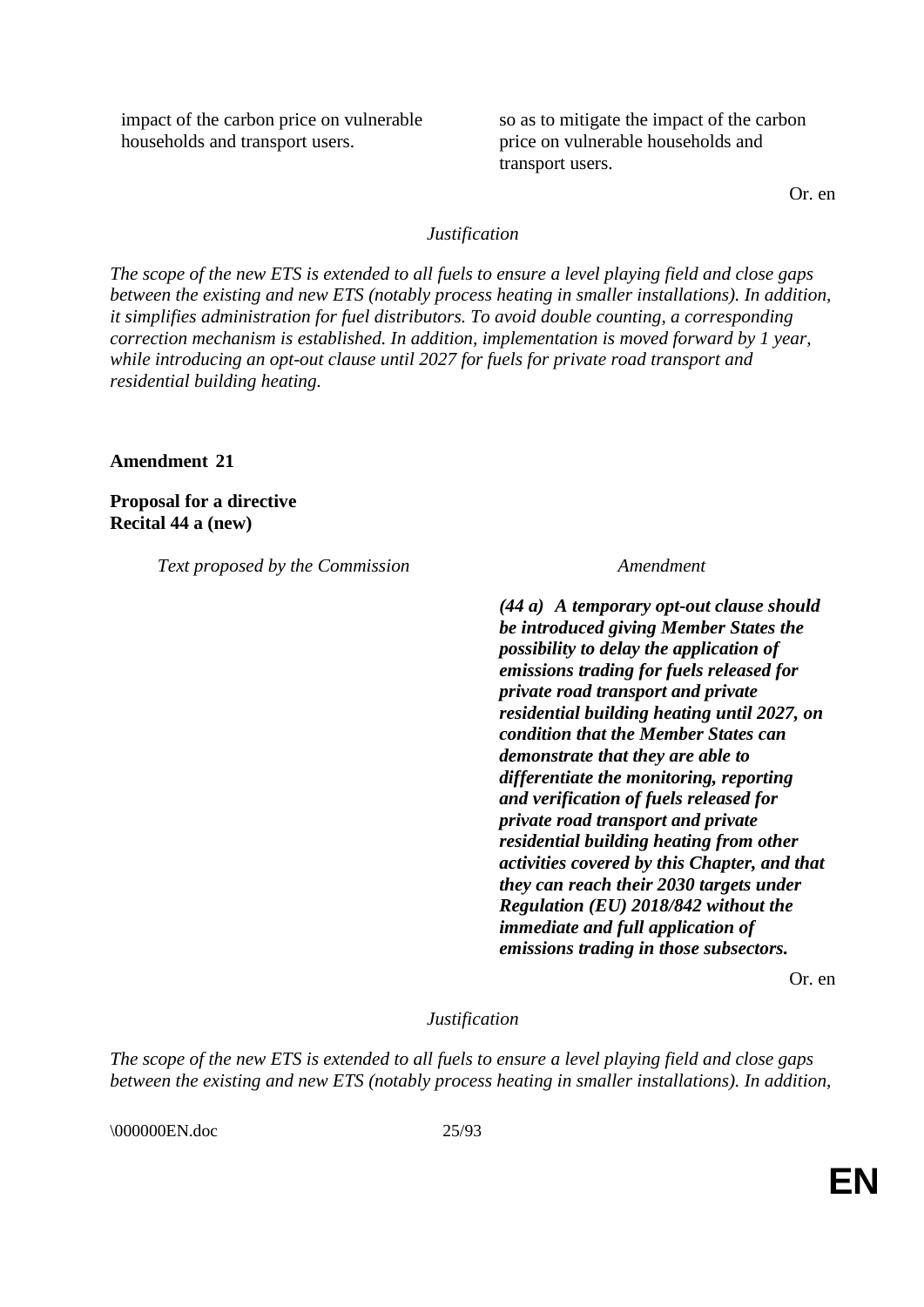*it simplifies administration for fuel distributors. To avoid double counting, a corresponding correction mechanism is established. In addition, implementation is moved forward by 1 year, while introducing an opt-out clause until 2027 for fuels for private road transport and residential building heating.*

# **Amendment 22**

# **Proposal for a directive Recital 48**

# *Text proposed by the Commission Amendment*

(48) The total quantity of allowances for the new emissions trading should follow a linear trajectory to reach the 2030 emissions reduction target, taking into account the cost-efficient contribution of buildings and road transport of 43 % emission reductions by 2030 compared to 2005. The total quantity of allowances should be established for the first time in *2026*, to follow a trajectory starting in 2024 from the value of the 2024 emissions limits  $(1 109 304 000 CO<sub>2</sub>t)$ , calculated in accordance with Article 4(2) of Regulation (EU) 2018/842 of the European Parliament and of the Council<sup>59</sup> on the basis of the reference emissions for these sectors for the period from 2016 to 2018. Accordingly, the linear reduction factor should be set at 5,15 %. From 2028, the total quantity of allowances should be set on the basis of the average reported emissions for the years 2024, 2025 and 2026, and should decrease by the same absolute annual reduction as set from 2024, which corresponds to a 5,43 % linear reduction factor compared to the comparable 2025 value of the above defined trajectory. If those emissions are significantly higher than this trajectory value and if this divergence is not due to small-scale differences in emission measurement methodologies, the linear

(48) The total quantity of allowances for the new emissions trading should follow a linear trajectory to reach the 2030 emissions reduction target, taking into account the cost-efficient contribution of buildings and road transport of 43 % emission reductions by 2030 compared to 2005. The total quantity of allowances should be established for the first time in *2025*, to follow a trajectory starting in 2024 from the value of the 2024 emissions limits  $(1 109 304 000 CO<sub>2</sub>t)$ , calculated in accordance with Article 4(2) of Regulation (EU) 2018/842 of the European Parliament and of the Council<sup>59</sup> on the basis of the reference emissions for these sectors for the period from 2016 to 2018. Accordingly, the linear reduction factor should be set at 5,15 %. From 2028, the total quantity of allowances should be set on the basis of the average reported emissions for the years 2024, 2025 and 2026, and should decrease by the same absolute annual reduction as set from 2024, which corresponds to a 5,43 % linear reduction factor compared to the comparable 2025 value of the above defined trajectory. If those emissions are significantly higher than this trajectory value and if this divergence is not due to small-scale differences in emission measurement methodologies, the linear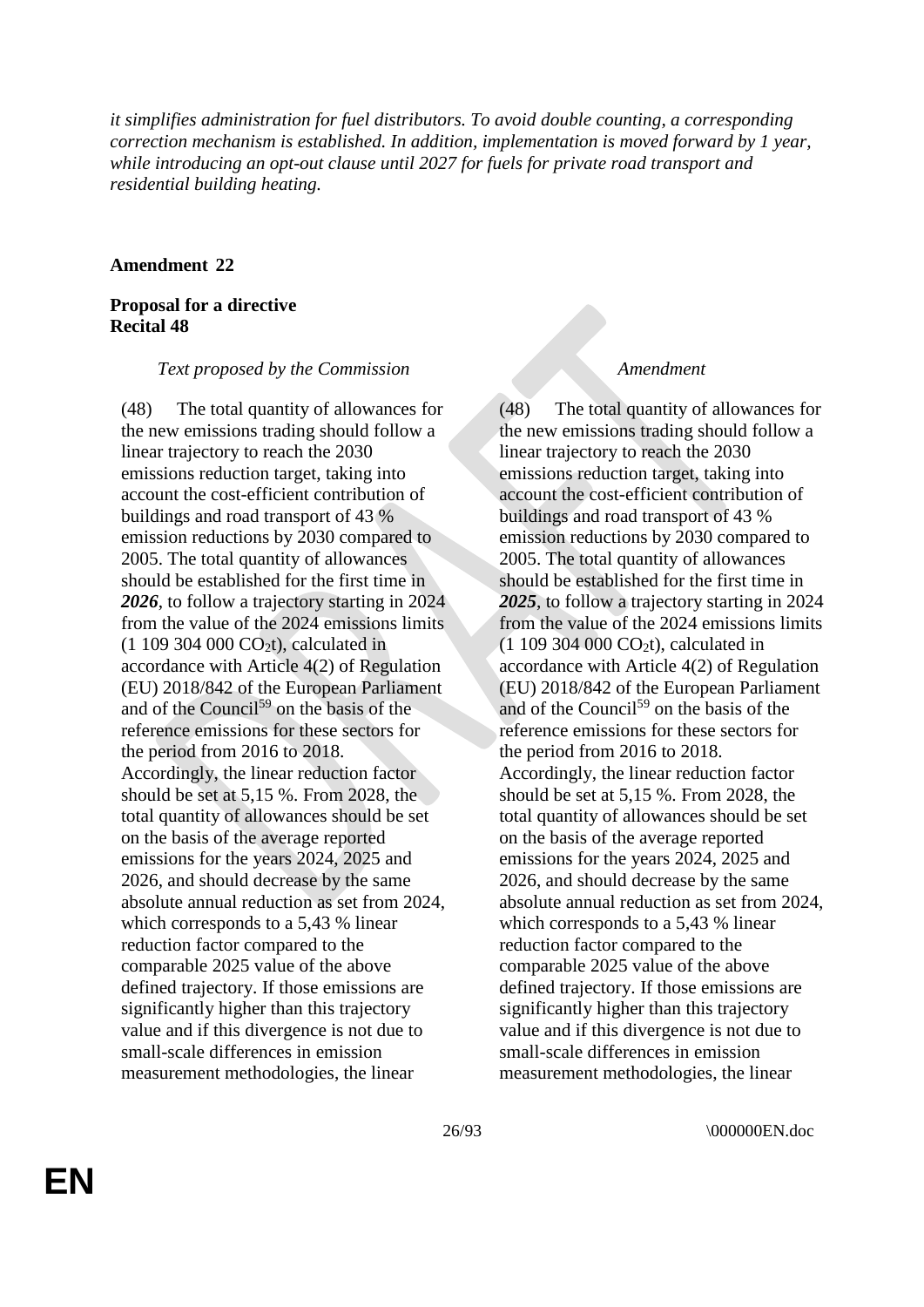reduction factor should be adjusted to reach the required emissions reduction in 2030.

\_\_\_\_\_\_\_\_\_\_\_\_\_\_\_\_\_\_ \_\_\_\_\_\_\_\_\_\_\_\_\_\_\_\_\_\_

<sup>59</sup> Regulation (EU) 2018/842 of the European Parliament and of the Council of 30 May 2018 on binding annual greenhouse gas emission reductions by Member States from 2021 to 2030 contributing to climate action to meet commitments under the Paris Agreement and amending Regulation (EU) No 525/2013 (OJ L 156, 19.6.2018, p. 26).

reduction factor should be adjusted to reach the required emissions reduction in 2030.

<sup>59</sup> Regulation (EU) 2018/842 of the European Parliament and of the Council of 30 May 2018 on binding annual greenhouse gas emission reductions by Member States from 2021 to 2030 contributing to climate action to meet commitments under the Paris Agreement and amending Regulation (EU) No 525/2013 (OJ L 156, 19.6.2018, p. 26).

Or. en

# *Justification*

*The scope of the new ETS is extended to all fuels to ensure a level playing field and close gaps between the existing and new ETS (notably process heating in smaller installations). In addition, it simplifies administration for fuel distributors. To avoid double counting, a corresponding correction mechanism is established. In addition, implementation is moved forward by 1 year, while introducing an opt-out clause until 2027 for fuels for private road transport and residential building heating.*

# **Amendment 23**

**Proposal for a directive Recital 49 a (new)**

*Text proposed by the Commission Amendment*

*(49 a) In order to ensure a level playing field exists for companies in sectors or subsectors which are exposed to a genuine risk of carbon leakage due to significant indirect costs incurred from the extension of the new emissions trading system to fuels released for consumption in sectors other than buildings and road transport, such as process heating in installations not covered by the existing EU ETS, the Commission should assess the need for* 

\000000EN.doc 27/93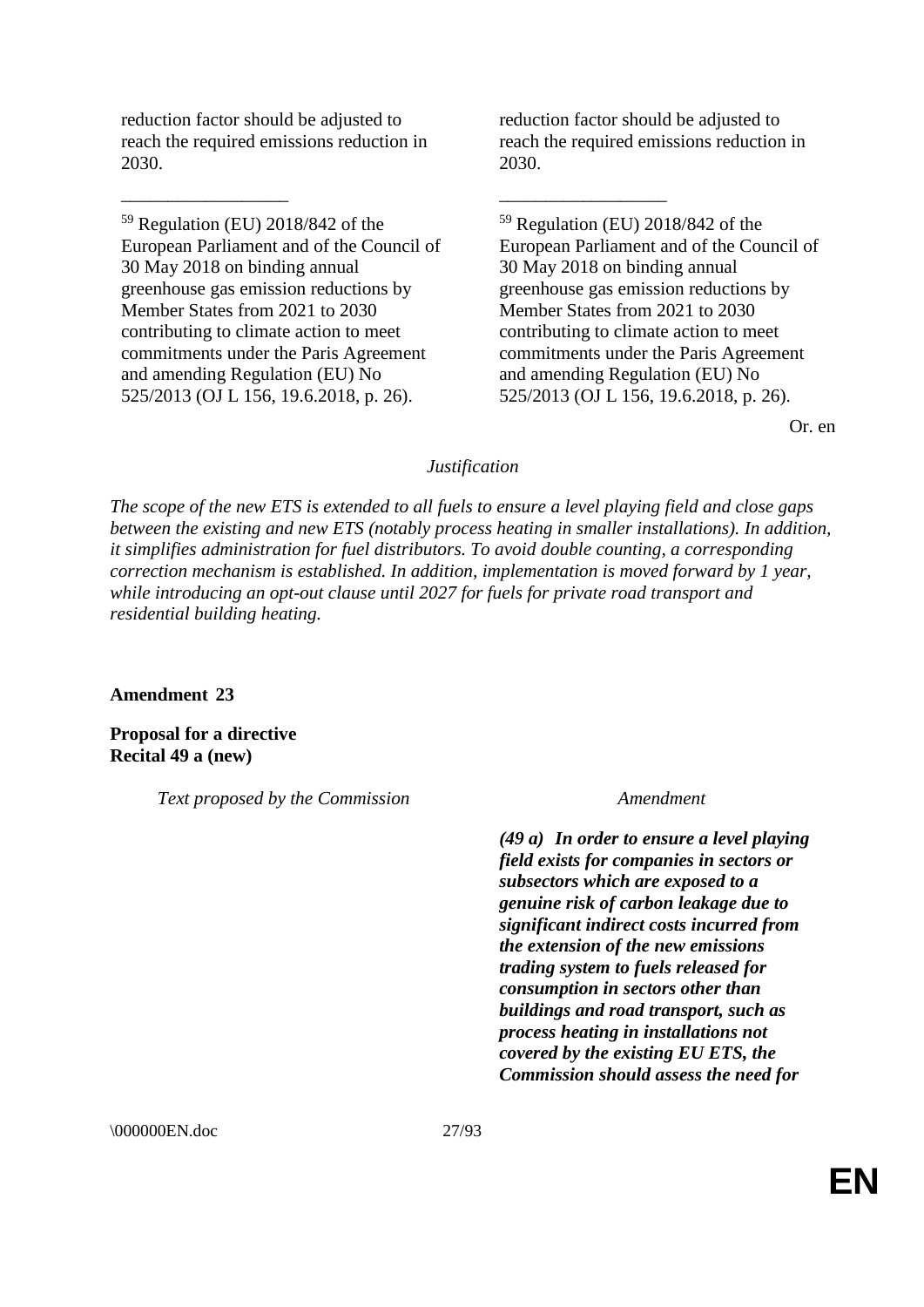*those sectors or subsectors to be included in the existing carbon leakage protection measures.*

Or. en

### *Justification*

*The scope of the new ETS is extended to all fuels to ensure a level playing field and close gaps between the existing and new ETS (notably process heating in smaller installations). In addition, it simplifies administration for fuel distributors. To avoid double counting, a corresponding correction mechanism is established. In addition, implementation is moved forward by 1 year, while introducing an opt-out clause until 2027 for fuels for private road transport and residential building heating.*

#### **Amendment 24**

# **Proposal for a directive Recital 50**

#### *Text proposed by the Commission Amendment*

(50) In order to ensure a smooth start to emissions trading in the buildings and road transport sectors and taking into account the need of the regulated entities to hedge or buy ahead allowances to mitigate their price and liquidity risk, a higher amount of allowances should be auctioned early on. In *2026*, the auction volumes should therefore be 30 % higher than the total quantity of allowances for *2026*. This amount would be sufficient to provide liquidity, both if emissions decrease in line with reduction needs, and in the event emission reductions only materialise progressively. The detailed rules for this front-loading of auction volume are to be established in a delegated act related to auctioning, adopted pursuant to Article 10(4) of Directive 2003/87/EC.

(50) In order to ensure a smooth start to emissions trading in the buildings and road transport sectors and taking into account the need of the regulated entities to hedge or buy ahead allowances to mitigate their price and liquidity risk, a higher amount of allowances should be auctioned early on. In *2025*, the auction volumes should therefore be 30 % higher than the total quantity of allowances for *2025*. This amount would be sufficient to provide liquidity, both if emissions decrease in line with reduction needs, and in the event emission reductions only materialise progressively. The detailed rules for this front-loading of auction volume are to be established in a delegated act related to auctioning, adopted pursuant to Article 10(4) of Directive 2003/87/EC.

Or. en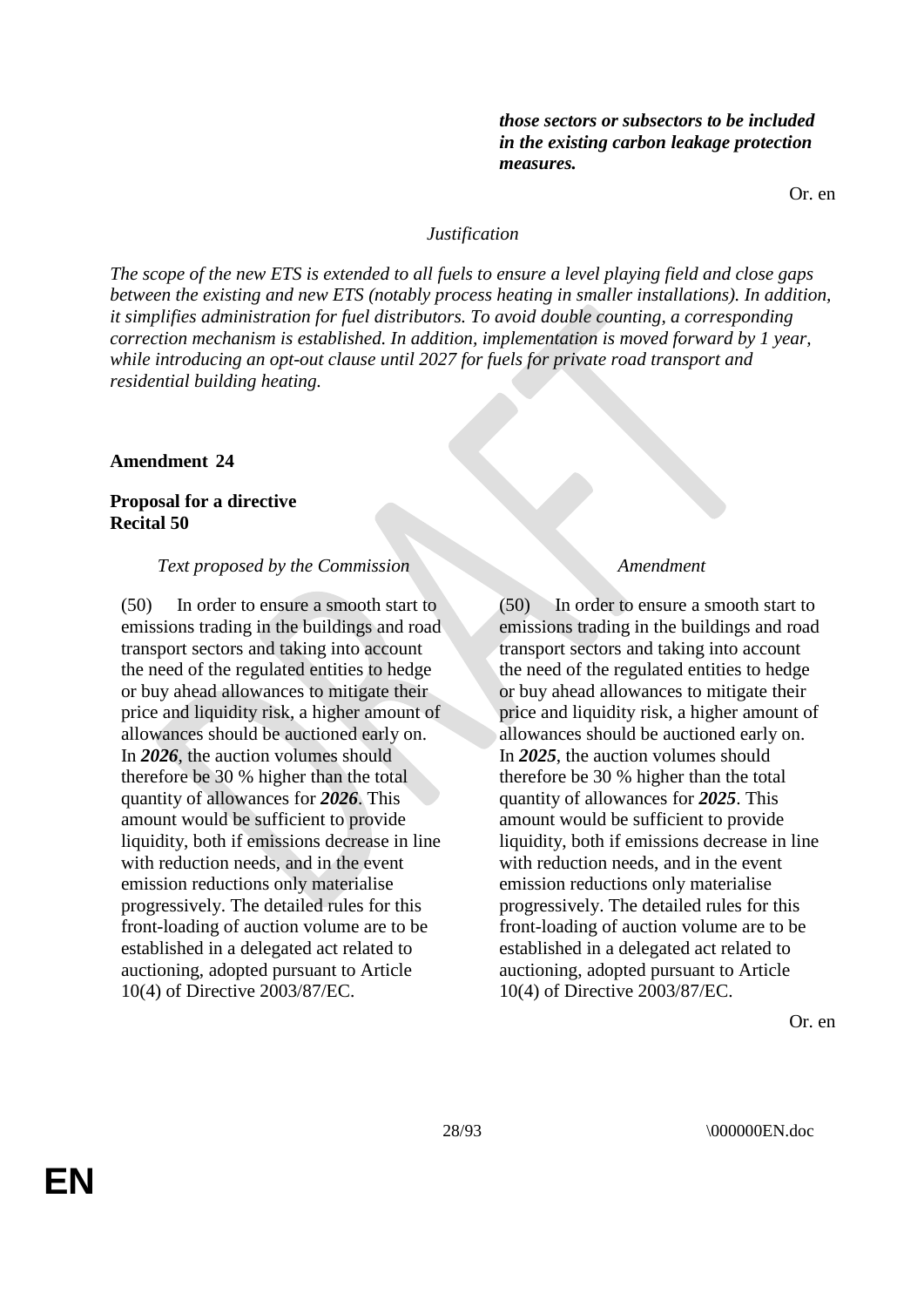### *Justification*

*The scope of the new ETS is extended to all fuels to ensure a level playing field and close gaps between the existing and new ETS (notably process heating in smaller installations). In addition, it simplifies administration for fuel distributors. To avoid double counting, a corresponding correction mechanism is established. In addition, implementation is moved forward by 1 year, while introducing an opt-out clause until 2027 for fuels for private road transport and residential building heating.*

#### **Amendment 25**

# **Proposal for a directive Recital 52**

#### *Text proposed by the Commission Amendment*

(52) The introduction of the carbon price in road transport and buildings should be accompanied by effective social compensation, especially in view of the already existing levels of energy poverty. About 34 million Europeans reported an inability to keep their homes adequately warm in 2018, and 6,9 % of the Union population have said that they cannot afford to heat their home sufficiently in a 2019 EU-wide survey<sup>60</sup>. To achieve an effective social and distributional compensation, Member States should be required to spend the auction revenues *on the climate and energy-related purposes already specified for the existing emissions trading, but also* for measures *added* specifically *to address related concerns for the new sectors of road transport and buildings, including related policy measures under Directive 2012/27/EU of the European Parliament and of the Council<sup>61</sup> . Auction revenues should be used* to address social aspects of the emission trading for the new sectors with a specific emphasis in vulnerable households, micro-enterprises and transport users. In this spirit, a new Social Climate Fund will provide dedicated

(52) The introduction of the carbon price in road transport and buildings should be accompanied by effective social compensation, especially in view of the already existing levels of energy poverty. About 34 million Europeans reported an inability to keep their homes adequately warm in 2018, and 6,9 % of the Union population have said that they cannot afford to heat their home sufficiently in a 2019 EU-wide survey $60$ . To achieve an effective social and distributional compensation, Member States should be required to spend the auction revenues *as a priority* for measures specifically to address social aspects of the emission trading for the new sectors *of road transport and heating* with a specific emphasis in vulnerable households, microenterprises and transport users. In this spirit, a new Social Climate Fund will provide dedicated funding to Member States to support the European citizens most affected or at risk of energy or mobility poverty. This Fund will promote fairness and solidarity between and within Member States while mitigating the risk of energy and mobility poverty during the transition. It will build on and complement

\\ 000000EN.doc 29/93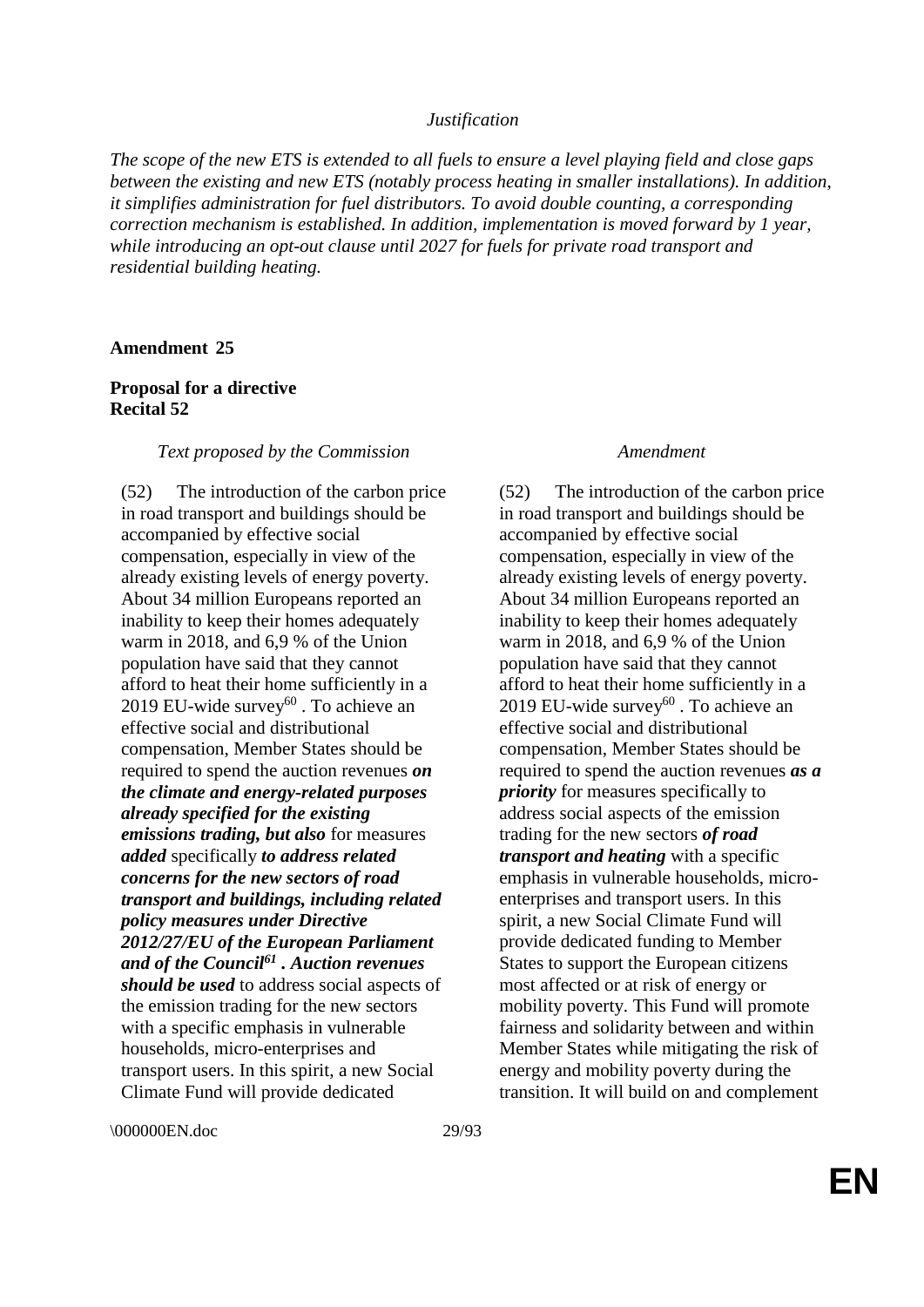funding to Member States to support the European citizens most affected or at risk of energy or mobility poverty. This Fund will promote fairness and solidarity between and within Member States while mitigating the risk of energy and mobility poverty during the transition. It will build on and complement existing solidarity mechanisms. The resources of the new Fund will in principle correspond to 25 % of the expected revenues from new emission trading in the period 2026-2032, and will be implemented on the basis of the Social Climate Plans that Member States should put forward under Regulation (EU) 20…/nn of the European Parliament and the Council<sup>62</sup>. In addition, each Member State should use their auction revenues inter alia to finance a part of the costs of their Social Climate Plans.

<sup>60</sup> Data from 2018. Eurostat, SILC [ilc\_mdes01].

<sup>61</sup> Directive 2012/27/EU of the European Parliament and of the Council of 25 October 2012 on energy efficiency, amending Directives 2009/125/EC and 2010/30/EU and repealing Directives 2004/8/EC and 2006/32/EC (OJ L 315, 14.11.2012, p. 1–56).

 $\qquad \qquad \qquad -$ 

 $62$  [Add ref to the Regulation establishing the Social Climate Fund].

existing solidarity mechanisms. The resources of the new Fund will in principle correspond to 25 % of the expected revenues from new emission trading in the period 2026-2032, and will be implemented on the basis of the Social Climate Plans that Member States should put forward under Regulation (EU) 20…/nn of the European Parliament and the Council<sup>62</sup>. In addition, each Member State should use their auction revenues inter alia to finance a part of the costs of their Social Climate Plans.

<sup>60</sup> Data from 2018. Eurostat, SILC [ilc\_mdes01].

<sup>61</sup> Directive 2012/27/EU of the European Parliament and of the Council of 25 October 2012 on energy efficiency, amending Directives 2009/125/EC and 2010/30/EU and repealing Directives 2004/8/EC and 2006/32/EC (OJ L 315, 14.11.2012, p. 1–56).

 $62$  [Add ref to the Regulation establishing the Social Climate Fund].

Or. en

# **Amendment 26**

**Proposal for a directive Recital 52 a (new)**

*Text proposed by the Commission Amendment*

*(52 a) In order to achieve greater coherence and efficiency in the*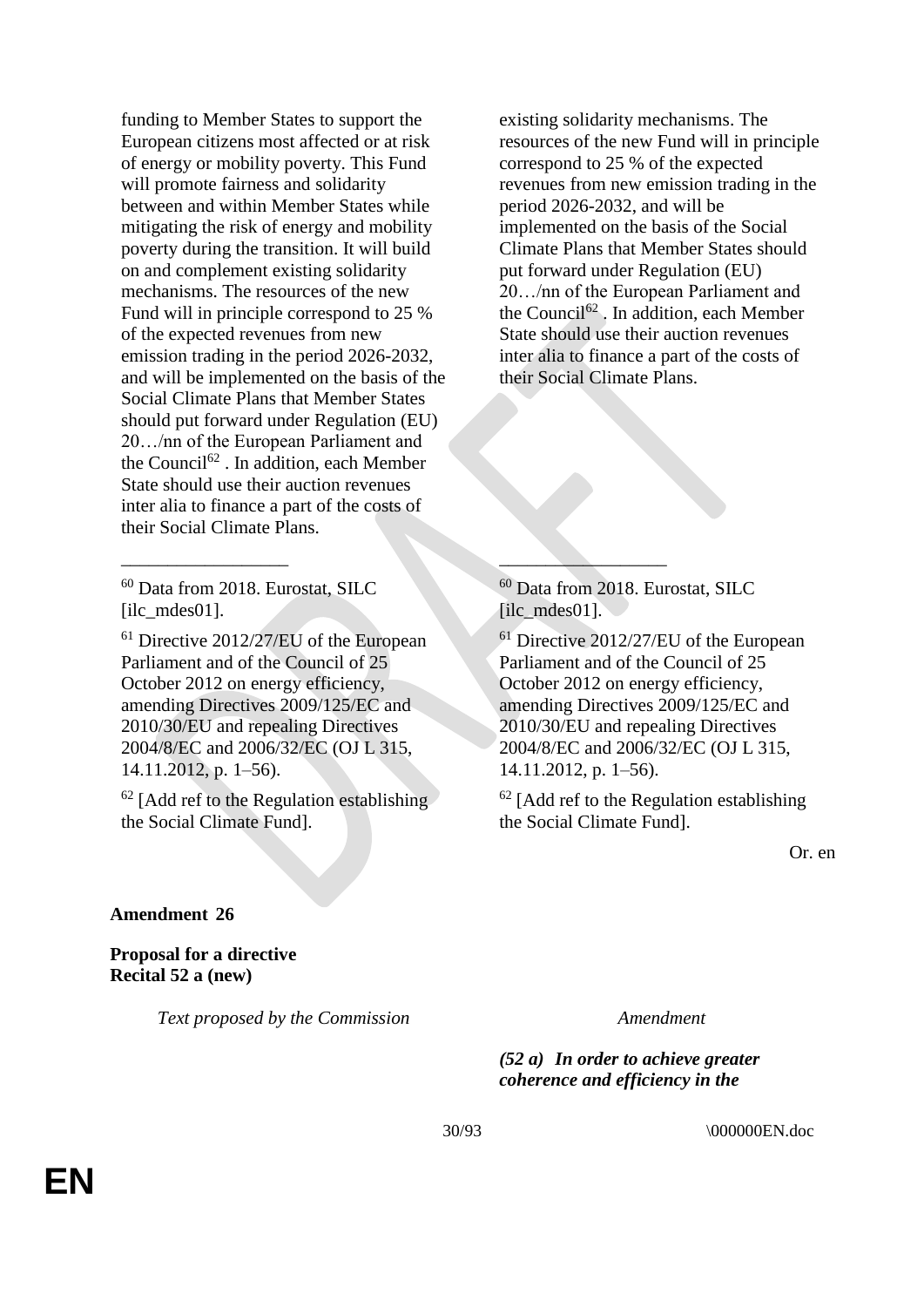*management and use of Union funds and resources, the Commission should carry out an assessment and, where appropriate, present a legislative proposal in 2030, with the aim of bringing the Innovation Fund, the Modernisation Fund and the Social Climate Fund within the scope of the general budget of the Union and thereby making them subject to the Union's budgetary procedure.*

Or. en

**Amendment 27**

# **Proposal for a directive Recital 52 b (new)**

*Text proposed by the Commission Amendment*

*(52 b) Because the transport sector is currently the only sector that has failed to deliver any reductions of greenhouse gas emissions, significant level of investments in sustainable transport alternatives are required to achieve the EU climate goals and support a modal shift to rail transport. Therefore, at least 10% of the expected revenues from the new emission trading, 10% of the national revenues to be allocated by Member States as well as 10% of the revenues under the Innovation Fund should be allocated to the further development of railway system and local public transport.*

Or. en

# **Amendment 28**

# **Proposal for a directive Recital 55**

*Text proposed by the Commission Amendment*

\000000EN.doc 31/93

(55) Regulated entities covered by the (55) Regulated entities covered by the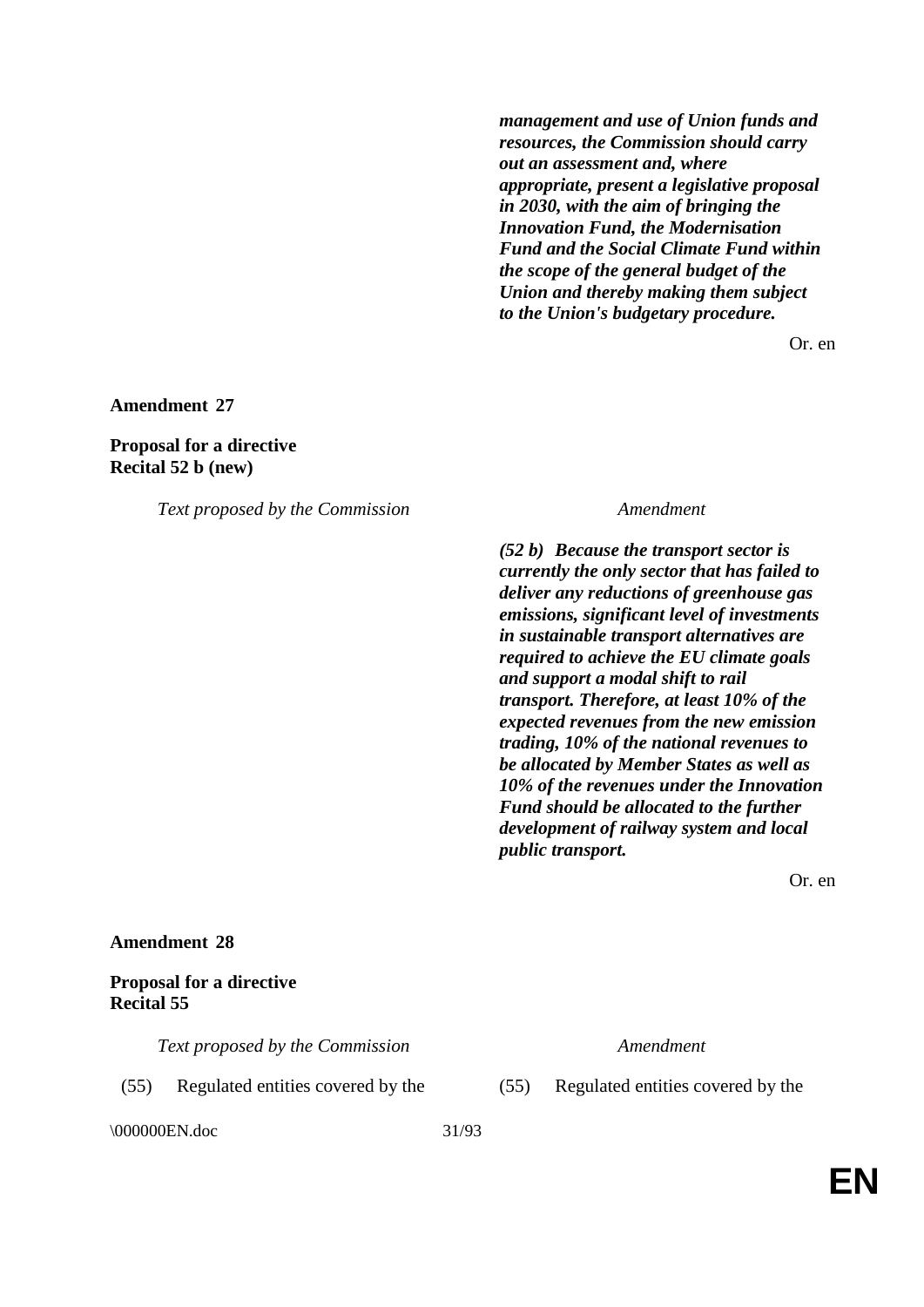*buildings and road transport* emissions trading should surrender allowances for their verified emissions corresponding to the quantities of fuels they have released for consumption. They should surrender allowances for the first time for their verified emissions in *2026*. In order to minimise the administrative burden, a number of rules applicable to the existing emissions trading system for stationary installations and aviation should be made applicable to emissions trading for buildings and road transport, with the necessary adaptations. This includes, in particular, rules on transfer, surrender and cancellation of allowances, as well as the rules on the validity of allowances, penalties, competent authorities and reporting obligations of Member States.

*new* emissions trading should surrender allowances for their verified emissions corresponding to the quantities of fuels they have released for consumption. They should surrender allowances for the first time for their verified emissions in *2025*. In order to minimise the administrative burden, a number of rules applicable to the existing emissions trading system for stationary installations and aviation should be made applicable to emissions trading for buildings and road transport, with the necessary adaptations. This includes, in particular, rules on transfer, surrender and cancellation of allowances, as well as the rules on the validity of allowances, penalties, competent authorities and reporting obligations of Member States.

Or. en

# *Justification*

*The scope of the new ETS is extended to all fuels to ensure a level playing field and close gaps between the existing and new ETS (notably process heating in smaller installations). In addition, it simplifies administration for fuel distributors. To avoid double counting, a corresponding correction mechanism is established. In addition, implementation is moved forward by 1 year, while introducing an opt-out clause until 2027 for fuels for private road transport and residential building heating.*

### **Amendment 29**

### **Proposal for a directive Recital 56**

*Text proposed by the Commission Amendment*

(56) For emissions trading *in the buildings and road transport sectors* to be effective, it should be possible to monitor emissions with high certainty and at reasonable cost. Emissions should be attributed to regulated entities on the basis of fuel quantities released for consumption

(56) For emissions trading *for fuels* to be effective, it should be possible to monitor emissions with high certainty and at reasonable cost. Emissions should be attributed to regulated entities on the basis of fuel quantities released for consumption and combined with an emission factor.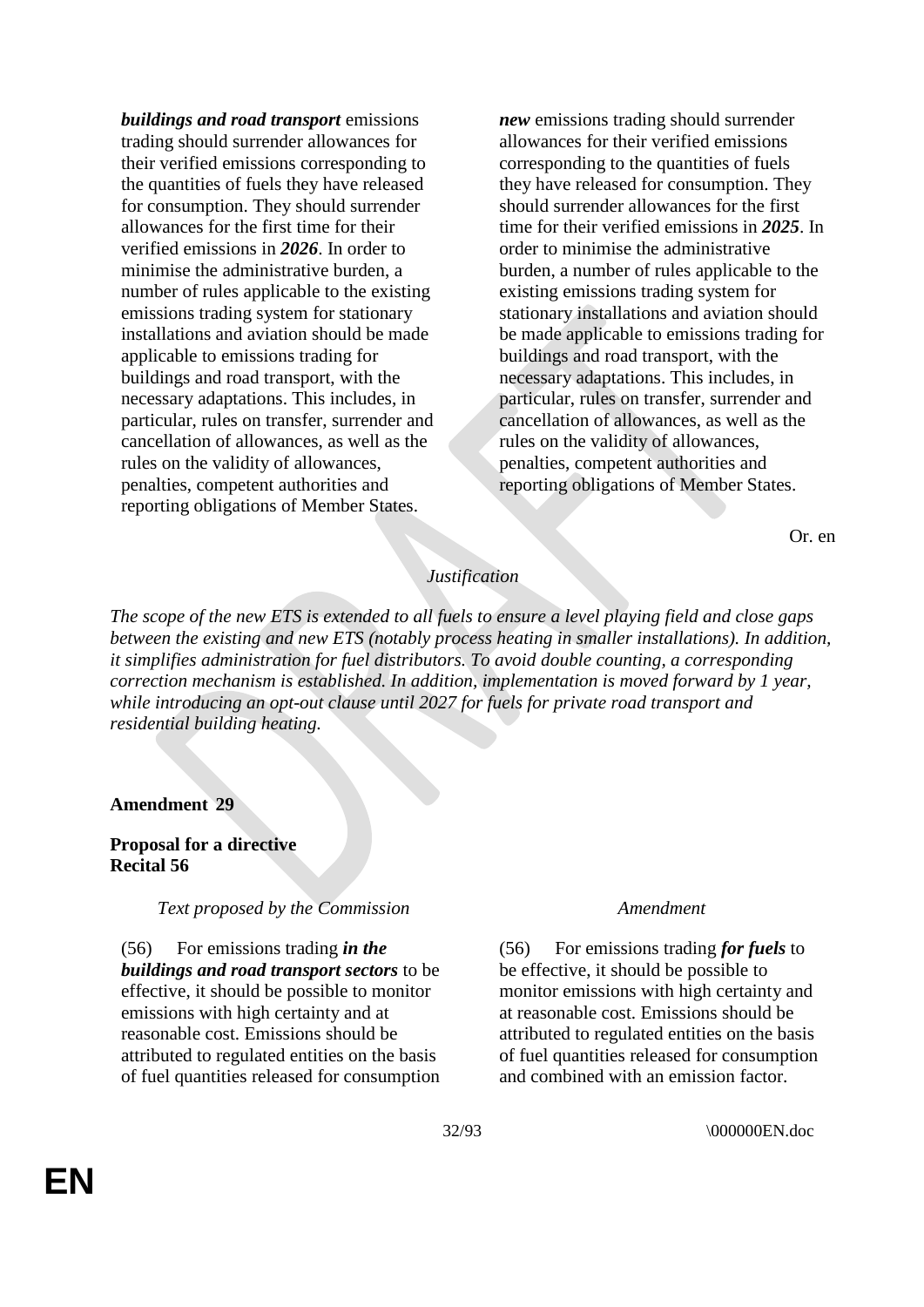and combined with an emission factor. Regulated entities should be able to reliably and accurately identify and differentiate the sectors in which the fuels are released for consumption, as well as the final users of the fuels, in order to avoid undesirable effects, such as double burden. To have sufficient data to establish the total number of allowances for the period from 2028 to 2030, the regulated entities holding a permit at the start of the system in *2025* should report their associated historical emissions for *2024*.

Regulated entities should be able to reliably and accurately identify and differentiate the sectors in which the fuels are released for consumption, as well as the final users of the fuels, in order to avoid undesirable effects, such as double burden. To have sufficient data to establish the total number of allowances for the period from 2028 to 2030, the regulated entities holding a permit at the start of the system in *2024* should report their associated historical emissions for *2023*.

Or. en

# *Justification*

*The scope of the new ETS is extended to all fuels to ensure a level playing field and close gaps between the existing and new ETS (notably process heating in smaller installations). In addition, it simplifies administration for fuel distributors. To avoid double counting, a corresponding correction mechanism is established. In addition, implementation is moved forward by 1 year, while introducing an opt-out clause until 2027 for fuels for private road transport and residential building heating.*

**Amendment 30**

**Proposal for a directive Recital 66 a (new)**

*Text proposed by the Commission Amendment*

*(66 a) To ensure predictability for operators and avoid disincentivising bestperformers and innovation as a result of additional and unforeseen costs, it is crucial to avoid the application of the cross-sectoral correction factor. Therefore, additional allowances should be made available for the avoidance of the correction factor through different mechanisms, including by accelerating the phase-in of emissions trading for the maritime sector by one year and through similar measures related to the phase-out* 

\000000EN.doc 33/93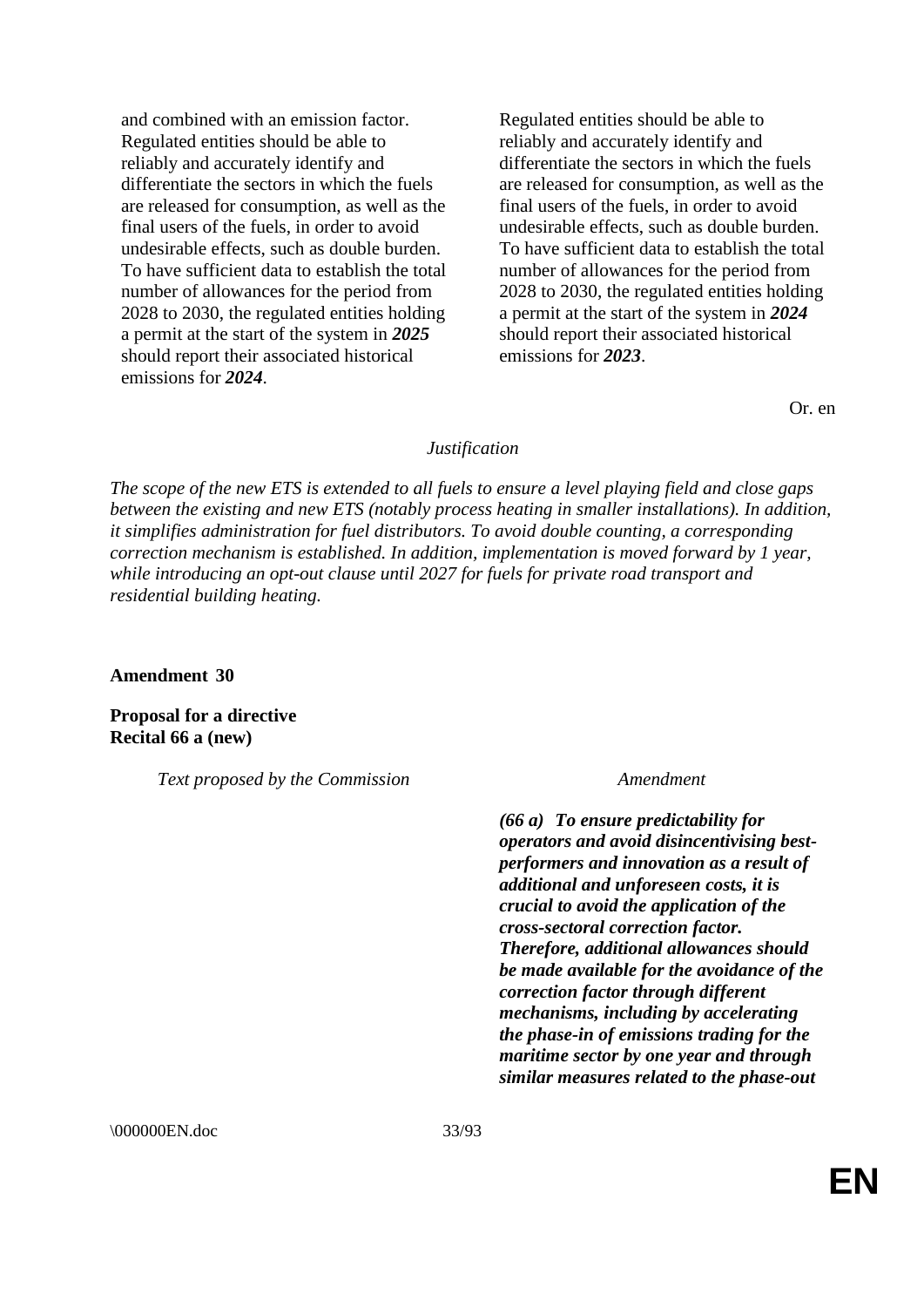*of free allocation for the aviation sector. Any remaining shortages regarding the avoidance of the correction factor should be resolved by using allowances which would otherwise be invalidated from the Market Stability Reserve.*

Or. en

# **Amendment 31**

**Proposal for a directive Article 1 – paragraph 1 – point 2 – point d** Directive 2003/87/EC Article 3 – paragraph 1 – point v

# *Text proposed by the Commission Amendment*

(v) 'shipping company' means the shipowner or any other organisation or person, such as the manager or the bareboat charterer, that has assumed the responsibility for the operation of the ship from the shipowner and that, on assuming such responsibility, has agreed to take over all the duties and responsibilities imposed by the International Management Code for the Safe Operation of Ships and for Pollution Prevention, set out in Annex I to Regulation (EC) No 336/2006 of the European Parliament and of the Council(\*);

(v) 'shipping company' means the shipowner or any other organisation or person, such as the manager*, the time charterer* or the bareboat charterer, that has assumed the responsibility for the operation of the ship from the shipowner and that, on assuming such responsibility, has agreed to take over all the duties and responsibilities imposed by the International Management Code for the Safe Operation of Ships and for Pollution Prevention, set out in Annex I to Regulation (EC) No 336/2006 of the European Parliament and of the Council(\*);

Or. en

#### *Justification*

*In line with the EP Position on the revision of the MRV Regulation, the commercial operator should be the final responsible for the payment of the EU-ETS price. Because it could be challenging for competent authorities to trace down a commercial operator, especially for such companies based outside the EU because there is no international registry of commercial operators in shipping, the proposed approach ensures that the final responsibility of the commercial operator, by establishing a contractual requirement between the shipowner and commercial operator to pass on the costs.*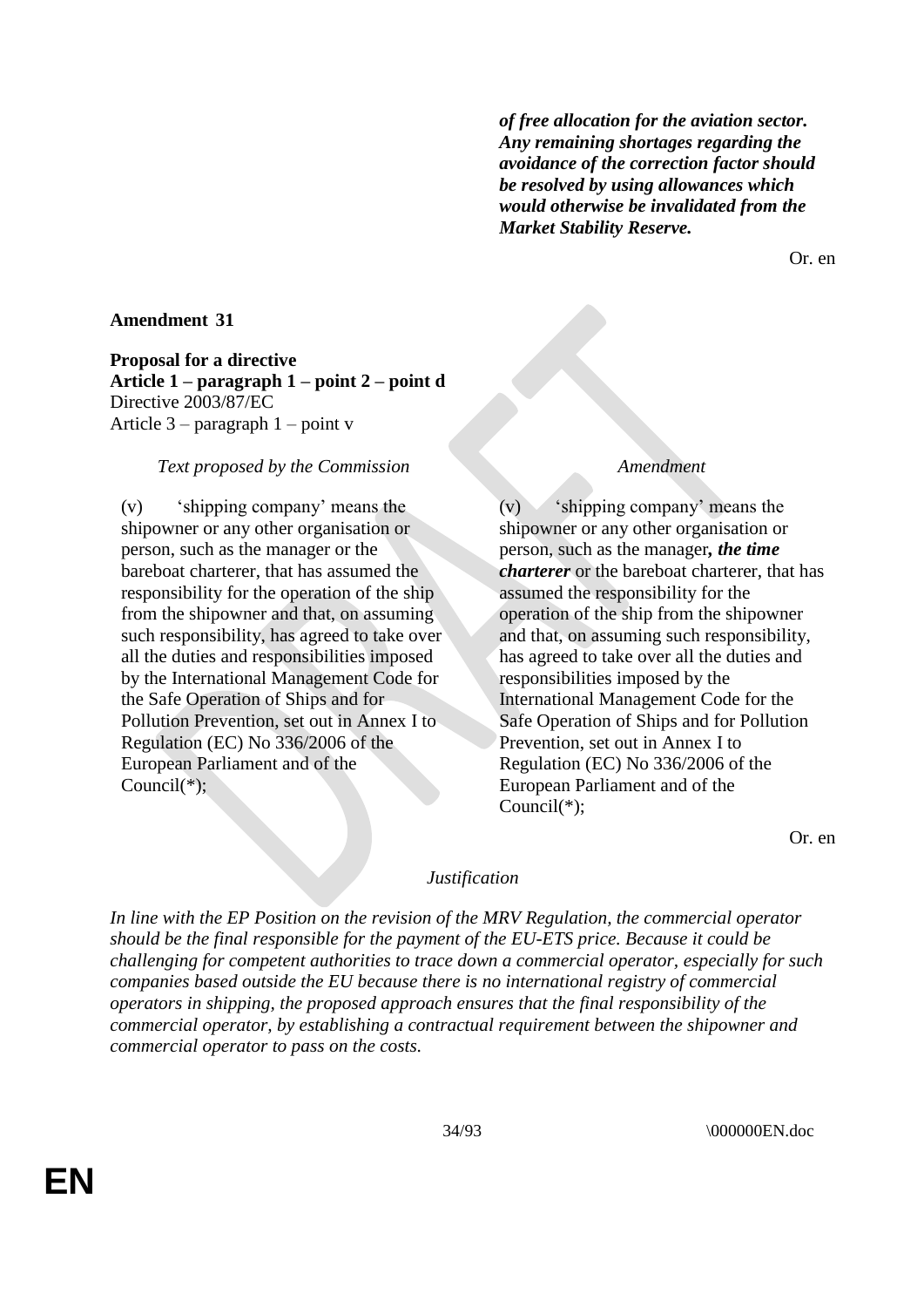# **Amendment 32**

**Proposal for a directive Article 1 – paragraph 1 – point 2 – point d** Directive 2003/87/EC Article 3 – paragraph 1 – point y

# *Text proposed by the Commission Amendment*

(y) 'fuel' for the purposes of Chapter IVa shall mean any fuel listed in Table-A and Table-C of Annex I to Directive 2003/96/EC, as well as any other product offered for sale as motor fuel or heating fuel as specified in Article 2(3) of that Directive;

(y) 'fuel' for the purposes of Chapter IVa shall mean any fuel listed in Table-A and Table-C of Annex I to Directive 2003/96/EC, as well as any other product *intended for use,* offered for sale *or used* as motor fuel or heating fuel as specified in Article 2(3) of that Directive;

Or. en

# *Justification*

*As the scope of the new ETS is extended to all fuels to ensure a level playing field and close gaps between the existing and new ETS (notably process heating in smaller installations), it shall be ensured that the definition of 'fuels' concerned does include all relevant activities.*

# **Amendment 33**

**Proposal for a directive Article 1 – paragraph 1 – point 4** Directive 2003/87/EU Article 3a

# *Text proposed by the Commission Amendment*

Articles 3b to 3f shall apply to the allocation and issue of allowances in respect of the aviation activities listed in Annex I. Articles 3g to 3ge shall apply in respect of the maritime transport activities listed in Annex I.

Articles 3b to 3f shall apply to the allocation and issue of allowances in respect of the aviation activities listed in Annex I. Articles 3g to 3ge shall apply in respect of the maritime transport activities listed in Annex I.

*By 31 December 2026, the Commission shall assess and report to the European Parliament and the Council on the impact on the global climate of greenhouse gas emissions other than CO2 and CH4, from*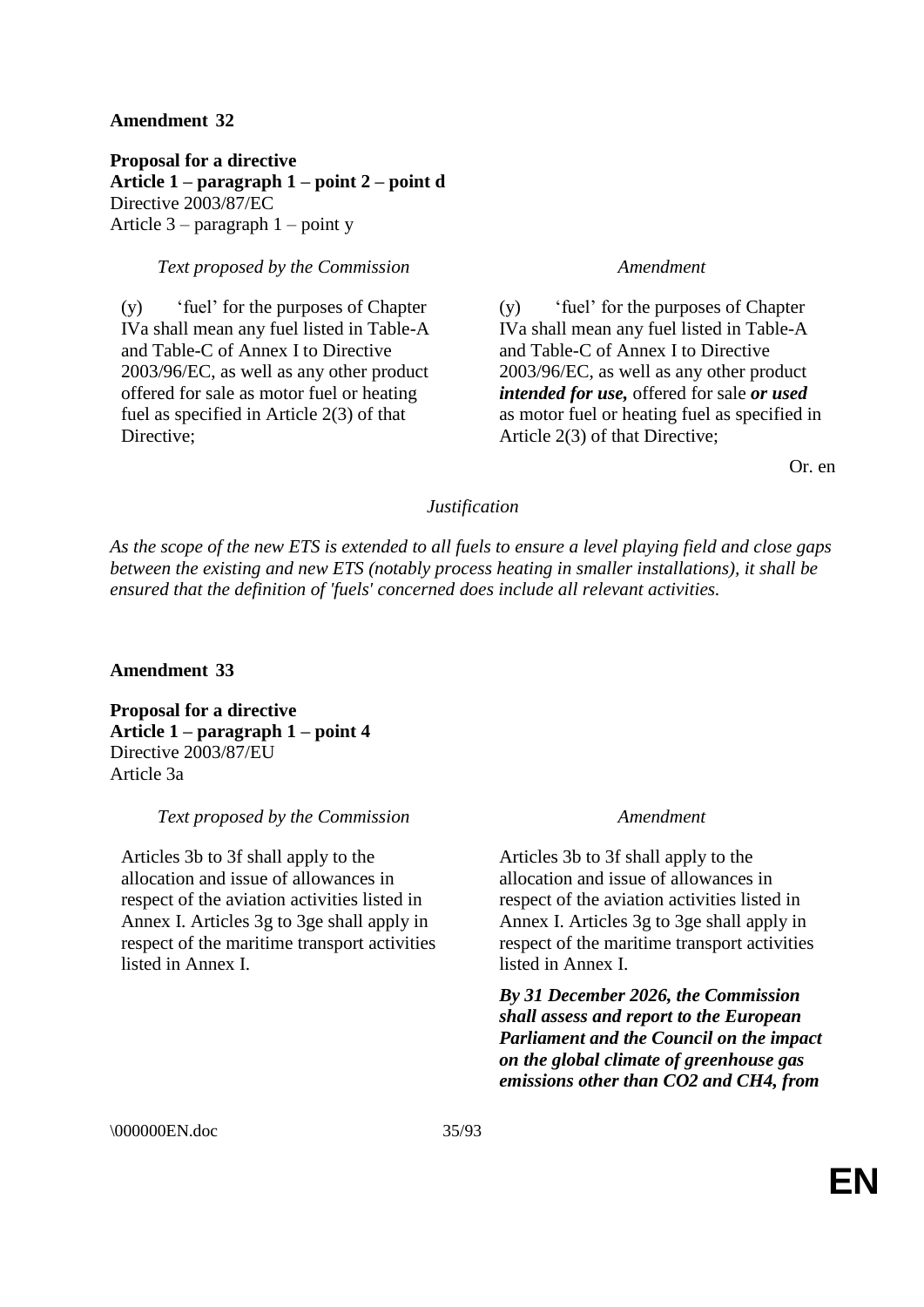*ships arriving at, within or departing from ports under the jurisdiction of a Member State. That report shall be accompanied, where appropriate, by a legislative proposal to address the question of how to deal with such emissions.*

Or. en

# *Justification*

*In addition to CO2 and CH4, there are additional greenhouse gases that have similar or even worse impacts on the climate. Therefore, the Commission shall evaluate this impact and make changes accordingly where appropriate.*

**Amendment 34**

**Proposal for a directive Article 1 – paragraph 1 – point 6** Directive 2003/87/EC Article 3ga – paragraph 1 – subparagraph 1 – point a

*Text proposed by the Commission Amendment*

(a) *20* % of verified emissions reported for 2023;

(a) *33,3* % of verified emissions reported for 2023;

Or. en

# *Justification*

*By moving forward the envisaged date of full application of emissions trading for the maritime sector by one year, from 2026 to 2025, around 57 million allowances are made available which would otherwise have been cancelled under the Commission proposal. The Rapporteur proposes to make those additional allowances available towards the avoidance of the Cross-Sectoral Correction Factor. For this purpose, around 120 million allowances would be required in total until 2030.*

### **Amendment 35**

**Proposal for a directive Article 1 – paragraph 1 – point 6** Directive 2003/87/EC Article 3ga – paragraph 1 – subparagraph 1 – point b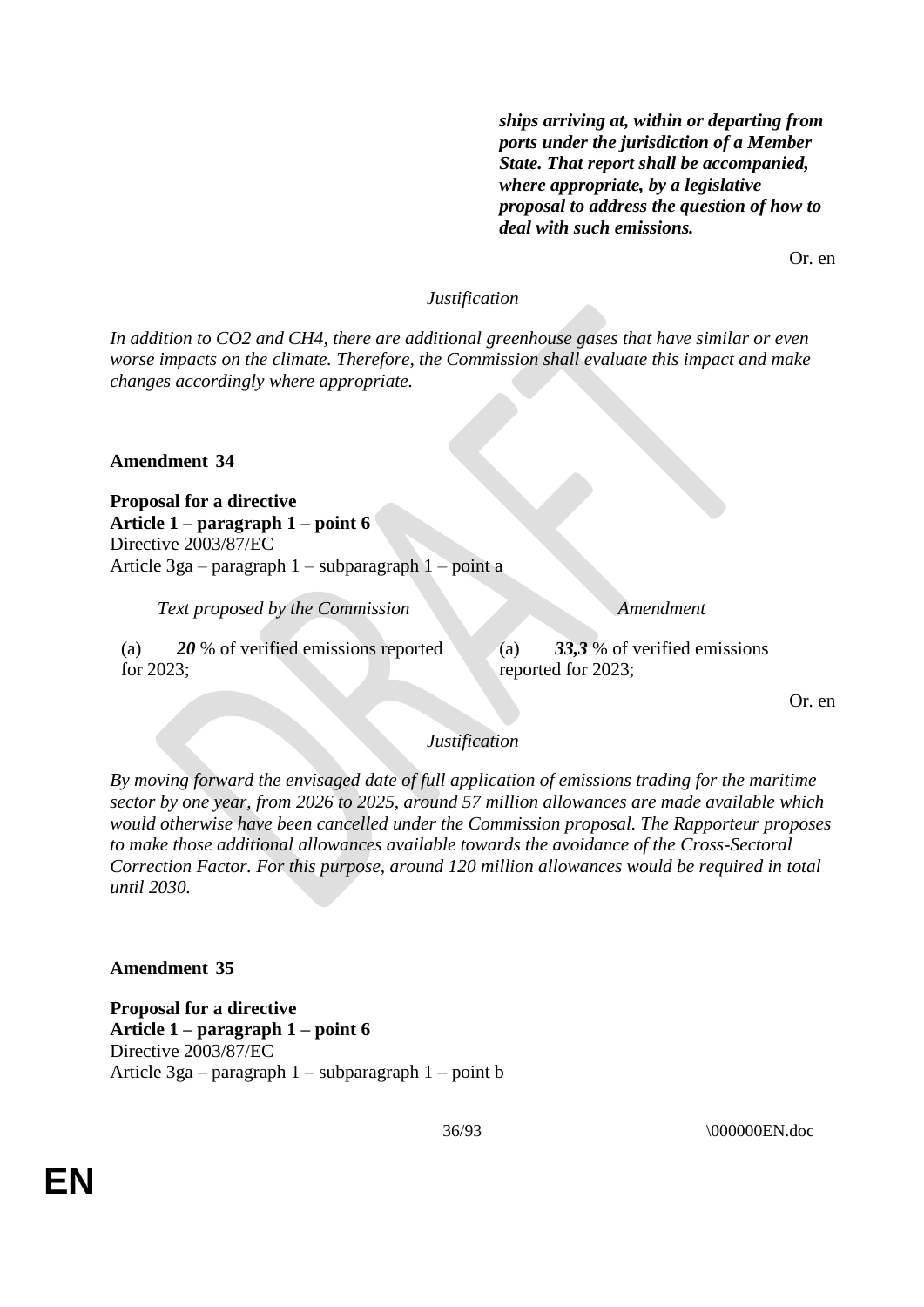*Text proposed by the Commission Amendment*

(b) *45* % of verified emissions reported for 2024;

(b) *66,6* % of verified emissions reported for 2024;

Or. en

## *Justification*

*By moving forward the envisaged date of full application of emissions trading for the maritime sector by one year, from 2026 to 2025, around 57 million allowances are made available which would otherwise have been cancelled under the Commission proposal. The Rapporteur proposes to make those additional allowances available towards the avoidance of the Cross-Sectoral Correction Factor. For this purpose, around 120 million allowances would be required in total until 2030.*

### **Amendment 36**

**Proposal for a directive Article 1 – paragraph 1 – point 6** Directive 2003/87/EC Article 3ga – paragraph 1 – subparagraph 1 – point c

*Text proposed by the Commission Amendment*

(c) *70* % of verified emissions reported for 2025*;*

(c) *100* % of verified emissions reported for 2025 *and each year thereafter.*

Or. en

### *Justification*

*By moving forward the envisaged date of full application of emissions trading for the maritime sector by one year, from 2026 to 2025, around 57 million allowances are made available which would otherwise have been cancelled under the Commission proposal. The Rapporteur proposes to make those additional allowances available towards the avoidance of the Cross-Sectoral Correction Factor. For this purpose, around 120 million allowances would be required in total until 2030.*

**Amendment 37**

**Proposal for a directive Article 1 – paragraph 1 – point 6**

\\ 000000EN.doc 37/93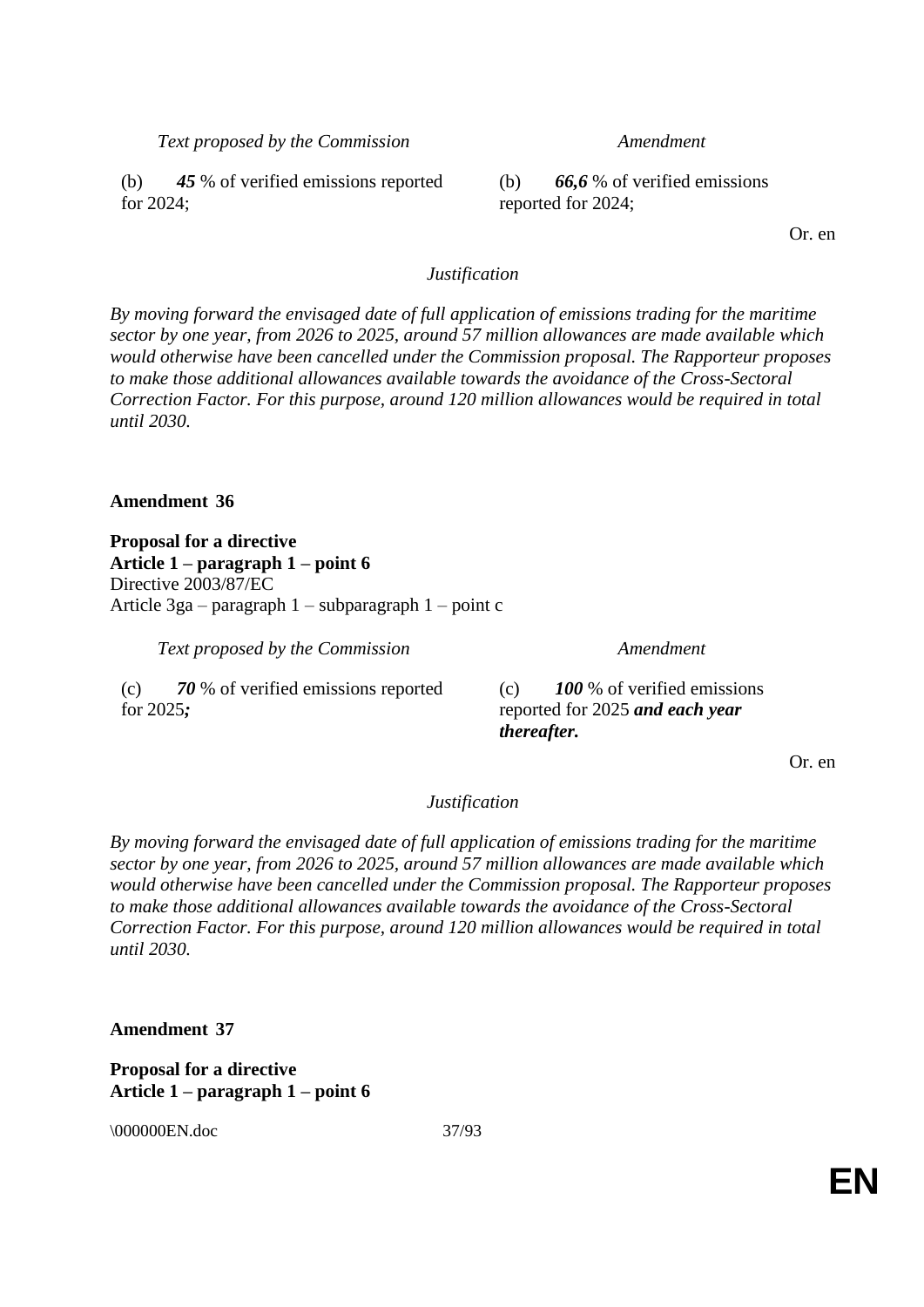Directive 2003/87/EC Article 3ga – paragraph 1 – subparagraph 1 – point d

*Text proposed by the Commission Amendment*

*(d) 100 % of verified emissions reported for 2026 and each year thereafter.*

*deleted*

Or. en

# *Justification*

*By moving forward the envisaged date of full application of emissions trading for the maritime sector by one year, from 2026 to 2025, around 57 million allowances are made available which would otherwise have been cancelled under the Commission proposal. The Rapporteur proposes to make those additional allowances available towards the avoidance of the Cross-Sectoral Correction Factor. For this purpose, around 120 million allowances would be required in total until 2030.*

**Amendment 38**

**Proposal for a directive Article 1 – paragraph 1 – point 6** Directive 2003/87/EU Article 3ga – paragraph 1

*Text proposed by the Commission Amendment*

*By way of derogation from the first paragraph, shipping companies shall be liable to surrender allowances for vessels on the basis of vessel's ice class or navigation in ice or both according to the following schedule:*

*(a) 25 % of verified emissions reported for 2023;*

*(b) 45 % of verified emissions reported for 2024;*

*(c) 70 % of verified emissions reported for 2025;*

*(d) 100 % of verified emissions reported for 2026 and each year thereafter.*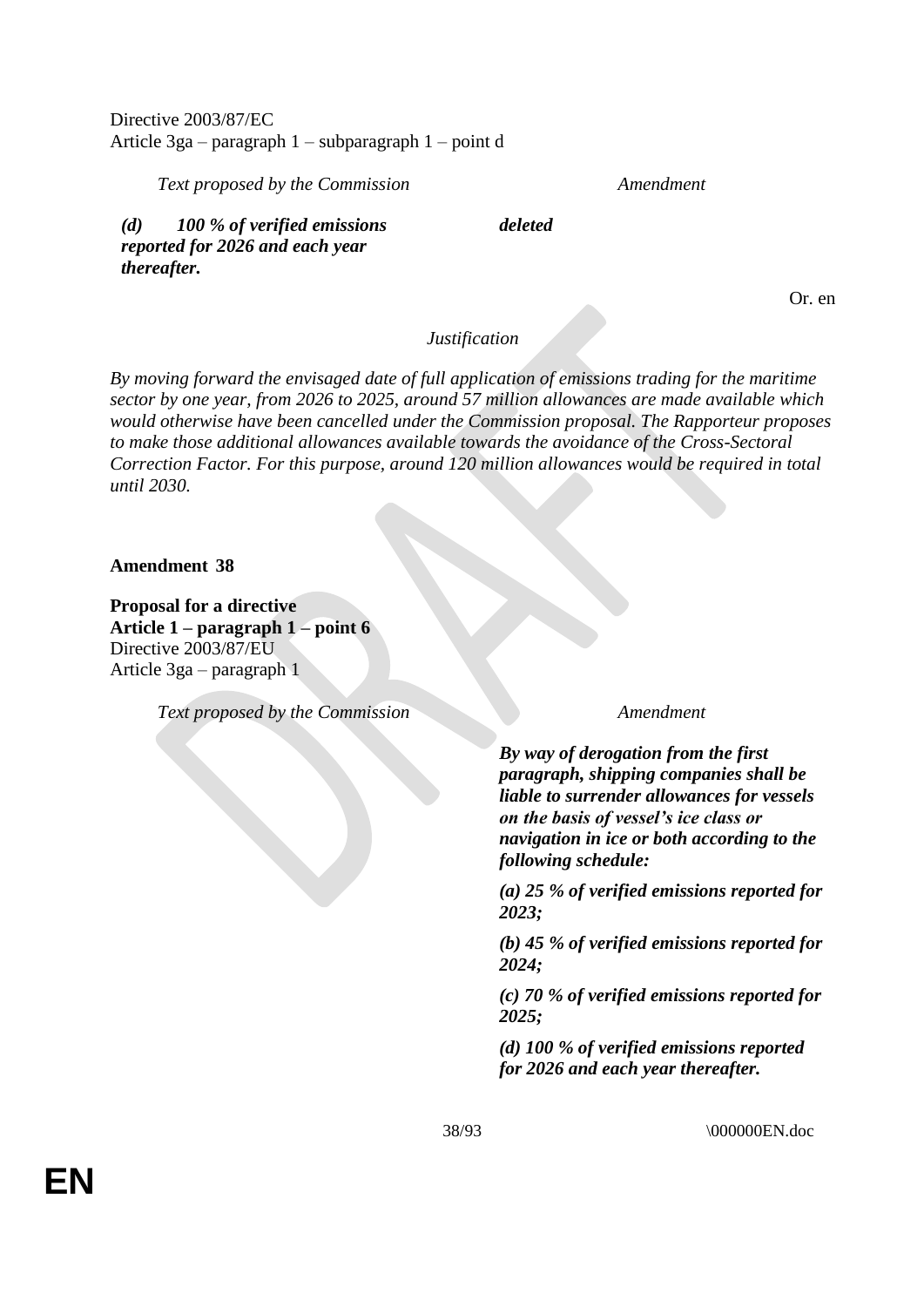*The Commission shall adopt implementing acts to establish detailed rules relating to the identification of vessel's ice class or navigation in ice under this paragraph. Those implementing acts shall be adopted in accordance with the examination procedure referred to in Article 22a(2).*

Or. en

## *Justification*

*Certain northern shipping routes are dependent on ice-class ships for winter navigation, which may generate additional emissions due to higher fuel consumption. To take this situation into account, the Rapporteur proposes a more gradual phase-in for ice-class ships in combination with specific support for the innovation and decarbonisation of ice-class ships through the Ocean Fund.*

#### **Amendment 39**

**Proposal for a directive Article 1 – paragraph 1 – point 6** Directive 2003/87/EC Article 3ga – paragraph 2

#### *Text proposed by the Commission Amendment*

To the extent that fewer allowances are surrendered compared to the verified emissions from maritime transport for the years 2023*, 2024 and 2025*, once the difference between verified emissions and allowances surrendered has been established in respect of each year, a corresponding quantity of allowances shall be cancelled rather than auctioned pursuant to Article 10.

To the extent that fewer allowances are surrendered compared to the verified emissions from maritime transport for the years 2023 *and 2024*, once the difference between verified emissions and allowances surrendered has been established in respect of each year, a corresponding quantity of allowances shall be cancelled rather than auctioned pursuant to Article 10.

*By way of derogation from the second paragraph of this Article, 57 million allowances [the difference between the phase-in requirements set out in the first paragraph and the phase-in proposed by the Commission (20% in 2023, 45% in 2024, 70% in 2025)] shall only be*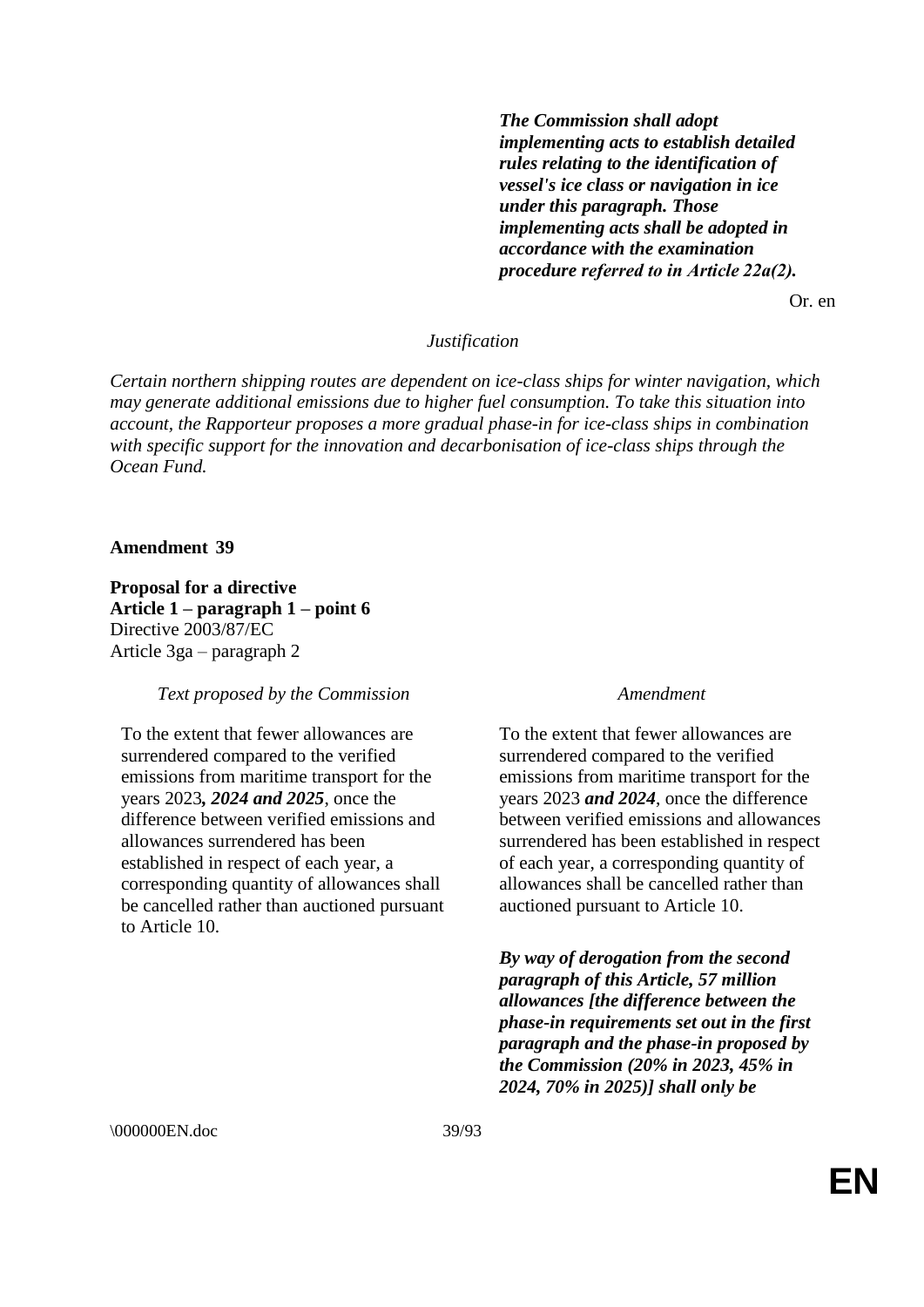# *auctioned after the application of Article 10a(5ba), to the extent such allowances are still available.*

Or. en

# *Justification*

*By moving forward the envisaged date of full application of emissions trading for the maritime sector by one year, from 2026 to 2025, around 57 million allowances are made available which would otherwise have been cancelled under the Commission proposal. The Rapporteur proposes to make those additional allowances available towards the avoidance of the Cross-Sectoral Correction Factor. For this purpose, around 120 million allowances would be required in total until 2030.*

# **Amendment 40**

**Proposal for a directive Article 1 – paragraph 1 – point 6** Directive 2003/87/EF Article 3gd a (new)

*Text proposed by the Commission Amendment*

*Article 3gda*

*Contractual arrangements*

*Where the ultimate responsibility for the purchase of the fuel or the operation of the ship is assumed, pursuant to a contractual arrangement, by an entity other than the shipping company, Member States shall ensure that that entity is responsible under the contractual arrangement for covering the costs arising from the implementation of this Directive.*

*For the purposes of this Article, 'operation of the ship' means determining the cargo carried by, or the route and speed of, the ship.*

Or. en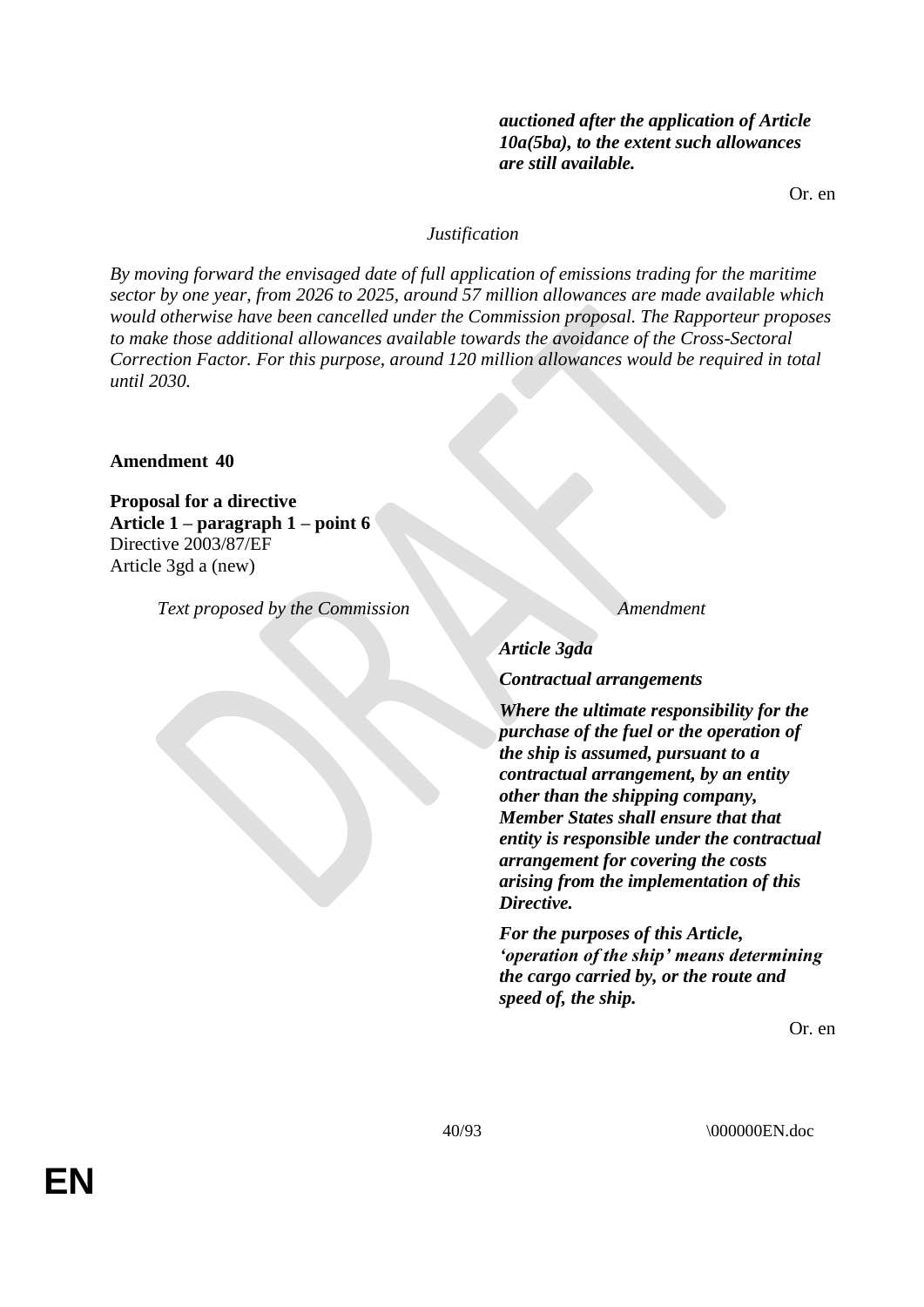*In line with the EP Position on the revision of the MRV Regulation, the commercial operator should be the final responsible for the payment of the EU-ETS price. Because it could be challenging for competent authorities to trace down a commercial operator, especially for such companies based outside the EU because there is no international registry of commercial operators in shipping, the proposed approach ensures that the final responsibility of the commercial operator, by establishing a contractual requirement between the shipowner and commercial operator to pass on the costs.*

**Amendment 41**

**Proposal for a directive Article 1 – paragraph 1 – point 6** Directive 2003/87/EC Article 3gd b (new)

*Text proposed by the Commission Amendment*

#### *Article 3gdb*

*Ocean Fund*

*1. A fund ('the Ocean Fund') shall be established for the period from … [the year of the start of auctioning of allowances in the maritime sector under this Directive] to 2030 with the objective of supporting projects and investments referred to in paragraph 3. At least 75% of the revenues generated from the auctioning of allowances referred to in Article 3g shall be used through the Ocean Fund. Furthermore, the external assigned revenues referred to in Article 21(2) of Regulation (EU) [FuelEU Maritime] shall be allocated to the Ocean Fund and used in accordance with paragraph 3.*

*2. The Ocean Fund shall be managed centrally through a Union body and the governance structure of the Ocean Fund shall be similar to the governance structure of the Innovation Fund established under Article 10a(8). The* 

\000000EN.doc 41/93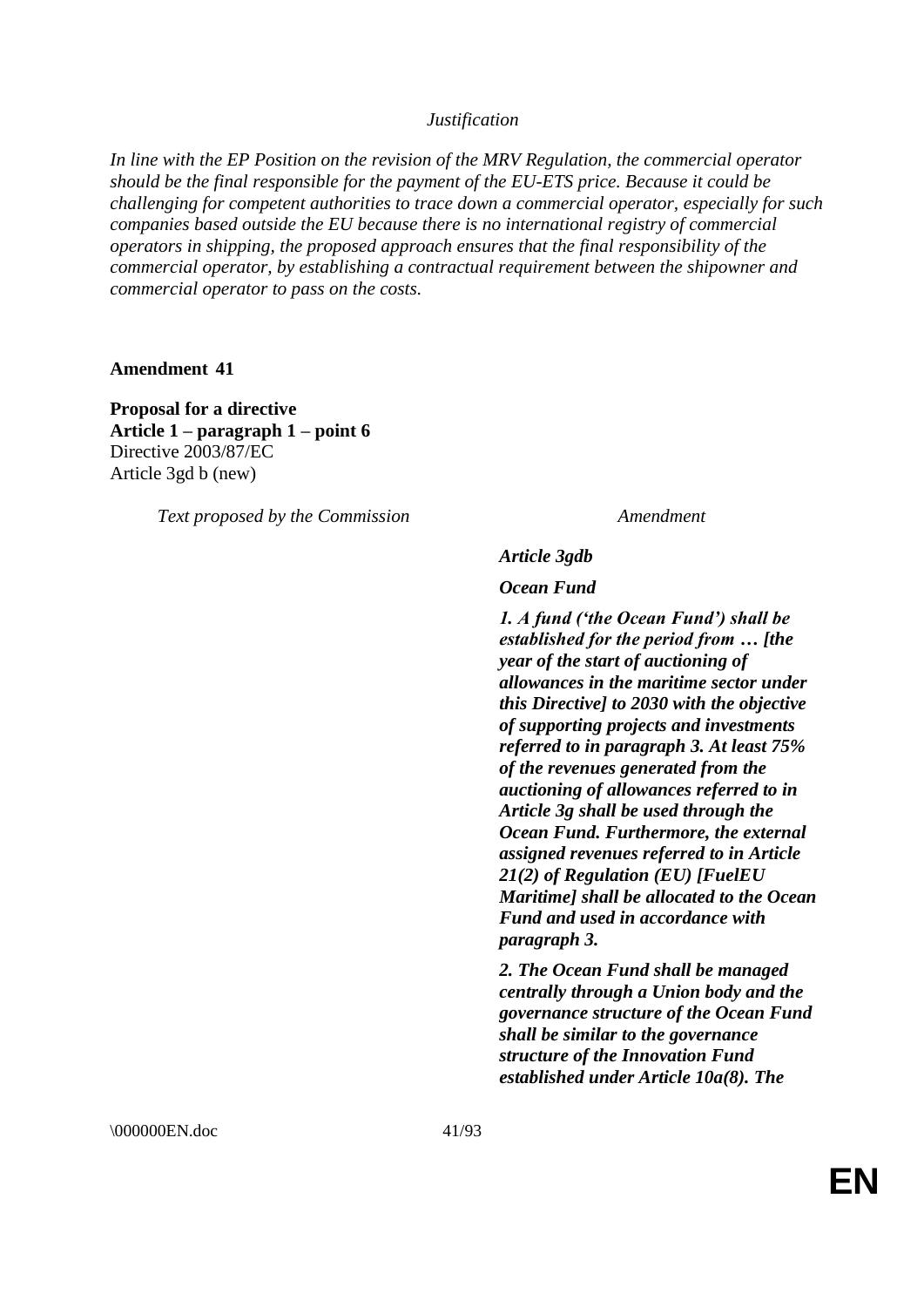*Ocean Fund's governance structure and decision making process shall be transparent and inclusive, in particular in relation to the setting of priority areas, criteria and grant allocation procedures. Relevant stakeholders shall have an appropriate consultative role. All information on the projects and investments supported by the Ocean Fund and all other relevant information on the functioning of the Ocean Fund shall be made available to the public.*

*3. Funds provided under the Ocean Fund shall be used to support projects and investments in relation to the following:*

*(a) improvement of the energy efficiency of ships and ports;*

*(b) innovative technologies and infrastructure for decarbonising the maritime transport sector, including as regards short sea shipping and ports;*

*(c) deployment of sustainable alternative fuels, such as hydrogen and ammonia, that are produced from renewable energy, including through carbon contracts for difference aimed at bridging the price difference between low - and zero -carbon fuels and conventional fuels ;*

*(d) zero -emission propulsion technologies, including wind technologies;*

*(e) development of innovative technologies and fuels for ice -class ships and winter navigation in frozen areas.*

*All investment supported by the Ocean Fund shall be made public and shall be consistent with the aims of this Directive.*

*4. The Commission shall engage with third countries with regard to exploring options as to how they could also make use of the Ocean Fund.*

*5. The Commission is empowered to adopt delegated acts in accordance with Article* 

\000000EN.doc

**EN**

42 /93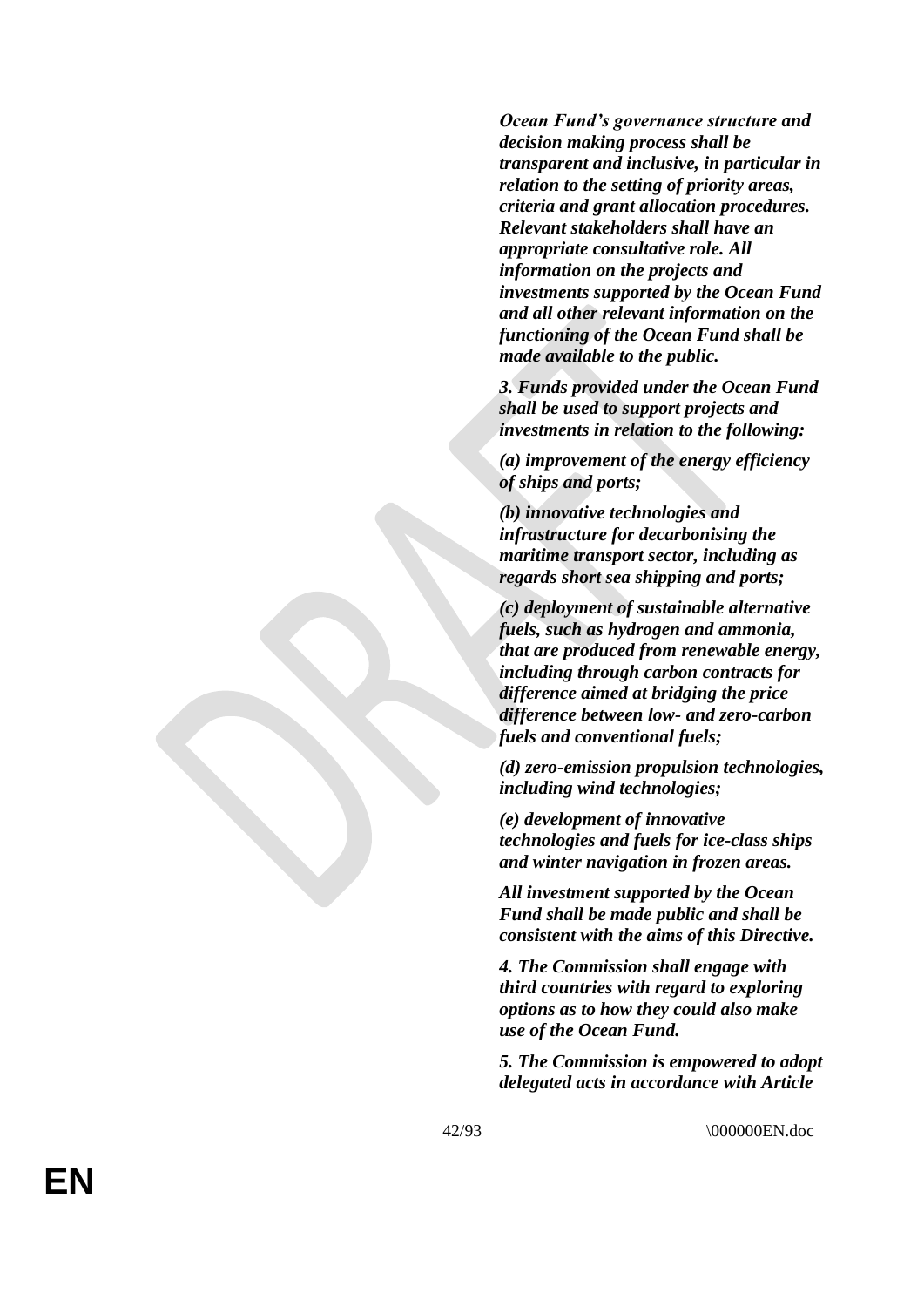# *23 to supplement this Directive concerning the implementation of this Article.*

Or. en

# *Justification*

*Under the MRV regulation the European Parliament called for a dedicated "Ocean Fund" to support innovation in the shipping industry. In addition, certain northern shipping routes are dependent on ice-class ships for winter navigation, which may generate additional emissions due to higher fuel consumption. To take this situation into account, specific support should be provided for the innovation and decarbonisation of ice-class ships through the Innovation Fund.*

**Amendment 42**

**Proposal for a directive Article 1 – paragraph 1 – point 6** Directive 2003/87/EC Article 3gd c (new)

*Text proposed by the Commission Amendment*

*Article 3gdc*

*Cooperation with third countries and international organisations*

*1. The Commission shall engage with third countries with the aim of establishing bilateral agreements on market-based measures to reduce greenhouse gas emissions from maritime transport covering one hundred percent (100 %) of the emissions from ships performing voyages departing from a port under the jurisdiction of a Member State and arriving at a port under the jurisdiction of one of those third countries and one hundred percent (100 %) of the emissions from ships performing voyage departing from a port under the jurisdiction of one of those third countries and arriving at a port under the jurisdiction of a Member State.*

*2. The Commission shall engage with the* 

\000000EN.doc 43/93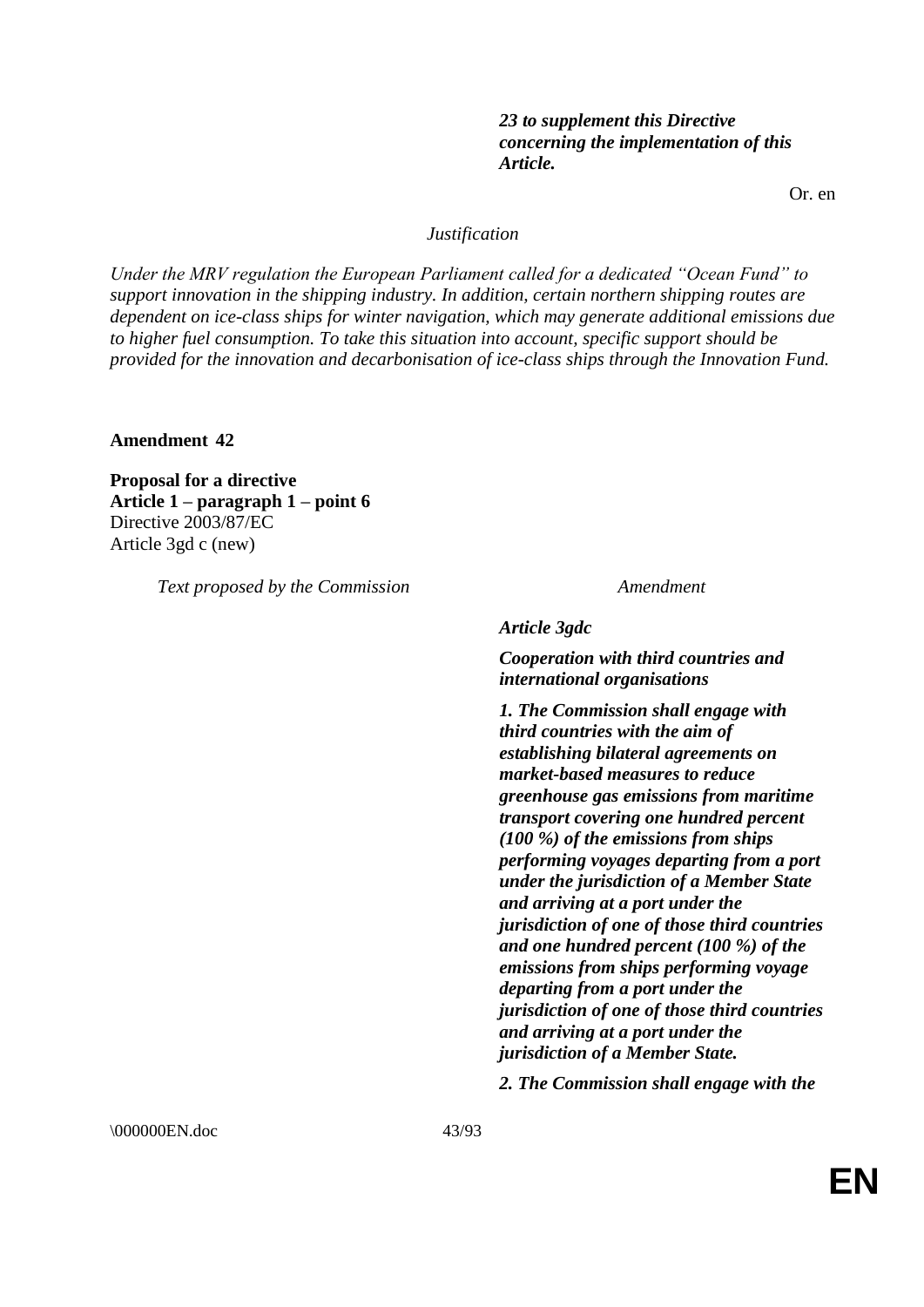*International Maritime Organization (IMO) with the aim of strengthening the global market-based measure to reduce greenhouse gas emissions in line with the Paris Agreement and to at least a level comparable to that resulting from the Union measures taken under this Chapter for the voyages referred to in paragraph 1.*

Or. en

## *Justification*

*As only 50% of extra-EU voyages are covered under the proposed Maritime ETS, the rapporteur proposes that the Commission and Member States should foster the cooperation with third countries to accept the scope of the EU-ETS and work on international cooperations to finally cover 100% of extra-EU voyages.*

### **Amendment 43**

**Proposal for a directive Article 1 – paragraph 1 – point 6** Directive 2003/87/EC Article 3ge – paragraph 1

## *Text proposed by the Commission Amendment*

1. The Commission shall *consider possible amendments in relation to* the adoption by the International Maritime Organization of a global market-based measure to reduce greenhouse gas emissions from maritime transport*. In the event of the adoption of such a measure,* and in any event before the 2028 global stocktake and no later than 30 September 2028*,* the Commission shall present a report to the European Parliament and to the Council in which it shall examine any such measure. Where appropriate, the Commission *may follow to* the report with a legislative proposal to *the European Parliament and to the Council to* amend this Directive *as appropriate*.

1. The Commission shall *continuously monitor progress made through the IMO. In the event of* the adoption by the International Maritime Organization of a global market-based measure to reduce greenhouse gas emissions from maritime transport and in any event before the 2028 global stocktake and no later than 30 September 2028 the Commission shall present a report to the European Parliament and to the Council in which it shall examine any such measure. Where appropriate, the Commission *shall accompany* the report with a legislative proposal to amend this Directive*:*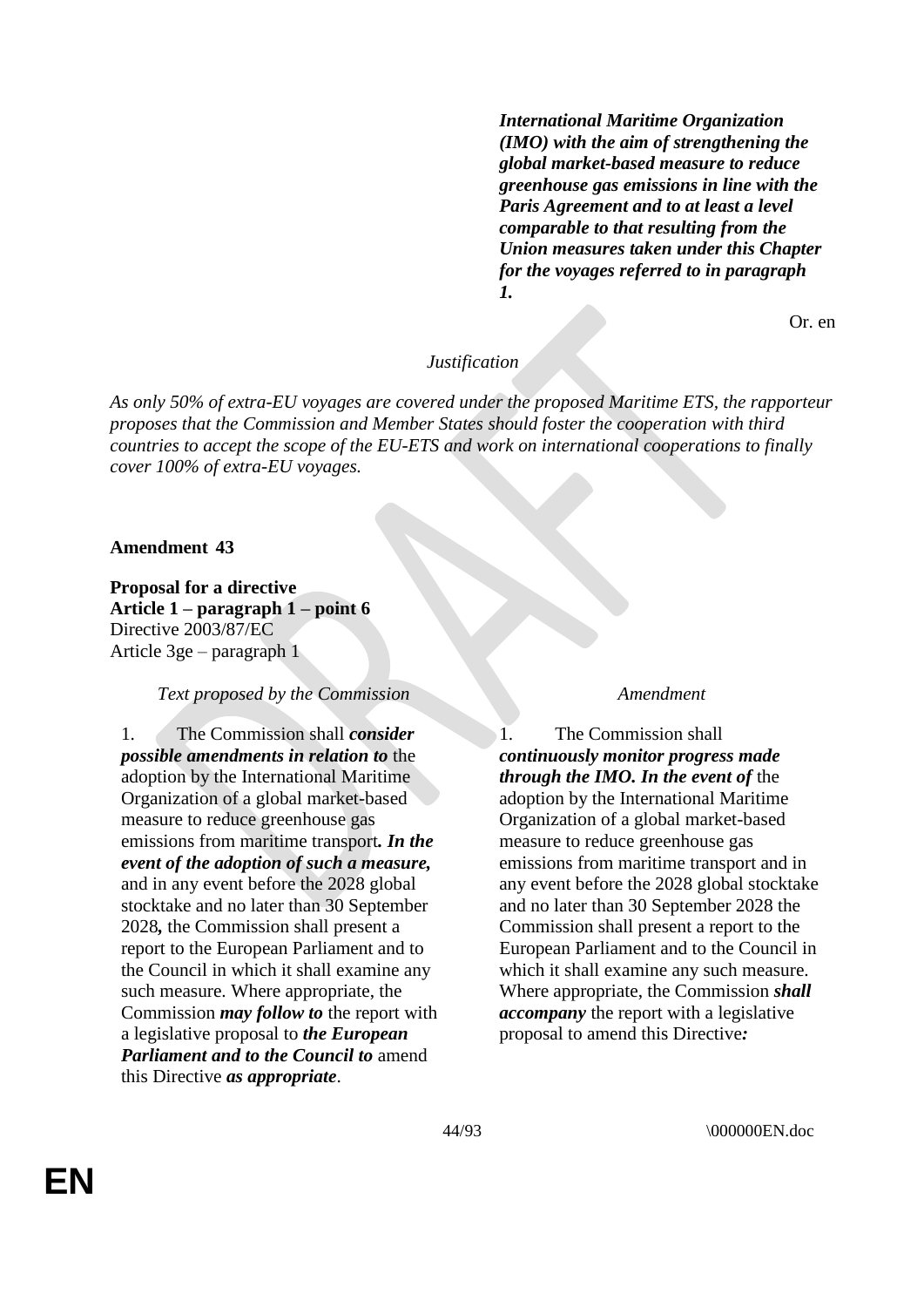*(a) to ensure a proportionate reduction of the scope of application of the Union measures taken under this Chapter in the event of the adoption of a global marketbased measure leading to a reduction of greenhouse gas emissions from maritime transport in line with the Paris Agreement and at least comparable to that resulting from the Union measures taken under this Chapter for the voyages referred to in Article 3gdc, paragraph 1;*

*(b) to cover one hundred percent (100%) of the emissions from ships performing voyages departing from a port under the jurisdiction of a Member State and arriving at a port outside the jurisdiction of a Member State and one hundred percent (100%) of the emissions from ships performing voyages departing from a port outside the jurisdiction of a Member State and arriving at a port under the jurisdiction of a Member State in the absence of a global market-based measure or in the event of the adoption of a global market-based measure not leading to a reduction of greenhouse gas emissions from maritime transport in line with the Paris Agreement and at least comparable to that resulting from the Union measures taken under this Chapter for the voyages referred to in Article 3gdc, paragraph 1*.

Or. en

#### *Justification*

*Although a global measure would be the preferred option, progress at IMO level is disappointing. Should such a measure be adopted at the IMO and be at least as ambitious as the proposed EU ETS for shipping, the Commission should consider decreasing its scope. On the other hand, the Commission should consider the extension of the scope of the EU ETS for shipping to 100% if there has not been enough progress at IMO level.*

\000000EN.doc 45/93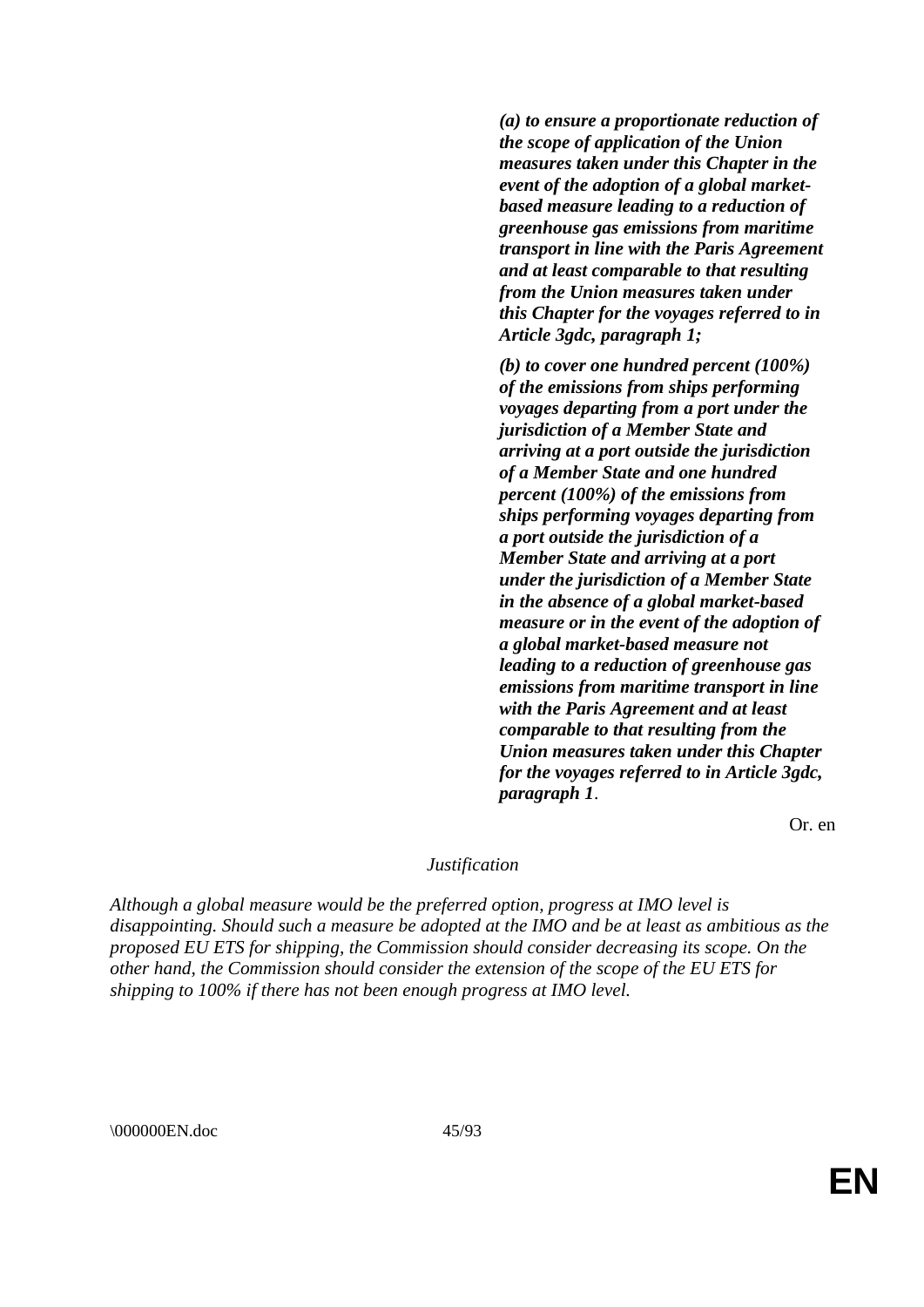**Proposal for a directive Article 1 – paragraph 1 – point 7** Directive 2003/87/EC Article 3h – paragraph 1 a (new)

# *Text proposed by the Commission Amendment*

The provisions of this Chapter shall apply to greenhouse gas emissions permits and the allocation and issue of allowances in respect of activities listed in Annex I other than aviation and maritime transport activities.;

The provisions of this Chapter shall apply to greenhouse gas emissions permits and the allocation and issue of allowances in respect of activities listed in Annex I other than aviation and maritime transport activities.;

*From 1 January 2028, the provisions of this Chapter shall apply to greenhouse gas emissions permits and the allocation and issue of allowances in respect of municipal waste incineration installations. In this respect, the Commission shall, by 31 December 2025, present a report to the European Parliament and to the Council in which it shall examine the possible impacts of the inclusion of municipal waste incineration installations in the EU ETS on the disposal of waste by landfilling in the Union and waste exports to third countries. The Commission shall, where appropriate, accompany that report with a legislative proposal to prevent those impacts.*

Or. en

# *Justification*

*Parliament has repetitively called for all sectors of the economy to contribute to the GHG emission reduction targets. To reach climate neutrality, municipal waste incineration installations should be covered by the EU-ETS in the long-term. This should not happen too soon due to the risk of diverted waste streams towards landfills and waste exports to third countries. Therefore, the Commission should put in place the necessary legislation to avoid and address any such negative effects, before including municipal waste incineration installations under the EU-ETS by 1 January 2028.*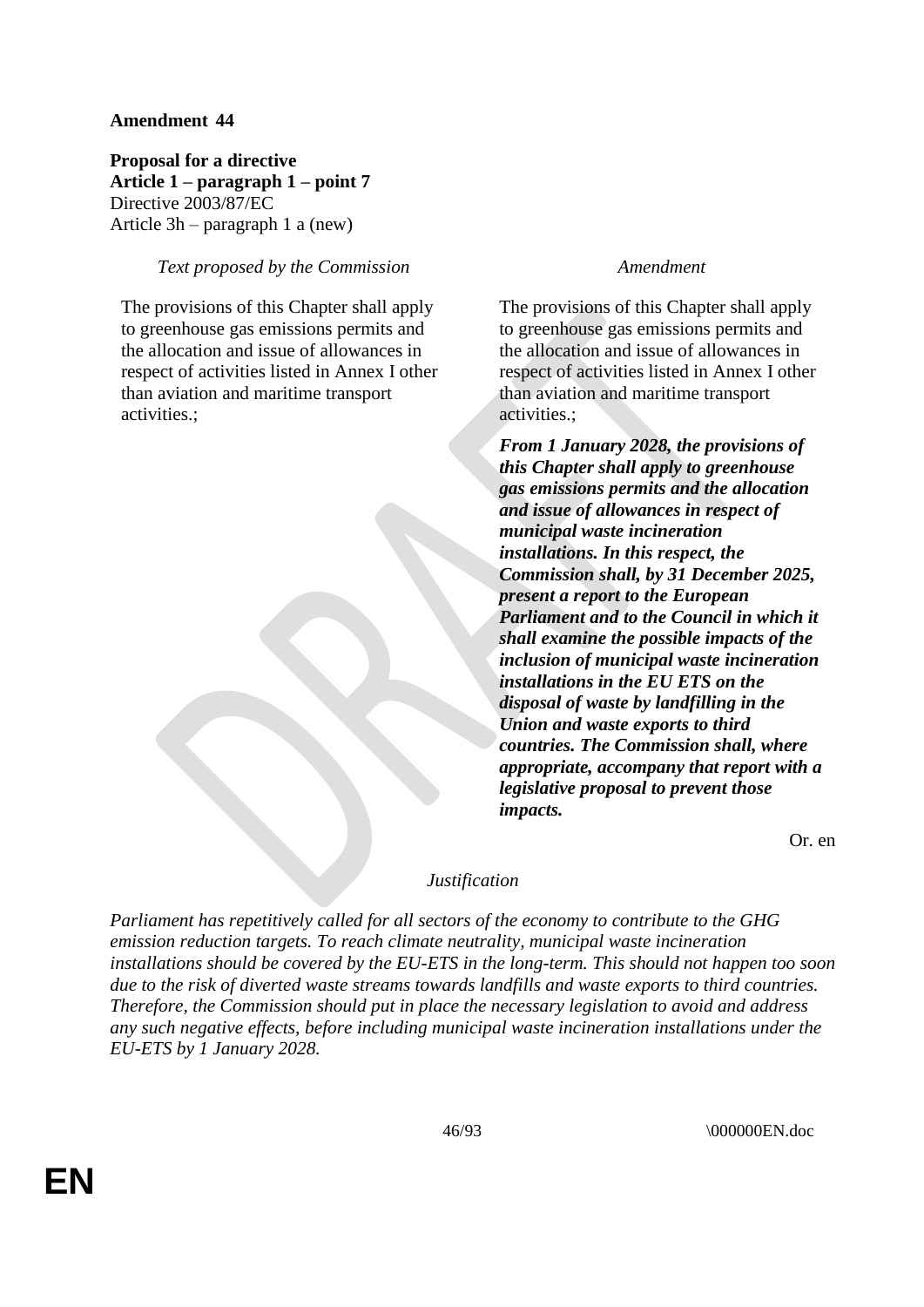**Proposal for a directive Article 1 – paragraph 1 – point 10** Directive 2003/87/EC Article 9 – paragraph 3 a (new)

*Text proposed by the Commission Amendment*

*From 1 January 2028, the Union-wide quantity of allowances shall be increased as a result of the inclusion of municipal waste incineration installations in the EU ETS. The Commission shall adopt implementing acts setting out the amount of the increase in the Union-wide quantity of allowances to take into account the inclusion of municipal waste incineration installations in the EU ETS. Those implementing acts shall be adopted in accordance with the examination procedure referred to in Article 22a(2).*

Or. en

## *Justification*

*Parliament has repetitively called for all sectors of the economy to contribute to the GHG emission reduction targets. To reach climate neutrality, municipal waste incineration installations should be covered by the EU-ETS in the long-term. 2024 would be too soon due to the risk of diverted waste streams towards landfills and waste exports to third countries. Therefore, the Commission should put in place the necessary legislation to avoid and address any such negative effects, before including municipal waste incineration installations under the EU-ETS by 1 January 2028.*

#### **Amendment 46**

**Proposal for a directive Article 1 – paragraph 1 – point 11 – point a** Directive 2003/87/EC Article 10 – paragraph 1 – subparagraph 4

*Text proposed by the Commission Amendment*

In addition, *2,5* % of the total quantity of allowances between [year following the

\000000EN.doc 47/93

In addition, *1,25* % of the total quantity of allowances between *…* [year following the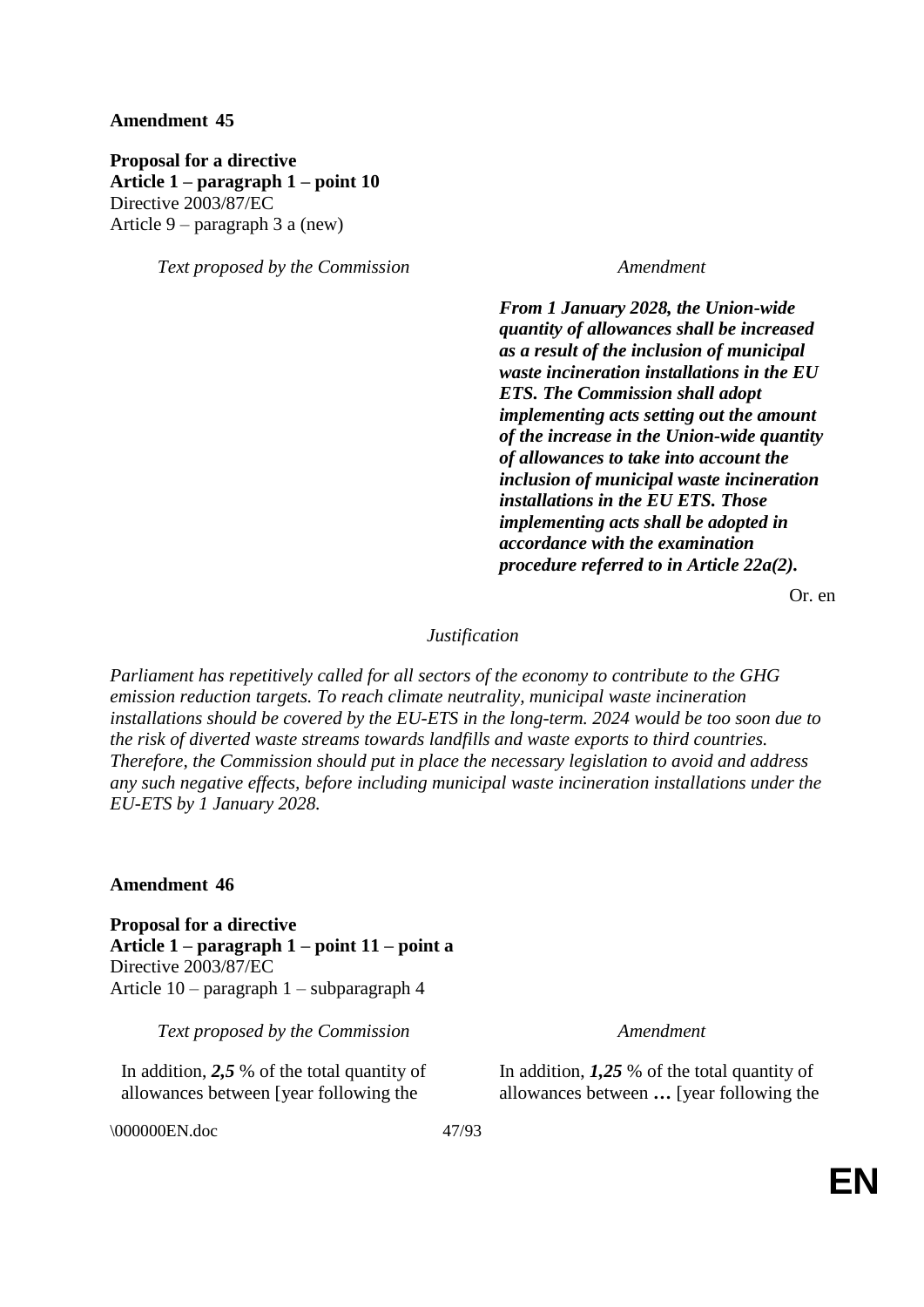entry into force of the Directive] and 2030 shall be auctioned for the Modernisation Fund. *The beneficiary Member States for this amount* of allowances shall be *the Member States with a GDP per capita at market prices below 65 %* of the *Union average during the period 2016 to 2018. The funds corresponding to this quantity* of allowances shall be distributed in accordance with *Part B of* Annex *IIb*.

entry into force of the Directive] and 2030 shall be auctioned for the Modernisation Fund. *That percentage* of allowances shall be *used to fund investments in the NUTS level 3 regions, or parts thereof, identified in the territorial just transition plans prepared in accordance with Article 11 of Regulation (EU) 2021/1056* of the *European Parliament and of the Council\* . The revenues generated from the auctioning of that percentage* of allowances shall be distributed *to Member States* in accordance with Annex *I to Regulation (EU) 2021/1056*.

*In addition, 1,25% of the total quantity of allowances between ... [year following the entry into force of the Directive] and 2030 shall be made available for the Innovation Fund established under Article 10a(8).*

*\* Regulation (EU) 2021/1056 of the European Parliament and of the Council of 24 June 2021 establishing the Just Transition Fund (OJ L 231 30.6.2021, p. 1).*

 $\frac{1}{2}$  ,  $\frac{1}{2}$  ,  $\frac{1}{2}$  ,  $\frac{1}{2}$  ,  $\frac{1}{2}$  ,  $\frac{1}{2}$  ,  $\frac{1}{2}$ 

Or. en

# *Justification*

*The top-up will be divided. Half of the top up will be used for the Modernisation Fund, but according to regions in transition instead of national borders. The other half of the top up should be used to increase the Innovation Fund as this will enable the transition wherever it is needed.*

### **Amendment 47**

**Proposal for a directive Article 1 – paragraph 1 – point 11 – point a a (new)** Directive 2003/87/EU Article 10 – paragraph 3 – subparagraph

*Present text Amendment*

*(a a) in paragraph 3, the second*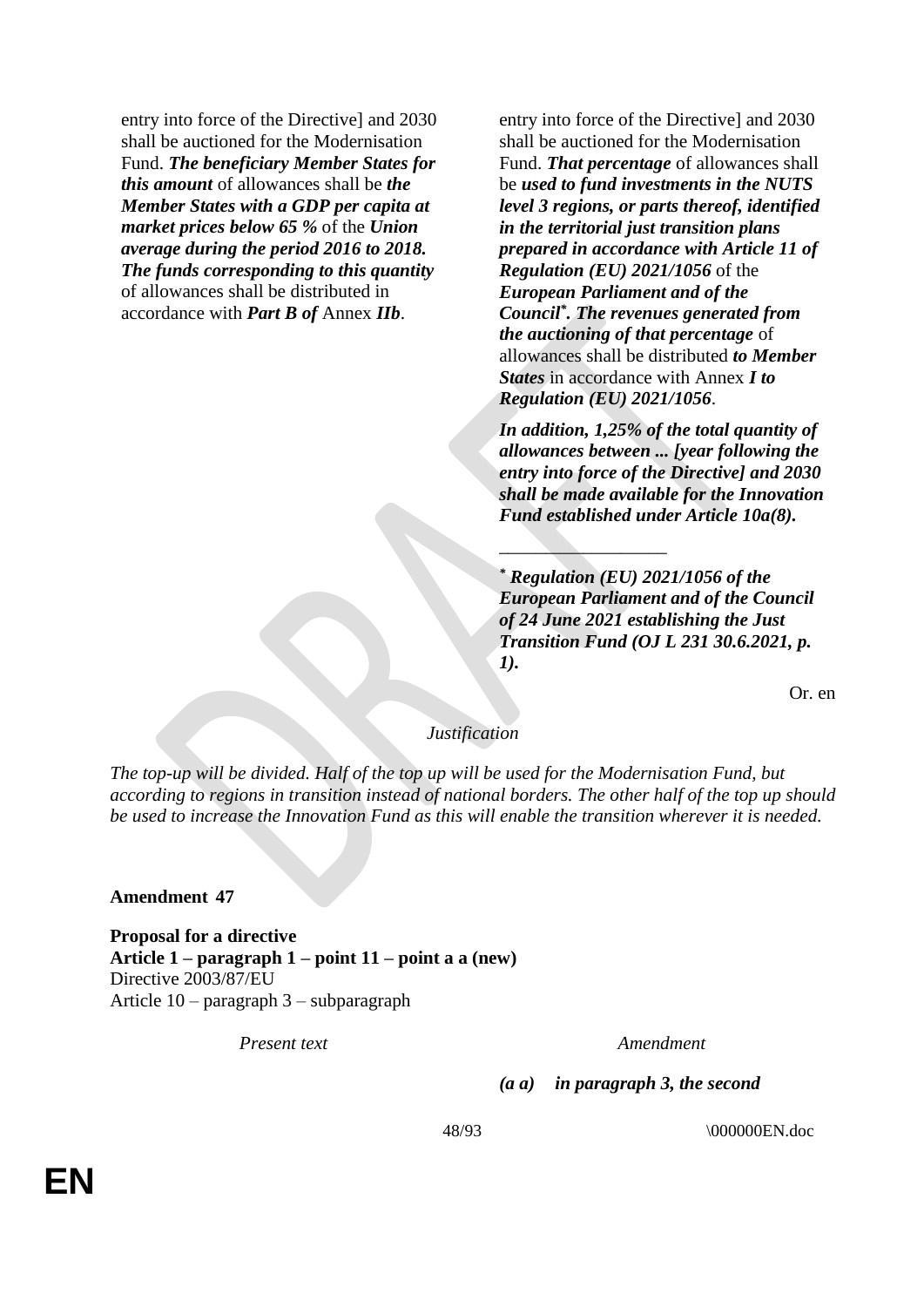Member States shall be deemed to have fulfilled the provisions of this paragraph if they have in place and implement fiscal or financial support policies, including in particular in developing countries, or domestic regulatory policies, which leverage financial support, established for the purposes set out in the first subparagraph and which have a value equivalent to at least *50%* of the revenues generated from the auctioning of allowances referred to in paragraph 2, including all revenues from the auctioning referred to in paragraph 2, points (b) and (c).

# *subparagraph is amended as follows:*

"Member States shall be deemed to have fulfilled the provisions of this paragraph if they have in place and implement fiscal or financial support policies, including in particular in developing countries, or domestic regulatory policies, which leverage financial support, established for the purposes set out in the first subparagraph and which have a value equivalent to at least *100%* of the revenues generated from the auctioning of allowances referred to in paragraph 2, including all revenues from the auctioning referred to in paragraph 2, points (b) and (c). *"*

Or. en

*(https://eur-lex.europa.eu/legal-content/EN/TXT/?uri=CELEX%3A02003L0087-20210101)*

# *Justification*

*Correction of the text: 100 % of the revenues should be spent on the purposes specified under Article 10(3) points (a) to (k).*

# **Amendment 48**

**Proposal for a directive Article 1 – paragraph 1 – point 11 – point b a (new)** Directive 2003/87/EU Article 10 – paragraph 3 – subparagraph f

*Text proposed by the Commission Amendment*

*(b a) in paragraph 3, point (f) is amended as follows:*

*(f) to encourage a shift to low-emission, zero-emission and public forms of transport, including the development of passenger and freight rail transport;*

Or. en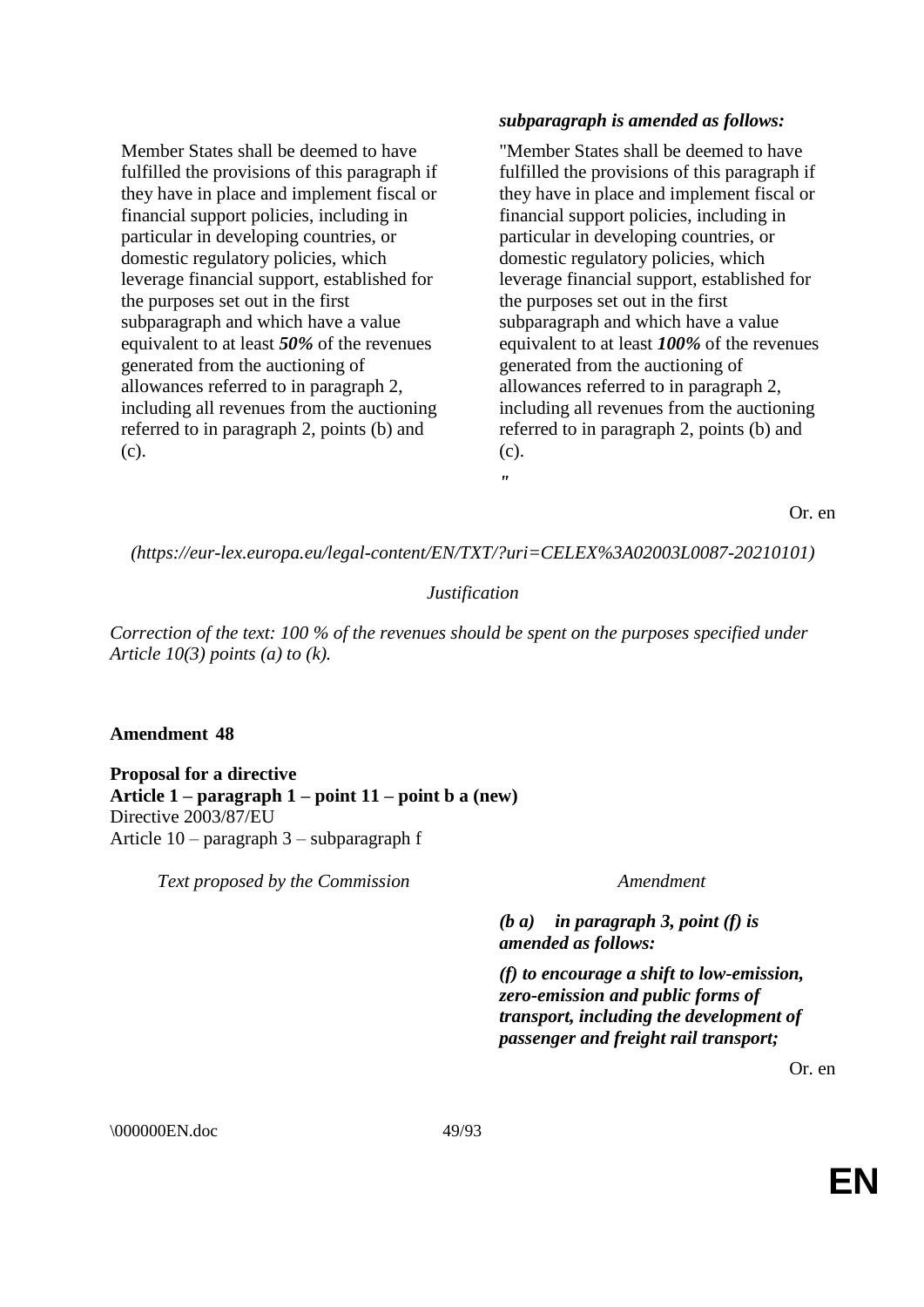*Railways are one of the most environment friendly mode of transport. A modal shift to railways is extremely beneficial for the climate. Therefore, extra revenues shall be given to the train sector. This will not only deliver climate change mitigation but also major energy savings in the long run. Vulnerable households are particularly dependent on a good public transport service. It is therefore particularly important to invest the revenues from the ETS in developing public transport and providing a more affordable and attractive offer to users.*

## **Amendment 49**

**Proposal for a directive Article 1 – paragraph 1 – point 11 – point c** Directive 2003/87/EU Article 10 – paragraph 3 – subparagraph h

## *Text proposed by the Commission Amendment*

(h) measures intended to improve energy efficiency, district heating systems and insulation, or to provide financial support in order to address social aspects in lower- and middle-income households, including by reducing *distortive* taxes;;

(h) measures intended to improve energy efficiency, district heating systems and insulation, or to provide financial support in order to address social aspects in lower- and middle-income households, including by reducing *in particular* taxes *and fees on renewable electricity*;;

Or. en

### *Justification*

*Many new technologies are already available but the relatively low taxes and fees on gas, oil, diesel and gasoline compared to the relatively high taxes and fees on electricity hinder the market uptake of these technologies including heat pumps or electric vehicles.*

# **Amendment 50**

**Proposal for a directive Article 1 – paragraph 1 – point 11 – point c a (new)** Directive 2003/87/EU Article 10 – paragraph 3 – subparagraph 2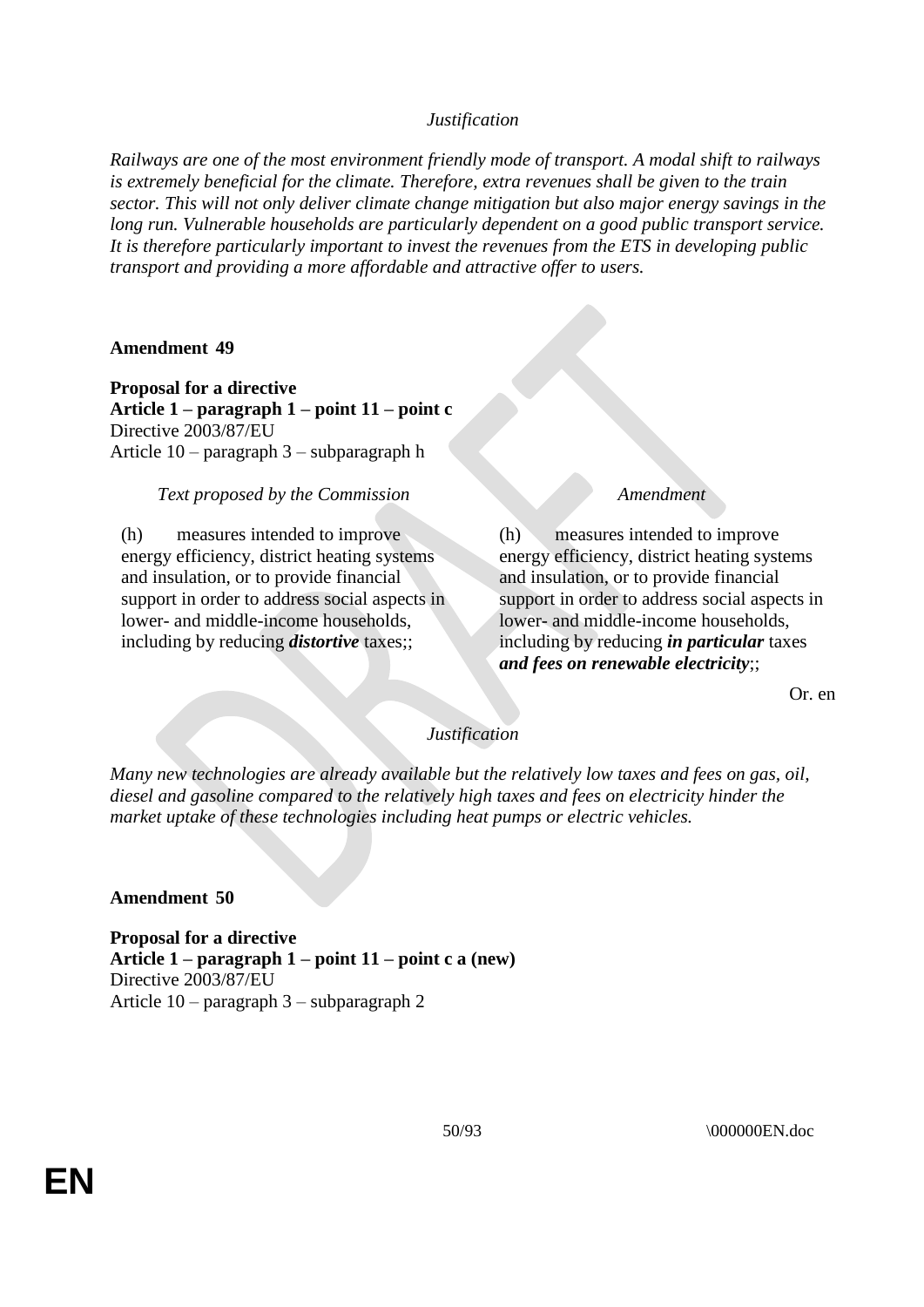*Text proposed by the Commission Amendment*

*(c a) in paragraph 3, the following subparagraph is added after subparagraph 1:*

*By way of derogation from the first subparagraph, Member States shall use at least 10 % of the revenues generated from the auctioning of allowances for the development of passenger and freight rail transport as referred to in point (f) of the first subparagraph.*

Or. en

## *Justification*

*Railways are one of the most environment friendly mode of transport. A modal shift to railways is extremely beneficial for the climate. Therefore, extra revenues shall be given to the train sector. This will not only deliver climate change mitigation but also major energy savings in the long run. Vulnerable households are particularly dependent on a good public transport service. It is therefore particularly important to invest the revenues from the ETS in developing public transport and providing a more affordable and attractive offer to users.*

# **Amendment 51**

**Proposal for a directive Article 1 – paragraph 1 – point 12 – point a – point i** Directive 2003/87/EC Article 10a – paragraph 1 – subparagraph 2 a (new)

### *Text proposed by the Commission Amendment*

In the case of installations *covered by the obligation to conduct an energy audit under Article 8(4) of Directive 2012/27/EU* of the *European Parliament and of the Council(\*) [Article reference to be updated with the revised Directive], free allocation shall only be granted fully if the recommendations of the audit report are implemented, to the extent that the pay-back time* for the relevant *investments does not exceed five years and that the* 

*By 1 January 2026, operators shall establish a climate-neutrality plan for installations. That plan shall be consistent with the climate-neutrality objective set out in Article 2(1) of Regulation (EU) 2021/1119 and any relevant sectoral roadmaps prepared in accordance with Article 10 of that Regulation and shall set out:*

\000000EN.doc 51/93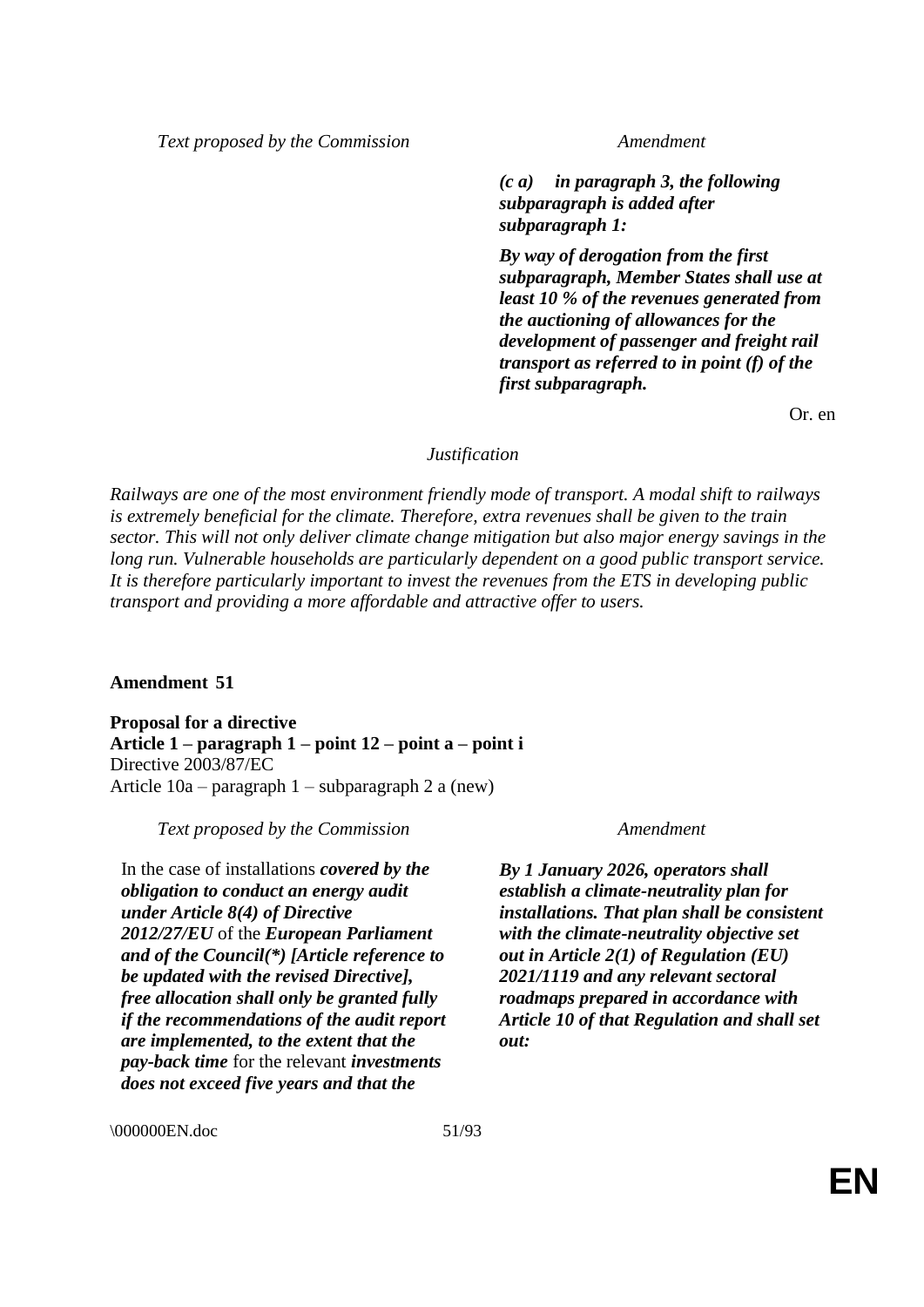*costs of those investments are proportionate. Otherwise*, *the amount of* free allocation shall be reduced by 25 %*. The amount of free allocation shall not be reduced if an operator demonstrates that it has implemented other measures which lead to greenhouse gas emission reductions equivalent to those recommended by the audit report*. The measures referred to in the first subparagraph shall be adjusted accordingly.

> *(a) measures and investments to reach climate-neutrality by 2050 at installation or company-level;*

*(b) intermediate targets and milestones to measure, by 31 December 2025 and by 31 December of each fifth year thereafter until 2050, progress made towards reaching climate-neutrality as set out in point (a);*

*(c) an estimate of the impact of each of the measures and investments referred to in point (a) as regards the reduction of greenhouse gas emissions.*

*Member States may provide financial support towards the implementation of the climate-neutrality plans referred to in the third subparagraph. Such support shall not be qualified as illegal state aid.*

*The attainment of the targets and milestones referred to in point (b) of the third subparagraph shall be verified by 31 December 2025 and by 31 December of each fifth year thereafter until 2050 in accordance with the verification and accreditation procedures provided for in Article 15.*

In the case of installations *whose greenhouse gas emission levels are above the average* of the *10 % most efficient installations in a sector or subsector in the Union in the years 2021 and 2022* for the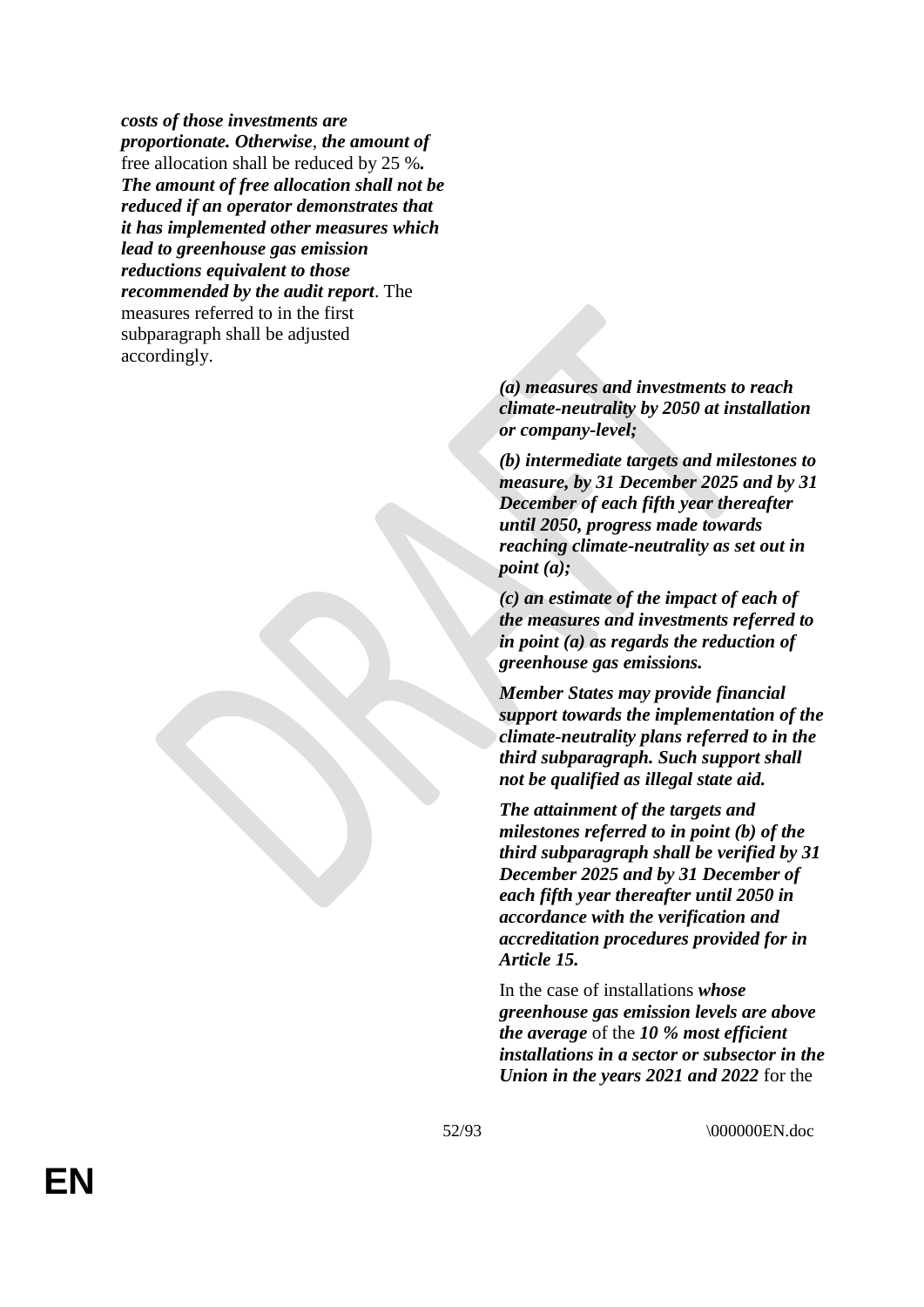relevant *product benchmarks*, free allocation shall be reduced by 25 % *if no climate-neutrality plan has been established or if the milestones and targets in the installation's climateneutrality plan have not been attained*. The measures referred to in the first subparagraph shall be adjusted accordingly.

*An additional free allocation of 10 % of the applicable benchmark value shall be given to installations whose greenhouse gas emission levels are below the average of the 10 % most efficient installations in a sector or subsector in the Union in the years 2021 and 2022 for the relevant product benchmarks.*

*For the purpose of the additional free allocation referred to in the seventh subparagraph of this paragraph, the following allowances shall be used:*

*(a) any allowances that are not allocated due to a reduction of free allocation by 25 % in accordance with the sixth subparagraph of this paragraph;*

*(b) by way of derogation from Article 1(5a) of Decision (EU) 2015/1814 and to the extent necessary, allowances which would otherwise be invalidated in accordance with that Article.*

Or. en

## *Justification*

*The Rapporteur proposes a bonus-malus system to further incentivise decarbonisation. Installations above the benchmark, which take no steps towards decarbonisation, should no longer benefit from the same amount of free allocation. On the other hand, a share of bestperformers below the benchmark should be able to receive a bonus in free allocation.*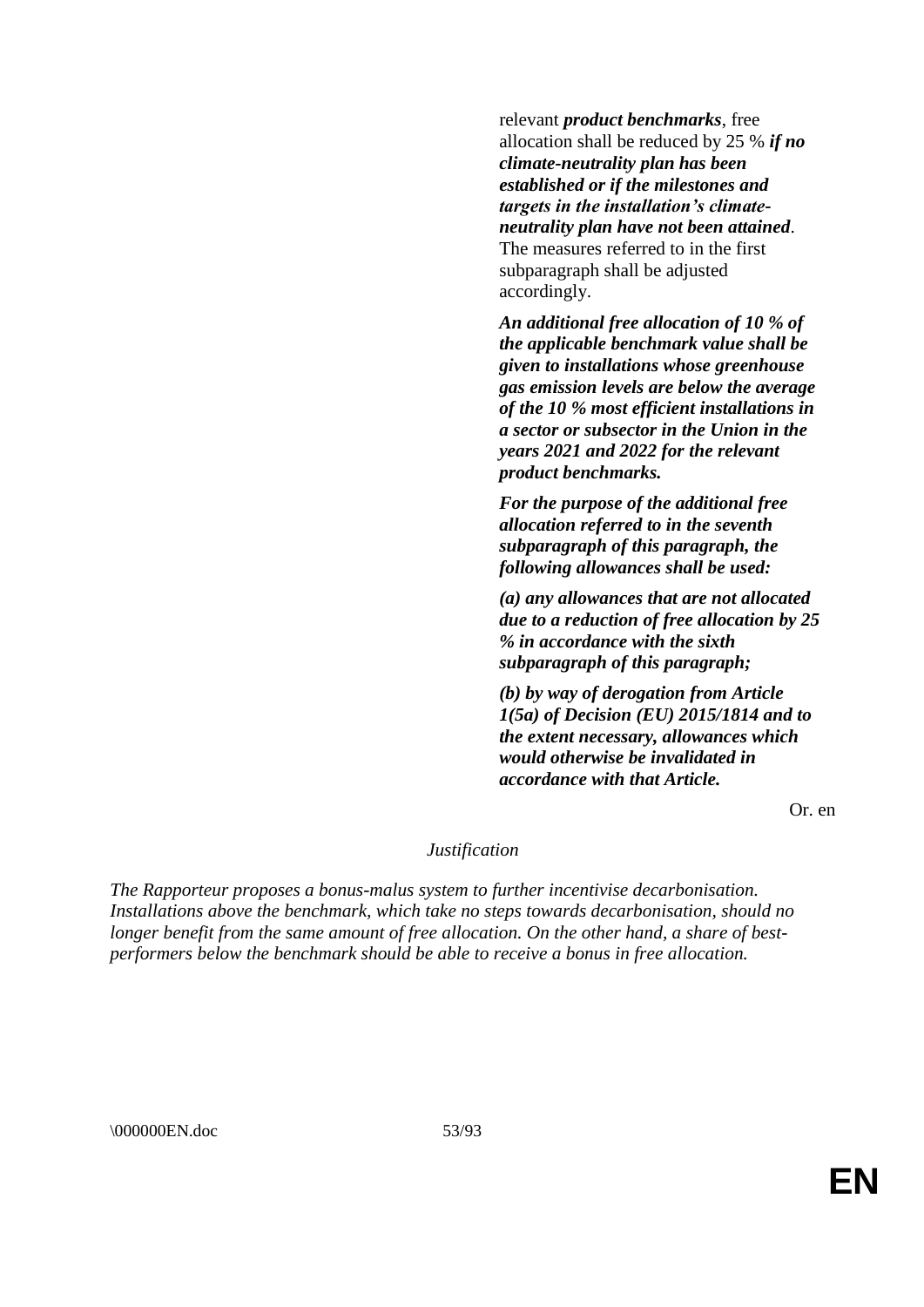**Proposal for a directive Article 1 – paragraph 1 – point 12 – point a – point ii** Directive 2003/87/EC Article 10a – paragraph 1 – subparagraph 5

## *Text proposed by the Commission Amendment*

In order to provide further incentives for reducing greenhouse gas emissions and improving energy efficiency, the determined Union-wide ex-ante benchmarks shall be reviewed before the period from 2026 to 2030 in view of potentially modifying the definitions and system boundaries of existing product benchmarks.;

In order to provide further incentives for reducing greenhouse gas emissions and improving energy efficiency, the determined Union-wide ex-ante benchmarks shall be reviewed before the period from 2026 to 2030 in view of potentially modifying the definitions and system boundaries of existing product benchmarks. *The benchmark values resulting from that review shall be published as soon as the necessary information becomes available, in order for the updates to apply as of 2026.*;

Or. en

*Justification*

*A timely update of the benchmarks shall be ensured*

# **Amendment 53**

**Proposal for a directive Article 1 – paragraph 1 – point 12 – point b** Directive 2003/87/EC Article 10 – paragraph 1a – subparagraph 2

# *Text proposed by the Commission Amendment*

By way of derogation from the *previous* subparagraph, for the first years of operation of Regulation [CBAM], the production of *these* products shall benefit from free allocation in reduced amounts. A factor reducing the free allocation for the production of *these* products shall be applied (CBAM factor). The CBAM factor

By way of derogation from the *first* subparagraph, for the first years of operation of Regulation [CBAM], the production of products *listed in Annex I to that Regulation* shall benefit from free allocation in reduced amounts. A factor reducing the free allocation for the production of *those* products shall be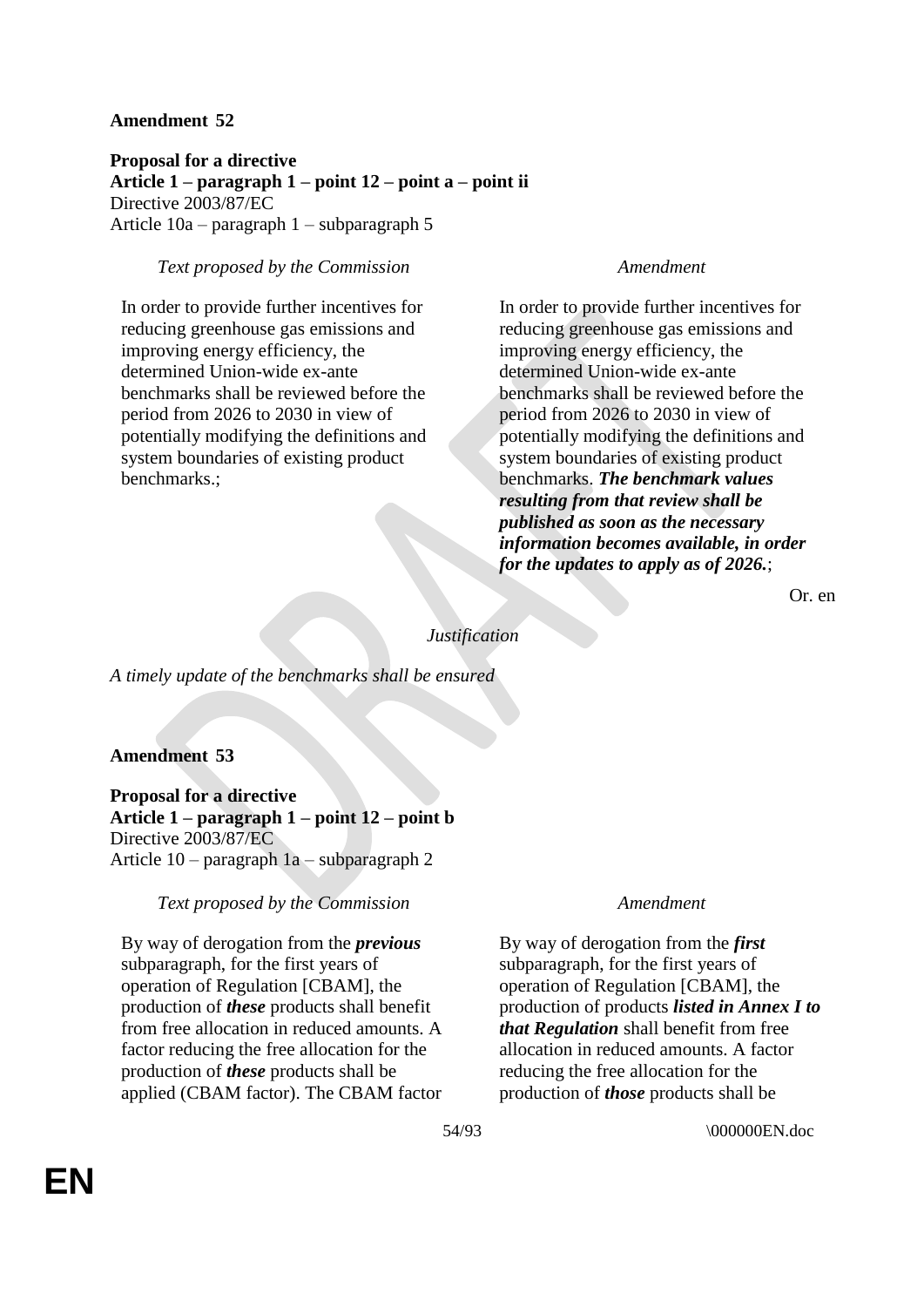shall be equal to 100 % for the period *during the* entry into force of [CBAM regulation] and the end of 2025, 90 % in 2026 and shall be reduced by 10 percentage points each year to reach 0 % by the tenth year.

applied (CBAM factor). The CBAM factor shall be equal to 100 % for the period *between ... [the date of* entry into force of [CBAM regulation]*]* and the end of 2025, *shall be* 90 % in 2026 and shall be reduced by 10 percentage points each year to reach 0 % by the tenth year.

Or. en

## *Justification*

*The phase out of free allocation should be kept under review in light of the actual entry into force and effectiveness of the Carbon Border Adjustment Mechanism. Therefore, the Rapporteur proposes a temporary CBAM reserve linked to a rolling review mechanism, to avoid double protection while enabling quick reactions in case any unforeseen gaps in carbon leakage protection would arise. Any corresponding gaps in the Innovation Fund are compensated through other provisions in this draft report.*

#### **Amendment 54**

**Proposal for a directive Article 1 – paragraph 1 – point 12 – point b** Directive 2003/87/EC Article 10 – paragraph 1a – subparagraph 4

*Text proposed by the Commission Amendment*

*Allowances resulting from the reduction of free allocation shall be made available to support innovation in accordance with Article 10a(8).;*

Or. en

*Justification*

*deleted*

*As a CBAM reserve is established for these allowances, this subparagraph is deleted.*

**Amendment 55**

**Proposal for a directive Article 1 – paragraph 1 – point 12 – point b a (new)**

\000000EN.doc 55/93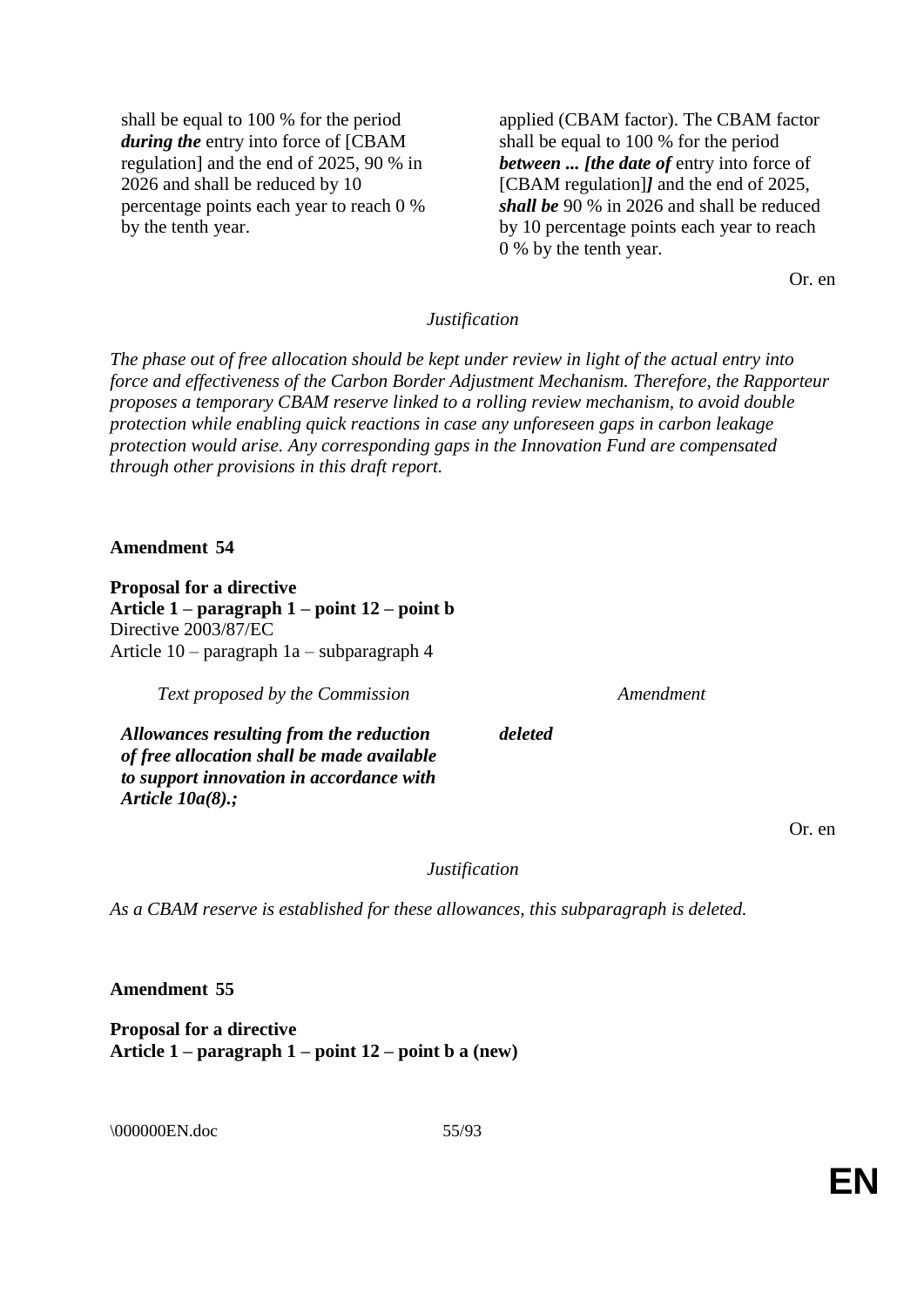## *(b a) the following paragraphs are inserted:*

*1b. For each year in the period from 2026 to 2035, the allowances resulting from the reduction of free allocation in accordance with paragraph 1a shall be placed in a Carbon Leakage Protection Reserve.*

*By 28 February 2026 and by 28 February of each subsequent year in the period referred to in the first subparagraph, the Commission shall present a report to the European Parliament and to the Council on the implementation of the Carbon Border Adjustment Mechanism during the calendar year preceding that of the report. In its report, the Commission shall, in particular, assess if the Carbon Border Adjustment Mechanism has entered into force and has been effectively implemented in a way leading to a level of carbon leakage protection that is equivalent to that of the free allocation system which it replaces under this Article.*

*In the event that the Commission in its report concludes that, in the calendar year preceding that of the report, the Carbon Border Adjustment Mechanism has been effectively implemented in a way that leads to a level of carbon leakage protection at least equivalent to that of the free allocation system which it replaces under this Article, the allowances placed in the Carbon Border Adjustment Reserve for the preceding calendar year shall be made available to support innovation in accordance with Article 10a(8).*

*In the event that the Commission in its report concludes that, in the calendar year preceding that of the report, the Carbon Border Adjustment Mechanism has not*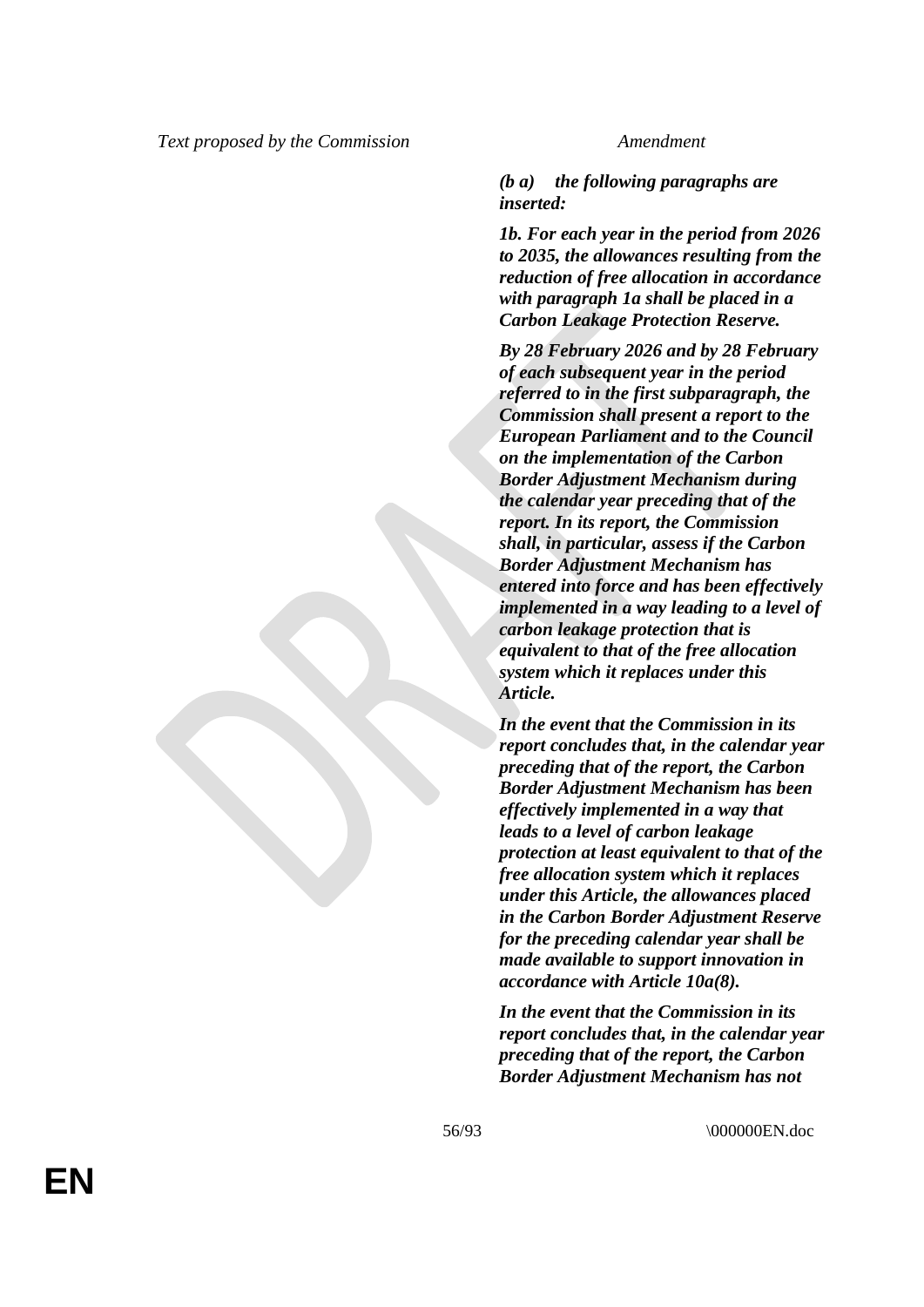*been effectively implemented in a way that leads to a level of carbon leakage protection at least equivalent to that of the free allocation system which it replaces under this Article, the allowances placed in the Carbon Border Adjustment Reserve for the preceding calendar year shall be reallocated to installations in accordance with Article 10a(1).*

*1c. The Commission is empowered to adopt delegated acts in accordance with Article 23 to supplement this Directive concerning the detailed arrangements for the Carbon Border Adjustment Reserve provided for in paragraph 1b of this Article, including the criteria to be used for the assessment referred to in the second subparagraph of that paragraph, and the modalities for the reallocation of allowances from the Carbon Border Adjustment Reserve to installations referred to in the fourth subparagraph of that paragraph.*

Or. en

## *Justification*

*The phase out of free allocation should be kept under review in light of the actual entry into force and effectiveness of the Carbon Border Adjustment Mechanism. Therefore, the Rapporteur proposes a temporary CBAM reserve linked to a rolling review mechanism, to avoid double protection while enabling quick reactions in case any unforeseen gaps in carbon leakage protection would arise. Any corresponding gaps in the Innovation Fund are compensated through other provisions in this draft report.*

#### **Amendment 56**

**Proposal for a directive Article 1 – paragraph 1 – point 12 – point d a (new)** Directive 2003/87/EC Article 10a – paragraph 5b a (new)

\000000EN.doc 57/93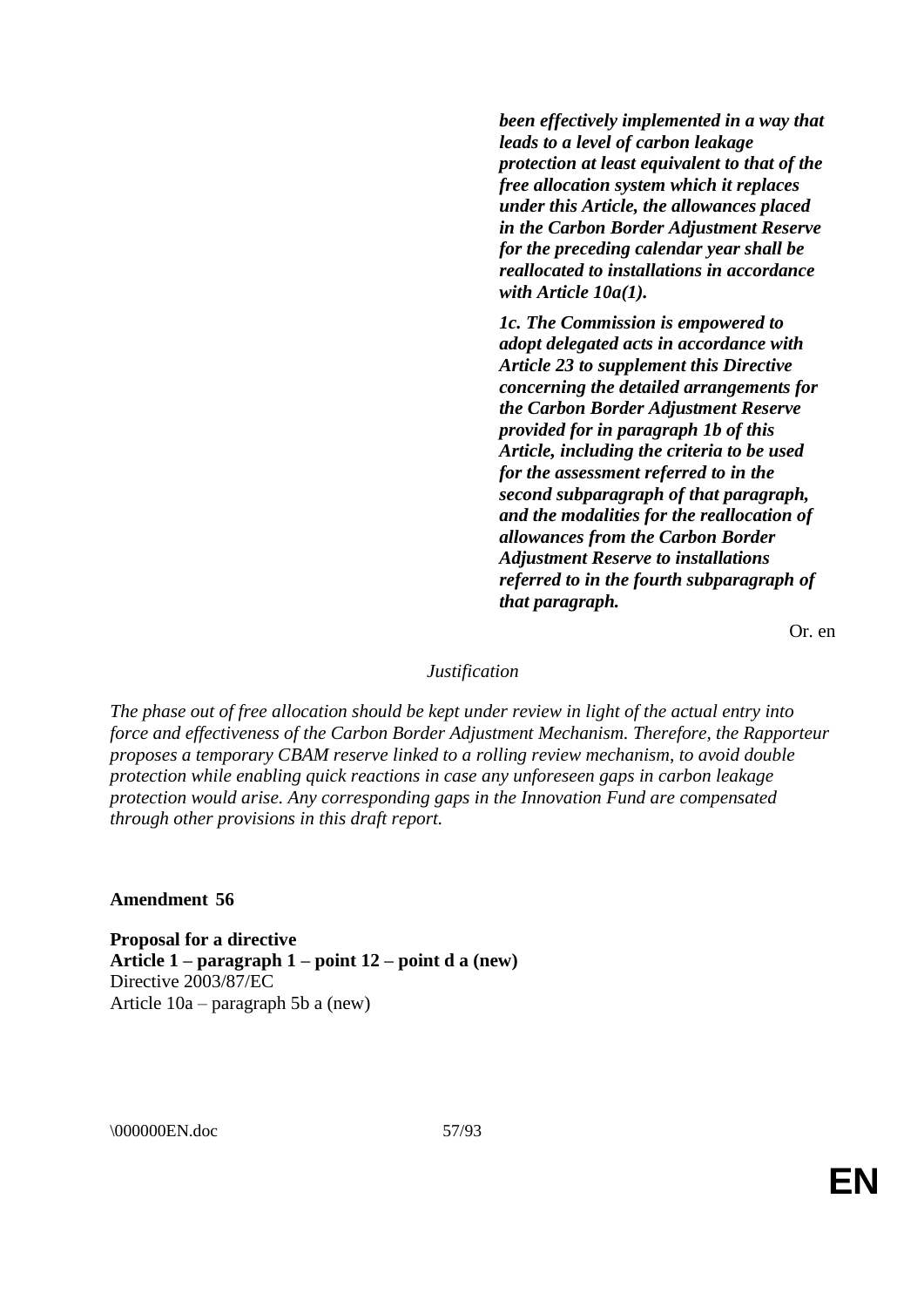*Text proposed by the Commission Amendment*

*(d a) the following paragraph is inserted:*

*5ba. By way of derogation from Article 3ga and from paragraph 5 of this Article, allowances which would otherwise be auctioned pursuant to Article 3ga, third paragraph, shall, to the extent necessary, be used to increase the maximum amount available up to 2030 under paragraph 5 of this Article.*

Or. en

## *Justification*

*By moving forward the envisaged date of full application of emissions trading for the maritime sector by one year, from 2026 to 2025, around 57 million allowances are made available which would otherwise have been cancelled under the Commission proposal. The Rapporteur proposes to make those additional allowances available towards the avoidance of the Cross-Sectoral Correction Factor. For this purpose, around 120 million allowances would be required in total until 2030.*

**Amendment 57**

**Proposal for a directive Article 1 – paragraph 1 – point 12 – point d b (new)** Directive 2003/87/EC Article 10a – paragraph 5b b (new)

*Text proposed by the Commission Amendment*

*(d b) the following paragraph is inserted:*

*5bb. By way of derogation from Article 3d and from paragraph 5 of this Article, allowances which would otherwise be auctioned pursuant to Article 3d, paragraphs 1 to 1c, shall, to the extent necessary, be used to increase the maximum amount available up to 2030 under paragraph 5 of this Article.*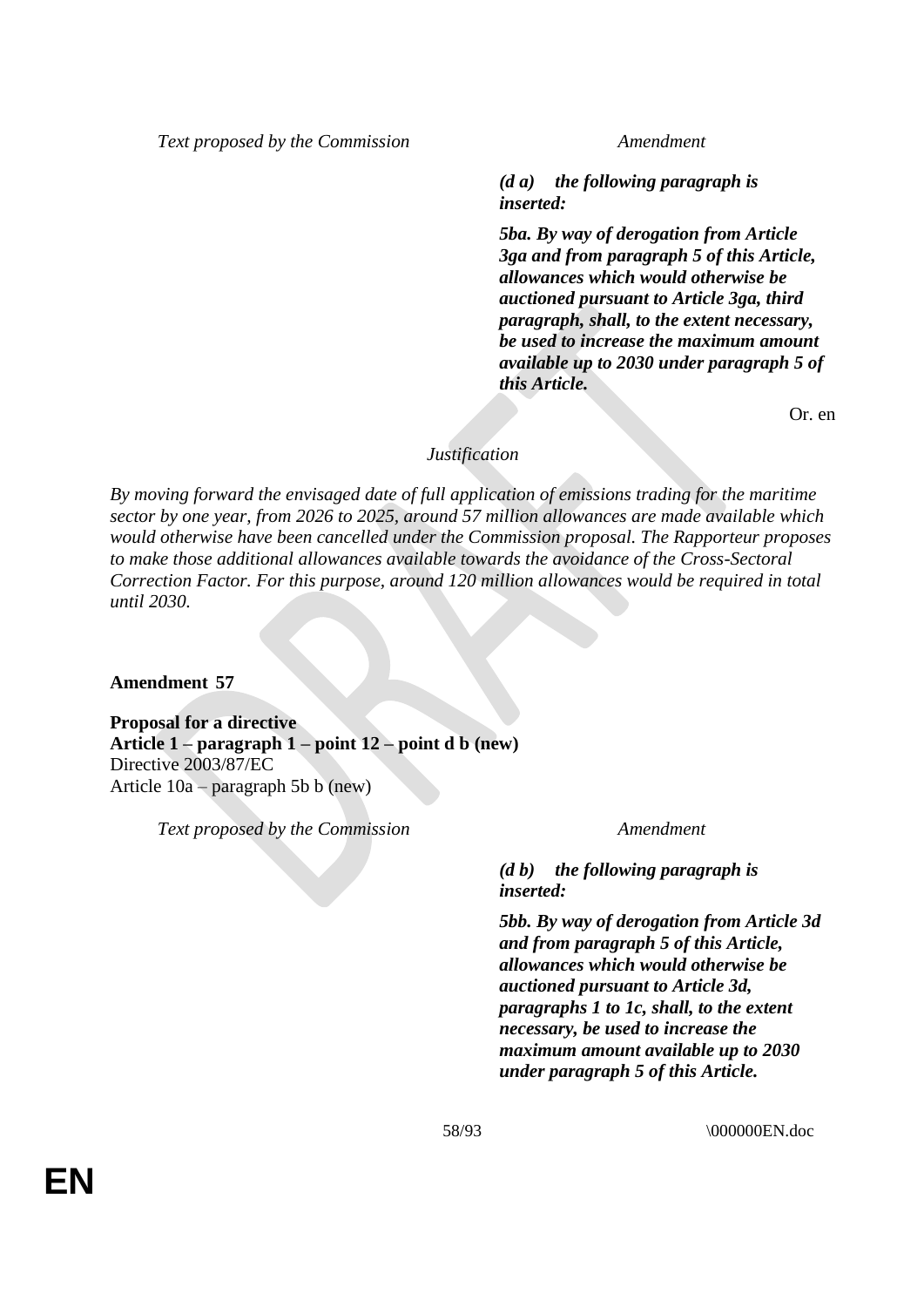*By accelerating the phase-out of free allocation for the aviation sector by one year, from 2027 to 2026, around 12 million allowances are made available which would be auctioned in addition to the Commission proposal. The Rapporteur proposes to make these additional allowances available instead towards the avoidance of the Cross-Sectoral Correction Factor. For this purpose, around 120 million allowances would be required in total until 2030.*

### **Amendment 58**

**Proposal for a directive Article 1 – paragraph 1 – point 12 – point d c (new)** Directive 2003/87/EC Article 10a – paragraph 5b c (new)

*Text proposed by the Commission Amendment*

*(d c) the following paragraph is inserted:*

*5bc. By way of derogation from Article 1(5aa) of Decision (EU) 2015/1814 and from paragraph 5 of this Article, allowances which would otherwise be invalidated pursuant to Article 1(5a) of that Decision shall, to the extent necessary, be used to increase the maximum amount available up to 2030 under paragraph 5 of this Article after the application of Article 10a(5ba) and (5bb) of this Article.*

Or. en

# *Justification*

*To avoid the application of the Cross-Sectoral Correction Factor under the Commission proposal, around 120 million allowances would be required until 2030. For this purpose, the Rapporteur proposes to use, stepwise, first moving forward the envisaged date of full application of the ETS for shipping by one year. Second, accelerating the phase-out of free allocation for the aviation sector by one year. Third and finally, as a variable back-up to the extent necessary after the other means have been used, a share of MSR allowances which would otherwise be invalidated.*

\000000EN.doc 59/93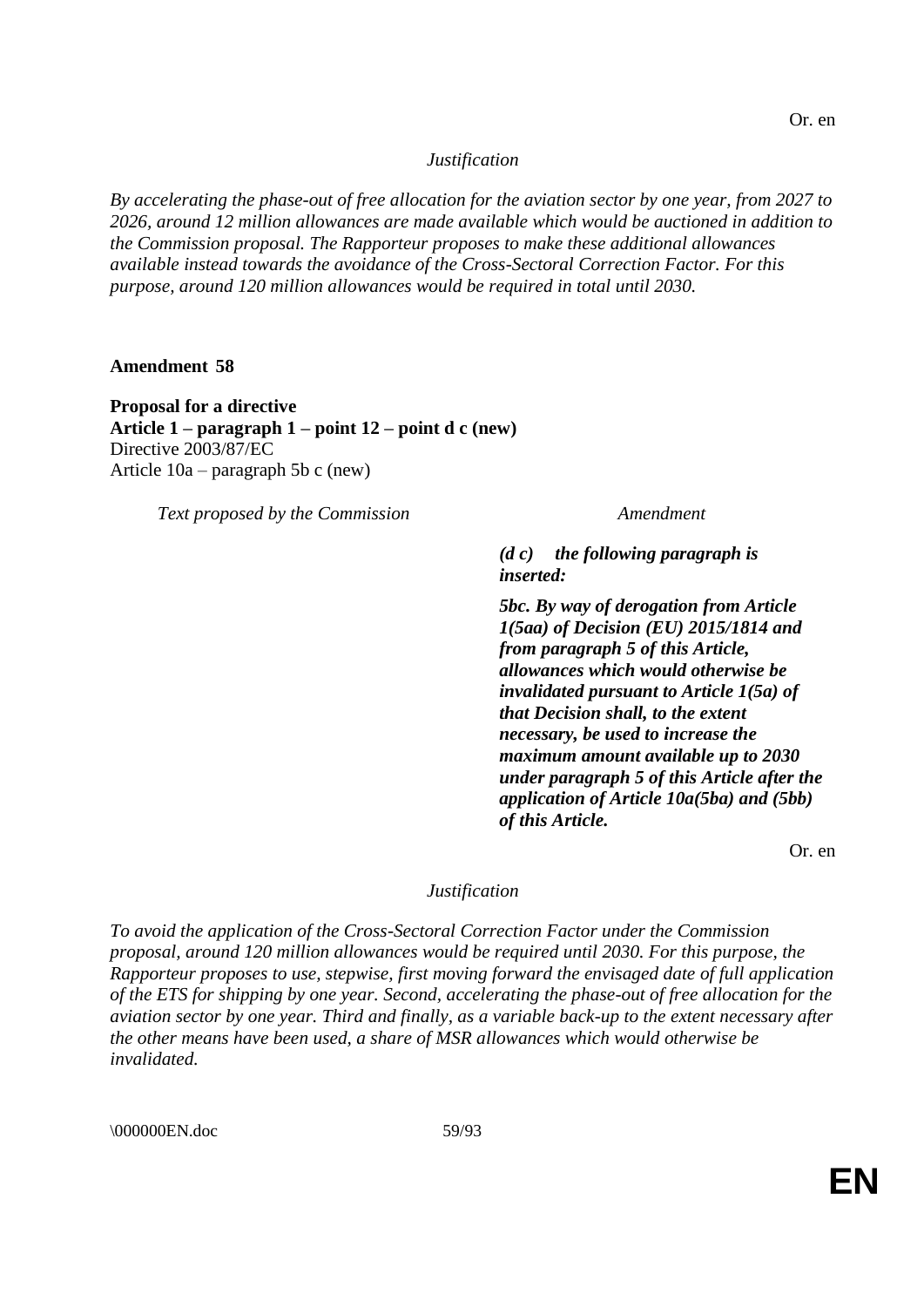**Proposal for a directive Article 1 – paragraph 1 – point 12 – point g** Directive 2003/87/EC Article 10a – paragraph 8 – subparagraph 1

## *Text proposed by the Commission Amendment*

8. 365 million allowances from the quantity which could otherwise be allocated for free pursuant to this Article, and *85* million allowances from the quantity which could otherwise be auctioned pursuant to Article 10, as well as the allowances resulting from the reduction of free allocation *referred to in* Article 10a(*1a*), shall be made available to a Fund with the objective of supporting innovation in low-carbon technologies and processes, and contribute to zero pollution objectives (the 'Innovation Fund'). Allowances that are not issued to aircraft operators due to the closure of aircraft operators and which are not necessary to cover any shortfall in surrenders by those operators, shall also be used for innovation support as referred to in the first subparagraph.

8. 365 million allowances from the quantity which could otherwise be allocated for free pursuant to this Article, and *269* million allowances from the quantity which could otherwise be auctioned pursuant to Article 10, *from which are to be deducted the allowances used for the Ocean Fund established under Article 3gdb,* as well as the *allowances referred to in Article 10(1), fifth subparagraph, and any* allowances resulting from the reduction of free allocation *and released from the Carbon Leakage Protection Reserve pursuant to* Article 10a(*1b*)*, third subparagraph*, shall be made available to a Fund with the objective of supporting innovation in lowcarbon technologies and processes, and contribute to zero pollution objectives (the 'Innovation Fund'). Allowances that are not issued to aircraft operators due to the closure of aircraft operators and which are not necessary to cover any shortfall in surrenders by those operators, shall also be used for innovation support as referred to in the first subparagraph.

Or. en

### *Justification*

*In order to guarantee at least an equivalent top-up of 280 million allowances for the Innovation Fund up to 2030 as proposed by the Commission, while ensuring effective carbon leakage protection through the creation of a CBAM reserve, the Rapporteur proposes to transfer 50% of the proposed Modernisation Fund top-up to projects under the Innovation Fund, corresponding to around 97 million allowances, together with an increase by 184 million in the amount of*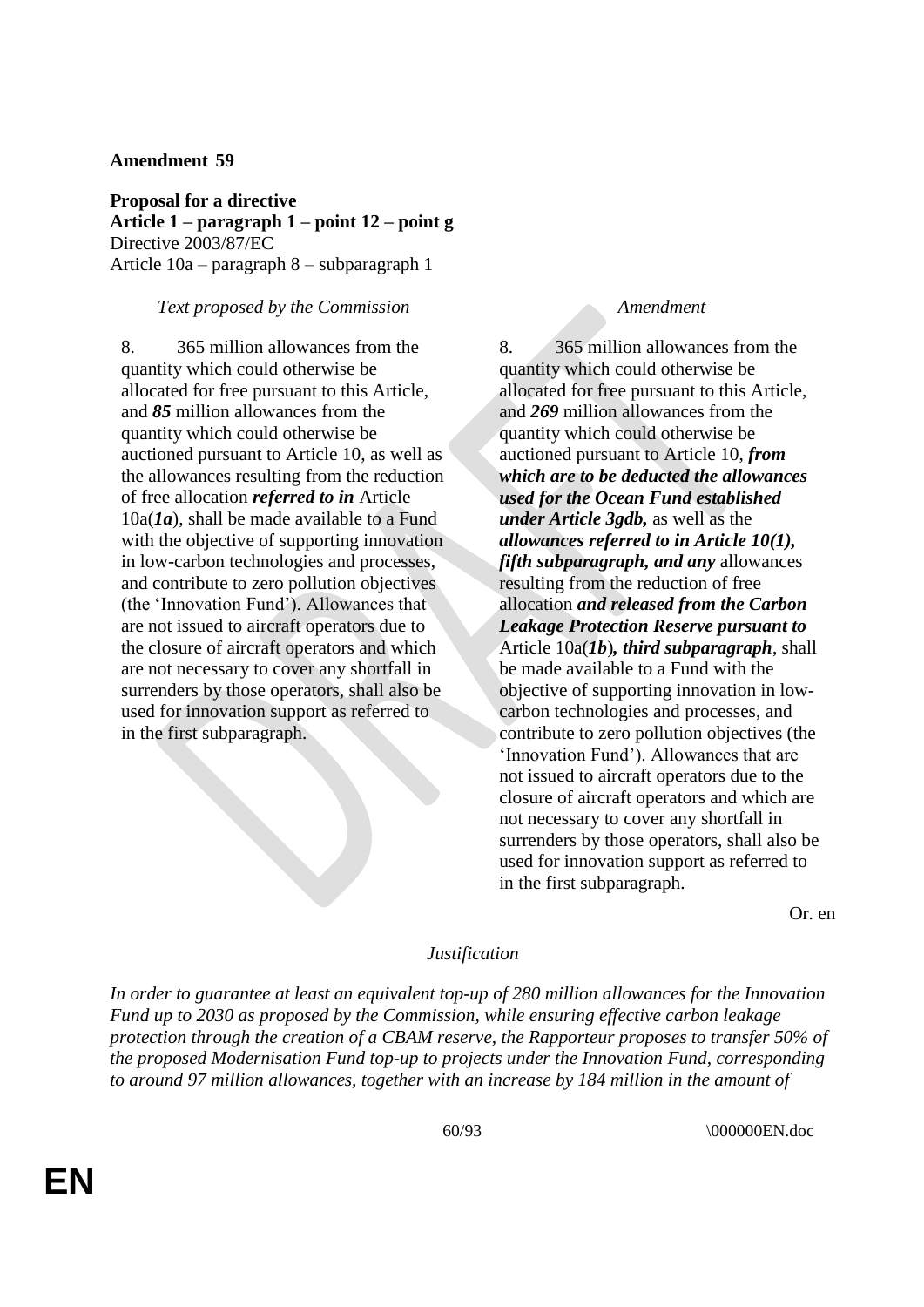*allowances auctioned for the Innovation Fund that would otherwise be auctioned by the Member States.*

## **Amendment 60**

**Proposal for a directive Article 1 – paragraph 1 – point 12 – point g** Directive 2003/87/EC Article 10a – paragraph 8 – subparagraph 1

*Text proposed by the Commission Amendment*

8. 365 million allowances from the quantity which could otherwise be allocated for free pursuant to this Article, and 85 million allowances from the quantity which could otherwise be auctioned pursuant to Article 10, as well as the allowances resulting from the reduction of free allocation referred to in Article 10a(1a), shall be made available to a Fund with the objective of supporting innovation in low-carbon technologies and processes, and contribute to zero pollution objectives (the 'Innovation Fund'). Allowances that are not issued to aircraft operators due to the closure of aircraft operators and which are not necessary to cover any shortfall in surrenders by those operators, shall also be used for innovation support as referred to in the first subparagraph.

8. 365 million allowances from the quantity which could otherwise be allocated for free pursuant to this Article, and 85 million allowances from the quantity which could otherwise be auctioned pursuant to Article 10, as well as the allowances resulting from the reduction of free allocation referred to in Article 10a(1a), shall be made available to a Fund with the objective of supporting innovation in low-carbon technologies and processes, and contribute to zero pollution objectives (the 'Innovation Fund'). *The Innovation Fund shall not support nuclear energyrelated activities.* Allowances that are not issued to aircraft operators due to the closure of aircraft operators and which are not necessary to cover any shortfall in surrenders by those operators, shall also be used for innovation support as referred to in the first subparagraph.

Or. en

# *Justification*

*Even though the Innovation Fund is significantly increased, there will be by far not enough money to promote the necessary transition. Therefore, the money should be focused on technologies that are supported by all Member States. Nuclear energy raises a lot of concerns and should thus not be supported by the Fund.*

\000000EN.doc 61/93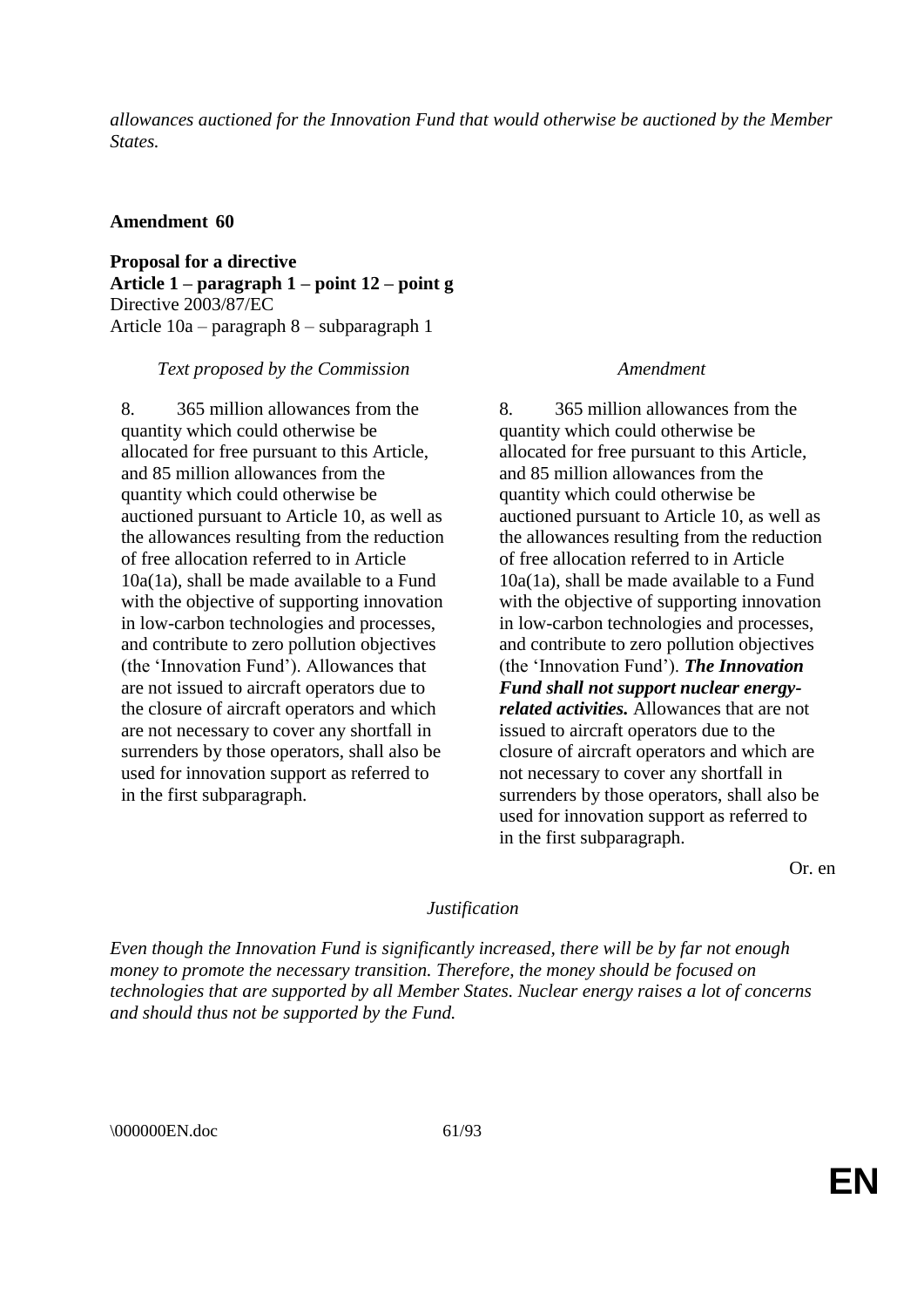**Proposal for a directive Article 1 – paragraph 1 – point 12 – point g** Directive 2003/87/EC Article 10a – paragraph 8 – subparagraph 2

# *Text proposed by the Commission Amendment*

In addition, 50 million unallocated allowances from the market stability reserve shall supplement any remaining revenues from the 300 million allowances available in the period from 2013 to 2020 under Commission Decision  $2010/670$ /EU(\*), and shall be used in a timely manner for innovation support as referred to in the first subparagraph. Furthermore, the external assigned revenues referred to in Article *21(2)* of Regulation (EU) *[FuelEU Maritime]* shall be allocated to the Innovation Fund and implemented in line with this paragraph.

In addition, 50 million unallocated allowances from the market stability reserve shall supplement any remaining revenues from the 300 million allowances available in the period from 2013 to 2020 under Commission Decision  $2010/670$ /EU(\*), and shall be used in a timely manner for innovation support as referred to in the first subparagraph. Furthermore, the external assigned revenues referred to in Article *[...]* of Regulation (EU) *2018/842* shall be allocated to the Innovation Fund and implemented in line with this paragraph.

Or. en

# *Justification*

*The Rapporteurs for the ETS and ESR revisions propose to allocate any revenues from the proposed penalties for ESR non-compliance to the ETS Innovation Fund.*

## **Amendment 62**

**Proposal for a directive Article 1 – paragraph 1 – point 12 – point g** Directive 2003/87/EC Article 10a – paragraph 8 – subparagraph 3

### *Text proposed by the Commission Amendment*

The Innovation Fund shall cover the sectors listed in Annex I and Annex III. including environmentally safe carbon capture and utilisation ("CCU") that contributes substantially to mitigating climate change, as well as products

The Innovation Fund shall cover the sectors listed in Annex I and Annex III, including environmentally safe carbon capture and utilisation ("CCU") that contributes substantially to mitigating climate change, as well as products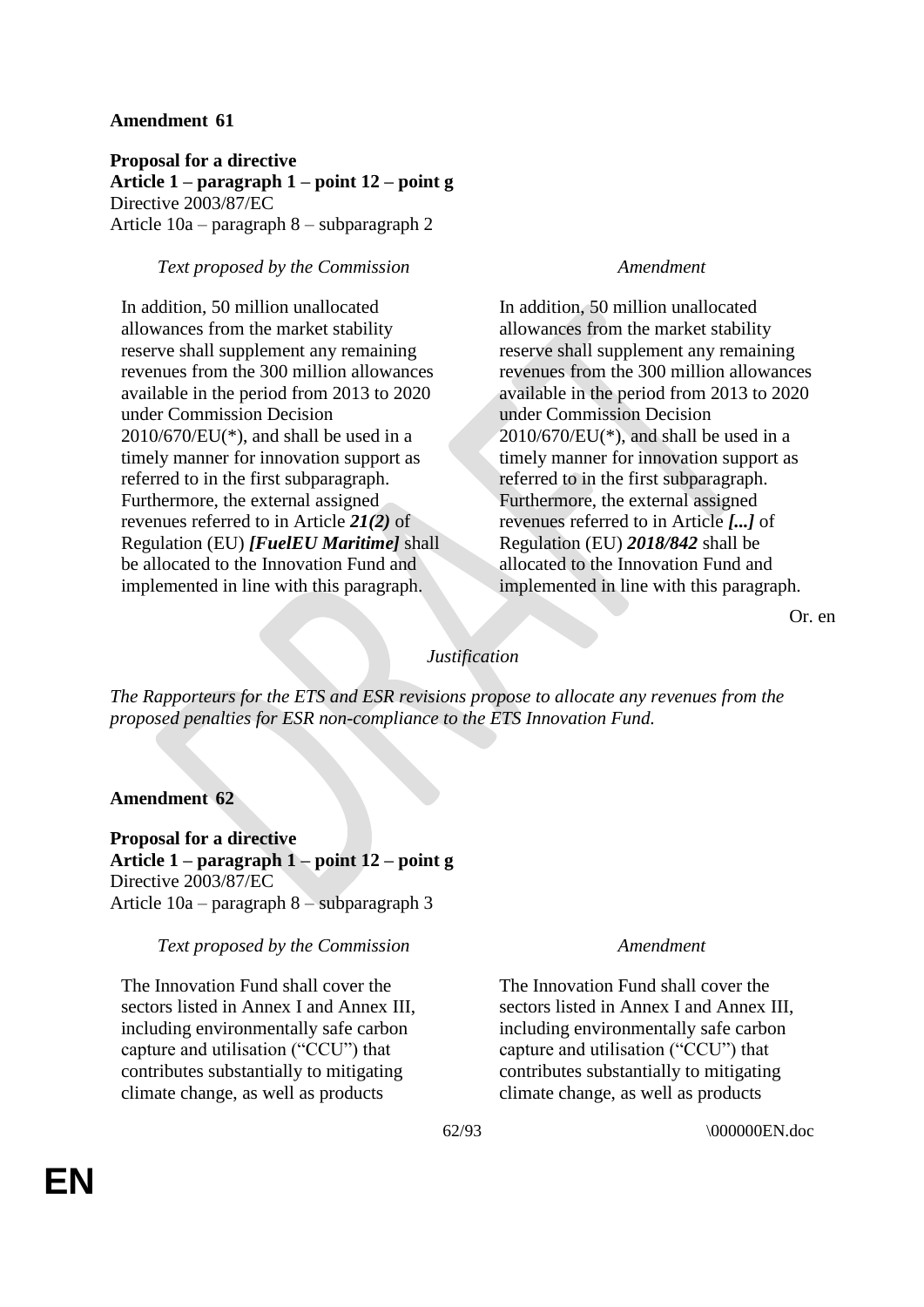substituting carbon intensive ones produced in sectors listed in Annex I, and to help stimulate the construction and operation of projects aimed at the environmentally safe capture and geological storage ("CCS") of  $CO<sub>2</sub>$ , as well as of innovative renewable energy and energy storage technologies; in geographically balanced locations. The Innovation Fund may also support breakthrough innovative technologies *and* infrastructure *to decarbonise the maritime sector and for* the production of low- and zero-carbon fuels in aviation, rail and road transport. Special attention shall be given to projects in sectors covered by the [CBAM regulation] to support innovation in low carbon technologies, CCU, CCS, renewable energy and energy storage, in a way that contributes to mitigating climate change.

substituting carbon intensive ones produced in sectors listed in Annex I, and to help stimulate the construction and operation of projects aimed at the environmentally safe capture and geological storage ("CCS") of  $CO<sub>2</sub>$ , as well as of innovative renewable energy and energy storage technologies; in geographically balanced locations. The Innovation Fund may also support breakthrough innovative technologies*,* infrastructure *and* the production of lowand zero-carbon fuels in aviation, rail and road transport*, including collective forms of transport such as public transport and occasional coach services*. Special attention shall be given to projects in sectors covered by the [CBAM regulation] to support innovation in low carbon technologies, CCU, CCS, renewable energy and energy storage, in a way that contributes to mitigating climate change. *The Innovation Fund may also support break-through innovative technologies in the agriculture sector. A significant amount of the Innovation fund shall be earmarked for projects to support innovation and new technologies in the aviation sector, in particular those related to operational, aeronautics, airframe, engine, clean and sustainable aviation fuels to reduce greenhouse gas emissions, including projects that address the total climate impact of aviation.*

Or. en

### *Justification*

*Several extensions of the stationary ETS as well as the new ETS for road transport and heating make it necessary to also give affected participants access to the Innovation Fund. Earmarking the Innovation Fund for the aviation sector is important to support breakthrough technologies and thus decarbonise the aviation sector.*

\\ 000000EN.doc 63/93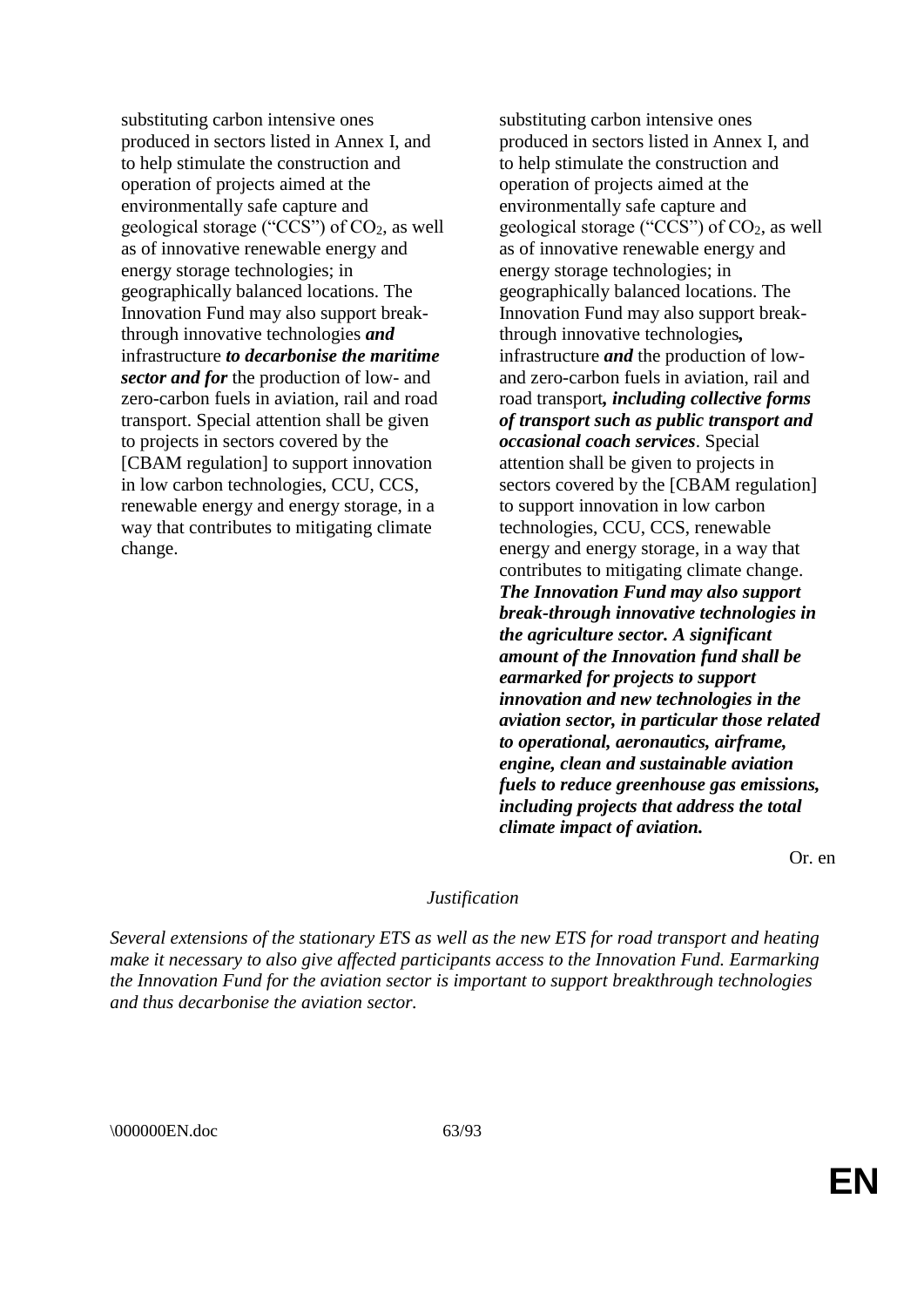**Proposal for a directive Article 1 – paragraph 1 – point 12 – point g** Directive 2003/87/EU Article 10a – paragraph 8 – subparagraph 3

*Text proposed by the Commission Amendment*

*At least 10 % of the allowances made available to the Innovation Fund under this paragraph shall be used for the further development of railway systems and local public transport addressing both the physical and digital infrastructure and fleets.*

Or. en

# *Justification*

*Railways are one of the most environment friendly mode of transport. A modal shift to railways is extremely beneficial for the climate. Therefore, special support shall be given to the train sector under the Innovation Fund. The use of revenues for the railway system will contribute to the development of a low-emission multimodal infrastructure and fleet for passenger and freight, both a precondition for delivering the EU modal shift objectives. It is important to develop public transport and provide a more affordable and attractive offer to users.*

# **Amendment 64**

**Proposal for a directive Article 1 – paragraph 1 – point 12 – point g** Directive 2003/87/EU Article 10a – paragraph 8 – subparagraph 7

# *Text proposed by the Commission Amendment*

The Commission is empowered to adopt delegated acts in accordance with Article 23 to supplement this Directive concerning rules on the operation of the Innovation Fund, including the selection procedure and criteria, and the eligible sectors and technological requirements for the different types of support.

The Commission is empowered to adopt delegated acts in accordance with Article 23 to supplement this Directive concerning rules on the operation of the Innovation Fund, including the selection procedure and criteria, and the eligible sectors and technological requirements for the different types of support. *In implementing the Fund, the Commission shall take all the*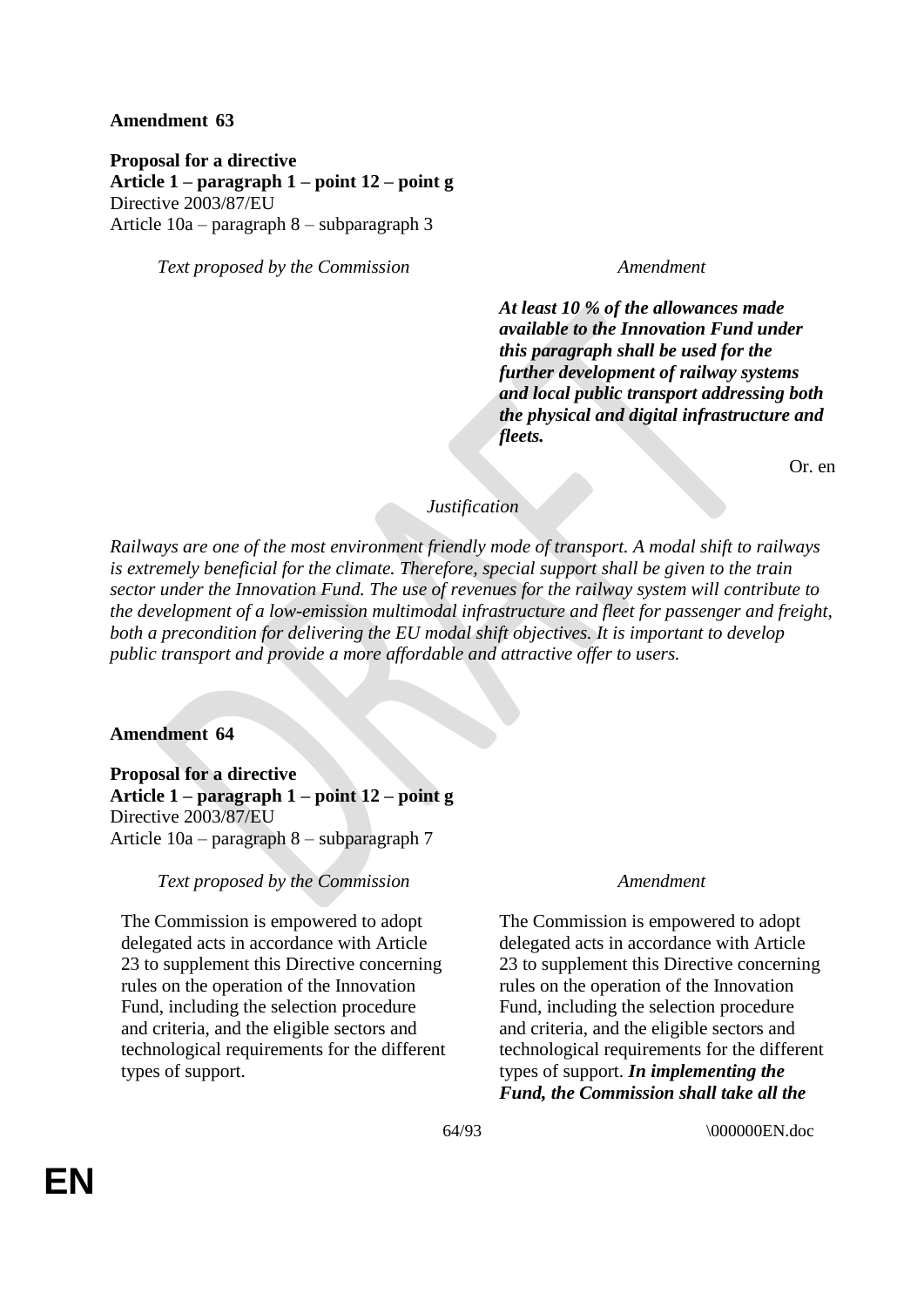*appropriate measures in accordance with Regulation (EU, Euratom) 2020/2092 of the European Parliament and of the Council to ensure the protection of funds in relation to measures and investments supported by the Fund in the case of breaches of the principles of the rule of law in the Member States. To this effect, the Commission shall provide an effective and efficient internal control system and the recovery of amounts wrongly paid or incorrectly used.*

Or. en

*Justification*

*The Commission should ensure the same rule of law conditionality for the Innovation and Modernisation Fund as for programmes under the general Union budget.*

**Amendment 65**

**Proposal for a directive Article 1 – paragraph 1 – point 13 – introductory part** Directive 2003/87/EC Article 10c

*Text proposed by the Commission Amendment*

(13) *in* Article 10c*, paragraph 7 is replaced by the following:*

(13) Article 10c *is deleted.*

Or. en

*Justification*

*Despite free allocation for the power sector having been ended already in 2013, 3 Member States continue to use transitional free allocation for the power sector under Article 10c. In a recent report, the European Court of Auditors concluded that this had not contributed to the decarbonisation of the power sector in those Member States. Therefore, this transitional provision should be ended, but the Member States concerned should be allowed to keep these allowances for other purposes which means they can either auction it and add the revenues to the Modernisation Fund or use the revenues for any other purpose in line with this Directive according to their national priorities.*

\\ 000000EN.doc 65/93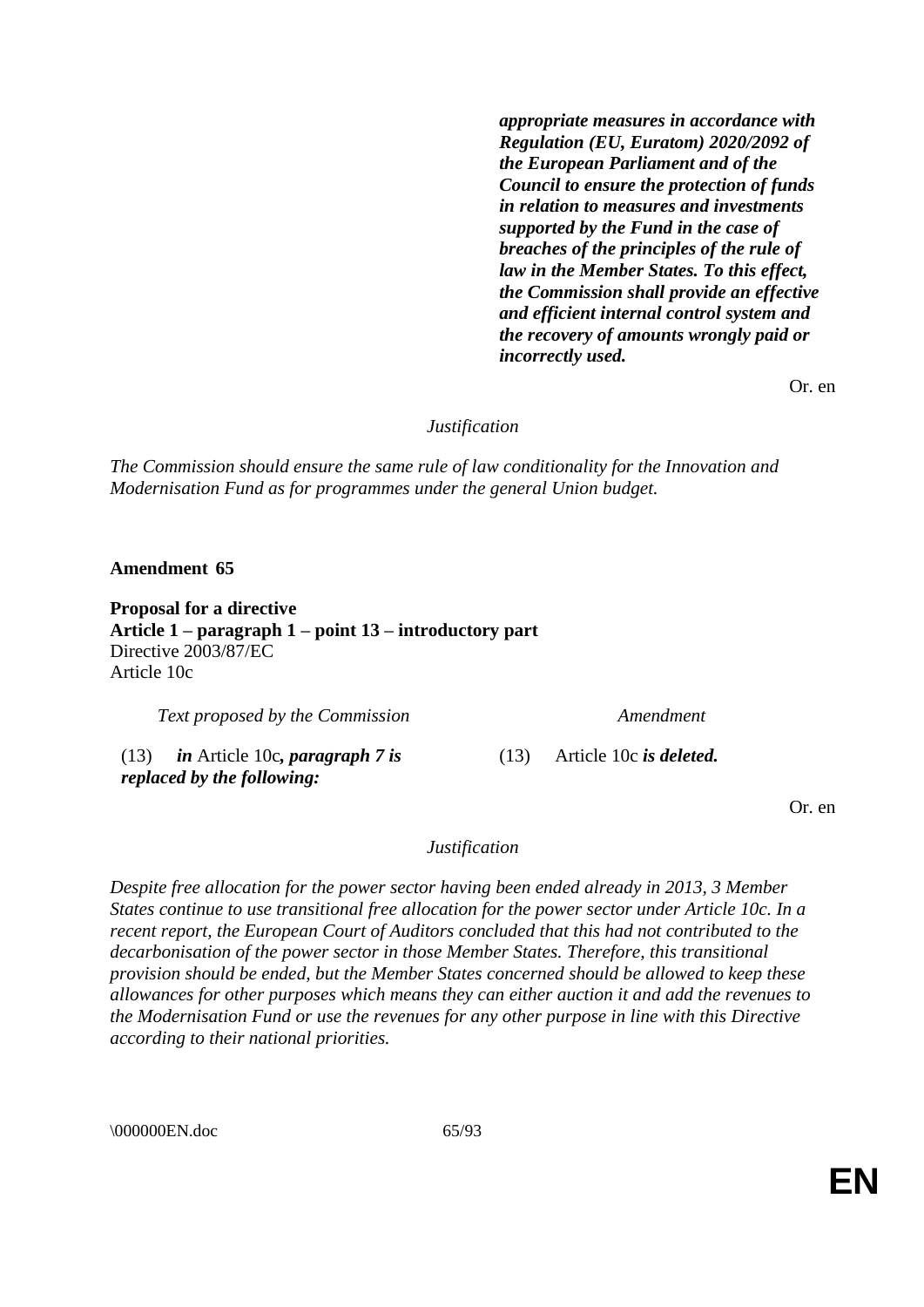**Proposal for a directive Article 1 – paragraph 1 – point 13 a (new)** Directive 2003/87/EC Article 10c a (new)

*Text proposed by the Commission Amendment*

*(13 a) the following article is inserted:*

*Article 10ca*

*Any allowances for transitional free allocation for the modernisation of the energy sector that have not been allocated to operators in the Member States concerned by 31 December 2023 shall be added to the total quantity of allowances that the Member State concerned receives for auctioning pursuant to Article 10(2), point (a). However, Member States may use those allowances, or some of those allowances, in accordance with Article 10d to support investments within the framework of the Modernisation Fund.*

Or. en

# *Justification*

*Despite free allocation for the power sector having been ended already in 2013, 3 Member States continue to use transitional free allocation for the power sector under Article 10c. In a recent report, the European Court of Auditors concluded that this had not contributed to the decarbonisation of the power sector in these Member States. Therefore, this transitional provision should be ended, but the Member States concerned should be allowed to keep these allowances for other purposes, either to be auctioned or to support investments within the framework of the Modernisation Fund.*

### **Amendment 67**

**Proposal for a directive Article 1 – paragraph 1 – point 14 – point a** Directive 2003/87/EU Article 10d – paragraph 1 – subparagraph 2

66/93 \000000EN.doc

**EN**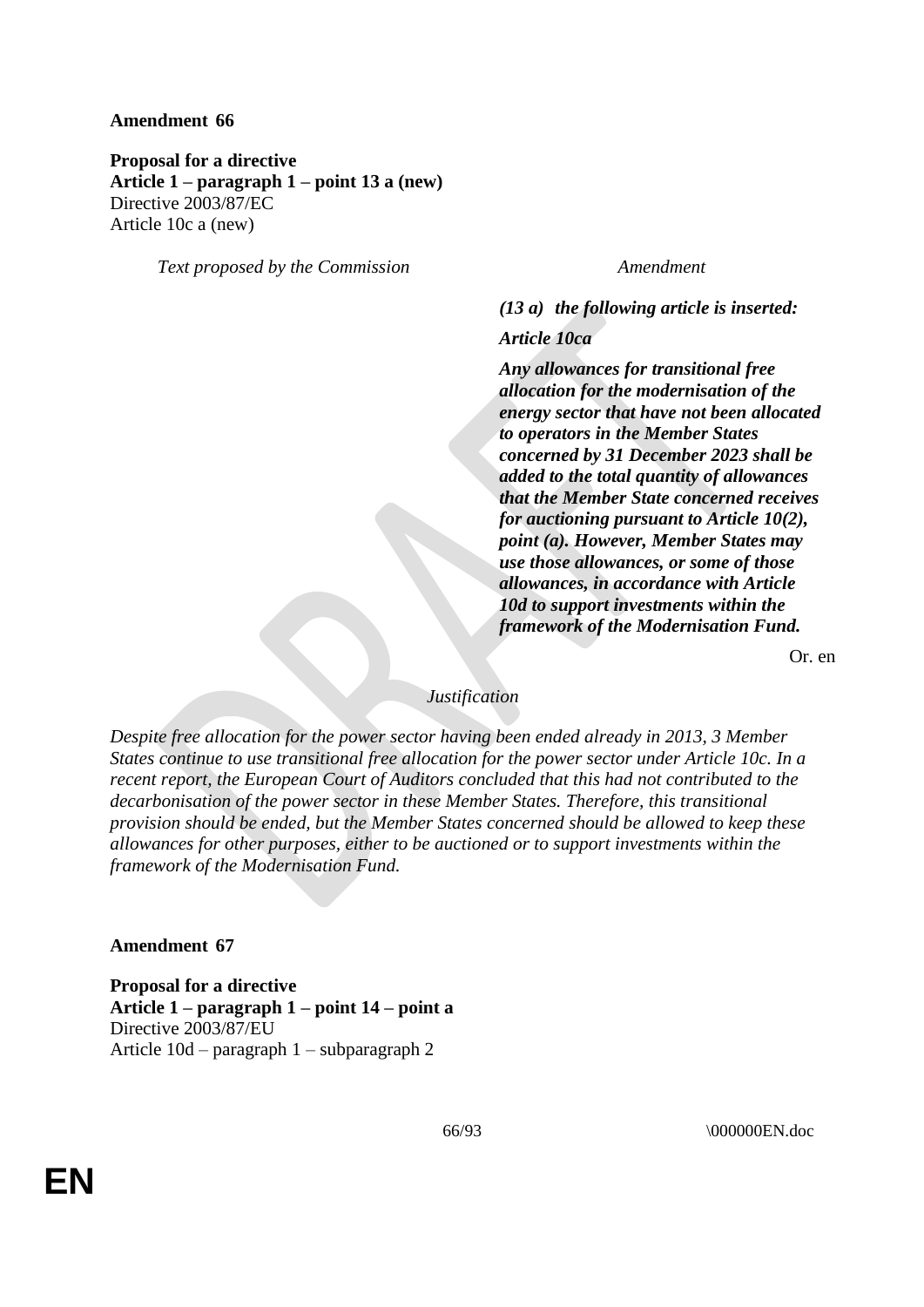# *Text proposed by the Commission Amendment*

The investments supported shall be consistent with the aims of this Directive, as well as the objectives of the Communication from the Commission of 11 December 2019 on The European Green Deal (\*) and Regulation (EU) 2021/1119 of the European Parliament and of the Council (\*\*) and the long-term objectives as expressed in the Paris Agreement. No support from the Modernisation Fund shall be provided to energy generation facilities that use fossil fuels.";

The investments supported shall be consistent with the aims of this Directive, as well as the objectives of the Communication from the Commission of 11 December 2019 on The European Green Deal (\*) and Regulation (EU) 2021/1119 of the European Parliament and of the Council (\*\*) and the long-term objectives as expressed in the Paris Agreement. No support from the Modernisation Fund shall be provided to *nuclear energy-related technologies, projects or installations or* energy generation facilities that use fossil fuels.";

Or. en

# *Justification*

*The Commission proposal suggests to exempt any kind of fossil fuel which means that also very modern gas power plants that will be switching very soon to carbon neutral technologies, cannot be supported. In this respect it would be an imbalance if nuclear energy-related technologies, projects or installations are supported. That is why the Rapporteur suggests to exclude them as well.*

# **Amendment 68**

**Proposal for a directive Article 1 – paragraph 1 – point 14 – point b** Directive 2003/87/EC Article 10d – paragraph 2 – introductory part

*Text proposed by the Commission Amendment*

2. At least *80* % of the financial resources from the Modernisation Fund shall be used to support investments in the following:

2. At least *100* % of the financial resources from the Modernisation Fund shall be used to support investments in the following:

Or. en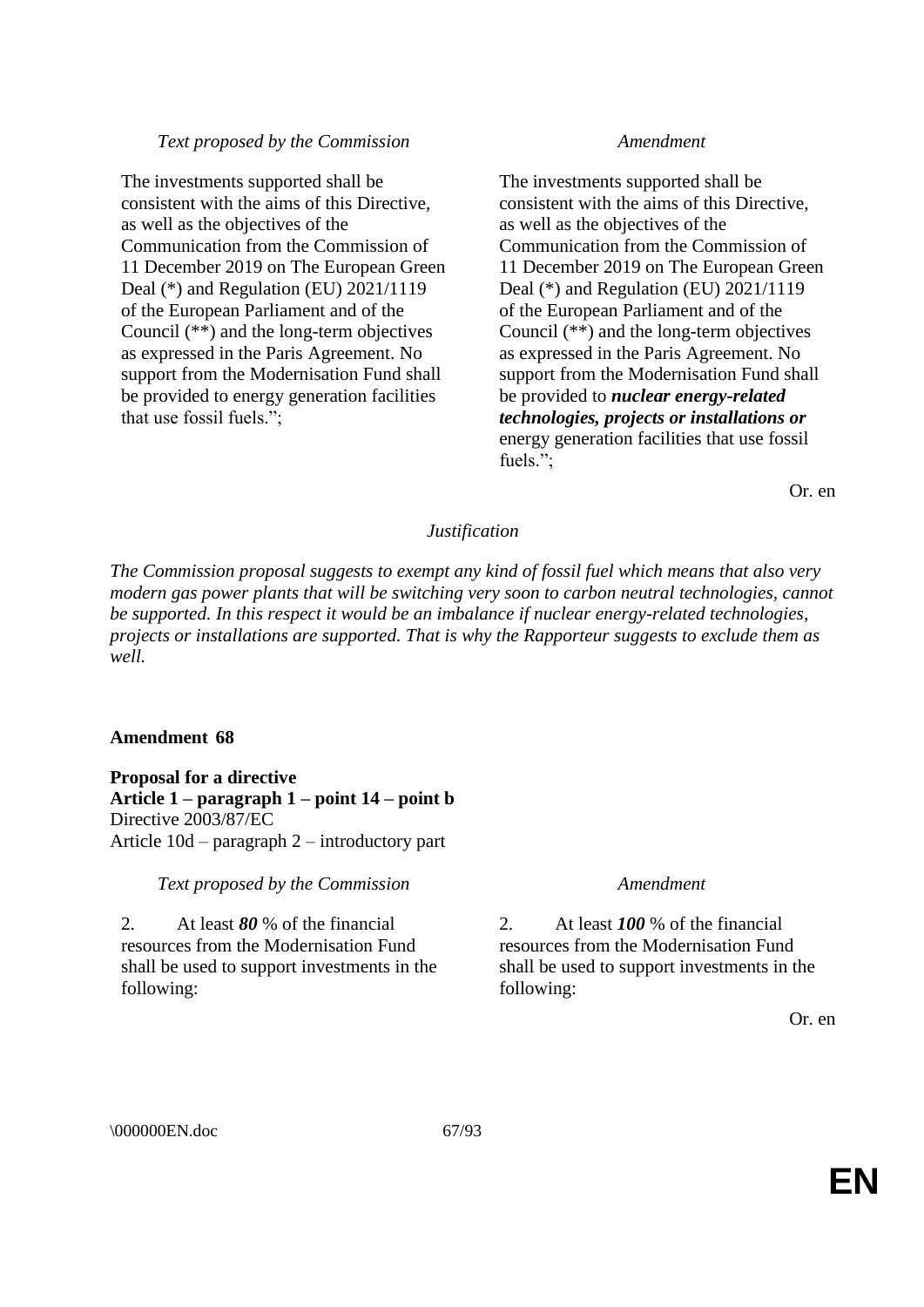*The support for the priorities under the Modernisation Fund shall be increased as the Rapporteur deems them especially important for the green transition in the respective member states.*

## **Amendment 69**

**Proposal for a directive Article 1 – paragraph 1 – point 14 a (new)** Directive 2003/87/EU Article 10d – paragraph 12

*Present text Amendment*

12. The Commission shall adopt implementing acts concerning detailed rules on the operation of the Modernisation Fund. Those implementing acts shall be adopted in accordance with the examination procedure referred to in *Article22a(2).*

# *(14 a) in paragraph 12, the following text is added:*

"12. The Commission shall adopt implementing acts concerning detailed rules on the operation of the Modernisation Fund. Those implementing acts shall be adopted in accordance with the examination procedure referred to in *Article 22a(2). In implementing the Fund, the Commission shall take all the appropriate measures in accordance with Regulation (EU, Euratom) 2020/2092 of the European Parliament and of the Council to ensure the protection of funds in relation to measures and investments supported by the Fund in the case of breaches of the principles of the rule of law in the Member States. To this effect, the Commission shall provide an effective and efficient internal control system and the recovery of amounts wrongly paid or incorrectly used.*

Or. en

*(https://eur-lex.europa.eu/legal-content/EN/TXT/?uri=CELEX%3A02003L0087-20210101)*

*"*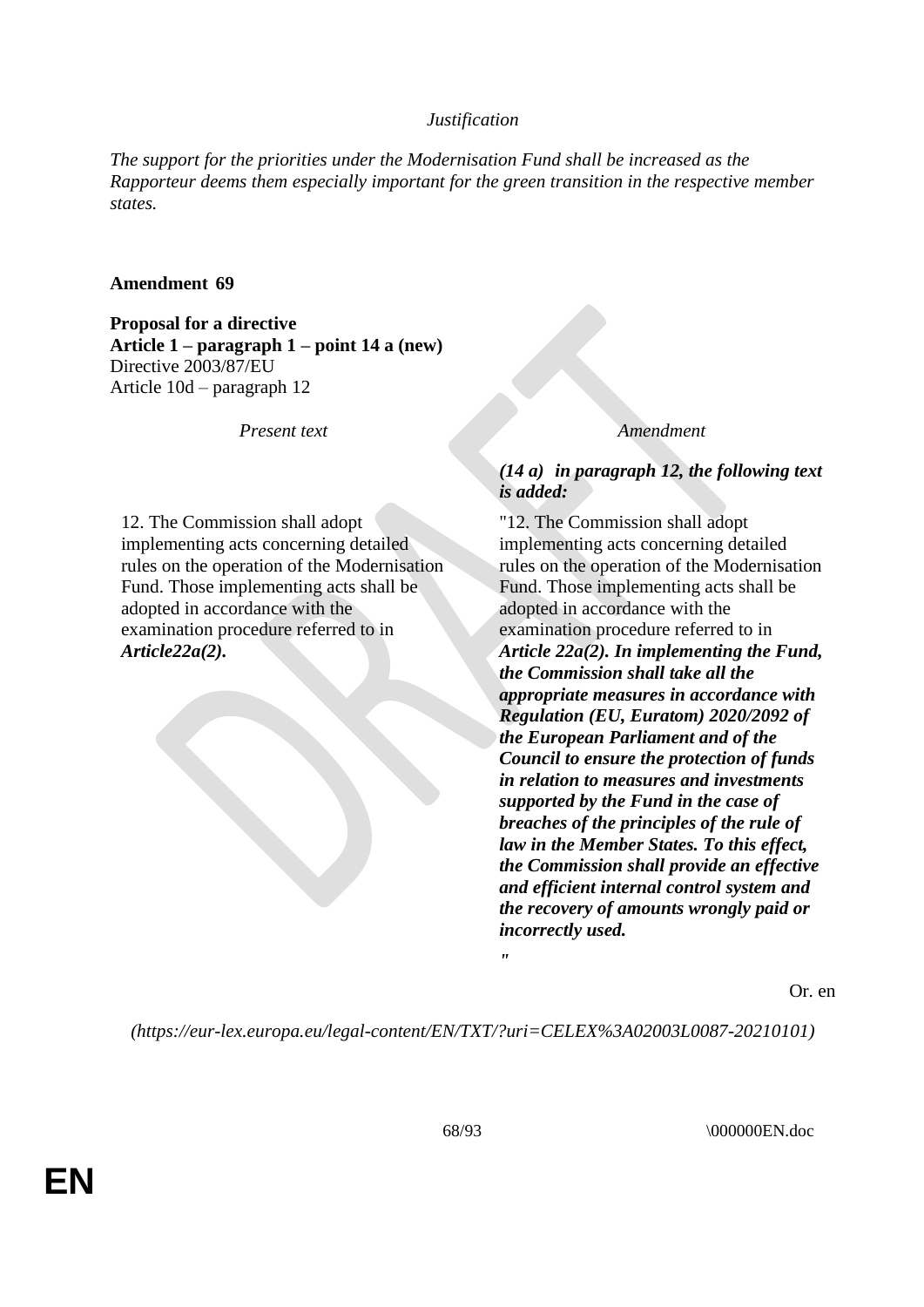*The Commission should ensure the same rule of law conditionality for the Innovation and Modernisation Fund as for programmes under the general Union budget.*

## **Amendment 70**

**Proposal for a directive Article 1 – paragraph 1 – point 15 – point e – introductory part**

*Text proposed by the Commission Amendment*

(e) the following *paragraph 3b is* inserted:

(e) the following *paragraphs 3b, 3c and 3d are* inserted:

Or. en

## **Amendment 71**

**Proposal for a directive Article 1 – paragraph 1 – point 15 – point e** Directive 2003/87/EC Article 12 – paragraph 3b – subparagraph 1 a (new)

*Text proposed by the Commission Amendment*

3b. An obligation to surrender allowances shall not arise in respect of emissions of greenhouse gases which are considered to have been captured and utilised to become permanently chemically bound in a product so that they do not enter the atmosphere under normal use.

3b. An obligation to surrender allowances shall not arise in respect of emissions of greenhouse gases which are considered to have been captured and utilised to become permanently chemically bound in a product so that they do not enter the atmosphere under normal use.

*The number of allowances required to be surrendered in respect of such emissions shall be proportionally reduced in respect of emissions of greenhouse gases which are considered to have been captured and utilised to become chemically bound in a product in a way other than that referred to in the first subparagraph, taking into account a life-cycle assessment of the product.*

Or. en

\000000EN.doc 69/93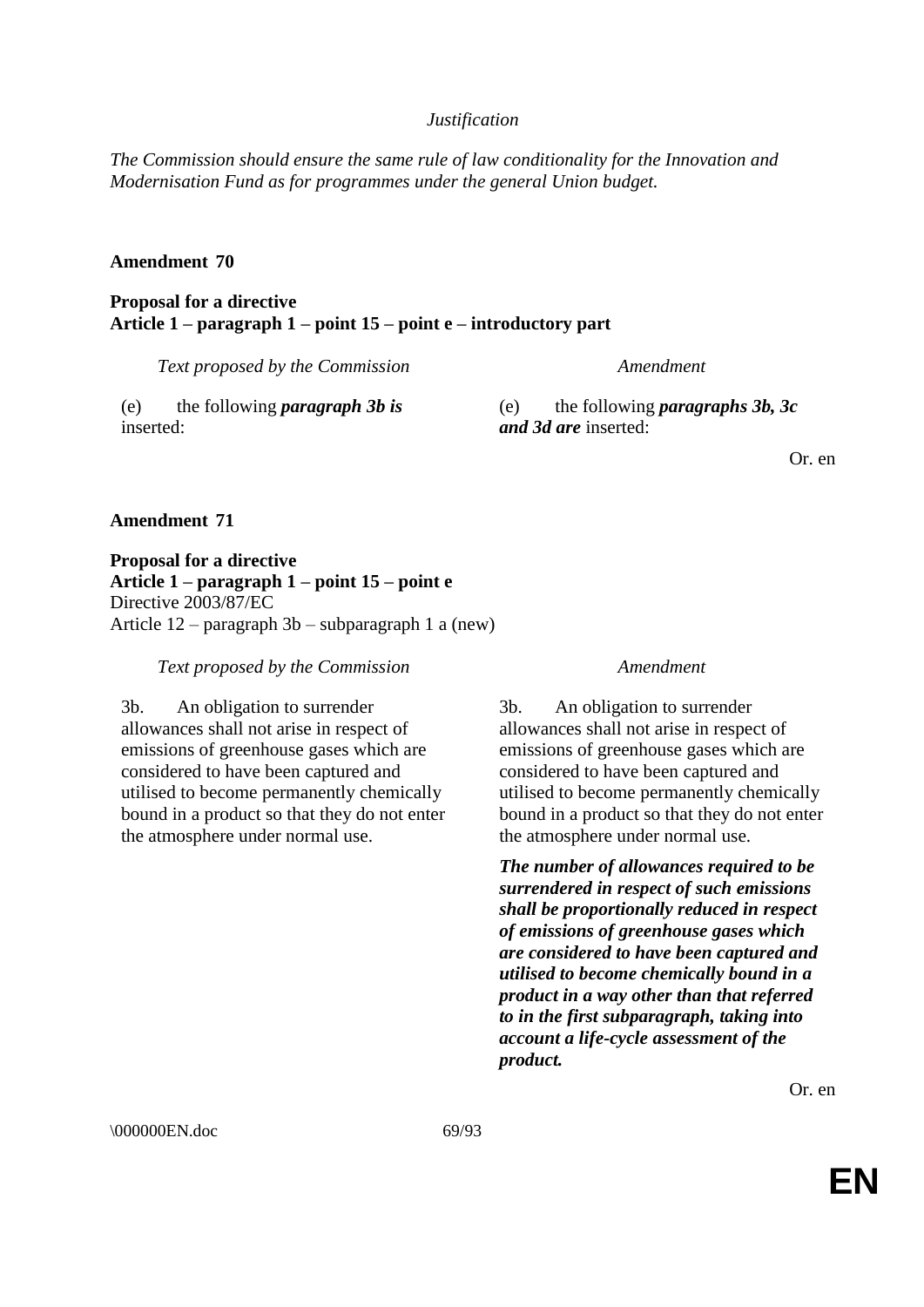*In addition to the existing exemption for CCS and the proposed exemption for CCU which is permanently chemically bound in a product, the Rapporteur proposes an intermediate category for partial reductions for CCU based on an overall life-cycle assessment of the process and product. In a next step, by 2030, the CCU emission accounting system should be reviewed with the objective to move the counting of emissions to the point of release into the atmosphere, on condition that all relevant economy-wide emissions are adequately covered by carbon pricing to avoid gaps and loopholes.*

# **Amendment 72**

**Proposal for a directive Article 1 – paragraph 1 – point 15 – point e** Directice 2003/87/EC Article 12 – paragraph 3b – subparagraph 2

## *Text proposed by the Commission Amendment*

The Commission shall adopt *implementing acts concerning* the requirements to consider that greenhouse gases have become permanently chemically bound in a product so that they do not enter the atmosphere under normal use.

The Commission shall adopt *delegated acts in accordance with Article 23 to supplement this Directive by setting out* the requirements to consider that greenhouse gases have become permanently chemically bound in a product so that they do not enter the atmosphere under normal use *as referred to in the first subparagraph of this paragraph, as well as by setting out a transparent, comparable and reliable methodology for the proportional reduction of the extent of the obligation to surrender allowances and for the life-cycle assessment of the product referred to in the second subparagraph of this paragraph*. *The methodology for the life-cycle assessment of the product shall take into account the double role of greenhouse gases as emissions and as feed stock, including the emissions captured in the manufacture of the product, the emissions produced during the capture and utilisation process, the emissions utilised in the manufacture of the product compared to a similar product that does not result from the*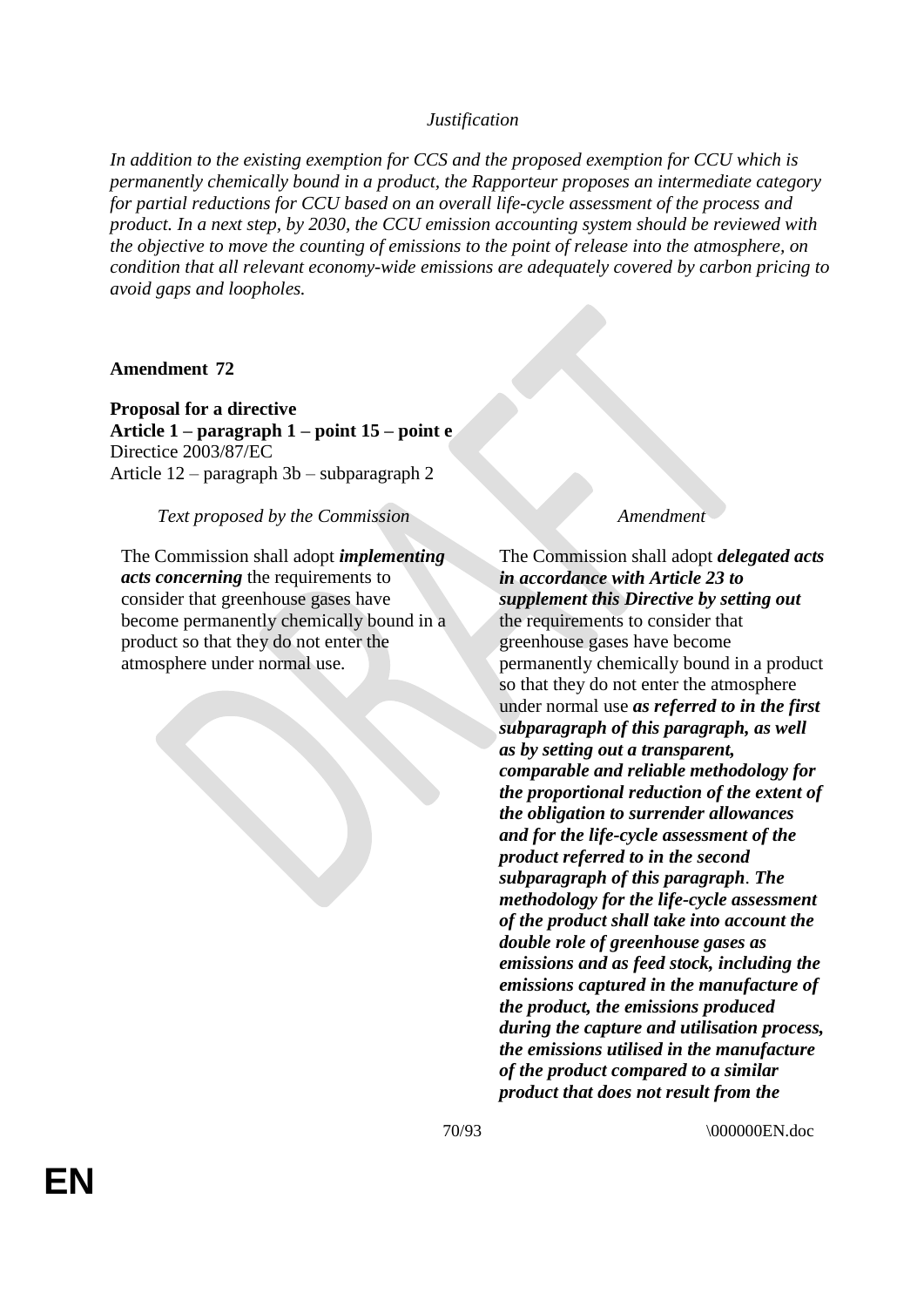*utilisation of recycled carbon, and the number of years the carbon captured from greenhouse gas emissions is bound in the product.*

Or. en

## *Justification*

*In addition to the existing exemption for CCS and the proposed exemption for CCU which is permanently chemically bound in a product, the Rapporteur proposes an intermediate category for partial reductions for CCU based on an overall life-cycle assessment of the process and product. In a next step, by 2030, the CCU emission accounting system should be reviewed with the objective to move the counting of emissions to the point of release into the atmosphere, on condition that all relevant economy-wide emissions are adequately covered by carbon pricing to avoid gaps and loopholes.*

### **Amendment 73**

**Proposal for a directive Article 1 – paragraph 1 – point 15 – point e** Directive 2003/87/EU Article 12 – paragraph 3b – subparagraph 2

*Text proposed by the Commission Amendment*

*3c. Installations shall receive allowances in respect of greenhouse gases that are removed from the atmosphere as a result of bio-energy with carbon capture and storage (BECCS) or greenhouse gases that are captured from the atmosphere through direct air capture and geologically stored or utilised to become permanently chemically bound in a product so that they do not enter the atmosphere under normal use.*

Or. en

*Justification*

*BECCS and direct air capture are innovative technologies that help us generate negative emissions and help us reach the Union target of climate neutrality.*

\000000EN.doc 71/93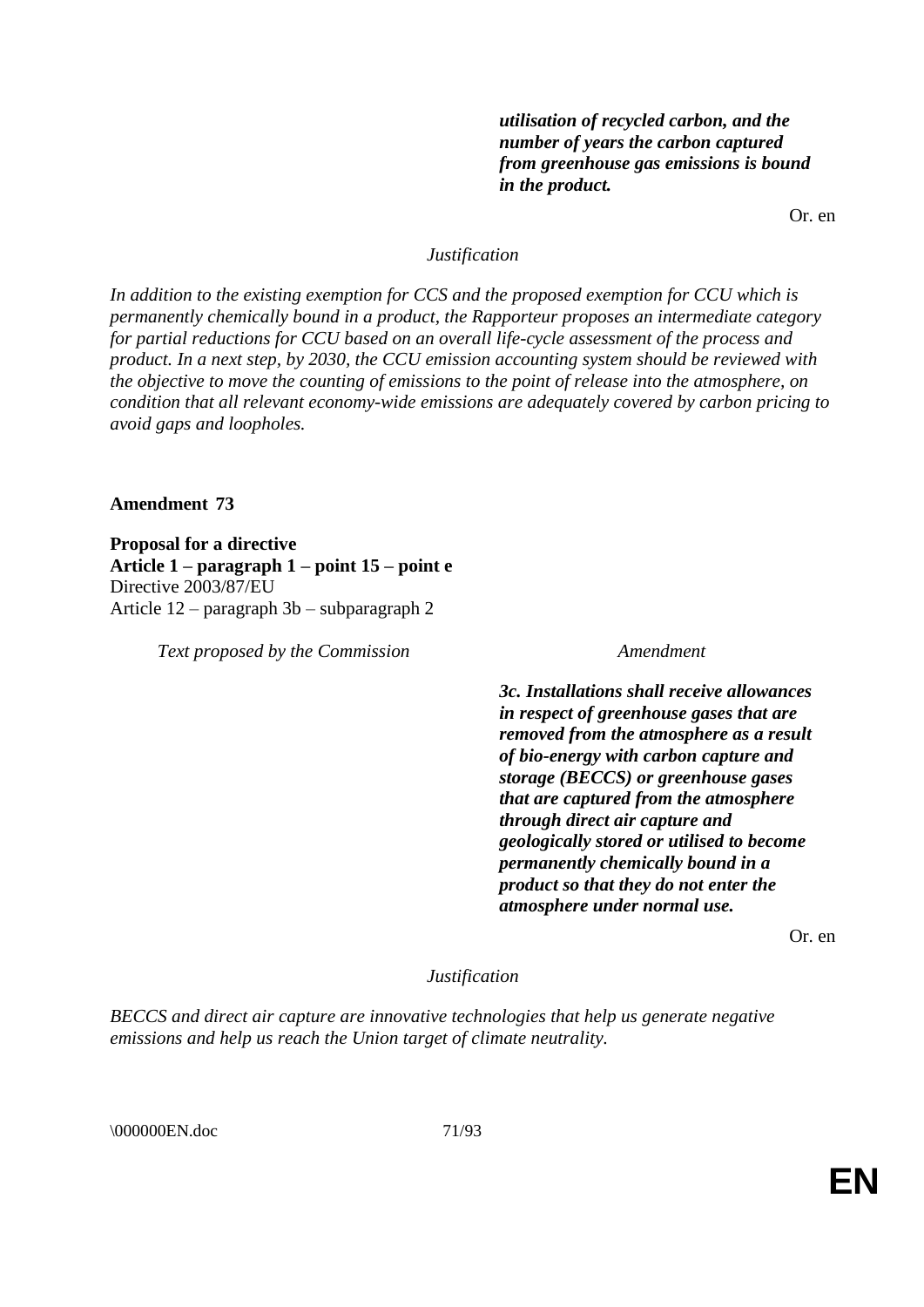**Proposal for a directive Article 1 – paragraph 1 – point 15 – point e** Directive 2003/87/EU Article 12 – paragraph 3b – subparagraph 2

*Text proposed by the Commission Amendment*

*3d. By 31 December 2030, the Commission shall present a report to the European Parliament and to the Council in which it shall examine whether all economy-wide greenhouse gas emissions, in particular from waste incineration installations, are subject to carbon pricing mechanisms. The Commission shall, where appropriate, accompany that report with a legislative proposal to amend this Directive so that the obligation to surrender allowances only arises at the point of release into the atmosphere in respect of emissions of greenhouse gases which are considered to have been captured and utilised.*

Or. en

## *Justification*

*In addition to the existing exemption for CCS and the proposed exemption for CCU which is permanently chemically bound in a product, the Rapporteur proposes an intermediate category for partial reductions for CCU based on an overall life-cycle assessment of the process and product. In a next step, by 2030, the CCU emission accounting system should be reviewed with the objective to move the counting of emissions to the point of release into the atmosphere, on condition that all relevant economy-wide emissions are adequately covered by carbon pricing to avoid gaps and loopholes.*

## **Amendment 75**

**Proposal for a directive Article 1 – paragraph 1 – point 15 – point e** Directive 2003/87/EC Article 12 – paragraph 3b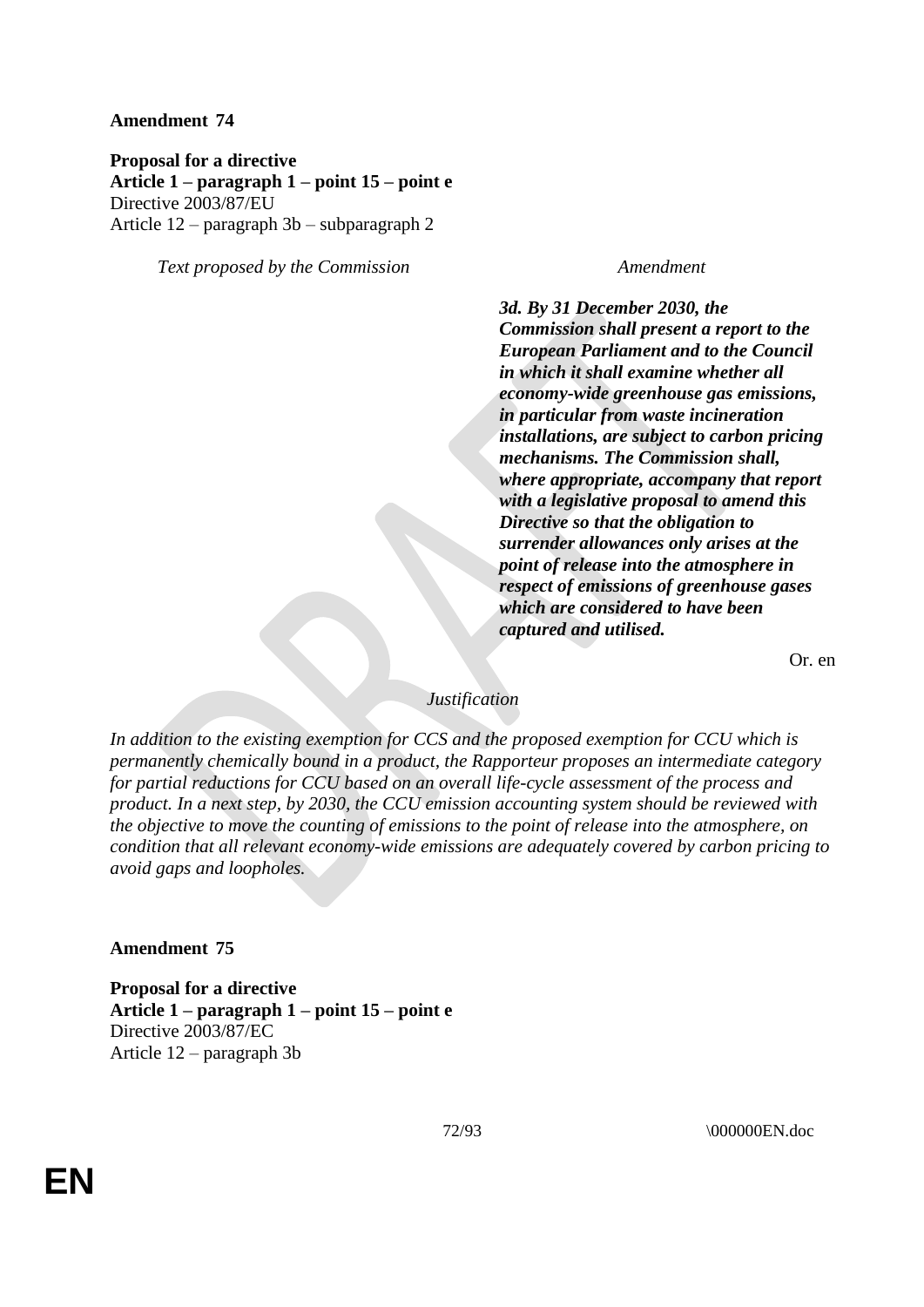*Text proposed by the Commission Amendment*

*Those implementing acts shall be adopted in accordance with the examination procedure referred to in Article 22a(2).;*

Or. en

### *Justification*

*deleted*

*In addition to the existing exemption for CCS and the proposed exemption for CCU which is permanently chemically bound in a product, the Rapporteur proposes an intermediate category for partial reductions for CCU based on an overall life-cycle assessment of the process and product. In a next step, by 2030, the CCU emission accounting system should be reviewed with the objective to move the counting of emissions to the point of release into the atmosphere, on condition that all relevant economy-wide emissions are adequately covered by carbon pricing to avoid gaps and loopholes.*

### **Amendment 76**

**Proposal for a directive Article 1 – paragraph 1 – point 20** Directive 2003/87/EU Article 30 – paragraph 2

*Text proposed by the Commission Amendment*

The measures applicable to CBAM sectors shall be kept under review in light of the application of Regulation xxx [reference to CBAM].;

The measures applicable to CBAM sectors*, including the measures set out in Article 10a(1a) and (1b) of this Regulation,* shall be kept under review in light of the application of Regulation xxx [reference to CBAM].;

Or. en

### *Justification*

*The phase out of free allocation should be kept under review in light of the actual entry into force and effectiveness of the Carbon Border Adjustment Mechanism. Therefore, the Rapporteur proposes a temporary CBAM reserve linked to a rolling review mechanism, to avoid double protection while enabling quick reactions in case any unforeseen gaps in carbon leakage protection would arise. Any corresponding gaps in the Innovation Fund are compensated through other provisions in this draft report.*

\000000EN.doc 73/93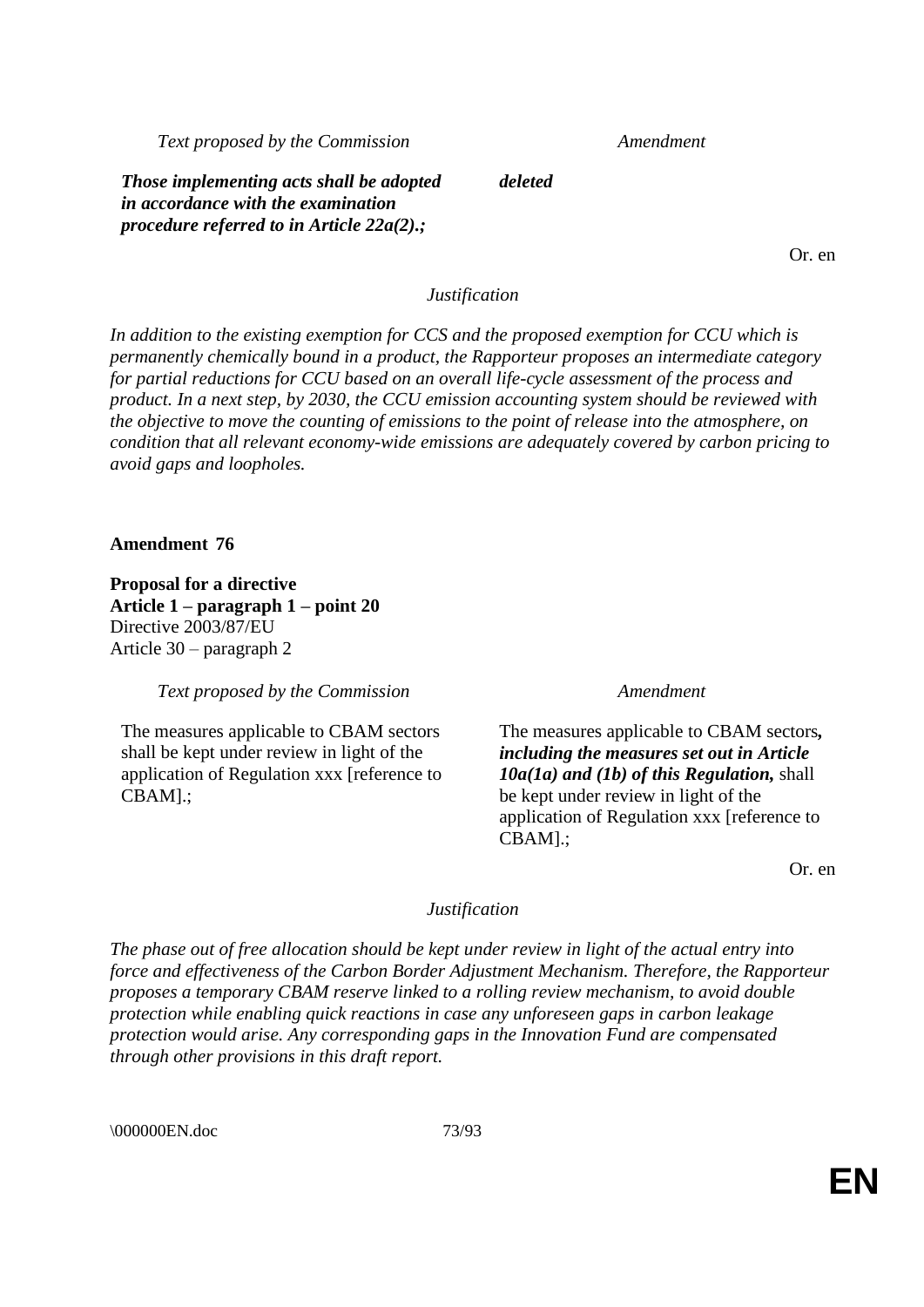# **Amendment 77**

**Proposal for a directive Article 1 – paragraph 1 – point 21** Directive 2003/87/EC Chapter IVa – heading

*Text proposed by the Commission Amendment*

# EMISSIONS TRADING SYSTEM FOR BUILDINGS *AND* ROAD TRANSPORT

# EMISSIONS TRADING SYSTEM FOR BUILDINGS*,* ROAD TRANSPORT *AND OTHER FUELS*

Or. en

# *Justification*

*The scope of the new ETS is extended to all fuels to ensure a level playing field and close gaps between the existing and new ETS (notably process heating in smaller installations). In addition, it simplifies administration for fuel distributors. To avoid double counting, a corresponding correction mechanism is established. In addition, implementation is moved forward by 1 year, while introducing an opt-out clause until 2027 for fuels for private road transport and residential building heating.*

### **Amendment 78**

**Proposal for a directive Article 1 – paragraph 1 – point 21** Directive 2003/87/EC Article 30a – paragraph 1

### *Text proposed by the Commission Amendment*

The provisions of this Chapter shall apply to emissions, greenhouse gas emission permits, issue and surrender of allowances, monitoring, reporting and verification in respect of the activity referred to in Annex III. This Chapter *shall not* apply *to any emissions* covered by *Chapters II, IIa and III*.

The provisions of this Chapter shall apply to emissions, greenhouse gas emission permits, issue and surrender of allowances, monitoring, reporting and verification in respect of the activity referred to in Annex III.

*By way of derogation from the first paragraph, Member States may request,*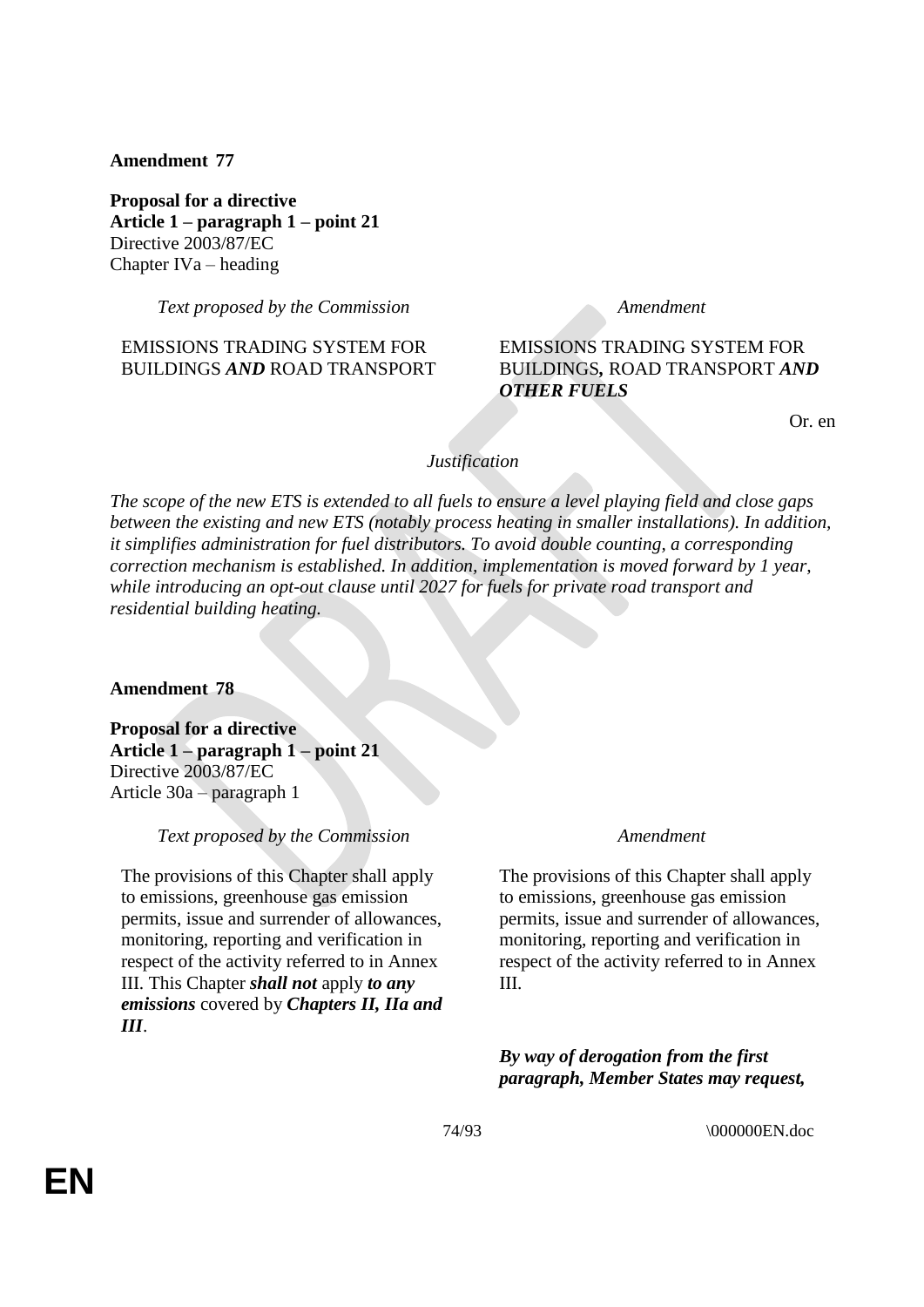*by 31 July 2024, that the provisions of* this Chapter apply *only from 1 January 2027 to the release for consumption of fuels which are used for combustion in private road transport and private heating of residential buildings, provided that they can demonstrate that they can differentiate the monitoring, reporting and verification of those activities from other activities* covered by *this Chapter and that they can reach their 2030 targets under Regulation (EU) 2018/842 without the full application of this Chapter*. *By 31 July 2024, any Member State intending to make use of this derogation shall inform the Commission and provide any necessary information in this respect. Member States making use of this derogation shall be required to compensate the estimated loss of auctioning revenues to the Social Climate Fund established in accordance with Regulation [Social Climate Fund]. The Commission shall adopt implementing acts to calculate the estimated loss of revenue for the Social Climate Fund, as well as detailed rules for the payment of the compensation to the Social Climate Fund. Those implementing acts shall be adopted in accordance with the examination procedure referred to in Article 22a(2).*

Or. en

### *Justification*

*The scope of the new ETS is extended to all fuels to ensure a level playing field and close gaps between the existing and new ETS (notably process heating in smaller installations). In addition, it simplifies administration for fuel distributors. To avoid double counting, a corresponding correction mechanism is established. In addition, implementation is moved forward by 1 year, while introducing an opt-out clause until 2027 for fuels for private road transport and residential building heating.*

\000000EN.doc 75/93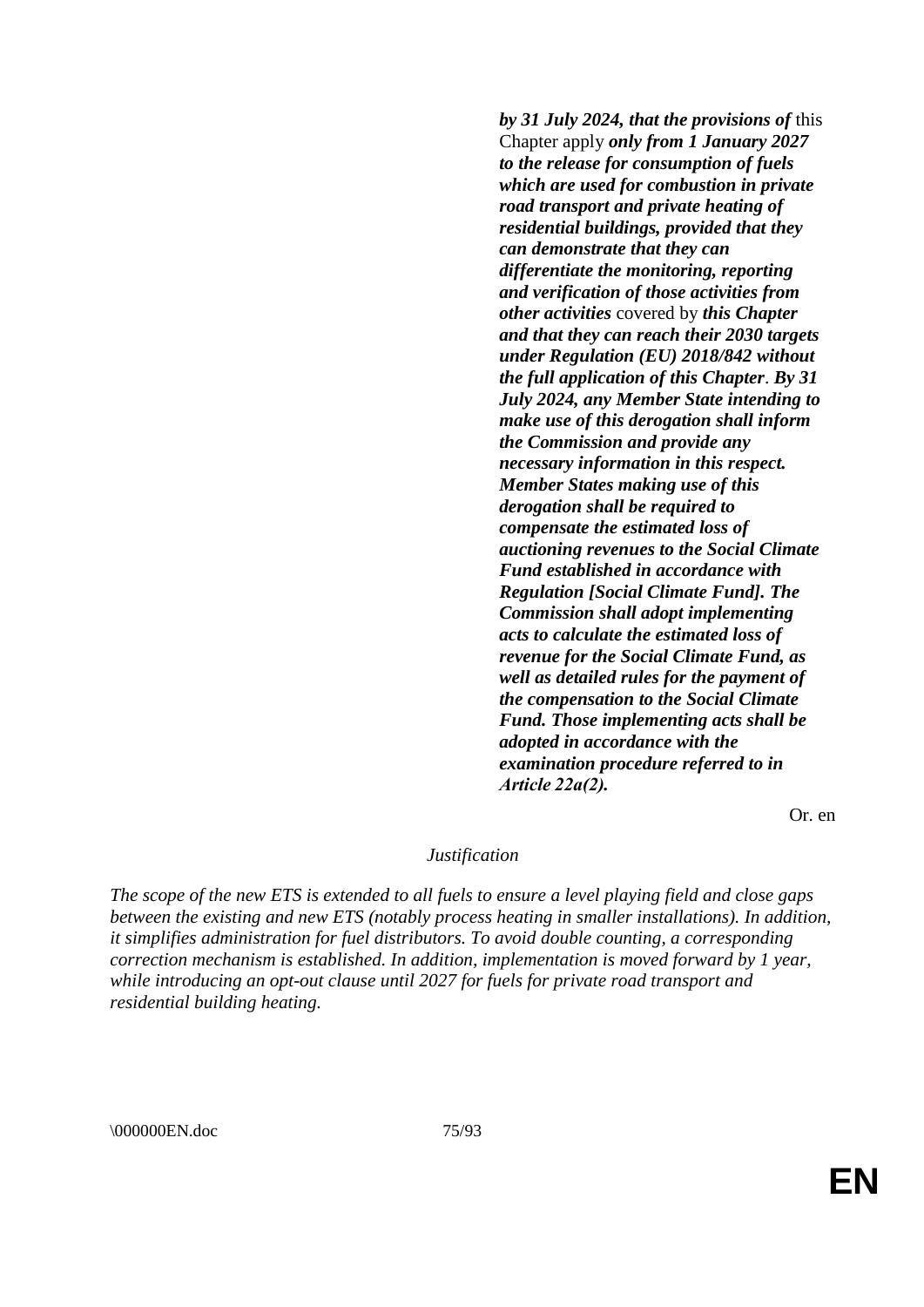# **Amendment 79**

**Proposal for a directive Article 1 – paragraph 1 – point 21** Directive 2003/87/EC Article 30b – paragraph 1

# *Text proposed by the Commission Amendment*

1. Member States shall ensure that, from 1 January *2025*, no regulated entity carries out the activity referred to in Annex III unless that regulated entity holds a permit issued by a competent authority in accordance with paragraphs 2 and 3.

1. Member States shall ensure that, from 1 January *2024*, no regulated entity carries out the activity referred to in Annex III unless that regulated entity holds a permit issued by a competent authority in accordance with paragraphs 2 and 3.

Or. en

# *Justification*

*Because the rapporteur proposes an opt-out for private heating and private transport, and at the same time it is important to have a level playing field in the common market as soon as possible, the Rapporteur proposes to advance the start of the ETS for commercial operations by one year.*

**Amendment 80**

**Proposal for a directive Article 1 – paragraph 1 – point 21** Directive 2003/87/EC Article 30b – paragraph 2 – point b

*Text proposed by the Commission Amendment*

(b) the type of fuels it releases for consumption *and which are used for combustion in the buildings and road transport sectors as defined in Annex III* and the means through which it releases those fuels for consumption;

(b) the type of fuels it releases for consumption and the means through which it releases those fuels for consumption;

Or. en

*Justification*

*The scope of the new ETS is extended to all fuels to ensure a level playing field and close gaps between the existing and new ETS (notably process heating in smaller installations). In addition,*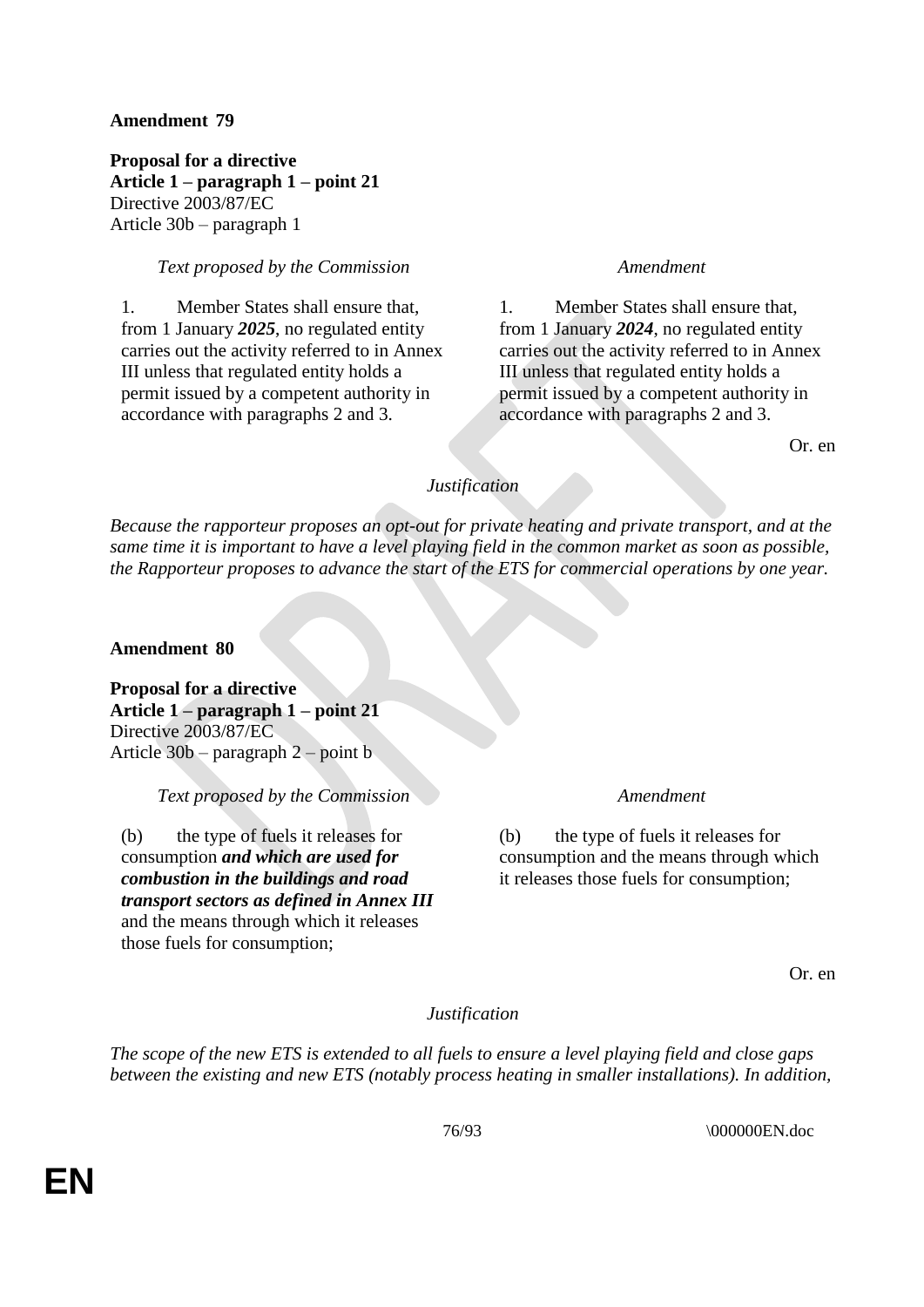*it simplifies administration for fuel distributors. To avoid double counting, a corresponding correction mechanism is established. In addition, implementation is moved forward by 1 year, while introducing an opt-out clause until 2027 for fuels for private road transport and residential building heating.*

# **Amendment 81**

**Proposal for a directive Article 1 – paragraph 1 – point 21** Directive 2003/87/EC Article 30b – paragraph 2 – point c

*Text proposed by the Commission Amendment*

*(c) the end use(s) of the fuels released for consumption for the activity referred to in Annex III;*

*deleted*

Or. en

### *Justification*

*The scope of the new ETS is extended to all fuels to ensure a level playing field and close gaps between the existing and new ETS (notably process heating in smaller installations). In addition, it simplifies administration for fuel distributors. To avoid double counting, a corresponding correction mechanism is established. In addition, implementation is moved forward by 1 year, while introducing an opt-out clause until 2027 for fuels for private road transport and residential building heating.*

**Amendment 82**

**Proposal for a directive Article 1 – paragraph 1 – point 21** Directive 2003/87/EC Article 30b – paragraph 4 – point b

*Text proposed by the Commission Amendment*

(g) a description of the means by which the regulated entity releases the fuels for consumption *in the sectors covered by this Chapter*;

(g) a description of the means by which the regulated entity releases the fuels for consumption;

Or. en

\000000EN.doc 77/93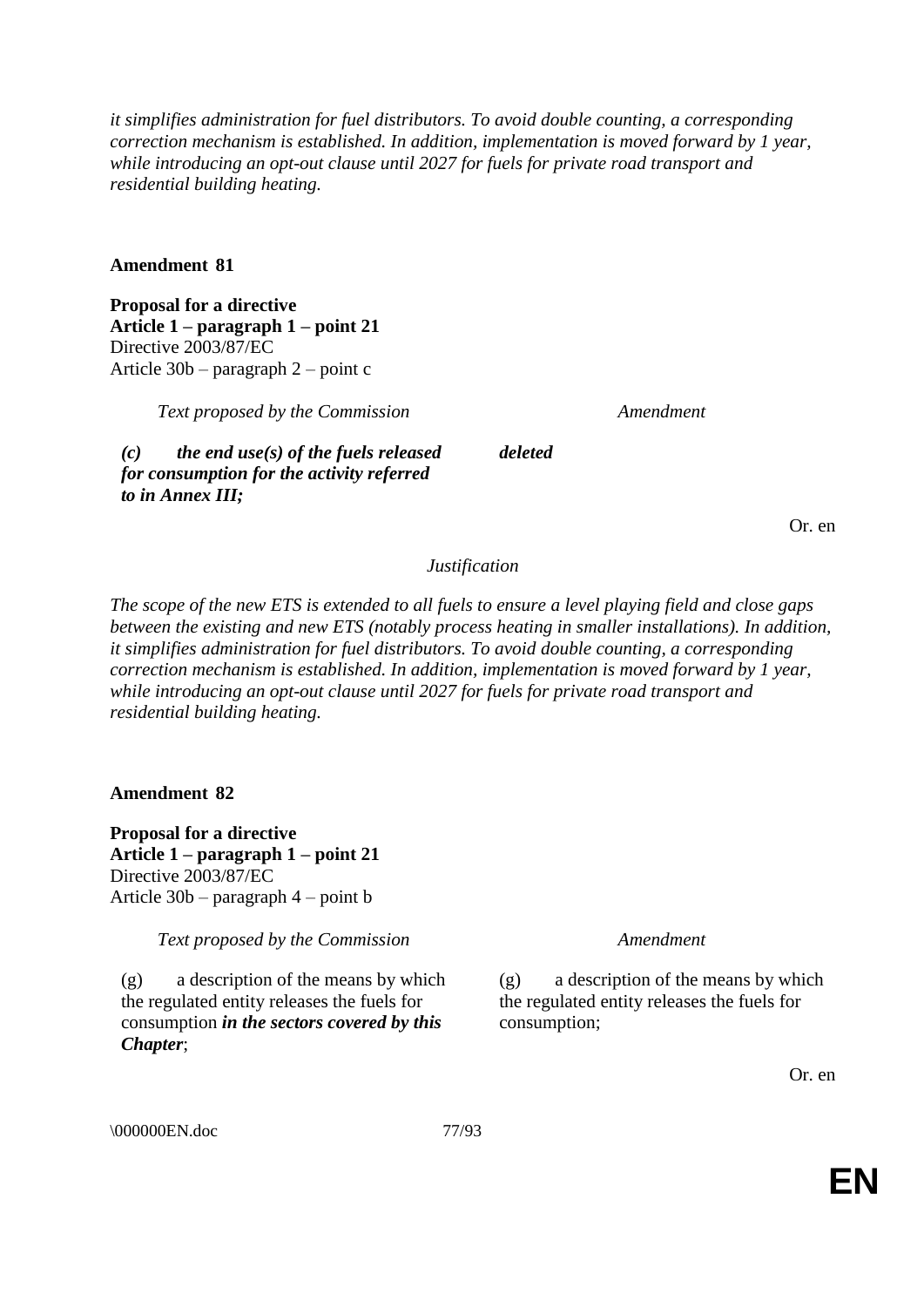*Justification*

*The scope of the new ETS is extended to all fuels to ensure a level playing field and close gaps between the existing and new ETS (notably process heating in smaller installations). In addition, it simplifies administration for fuel distributors. To avoid double counting, a corresponding correction mechanism is established. In addition, implementation is moved forward by 1 year, while introducing an opt-out clause until 2027 for fuels for private road transport and residential building heating.*

**Amendment 83**

**Proposal for a directive Article 1 – paragraph 1 – point 21** Directive 2003/87/EC Article 30b – paragraph 4 – point c

*Text proposed by the Commission Amendment*

(h) a list of the fuels the regulated entity releases for consumption *in the sectors covered by this Chapter*;

(h) a list of the fuels the regulated entity releases for consumption;

Or. en

*Justification*

*The scope of the new ETS is extended to all fuels to ensure a level playing field and close gaps between the existing and new ETS (notably process heating in smaller installations). In addition, it simplifies administration for fuel distributors. To avoid double counting, a corresponding correction mechanism is established. In addition, implementation is moved forward by 1 year, while introducing an opt-out clause until 2027 for fuels for private road transport and residential building heating.*

**Amendment 84**

**Proposal for a directive Article 1 – paragraph 1 – point 21** Directive 2003/87/EC Article 30c – paragraph 1

*Text proposed by the Commission Amendment*

1. The Union-wide quantity of allowances issued under this Chapter each

1. The Union-wide quantity of allowances issued under this Chapter each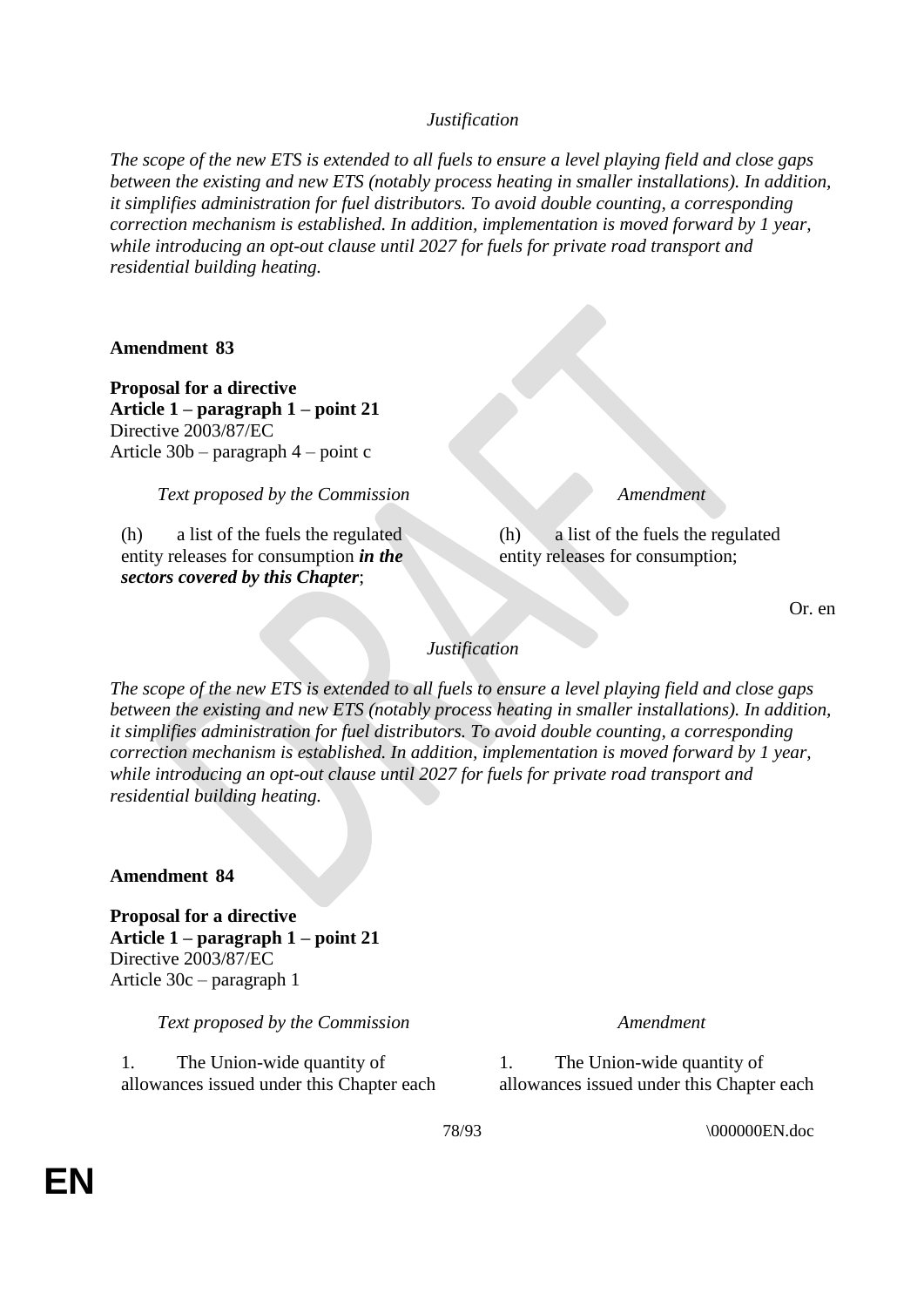year from *2026* shall decrease in a linear manner beginning in 2024. The 2024 value shall be defined as the 2024 emissions limits, calculated on the basis of the reference emissions under Article 4(2) of Regulation (EU) 2018/842 of the European Parliament and of the Council(\*) *for the sectors covered by this Chapter* and applying the linear reduction trajectory for all emissions within the scope of that Regulation. The quantity shall decrease each year after 2024 by a linear reduction factor of 5,15 %. By 1 January 2024, the Commission shall publish the Union-wide quantity of allowances for the year *2026*.

year from *2025* shall decrease in a linear manner beginning in 2024. The 2024 value shall be defined as the 2024 emissions limits, calculated on the basis of the reference emissions under Article 4(2) of Regulation (EU) 2018/842 of the European Parliament and of the Council(\*) *multiplied by the percentage of emissions that would be subject to the reporting obligations pursuant to Article 30f of this Directive from 2025 onwards* and applying the linear reduction trajectory for all emissions within the scope of that Regulation. The quantity shall decrease each year after 2024 by a linear reduction factor of 5,15 %. By 1 January 2024, the Commission shall publish the Union-wide quantity of allowances for the year *2025*.

Or. en

### *Justification*

*The scope of the new ETS is extended to all fuels to ensure a level playing field and close gaps between the existing and new ETS (notably process heating in smaller installations). In addition, it simplifies administration for fuel distributors. To avoid double counting, a corresponding correction mechanism is established. In addition, implementation is moved forward by 1 year, while introducing an opt-out clause until 2027 for fuels for private road transport and residential building heating.*

### **Amendment 85**

**Proposal for a directive Article 1 – paragraph 1 – point 21** Directive 2003/87/EC Article 30c – paragraph 2 a (new)

*Text proposed by the Commission Amendment*

*2 a. The Commission is empowered to adopt delegated acts in accordance with Article 23 to supplement this Directive by setting out an additional amount of allowances to be issued for each year from 2025 onwards to compensate for* 

\000000EN.doc 79/93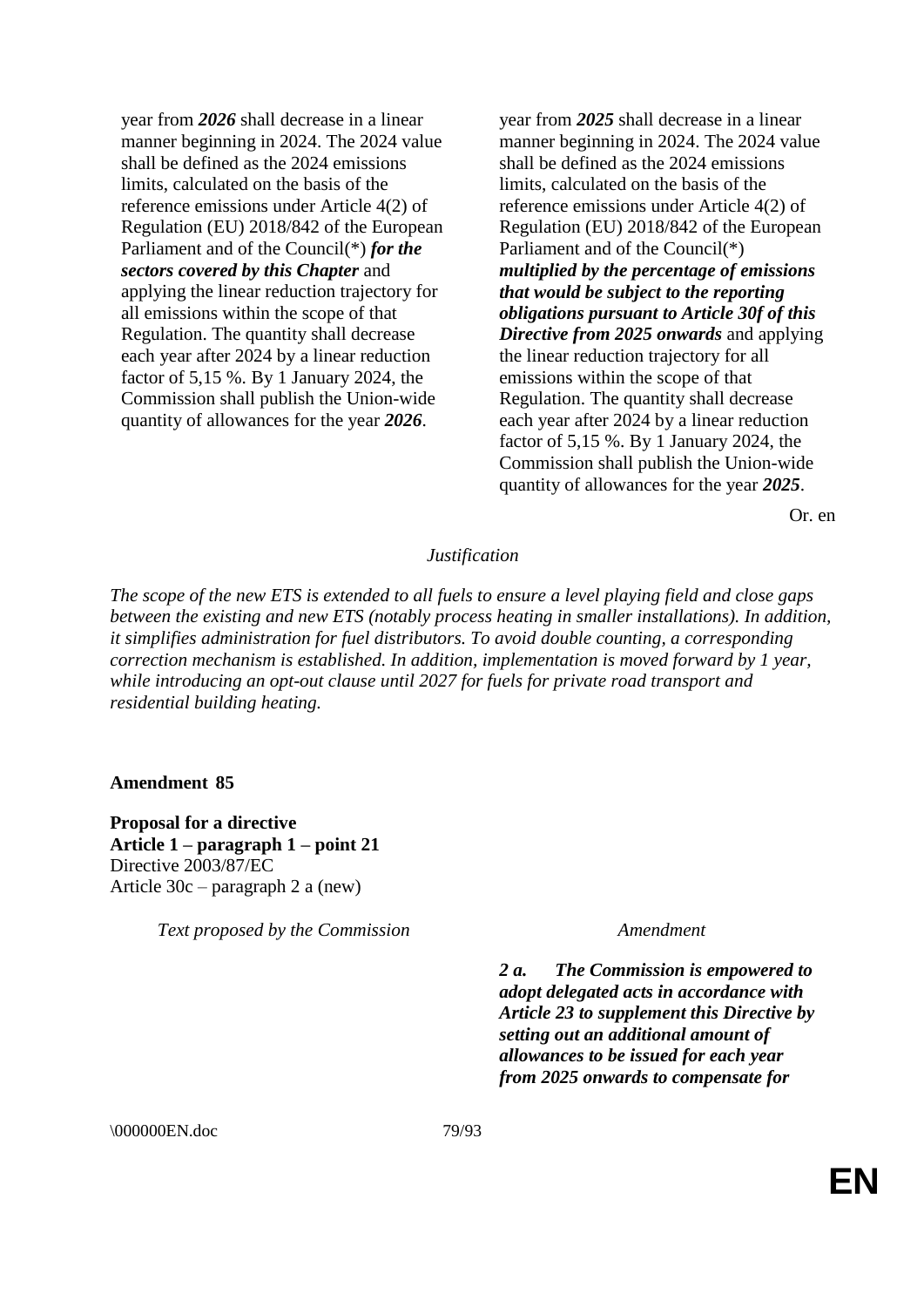*allowances surrendered in cases where there was double counting of emissions notwithstanding rules to avoid such double counting as referred to in Article 30f(4). The additional amount of allowances set by the Commission shall correspond to the total amount of greenhouse gas emissions compensated for in the relevant reporting year pursuant to the delegated acts referred to in Article 30f(4a), point (a).*

Or. en

# *Justification*

*The scope of the new ETS is extended to all fuels to ensure a level playing field and close gaps between the existing and new ETS (notably process heating in smaller installations). In addition, it simplifies administration for fuel distributors. To avoid double counting, a corresponding correction mechanism is established. In addition, implementation is moved forward by 1 year, while introducing an opt-out clause until 2027 for fuels for private road transport and residential building heating.*

**Amendment 86**

**Proposal for a directive Article 1 – paragraph 1 – point 21** Directive 2003/87/EC Article 30d – paragraph 1

### *Text proposed by the Commission Amendment*

1. From *2026*, allowances covered by this Chapter shall be auctioned, unless they are placed in the Market Stability Reserve established by Decision (EU) 2015/1814. The allowances covered by this Chapter shall be auctioned separately from the allowances covered by Chapters II, IIa and III.

1. From *2025*, allowances covered by this Chapter shall be auctioned, unless they are placed in the Market Stability Reserve established by Decision (EU) 2015/1814. The allowances covered by this Chapter shall be auctioned separately from the allowances covered by Chapters II, IIa and III.

Or. en

### *Justification*

*The scope of the new ETS is extended to all fuels to ensure a level playing field and close gaps*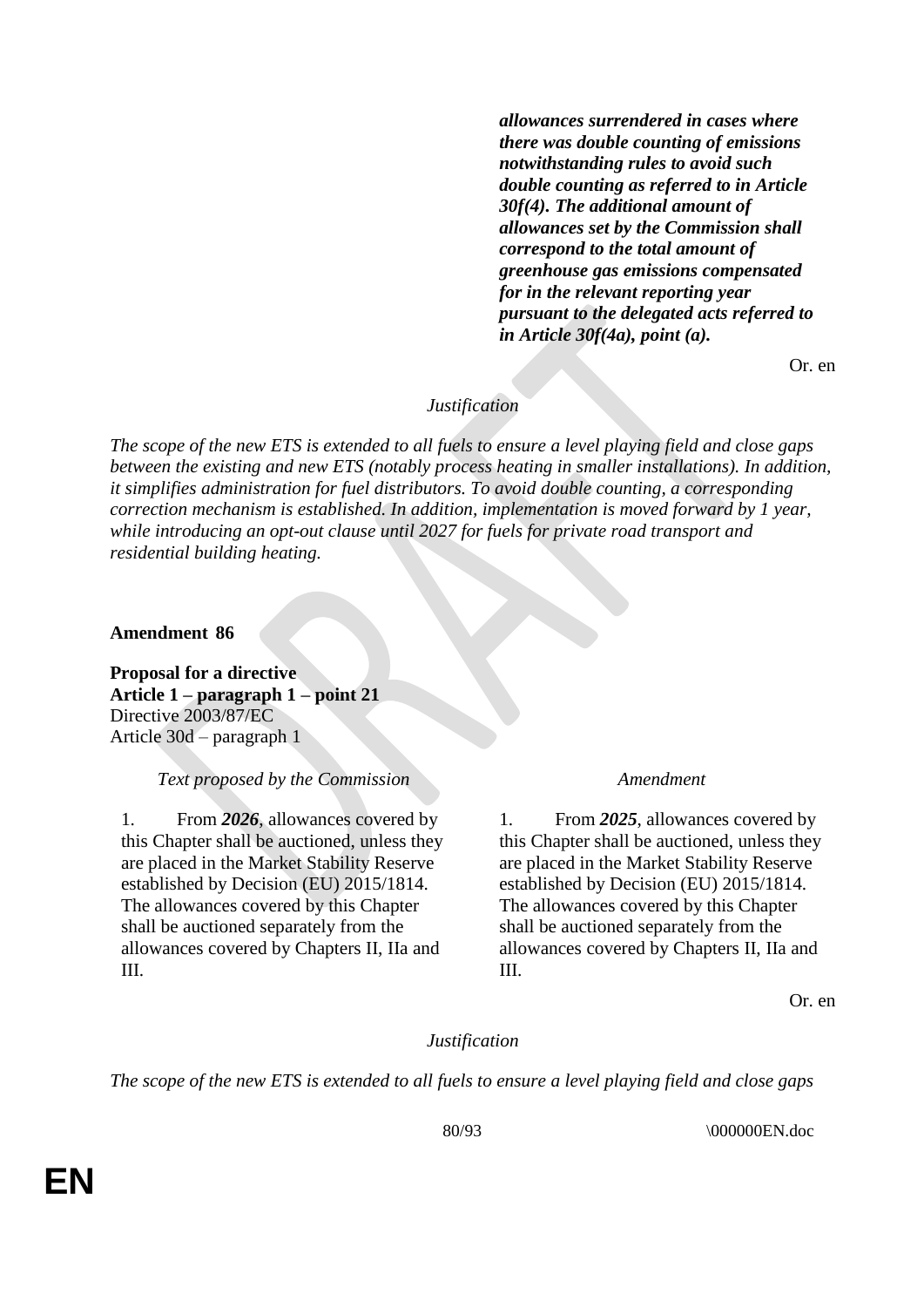*between the existing and new ETS (notably process heating in smaller installations). In addition, it simplifies administration for fuel distributors. To avoid double counting, a corresponding correction mechanism is established. In addition, implementation is moved forward by 1 year, while introducing an opt-out clause until 2027 for fuels for private road transport and residential building heating.*

# **Amendment 87**

**Proposal for a directive Article 1 – paragraph 1 – point 21** Directive 2003/87/EC Article 30d – paragraph 2 – subparagraph 1

### *Text proposed by the Commission Amendment*

2. The auctioning of the allowances under this Chapter shall start in *2026* with a volume corresponding to 130 % of the auction volumes for *2026* established on the basis of the Union-wide quantity of allowances for that year and the respective auction shares and volumes pursuant to paragraph 3, 5 and 6. The additional volumes to be auctioned shall only be used for surrendering allowances pursuant to Article 30e(2) and be deducted from the auction volumes for the period from 2028 to 2030. The conditions for these early auctions shall be set in accordance with paragraph 7 and Article 10(4).

2. The auctioning of the allowances under this Chapter shall start in *2025* with a volume corresponding to 130 % of the auction volumes for *2025* established on the basis of the Union-wide quantity of allowances for that year and the respective auction shares and volumes pursuant to paragraph 3, 5 and 6. The additional volumes to be auctioned shall only be used for surrendering allowances pursuant to Article 30e(2) and be deducted from the auction volumes for the period from 2028 to 2030. The conditions for these early auctions shall be set in accordance with paragraph 7 and Article 10(4).

Or. en

### *Justification*

*The scope of the new ETS is extended to all fuels to ensure a level playing field and close gaps between the existing and new ETS (notably process heating in smaller installations). In addition, it simplifies administration for fuel distributors. To avoid double counting, a corresponding correction mechanism is established. In addition, implementation is moved forward by 1 year, while introducing an opt-out clause until 2027 for fuels for private road transport and residential building heating.*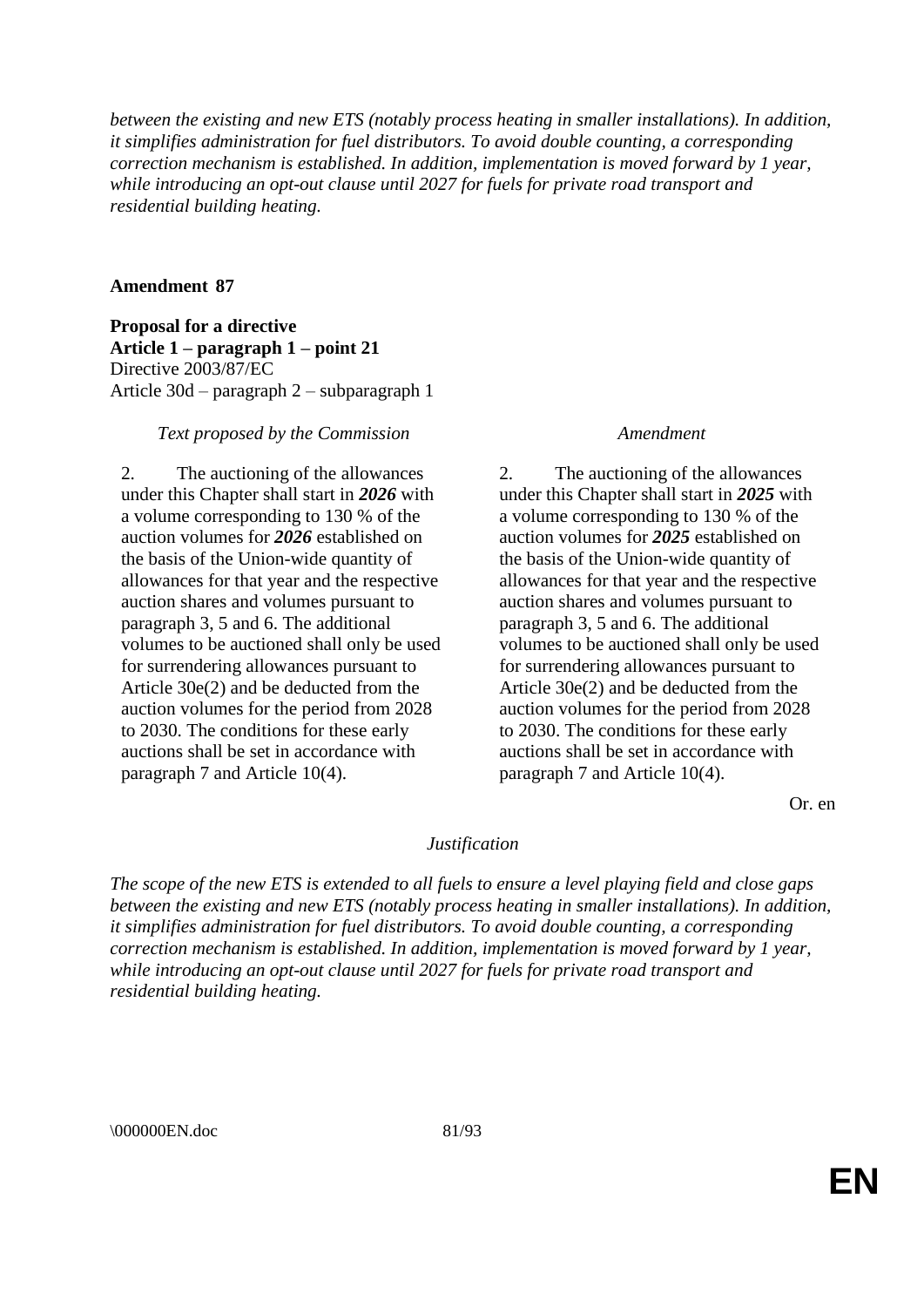# **Amendment 88**

**Proposal for a directive Article 1 – paragraph 1 – point 21** Directive 2003/87/EC Article 30d – paragraph 2 – subparagraph 2

# *Text proposed by the Commission Amendment*

In *2026*, 600 million allowances covered by this Chapter are created as holdings in the Market Stability Reserve pursuant to Article 1a(3) of Decision (EU) 2015/1814.

In *2025*, 600 million allowances covered by this Chapter are created as holdings in the Market Stability Reserve pursuant to Article 1a(3) of Decision (EU) 2015/1814.

Or. en

# *Justification*

*The scope of the new ETS is extended to all fuels to ensure a level playing field and close gaps between the existing and new ETS (notably process heating in smaller installations). In addition, it simplifies administration for fuel distributors. To avoid double counting, a corresponding correction mechanism is established. In addition, implementation is moved forward by 1 year, while introducing an opt-out clause until 2027 for fuels for private road transport and residential building heating.*

**Amendment 89**

**Proposal for a directive Article 1 – paragraph 1 – point 21** Directive 2003/87/EC Article 30d – paragraph 3 a (new)

*Text proposed by the Commission Amendment*

*3 a. 25 % of the total quantity of allowances covered by this Chapter shall be auctioned and the revenues generated therefrom shall be allocated to the Social Climate Fund established by Regulation (EU) 20…/nn [Social Climate Fund Regulation].*

*3b. The revenues referred to in paragraph 3a shall constitute external assigned revenue in accordance with Article 21(5) of the Financial Regulation, and shall be*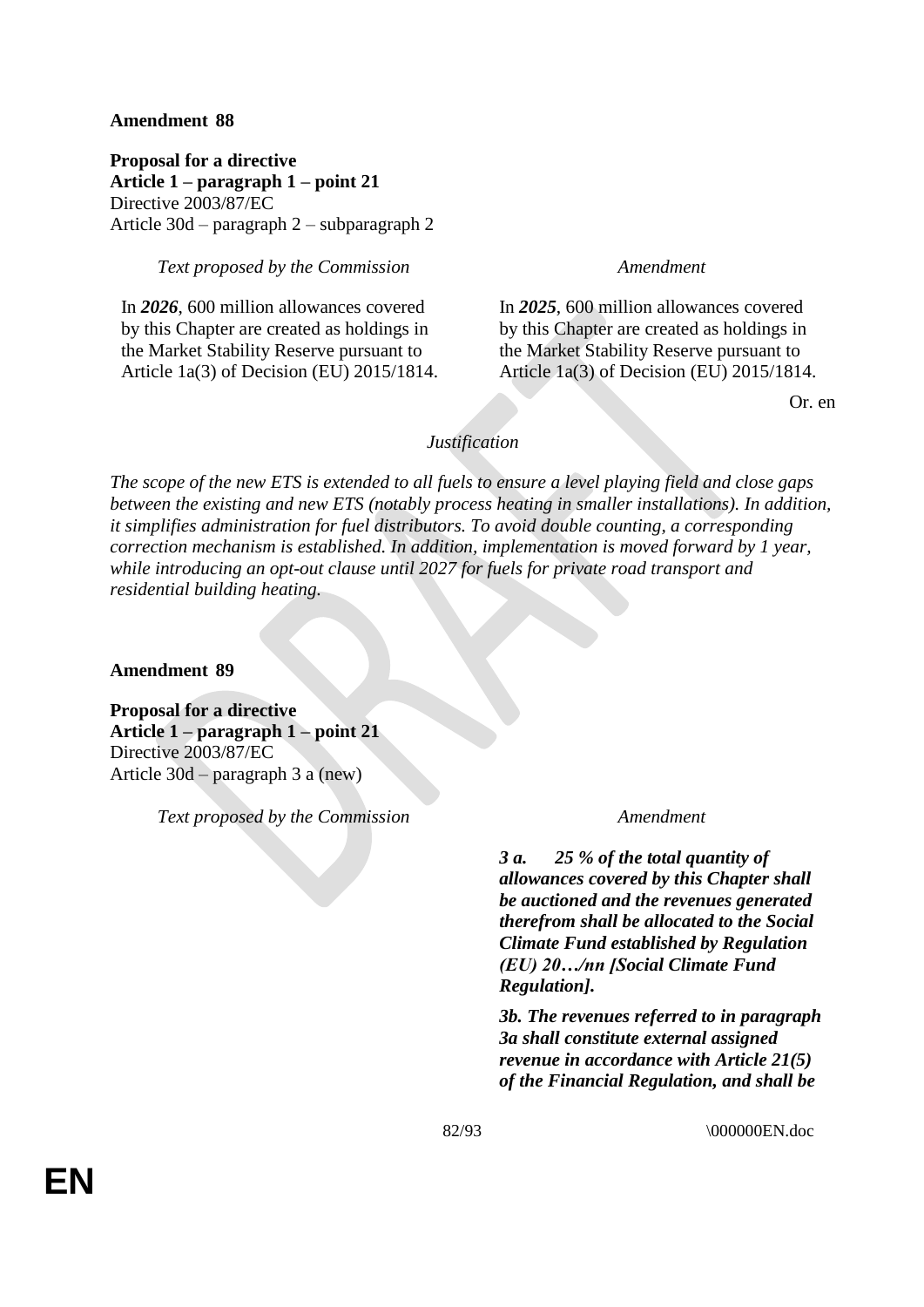*used in accordance with the rules applicable to the Social Climate Fund.*

Or. en

# *Justification*

*It is important to make sure that the size of the Social Climate Fund is increasing when the auctioning revenues are increasing. The Commission proposal is not good enough in this respect because they assume that 25% of the revenues will be spent for the Social Climate Fund but in case the carbon price is significantly higher than expected, also the burden for people in need will be higher than expected. The Social Climate Fund should therefore be directly linked to the ETS revenues. It should be managed outside the EU budget like the Innovation Fund and the Modernisation Fund.*

# **Amendment 90**

**Proposal for a directive Article 1 – paragraph 1 – point 21** Directive 2003/87/EC Article 30d – paragraph 4

### *Text proposed by the Commission Amendment*

4. The total quantity of allowances covered by this Chapter after deducting the quantities set out in *paragraph 3*, shall be auctioned by the Member States and distributed amongst them in shares that are identical to the share of reference emissions under Article 4(2) of Regulation (EU) 2018/842 *for the sectors covered by this Chapter* for the average of the period from 2016 to 2018, of the Member State concerned.

4. The total quantity of allowances covered by this Chapter after deducting the quantities set out in *paragraphs 3 and 3a*, shall be auctioned by the Member States and distributed amongst them in shares that are identical to the share of reference emissions under Article 4(2) of Regulation (EU) 2018/842 *multiplied by the percentage of emissions that would be subject to the reporting obligations pursuant to Article 30f of this Directive from 2025 onwards* for the average of the period from 2016 to 2018, of the Member State concerned.

Or. en

### *Justification*

*The scope of the new ETS is extended to all fuels to ensure a level playing field and close gaps between the existing and new ETS (notably process heating in smaller installations). In addition, it simplifies administration for fuel distributors. To avoid double counting, a corresponding* 

\000000EN.doc 83/93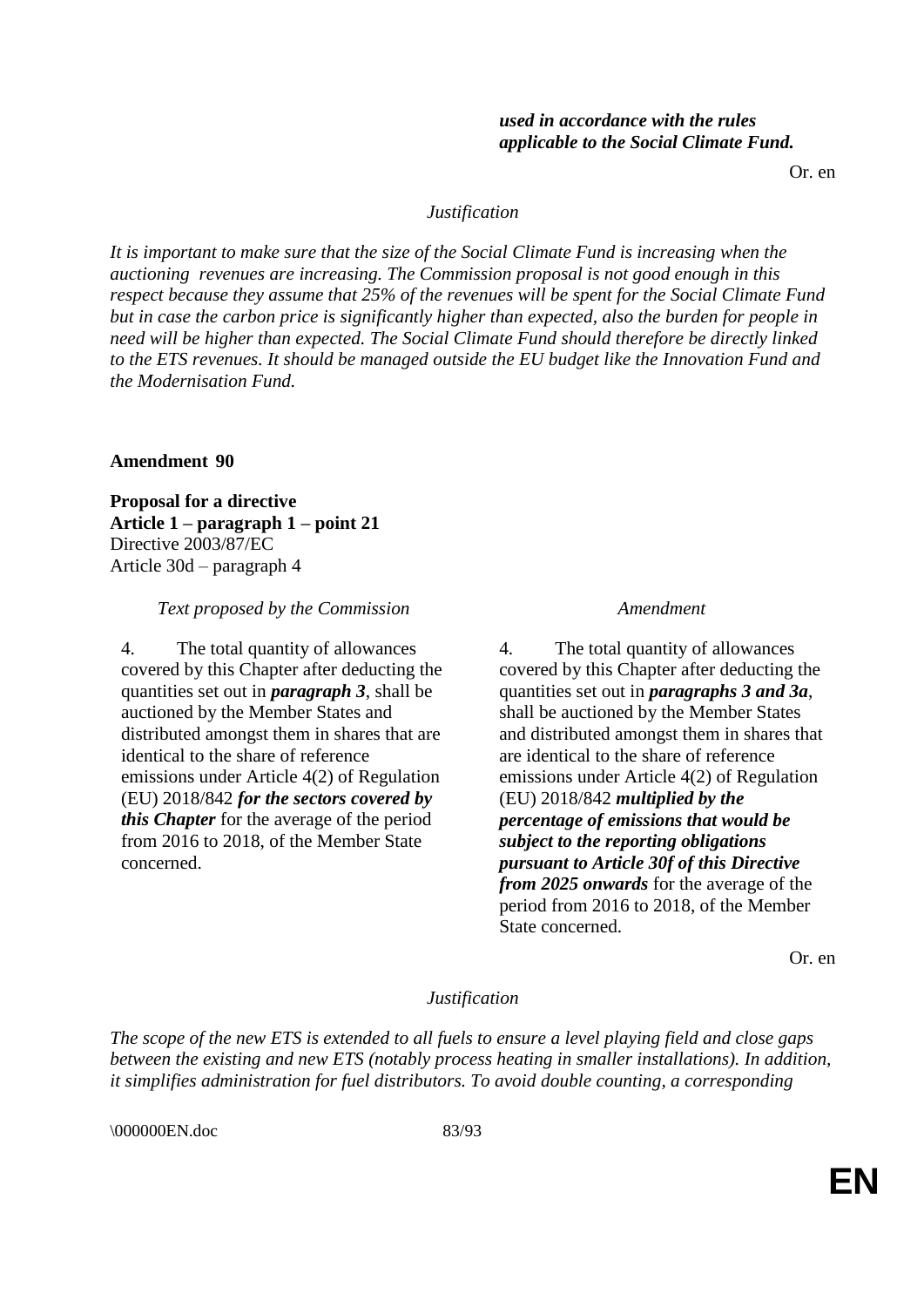*correction mechanism is established. In addition, implementation is moved forward by 1 year, while introducing an opt-out clause until 2027 for fuels for private road transport and residential building heating.*

# **Amendment 91**

**Proposal for a directive Article 1 – paragraph 1 – point 21** Directive 2003/87/EC Article 30d – paragraph 5 – introductory part

# *Text proposed by the Commission Amendment*

5. Member States shall determine the use of revenues generated from the auctioning of allowances referred to in paragraph 4, except for the revenues *established as own resources* in accordance with *Article 311(3) TFEU and entered in the Union budget*. Member States shall use their revenues for *one or more of the activities referred to in Article 10(3) or* for one or more of the following:

5. Member States shall determine the use of revenues generated from the auctioning of allowances referred to in paragraph 4, except for the revenues *generated from the auctioning of allowances* in accordance with *paragraph 3a*. Member States shall use their revenues for *the national co-financing of their Social Climate Plans and* for one or more of the following *social climate measures and investments in accordance with Article 6 of Regulation (EU) 20../nn [Social Climate Fund Regulation]*:

Or. en

*Justification*

*Alignment with the Social Climate Fund Regulation*

# **Amendment 92**

**Proposal for a directive Article 1 – paragraph 1 – point 21** Directive 2003/87/EU Article 30d – paragraph 5 – subparagraph a

*Text proposed by the Commission Amendment*

(a) measures intended to contribute to the *decarbonisation* of heating and cooling

(a) measures intended to contribute to the *climate neutrality* of heating and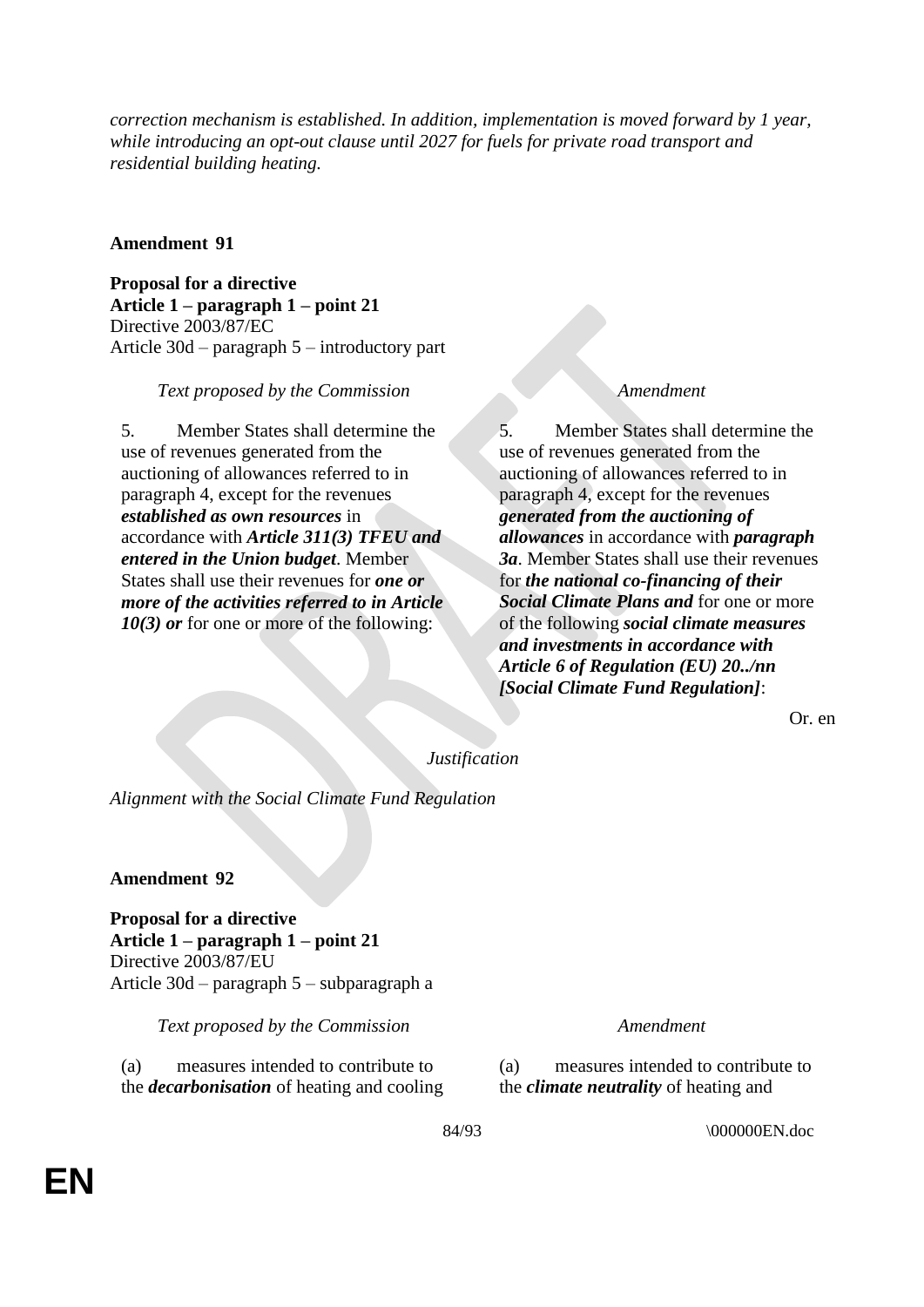of buildings or to the reduction of the energy needs of buildings, including the integration of renewable energies and related measures according to Articles 7(11), 12 and 20 of Directive 2012/27/EU [references to be updated with the revised Directive], as well as measures to provide financial support for low-income households *in worst-performing buildings*;

cooling of buildings or to the reduction of the energy needs of buildings, including the integration of renewable energies and related measures according to Articles 7(11), 12 and 20 of Directive 2012/27/EU [references to be updated with the revised Directive], as well as *the reduction of environmentally counterproductive taxes and fees, in particular taxes and fees on renewable electricity, and* measures to provide financial support for low-income households;

Or. en

### *Justification*

*The target should be climate neutrality and not only decarbonisation. Other kinds of emissions like methane and f-gases should also be reduced. To give support only for people living in the worst-performing buildings could be counterproductive because it would reward those that didn't engage in improving their buildings. Also those living in other buildings may need support to cope with the challenge. Many new technologies are already available but the relatively low taxes and fees on gas, oil, diesel and gasoline compared to the relatively high taxes and fees on electricity hinder the market uptake of these technologies including heat pumps or electric vehicles.*

### **Amendment 93**

**Proposal for a directive Article 1 – paragraph 1 – point 21** Directive 2003/87/EU Article 30d – paragraph 5 – subparagraph 1 – point b

### *Text proposed by the Commission Amendment*

(b) measures intended to accelerate the uptake of zero-emission vehicles or to provide financial support for the deployment of fully interoperable refuelling and recharging infrastructure for zero-emission vehicles or measures to encourage a shift to public forms of transport and improve multimodality, or to provide financial support in order to address social aspects concerning low and

(b) measures intended to accelerate the uptake of zero-emission vehicles or to provide financial support for the deployment of fully interoperable refuelling and recharging infrastructure for zero-emission vehicles or measures to encourage a shift to public forms of transport and improve multimodality, *including the development of passenger and freight rail transport,* or to provide

\000000EN.doc 85/93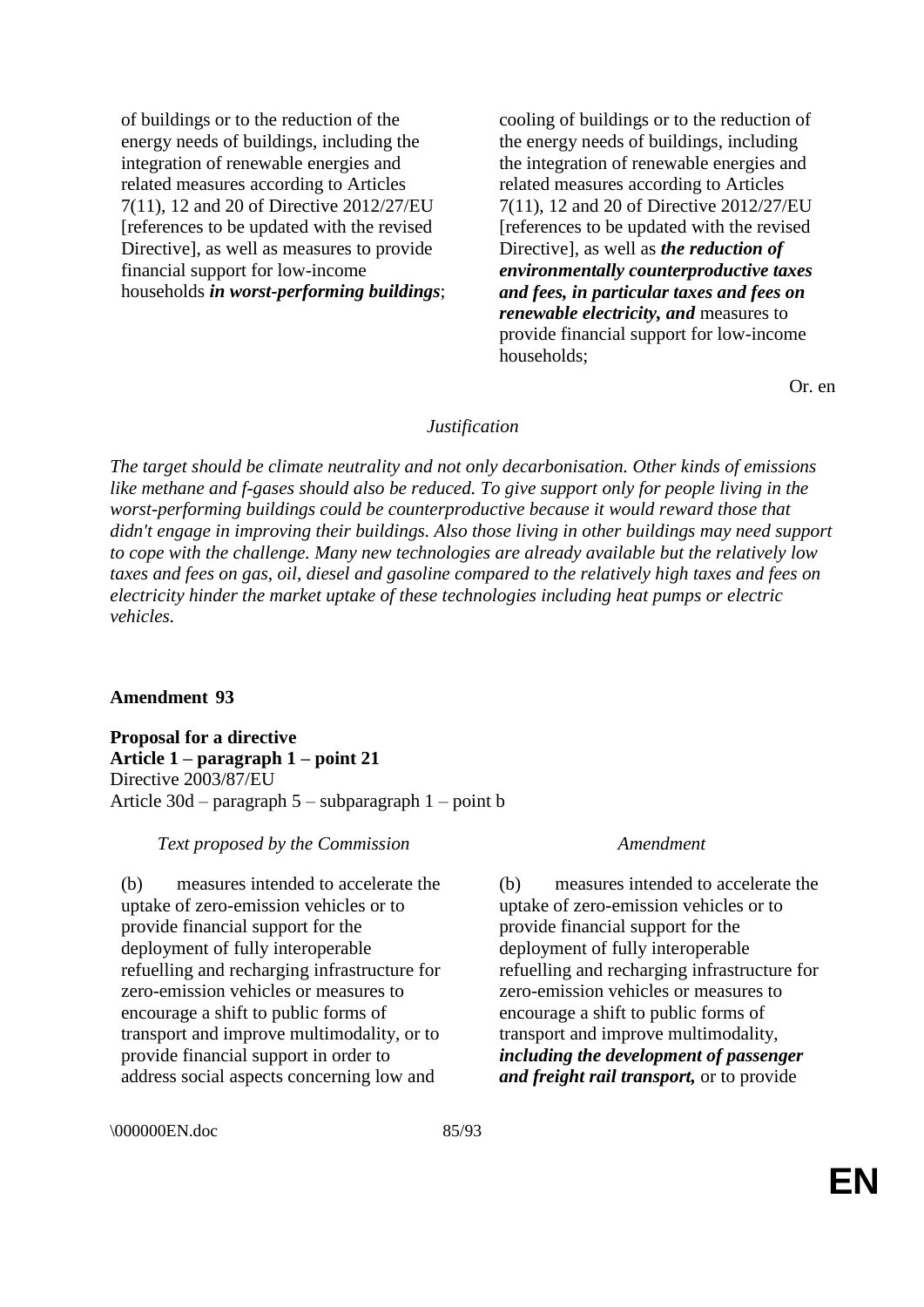middle-income transport users. financial support in order to address social aspects concerning low and middle-income transport users.

Or. en

# *Justification*

*Railways are one of the most environment friendly mode of transport. A modal shift to railways is extremely beneficial for the climate. Vulnerable households are particularly dependent on a good public transport service. It is therefore particularly important to invest the revenues from the ETS in developing public transport and providing a more affordable and attractive offer to users. Therefore, extra revenues shall be given to the train sector.*

**Amendment 94**

**Proposal for a directive Article 1 – paragraph 1 – point 21** Directive 2003/87/EU Article 30d – paragraph 5 – subparagraph 1

*Text proposed by the Commission Amendment*

*(b a) By way of derogation from the first subparagraph, Member States shall use at least 10 % of the revenues generated from the auctioning of allowances for the development of passenger and freight rail transport as referred to in point (b) of the first subparagraph.*

Or. en

# *Justification*

*Railways are one of the most environment friendly mode of transport. A modal shift to railways is extremely beneficial for the climate. Vulnerable households are particularly dependent on a good public transport service. It is therefore particularly important to invest the revenues from the ETS in developing public transport and providing a more affordable and attractive offer to users. Therefore, extra revenues shall be given to the train sector. This will not only deliver climate change mitigation but also major energy savings in the long run.*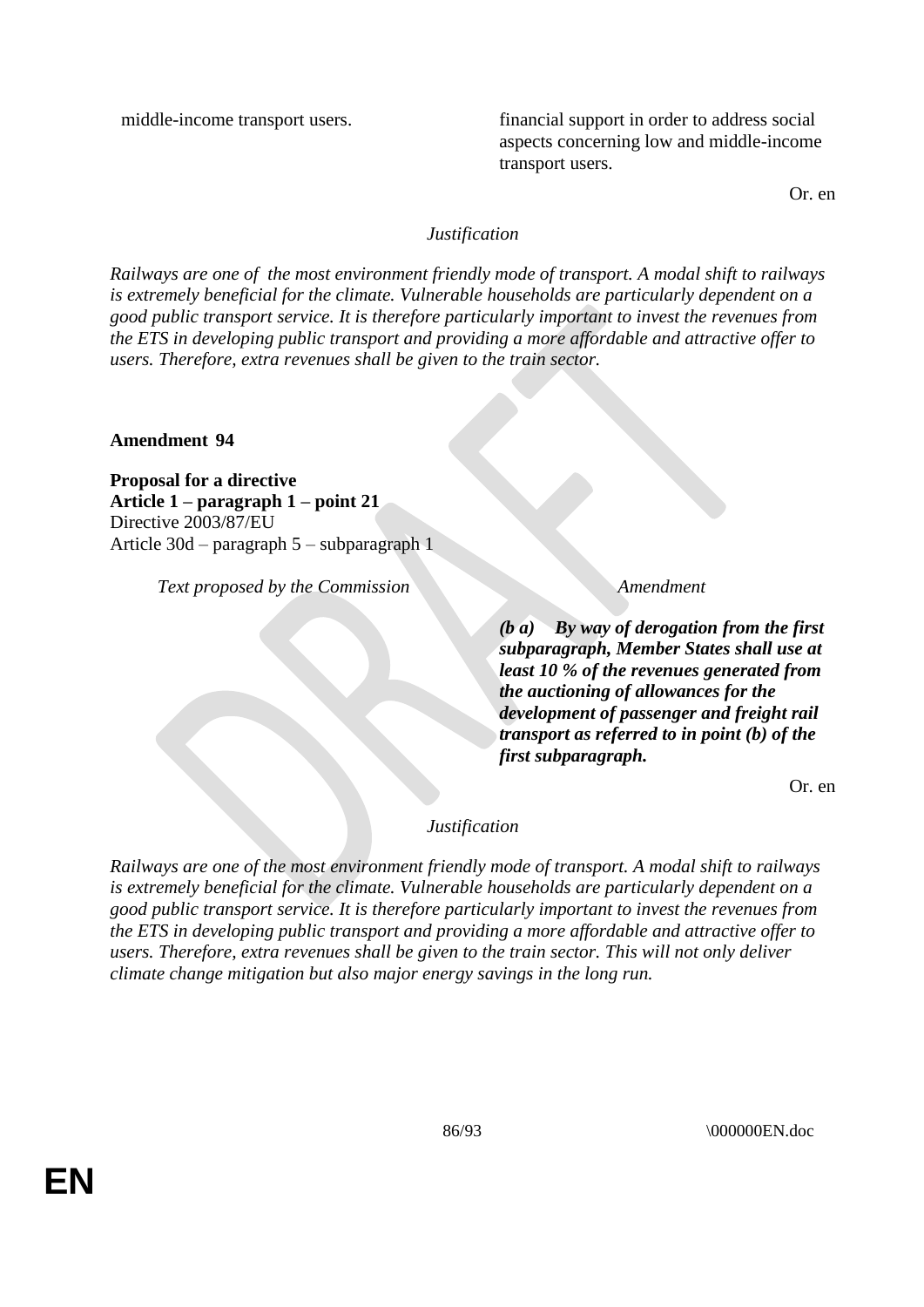# **Amendment 95**

**Proposal for a directive Article 1 – paragraph 1 – point 21** Directive 2003/87/EC Article 30e – paragraph 2

# *Text proposed by the Commission Amendment*

2. From 1 January *2027*, Member States shall ensure that, by 30 April each year, the regulated entity surrenders a number of allowances covered by this Chapter, that is equal to the total emissions, corresponding to the quantity of fuels released for consumption pursuant to Annex III, during the preceding calendar year as verified in accordance with Articles 15 and 30f, and that those allowances are subsequently cancelled.

2. From 1 January *2026*, Member States shall ensure that, by 30 April each year, the regulated entity surrenders a number of allowances covered by this Chapter, that is equal to the total emissions, corresponding to the quantity of fuels released for consumption pursuant to Annex III, during the preceding calendar year as verified in accordance with Articles 15 and 30f, and that those allowances are subsequently cancelled.

Or. en

# *Justification*

*The scope of the new ETS is extended to all fuels to ensure a level playing field and close gaps between the existing and new ETS (notably process heating in smaller installations). In addition, it simplifies administration for fuel distributors. To avoid double counting, a corresponding correction mechanism is established. In addition, implementation is moved forward by 1 year, while introducing an opt-out clause until 2027 for fuels for private road transport and residential building heating.*

**Amendment 96**

**Proposal for a directive Article 1 – paragraph 1 – point 21** Directive 2003/87/EC Article 30f – paragraph 2

### *Text proposed by the Commission Amendment*

2. Member States shall ensure that each regulated entity monitors for each calendar year as from *2025* the emissions corresponding to the quantities of fuels released for consumption pursuant to

\000000EN.doc 87/93

2. Member States shall ensure that each regulated entity monitors for each calendar year as from *2024* the emissions corresponding to the quantities of fuels released for consumption pursuant to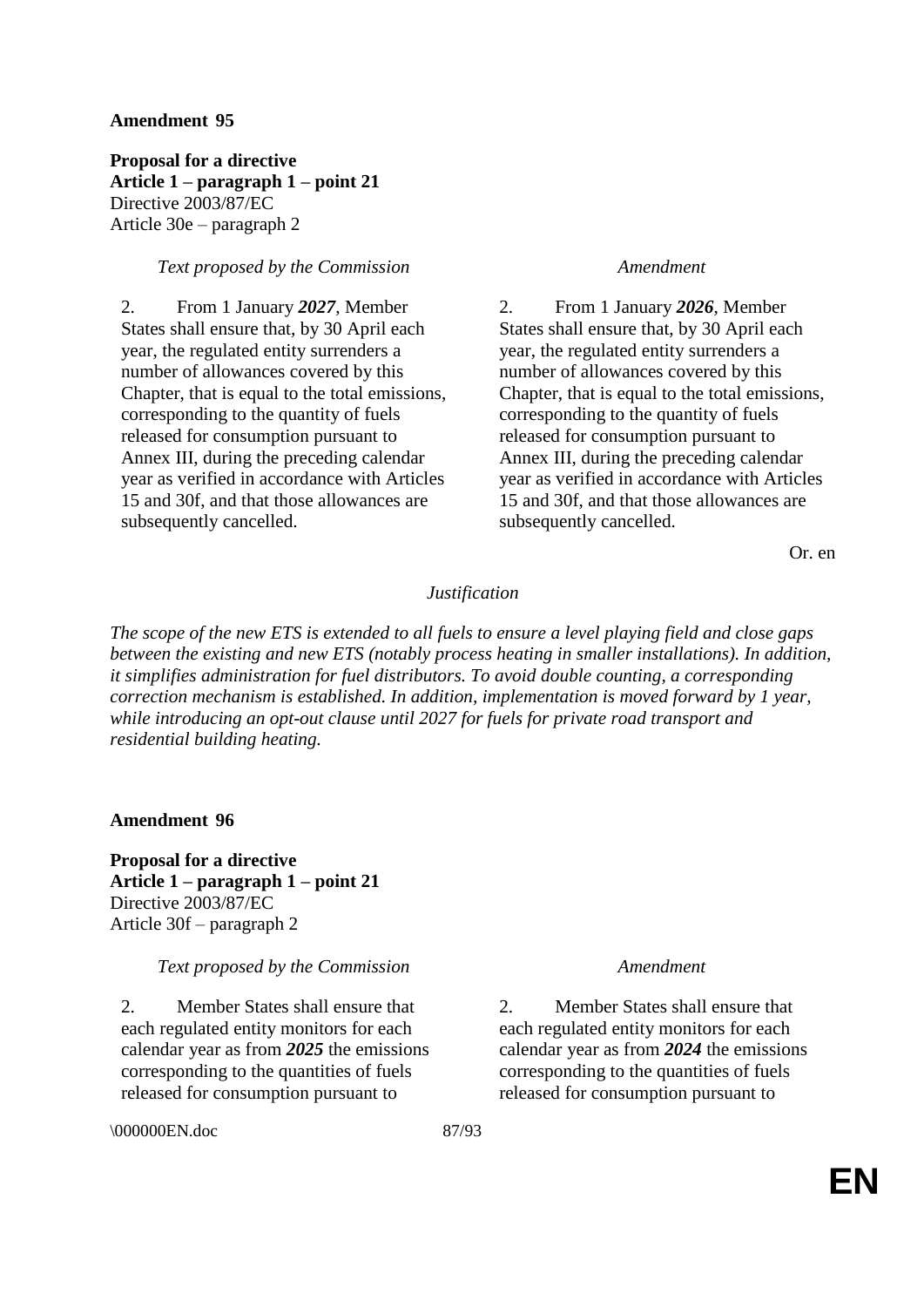Annex III. They shall also ensure that each regulated entity reports these emissions to the competent authority in the following year, starting in *2026*, in accordance with the acts referred to in Article 14(1).

Annex III. They shall also ensure that each regulated entity reports these emissions to the competent authority in the following year, starting in *2025*, in accordance with the acts referred to in Article 14(1).

Or. en

### *Justification*

*The scope of the new ETS is extended to all fuels to ensure a level playing field and close gaps between the existing and new ETS (notably process heating in smaller installations). In addition, it simplifies administration for fuel distributors. To avoid double counting, a corresponding correction mechanism is established. In addition, implementation is moved forward by 1 year, while introducing an opt-out clause until 2027 for fuels for private road transport and residential building heating.*

### **Amendment 97**

**Proposal for a directive Article 1 – paragraph 1 – point 21** Directive 2003/87/EC Article 30f – paragraph 2 a (new)

*Text proposed by the Commission Amendment*

*2 a. Member States shall ensure that each regulated entity monitors for each calendar year from 2025 the share of costs that are related to the surrender of allowances and passed on to the final consumer for the quantities of fuels released for consumption pursuant to Annex III. Member States shall also ensure that each regulated entity reports those costs to the competent authority in the following year, starting in 2026, in accordance with the acts referred to in Article 14(1). The Commission shall report annually on the share of costs that are related to the surrender of allowances and passed on to the final consumer for each regulated entity. That report shall be made public.*

Or. en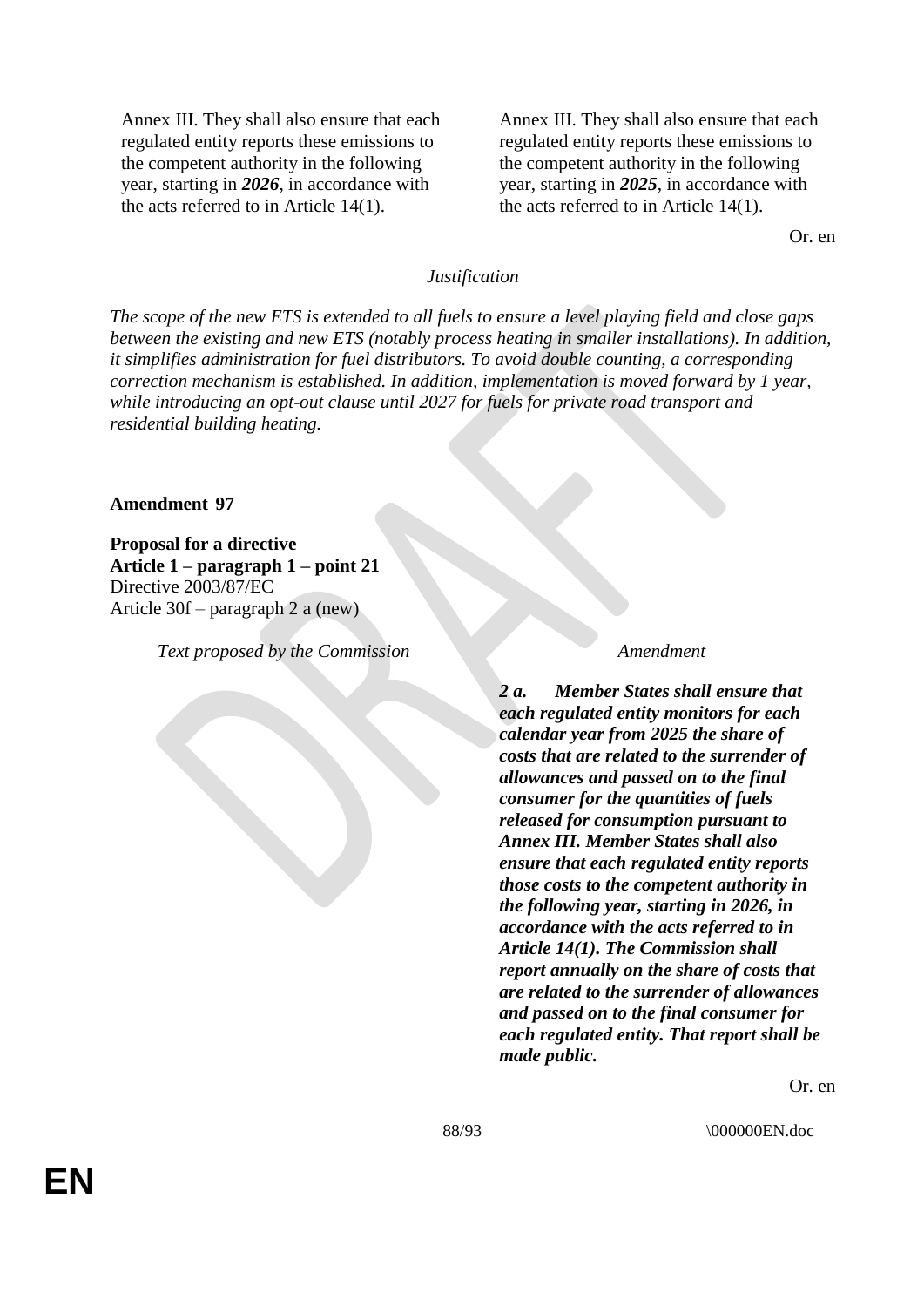# *Justification*

*While it is legally challenging to require a share of the carbon costs to not be passed on to the end-consumer, the share of costs passed on to end consumers by each company should be publicly reported to provide comparative and transparent information.*

### **Amendment 98**

**Proposal for a directive Article 1 – paragraph 1 – point 21** Directive 2003/87/EC Article 30f – paragraph 3

*Text proposed by the Commission Amendment*

3. Member States shall ensure that each regulated entity holding a permit in accordance with Article 30b on 1 January *2025* report their historical emissions for year *2024* by 30 March *2025*.

3. Member States shall ensure that each regulated entity holding a permit in accordance with Article 30b on 1 January *2024* report their historical emissions for year *2023* by 30 March *2024*.

Or. en

### *Justification*

*The scope of the new ETS is extended to all fuels to ensure a level playing field and close gaps between the existing and new ETS (notably process heating in smaller installations). In addition, it simplifies administration for fuel distributors. To avoid double counting, a corresponding correction mechanism is established. In addition, implementation is moved forward by 1 year, while introducing an opt-out clause until 2027 for fuels for private road transport and residential building heating.*

**Amendment 99**

**Proposal for a directive Article 1 – paragraph 1 – point 21** Directive 2003/87/EC Article 30f – paragraph 4

*Text proposed by the Commission Amendment*

4. *Member States* shall *ensure that the regulated entities are able to identify and document reliably and accurately per* 

4. *The implementing acts provided for in Article 14(1)* shall *set out detailed and harmonised rules* to avoid any double

\000000EN.doc 89/93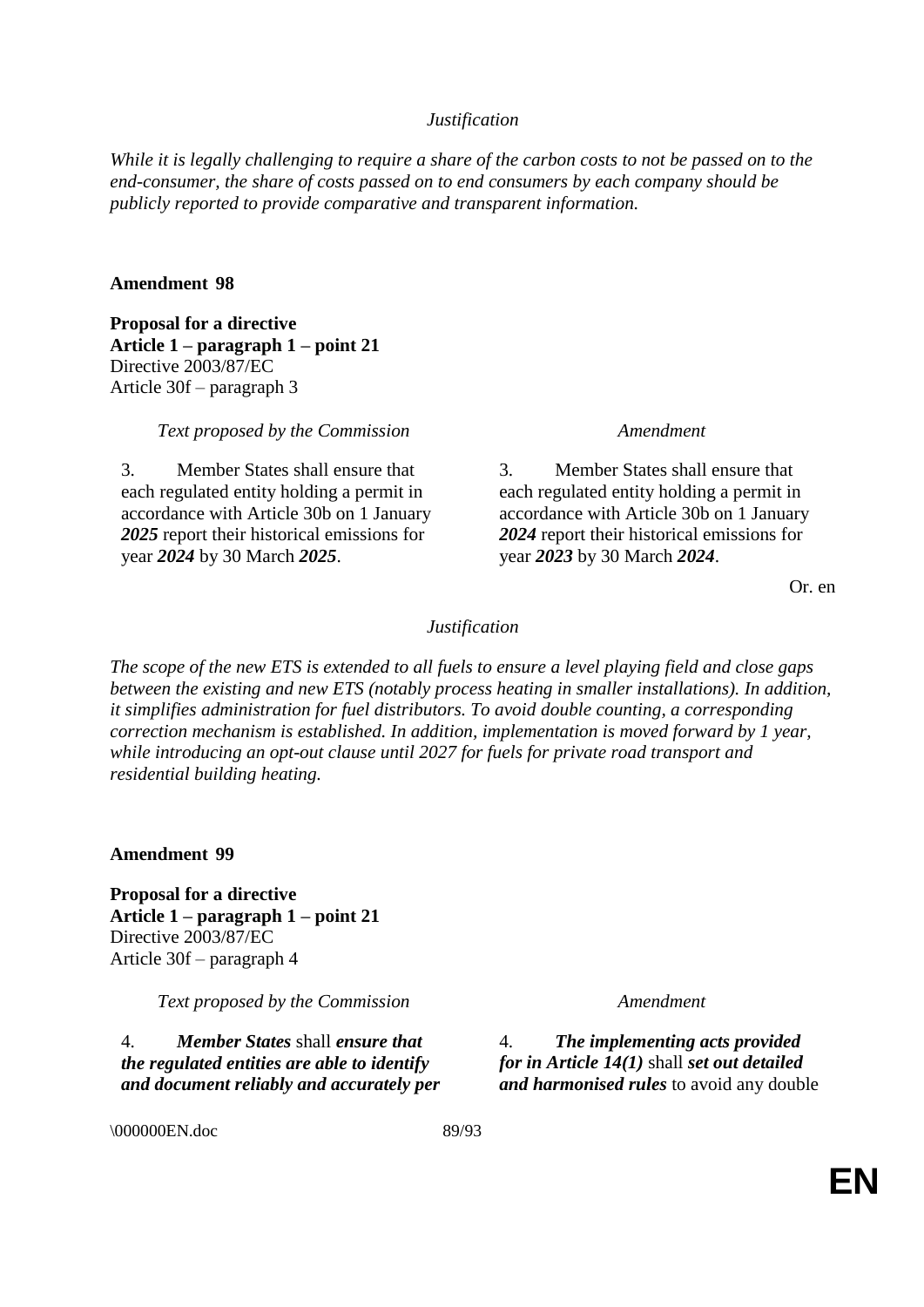*type of fuel, the precise volumes of fuel released for consumption which are used for combustion in the buildings and road transport sectors as identified in Annex III, and the final use of the fuels released for consumption by the regulated entities. The Member States shall take appropriate measures* to avoid any *risk of* double counting of emissions covered under this Chapter and the emissions under Chapters II, IIa and III. *Detailed rules for avoiding double counting shall be adopted in accordance with Article 14(1).*

counting of emissions covered under this Chapter and the emissions under Chapters II, IIa and III.

Or. en

### *Justification*

*The scope of the new ETS is extended to all fuels to ensure a level playing field and close gaps between the existing and new ETS (notably process heating in smaller installations). In addition, it simplifies administration for fuel distributors. To avoid double counting, a corresponding correction mechanism is established. In addition, implementation is moved forward by 1 year, while introducing an opt-out clause until 2027 for fuels for private road transport and residential building heating.*

**Amendment 100**

**Proposal for a directive Article 1 – paragraph 1 – point 21** Directive 2003/87/EC Article 30f – paragraph 4 a (new)

*Text proposed by the Commission Amendment*

*4 a. The Commission is empowered to adopt delegated acts in accordance with Article 23 to supplement this Directive by setting out the Union-wide and fully harmonised rules regarding compensation of indirect costs arising as a result of the emissions trading system under this Chapter.*

*Those delegated acts shall also include rules regarding:*

90/93 \000000EN.doc

**EN**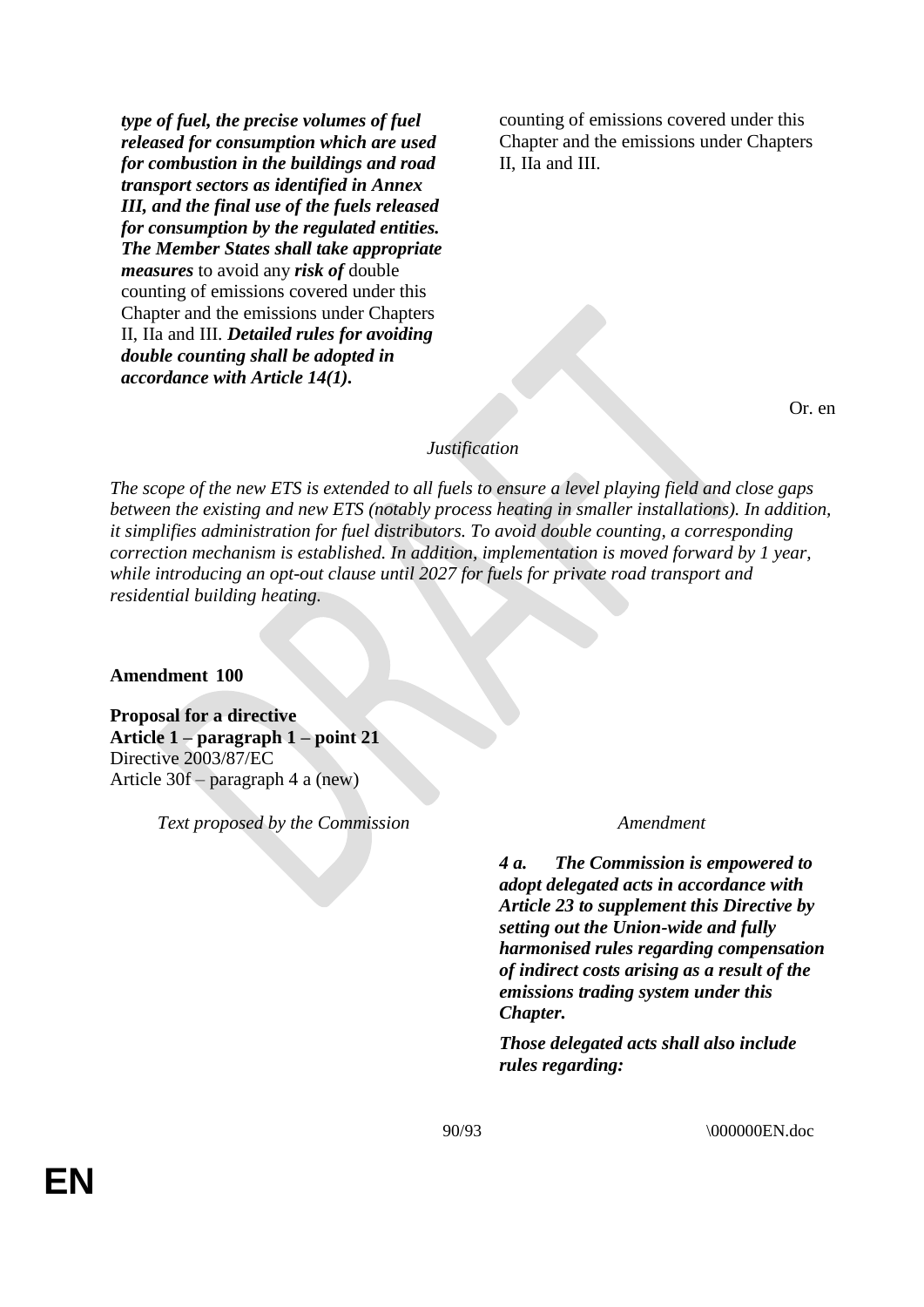*(a) compensation of indirect costs for operators of installations pursuant to Article 3e that are incurred from costs passed on in fuel prices concerning emissions from the combustion of fuels and provided that those emissions are reported by the operator pursuant to Article 14 as well as the regulated entity pursuant to this Article and that the double counting is not avoided pursuant to paragraph 4 of this Article; the calculation of the compensation amount shall be based on the average price of allowances auctioned pursuant to Article 30d(4) in the reporting year concerned pursuant to this Article; the revenues generated from the auctioning of allowances covered by this Chapter shall, to the extent necessary and up to a level corresponding to the double counting in the reporting year pursuant to this Article, be used for the compensation amount;*

*(b) compensation of indirect costs for companies in sectors or subsectors which are exposed to a genuine risk of carbon leakage due to significant indirect costs that are actually incurred from greenhouse gas emission costs passed on in fuel prices; in addition to the sectors and subsectors determined in the delegated acts referred to in Article 10b(5), the Commission shall assess the carbon leakage exposure and whether to include further sectors and subsectors based on the criteria set out in Article 10b(2) in accordance with the procedure set out in Article 10b(3), second and third subparagraphs; the compensation granted under this point shall be based on the ex ante benchmarks determined in accordance with Article 10a(2) and shall be such as to ensure that there is adequate protection against the risk of carbon leakage and a level playing field with installations covered by Chapter III so*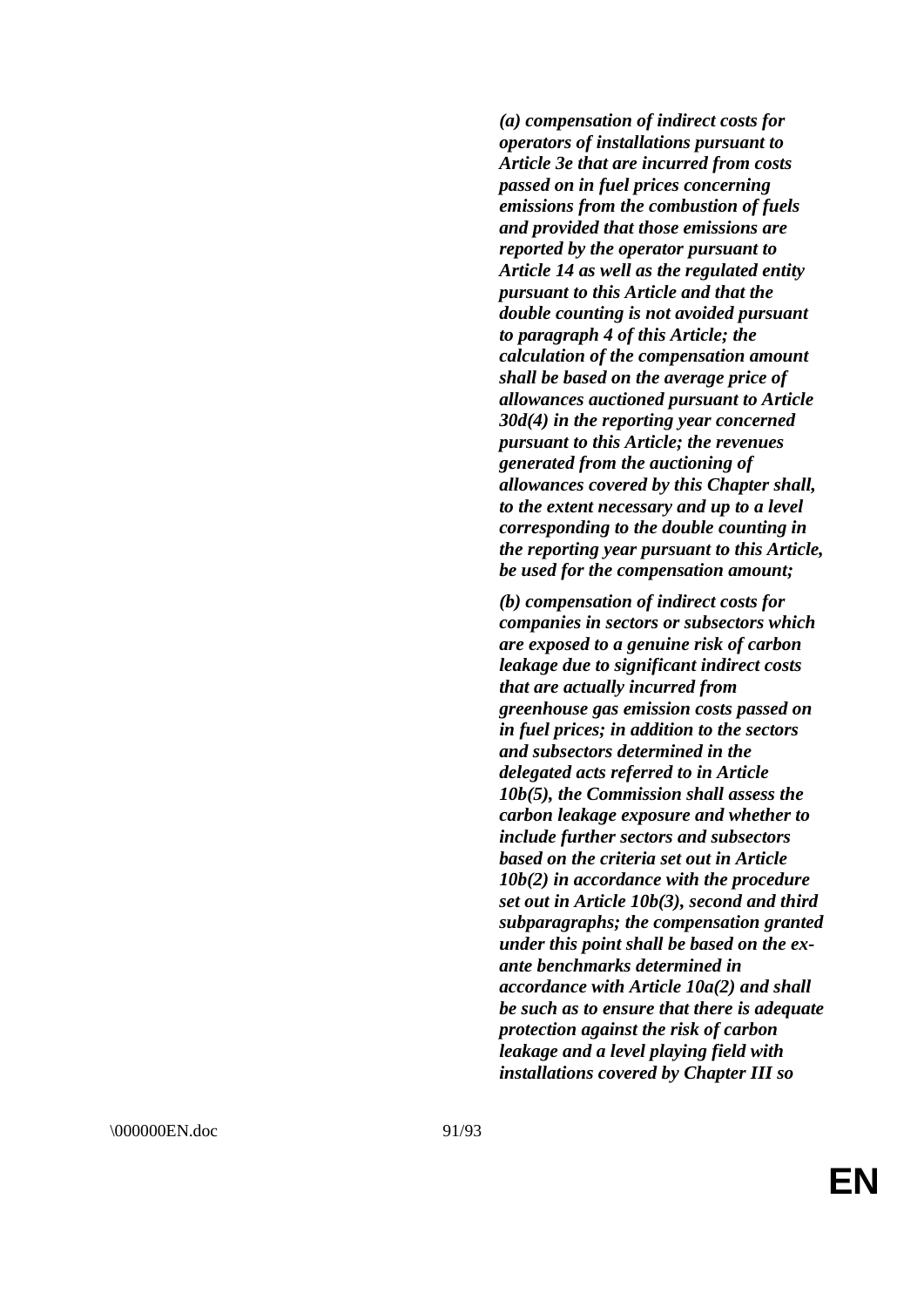*that installations in the same sector or subsector are treated equally; beneficiaries of the compensation shall be subject to the requirements set out in Article 10a(1), third subparagraph.*

Or. en

### *Justification*

*The scope of the new ETS is extended to all fuels to ensure a level playing field and close gaps between the existing and new ETS (notably process heating in smaller installations). In addition, it simplifies administration for fuel distributors. To avoid double counting, a corresponding correction mechanism is established. In addition, implementation is moved forward by 1 year, while introducing an opt-out clause until 2027 for fuels for private road transport and residential building heating.*

### **Amendment 101**

**Proposal for a directive Article 3 – paragraph 1 – point 14 – point a** Regulation 2015/757/EU Article 23 – paragraph 2

### *Text proposed by the Commission Amendment*

The power to adopt delegated acts referred to in Article 5(2), as regards ensuring the functioning of the EU ETS, and Articles 6(8), 7(5), 11a(4), 13(6) and 15(6) shall be conferred on the Commission for *an indeterminate* period of *time* from the entry into force of [revised MRV Regulation].";

The power to adopt delegated acts referred to in Article 5(2), as regards ensuring the functioning of the EU ETS, and Articles 6(8), 7(5), 11a(4), 13(6) and 15(6) shall be conferred on the Commission for *a* period of *five years* from the entry into force of [revised MRV Regulation]. *The Commission shall draw up a report in respect of the delegation of power not later than nine months before the end of the five-year period. The delegation of power shall be tacitly extended for periods of an identical duration, unless the European Parliament or the Council opposes such extension not later than three months before the end of each period.*";

Or. en